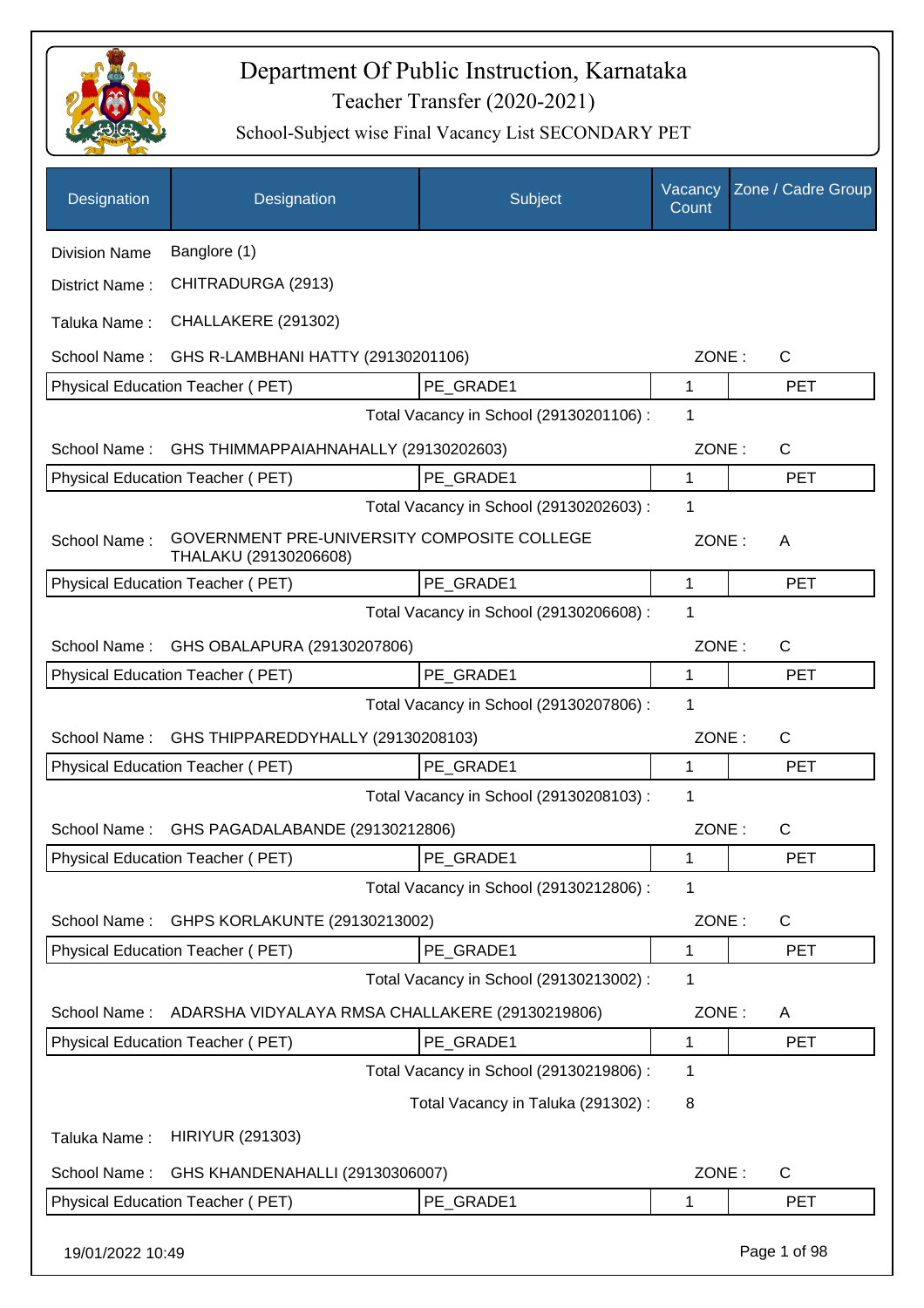

| Designation      | Designation                              | Subject                                 | Vacancy<br>Count | Zone / Cadre Group |
|------------------|------------------------------------------|-----------------------------------------|------------------|--------------------|
|                  |                                          | Total Vacancy in School (29130306007) : | 1                |                    |
|                  | School Name: GHS V.K GUDDA (29130307302) |                                         | ZONE:            | $\mathsf{C}$       |
|                  | Physical Education Teacher (PET)         | PE GRADE1                               | $\mathbf{1}$     | <b>PET</b>         |
|                  |                                          | Total Vacancy in School (29130307302) : | 1                |                    |
| School Name:     | GHS IKKANUR (29130308303)                |                                         | ZONE:            | C                  |
|                  | Physical Education Teacher (PET)         | PE GRADE1                               | $\mathbf 1$      | <b>PET</b>         |
|                  |                                          | Total Vacancy in School (29130308303) : | 1                |                    |
| School Name:     | GHS K R HALLI (29130312505)              |                                         | ZONE:            | $\mathsf{C}$       |
|                  | <b>Physical Education Teacher (PET)</b>  | PE_GRADE1                               | 1                | <b>PET</b>         |
|                  |                                          | Total Vacancy in School (29130312505) : | 1                |                    |
| School Name:     | GJC HIRIYUR (29130315834)                |                                         | ZONE:            | A                  |
|                  | Physical Education Teacher (PET)         | PE_GRADE1                               | $\overline{2}$   | <b>PET</b>         |
|                  |                                          | Total Vacancy in School (29130315834) : | 2                |                    |
| School Name:     | GHS BETHRU PALYA (29130319301)           |                                         | ZONE:            | $\mathsf{C}$       |
|                  | Physical Education Teacher (PET)         | PE GRADE1                               | 1                | <b>PET</b>         |
|                  |                                          | Total Vacancy in School (29130319301) : | 1                |                    |
|                  |                                          | Total Vacancy in Taluka (291303):       | 7                |                    |
| Taluka Name:     | MOLAKALMUR (291306)                      |                                         |                  |                    |
| School Name:     | GOVT GIRLS HIGH SCHOOL MLK (29130612604) |                                         | ZONE:            | A                  |
|                  | Physical Education Teacher (PET)         | PE GRADE1                               | 1                | <b>PET</b>         |
|                  |                                          | Total Vacancy in School (29130612604) : | 1                |                    |
|                  |                                          | Total Vacancy in Taluka (291306):       | 1                |                    |
| District Name:   | DAVANAGERE (2914)                        |                                         |                  |                    |
| Taluka Name:     | CHANNAGIRI (291401)                      |                                         |                  |                    |
| School Name:     | GHS(URDU)-BASAVAPATTANA (29140101809)    |                                         | ZONE:            | C                  |
|                  | Physical Education Teacher (PET)         | PE_GRADE1                               | 1                | <b>PET</b>         |
|                  |                                          | Total Vacancy in School (29140101809) : | 1                |                    |
| School Name:     | GHS-CHIRADONI (29140104604)              |                                         | ZONE:            | C                  |
|                  | Physical Education Teacher (PET)         | PE GRADE1                               | 1                | <b>PET</b>         |
|                  |                                          | Total Vacancy in School (29140104604) : | 1                |                    |
| School Name:     | GHS-DURVIGERE (29140105803)              |                                         | ZONE:            | C                  |
|                  | Physical Education Teacher (PET)         | PE GRADE1                               | 1                | <b>PET</b>         |
|                  |                                          |                                         |                  |                    |
| 19/01/2022 10:49 |                                          |                                         |                  | Page 2 of 98       |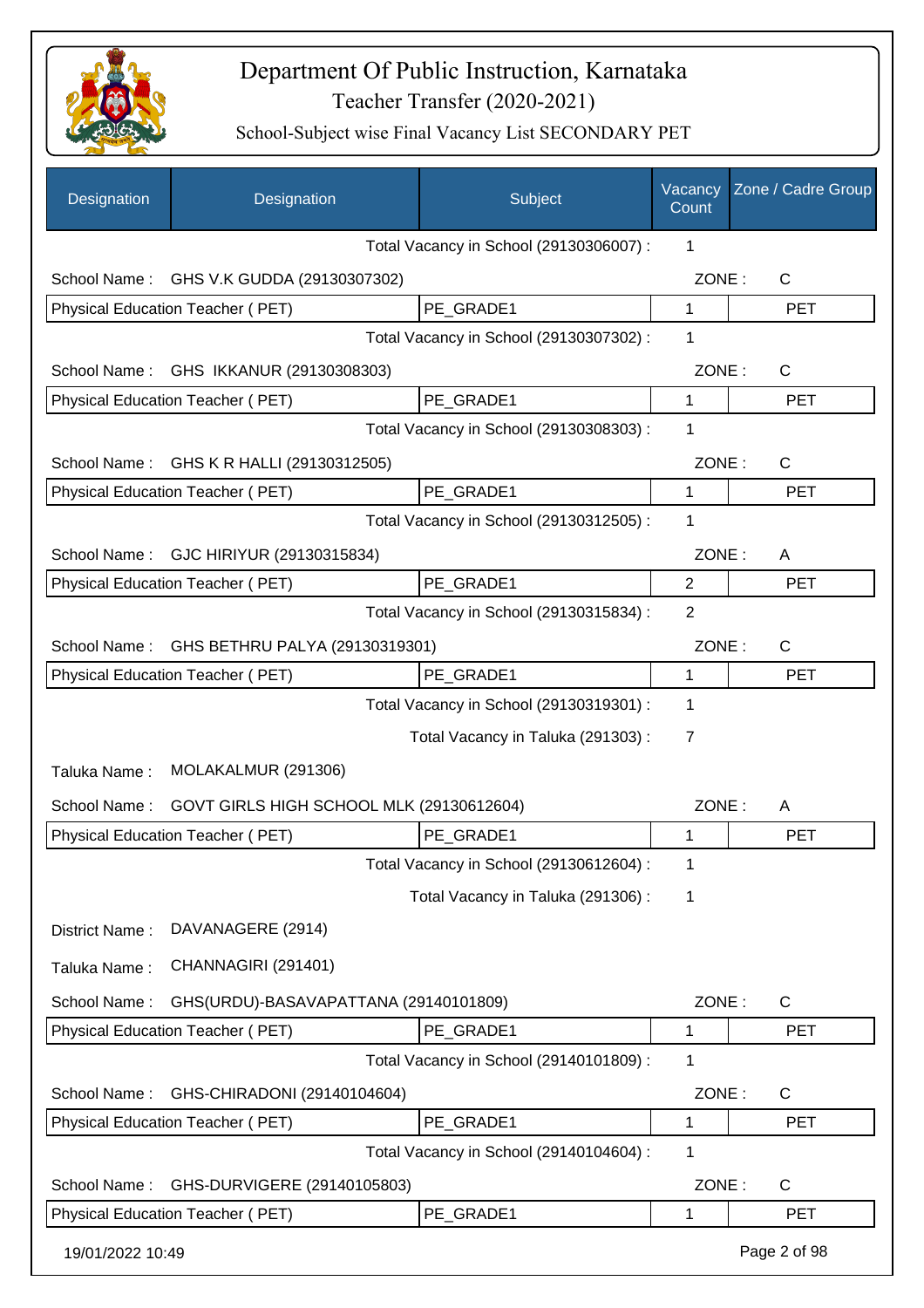

| Designation                                            | Designation                                            | Subject                                 | Vacancy<br>Count | Zone / Cadre Group |
|--------------------------------------------------------|--------------------------------------------------------|-----------------------------------------|------------------|--------------------|
|                                                        |                                                        | Total Vacancy in School (29140105803) : | 1                |                    |
| School Name:                                           | STJ GJC-HIREKOGALURU (29140109104)                     |                                         | ZONE:            | $\mathsf{C}$       |
|                                                        | Physical Education Teacher (PET)                       | PE GRADE1                               | $\mathbf{1}$     | <b>PET</b>         |
|                                                        |                                                        | Total Vacancy in School (29140109104) : | 1                |                    |
| School Name:                                           | GJC-THAVAREKERE (29140120204)                          |                                         | ZONE:            | $\mathsf{C}$       |
|                                                        | Physical Education Teacher (PET)                       | PE_GRADE1                               | 1                | <b>PET</b>         |
|                                                        |                                                        | Total Vacancy in School (29140120204) : | 1                |                    |
| School Name:                                           | GHS(GIRLS)-CHANNAGIRI (29140123602)                    |                                         | ZONE:            | A                  |
|                                                        | Physical Education Teacher (PET)                       | PE GRADE1                               | $\mathbf 1$      | <b>PET</b>         |
|                                                        |                                                        | Total Vacancy in School (29140123602) : | 1                |                    |
|                                                        |                                                        | Total Vacancy in Taluka (291401) :      | 6                |                    |
| Taluka Name:                                           | DAVANAGERE(S) (291403)                                 |                                         |                  |                    |
| School Name:<br>GOVT S.G.V.B.H.S-ANABERU (29140307303) |                                                        |                                         | ZONE:            | $\mathsf{C}$       |
|                                                        | Physical Education Teacher (PET)                       | PE_GRADE1                               | 1                | <b>PET</b>         |
|                                                        |                                                        | Total Vacancy in School (29140307303) : | 1                |                    |
|                                                        |                                                        | Total Vacancy in Taluka (291403) :      | 1                |                    |
| Taluka Name:                                           | <b>HARIHARA (291404)</b>                               |                                         |                  |                    |
| School Name:                                           | KARNATAKA PUBLIC SCHOOLS GJC - BANNIKODU (29140400302) |                                         | ZONE:            | $\mathsf{C}$       |
|                                                        | Physical Education Teacher (PET)                       | PE_GRADE1                               | 1                | <b>PET</b>         |
|                                                        |                                                        | Total Vacancy in School (29140400302) : | 1                |                    |
| School Name:                                           | GHS - HALIVANA (29140402705)                           |                                         | ZONE:            | C                  |
|                                                        | Physical Education Teacher (PET)                       | PE_GRADE1                               | 1                | <b>PET</b>         |
|                                                        |                                                        | Total Vacancy in School (29140402705) : | 1                |                    |
| School Name:                                           | GHS-KADARANAYAKANAHALLI (29140404204)                  |                                         | ZONE:            | C                  |
|                                                        | Physical Education Teacher (PET)                       | PE GRADE1                               | 1                | <b>PET</b>         |
|                                                        |                                                        | Total Vacancy in School (29140404204) : | 1                |                    |
| School Name:                                           | GHS - SARATHI (29140407203)                            |                                         | ZONE:            | $\mathsf{C}$       |
|                                                        | Physical Education Teacher (PET)                       | PE GRADE1                               | $\mathbf{1}$     | <b>PET</b>         |
|                                                        |                                                        | Total Vacancy in School (29140407203) : | 1                |                    |
| School Name:                                           | GJC D.R.M-HALLADAKERE (29140410102)                    |                                         | ZONE:            | A                  |
|                                                        | Physical Education Teacher (PET)                       | PE_GRADE1                               | 1                | <b>PET</b>         |
|                                                        |                                                        |                                         |                  |                    |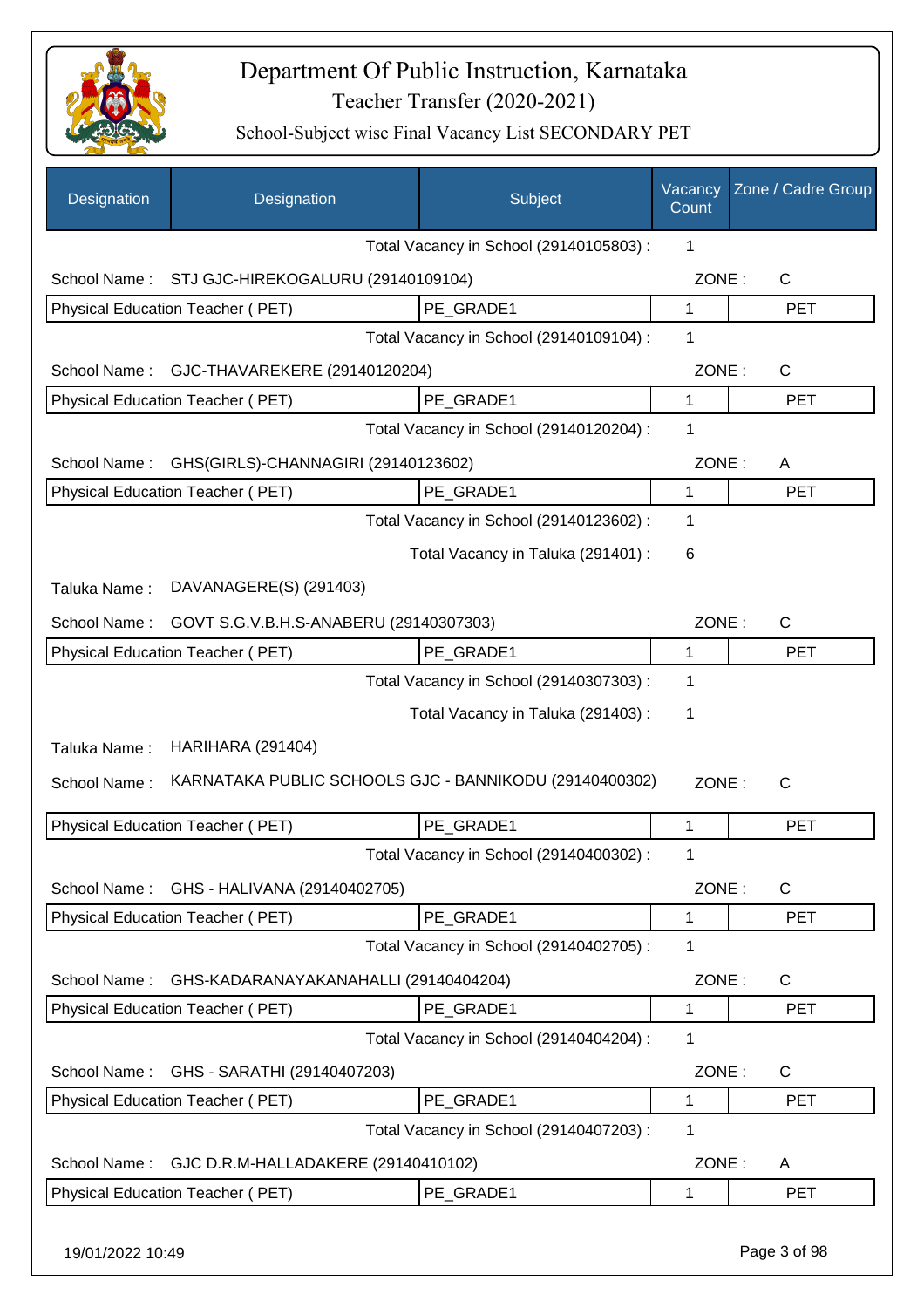

| Designation      | Designation                                                                                        | Subject                                 | Vacancy<br>Count | Zone / Cadre Group |
|------------------|----------------------------------------------------------------------------------------------------|-----------------------------------------|------------------|--------------------|
|                  |                                                                                                    | Total Vacancy in School (29140410102) : | 1                |                    |
|                  |                                                                                                    | Total Vacancy in Taluka (291404) :      | 5                |                    |
| Taluka Name:     | <b>HONNALI</b> (291405)                                                                            |                                         |                  |                    |
| School Name:     | KARNATAKA PUBLIC SCHOOLS GOVT PU COLLEGE SASVEHALLI<br>(29140505106)                               |                                         | ZONE:            | $\mathsf{C}$       |
|                  | Physical Education Teacher (PET)                                                                   | PE_GRADE1                               | 1                | <b>PET</b>         |
|                  |                                                                                                    | Total Vacancy in School (29140505106) : | 1                |                    |
| School Name:     | GHS - LINGAPURA (29140506403)                                                                      |                                         | ZONE:            | C                  |
|                  | Physical Education Teacher (PET)                                                                   | PE_GRADE1                               | 1                | <b>PET</b>         |
|                  |                                                                                                    | Total Vacancy in School (29140506403) : | 1                |                    |
| School Name:     | KARNATAKA PUBLIC SCHOOLS GOVT PRE-UNIVERSITY COLLEGE<br>HIGH SCHOOL SECTION NYAMATHI (29140514709) |                                         | ZONE:            | A                  |
|                  | Physical Education Teacher (PET)                                                                   | PE GRADE1                               | 1                | <b>PET</b>         |
|                  |                                                                                                    | Total Vacancy in School (29140514709) : | 1                |                    |
|                  |                                                                                                    | Total Vacancy in Taluka (291405):       | 3                |                    |
| Taluka Name:     | <b>JAGALUR (291406)</b>                                                                            |                                         |                  |                    |
| School Name:     | KARNATAKA PUBLIC SCHOOLS GJC - BILICHODU (29140601806)                                             |                                         | ZONE:            | $\mathsf{C}$       |
|                  | Physical Education Teacher (PET)                                                                   | PE_GRADE1                               | 1                | <b>PET</b>         |
|                  |                                                                                                    | Total Vacancy in School (29140601806) : | 1                |                    |
| School Name:     | GHS - DIDDIGI (29140603502)                                                                        |                                         | ZONE:            | C                  |
|                  | Physical Education Teacher (PET)                                                                   | PE_GRADE1                               | 1                | PET                |
|                  |                                                                                                    | Total Vacancy in School (29140603502) : | 1                |                    |
| School Name:     | GHS DODDABOMMANAHALLI (29140603602)                                                                |                                         | ZONE:            | C                  |
|                  | Physical Education Teacher (PET)                                                                   | PE_GRADE1                               | 1                | <b>PET</b>         |
|                  |                                                                                                    | Total Vacancy in School (29140603602) : | 1                |                    |
| School Name:     | GOVT PU COLLEGE HOSAKERE (29140606104)                                                             |                                         | ZONE:            | C                  |
|                  | Physical Education Teacher (PET)                                                                   | PE GRADE1                               | 1                | <b>PET</b>         |
|                  |                                                                                                    | Total Vacancy in School (29140606104) : | 1                |                    |
| School Name:     | GHS - MEDIKERANAHALLI (29140609302)                                                                |                                         | ZONE:            | C                  |
|                  | Physical Education Teacher (PET)                                                                   | PE GRADE1                               | 1                | <b>PET</b>         |
|                  |                                                                                                    | Total Vacancy in School (29140609302) : | 1                |                    |
| School Name:     | GOVT PU COLLEGE JAGALUR (29140616201)                                                              |                                         | ZONE:            | A                  |
|                  |                                                                                                    |                                         |                  |                    |
| 19/01/2022 10:49 |                                                                                                    |                                         |                  | Page 4 of 98       |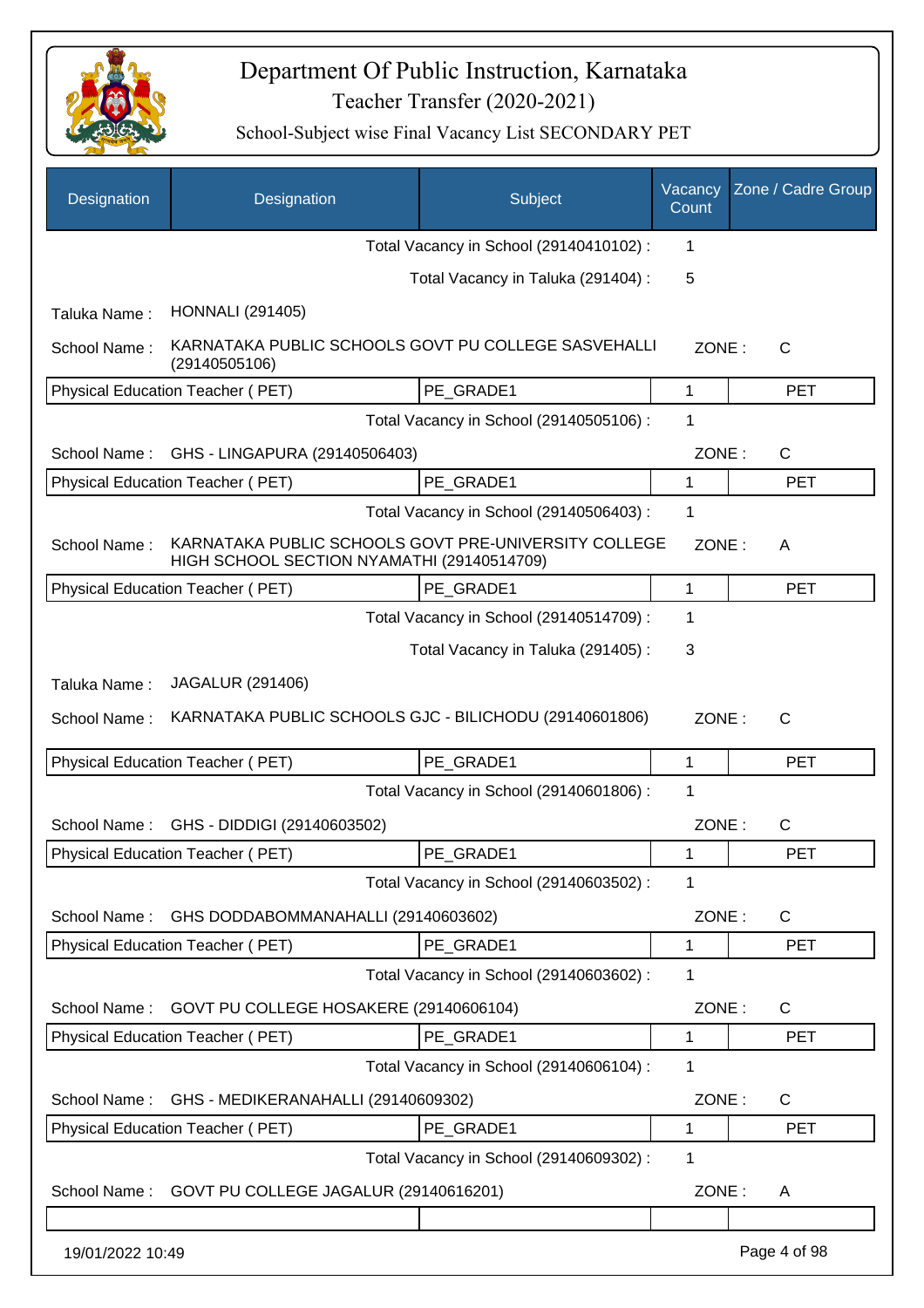

| Designation      | Designation                                  | Subject                                 | Vacancy<br>Count | Zone / Cadre Group |
|------------------|----------------------------------------------|-----------------------------------------|------------------|--------------------|
|                  | Physical Education Teacher (PET)             | PE_GRADE1                               | 1                | <b>PET</b>         |
|                  |                                              | Total Vacancy in School (29140616201) : | 1                |                    |
|                  |                                              | Total Vacancy in Taluka (291406) :      | 6                |                    |
| District Name:   | SHIVAMOGGA (2915)                            |                                         |                  |                    |
| Taluka Name:     | BHADRAVATI (291501)                          |                                         |                  |                    |
| School Name:     | SANCHI HONNAMMA GGPUC OLD TOWN (29150116007) |                                         | ZONE:            | Α                  |
|                  | Physical Education Teacher (PET)             | PE GRADE1                               | $\mathbf{1}$     | <b>PET</b>         |
|                  |                                              | Total Vacancy in School (29150116007) : | 1                |                    |
|                  |                                              | Total Vacancy in Taluka (291501) :      | 1                |                    |
| Taluka Name:     | HOSANAGAR (291502)                           |                                         |                  |                    |
| School Name:     | GHS HOSANADU (29150200802)                   |                                         | ZONE:            | $\mathsf{C}$       |
|                  | Physical Education Teacher (PET)             | PE_GRADE1                               | 1                | <b>PET</b>         |
|                  |                                              | Total Vacancy in School (29150200802) : | 1                |                    |
| School Name:     | GHS SONALE (29150212903)                     |                                         | ZONE:            | $\mathsf{C}$       |
|                  | Physical Education Teacher (PET)             | PE_GRADE1                               | 1                | <b>PET</b>         |
|                  |                                              | Total Vacancy in School (29150212903) : | 1                |                    |
| School Name:     | GPUC RIPPONPET (29150224206)                 |                                         | ZONE:            | $\mathsf{C}$       |
|                  | Physical Education Teacher (PET)             | PE_GRADE1                               | 1                | <b>PET</b>         |
|                  |                                              | Total Vacancy in School (29150224206) : | 1                |                    |
|                  |                                              | Total Vacancy in Taluka (291502):       | 3                |                    |
| Taluka Name:     | SAGAR (291503)                               |                                         |                  |                    |
| School Name:     | GHS KATTINAKARU (29150321303)                |                                         | ZONE:            | $\mathsf{C}$       |
|                  | Physical Education Teacher (PET)             | PE_GRADE1                               | $\mathbf 1$      | <b>PET</b>         |
|                  |                                              | Total Vacancy in School (29150321303) : | 1                |                    |
| School Name:     | GHS BILIGARU (29150324001)                   |                                         | ZONE:            | C                  |
|                  | Physical Education Teacher (PET)             | PE GRADE1                               | 1                | <b>PET</b>         |
|                  |                                              | Total Vacancy in School (29150324001) : | 1                |                    |
| School Name:     | GHS KARGAL (29150325403)                     |                                         | ZONE:            | A                  |
|                  | Physical Education Teacher (PET)             | PE_GRADE1                               | 1                | <b>PET</b>         |
|                  |                                              | Total Vacancy in School (29150325403) : | 1                |                    |
|                  |                                              | Total Vacancy in Taluka (291503):       | 3                |                    |
| 19/01/2022 10:49 |                                              |                                         |                  | Page 5 of 98       |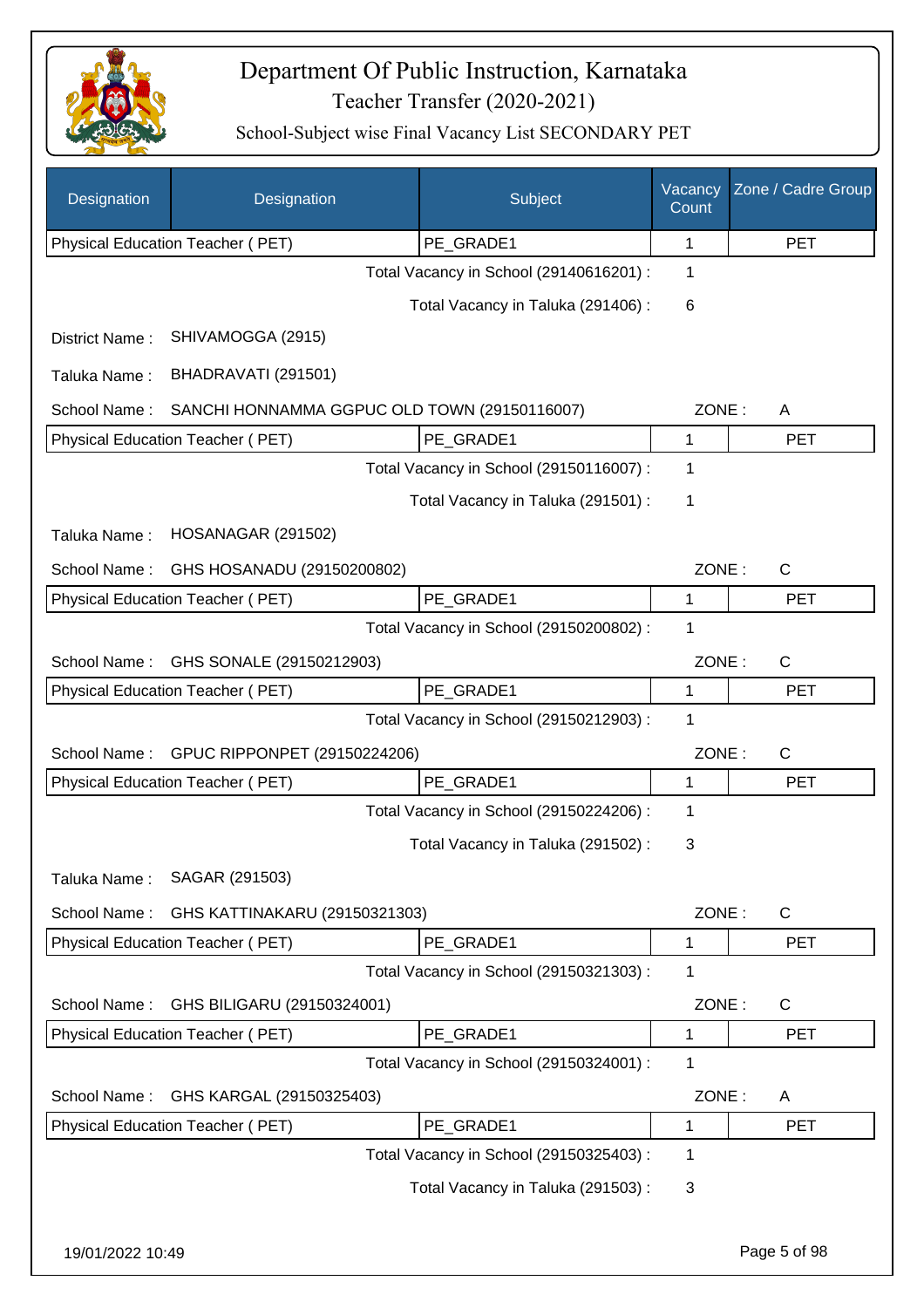

| Designation      | Designation                          | Subject                                 | Vacancy<br>Count | Zone / Cadre Group |
|------------------|--------------------------------------|-----------------------------------------|------------------|--------------------|
| Taluka Name:     | SHIKARIPUR (291504)                  |                                         |                  |                    |
| School Name:     | GHS BAGANAKATTE (29150411902)        |                                         | ZONE:            | C                  |
|                  | Physical Education Teacher (PET)     | PE GRADE1                               | 1                | <b>PET</b>         |
|                  |                                      | Total Vacancy in School (29150411902) : | 1                |                    |
|                  |                                      | Total Vacancy in Taluka (291504) :      | 1                |                    |
| Taluka Name:     | SORAB (291506)                       |                                         |                  |                    |
| School Name:     | GHS JADE (29150600905)               |                                         | ZONE:            | $\mathsf{C}$       |
|                  | Physical Education Teacher (PET)     | PE GRADE1                               | 1                | <b>PET</b>         |
|                  |                                      | Total Vacancy in School (29150600905) : | 1                |                    |
| School Name:     | GHS KEREHALLI (29150608702)          |                                         | ZONE:            | C                  |
|                  | Physical Education Teacher (PET)     | PE_GRADE1                               | 1                | <b>PET</b>         |
|                  |                                      | Total Vacancy in School (29150608702) : | 1                |                    |
|                  |                                      | Total Vacancy in Taluka (291506) :      | 2                |                    |
| Taluka Name:     | THIRTHAHALLI (291507)                |                                         |                  |                    |
| School Name:     | GHS TUDURU (29150711201)             |                                         | ZONE:            | $\mathsf{C}$       |
|                  | Physical Education Teacher (PET)     | PE_GRADE1                               | 1                | <b>PET</b>         |
|                  |                                      | Total Vacancy in School (29150711201) : | 1                |                    |
| School Name:     | GPUC ARAGA (29150713602)             |                                         | ZONE:            | C                  |
|                  | Physical Education Teacher (PET)     | PE_GRADE1                               | 1                | <b>PET</b>         |
|                  |                                      | Total Vacancy in School (29150713602) : | 1                |                    |
| School Name:     | GHS KODLU (29150717002)              |                                         | ZONE:            | C                  |
|                  | Physical Education Teacher (PET)     | PE_GRADE1                               | 1                | <b>PET</b>         |
|                  |                                      | Total Vacancy in School (29150717002) : | 1                |                    |
| School Name:     | GJC MEGARAVALLI (29150722609)        |                                         | ZONE:            | C                  |
|                  | Physical Education Teacher (PET)     | PE GRADE1                               | 1                | <b>PET</b>         |
|                  |                                      | Total Vacancy in School (29150722609) : | 1                |                    |
| School Name:     | GJC GIRLS THIRTHAHALLI (29150736703) |                                         | ZONE:            | A                  |
|                  | Physical Education Teacher (PET)     | PE GRADE1                               | 1                | <b>PET</b>         |
|                  |                                      | Total Vacancy in School (29150736703) : | 1                |                    |
| School Name:     | GPUC THIRTHAHALLI (29150737804)      |                                         | ZONE:            | A                  |
|                  | Physical Education Teacher (PET)     | PE_GRADE1                               | 1                | <b>PET</b>         |
|                  |                                      | Total Vacancy in School (29150737804) : | 1                |                    |
| 19/01/2022 10:49 |                                      |                                         |                  | Page 6 of 98       |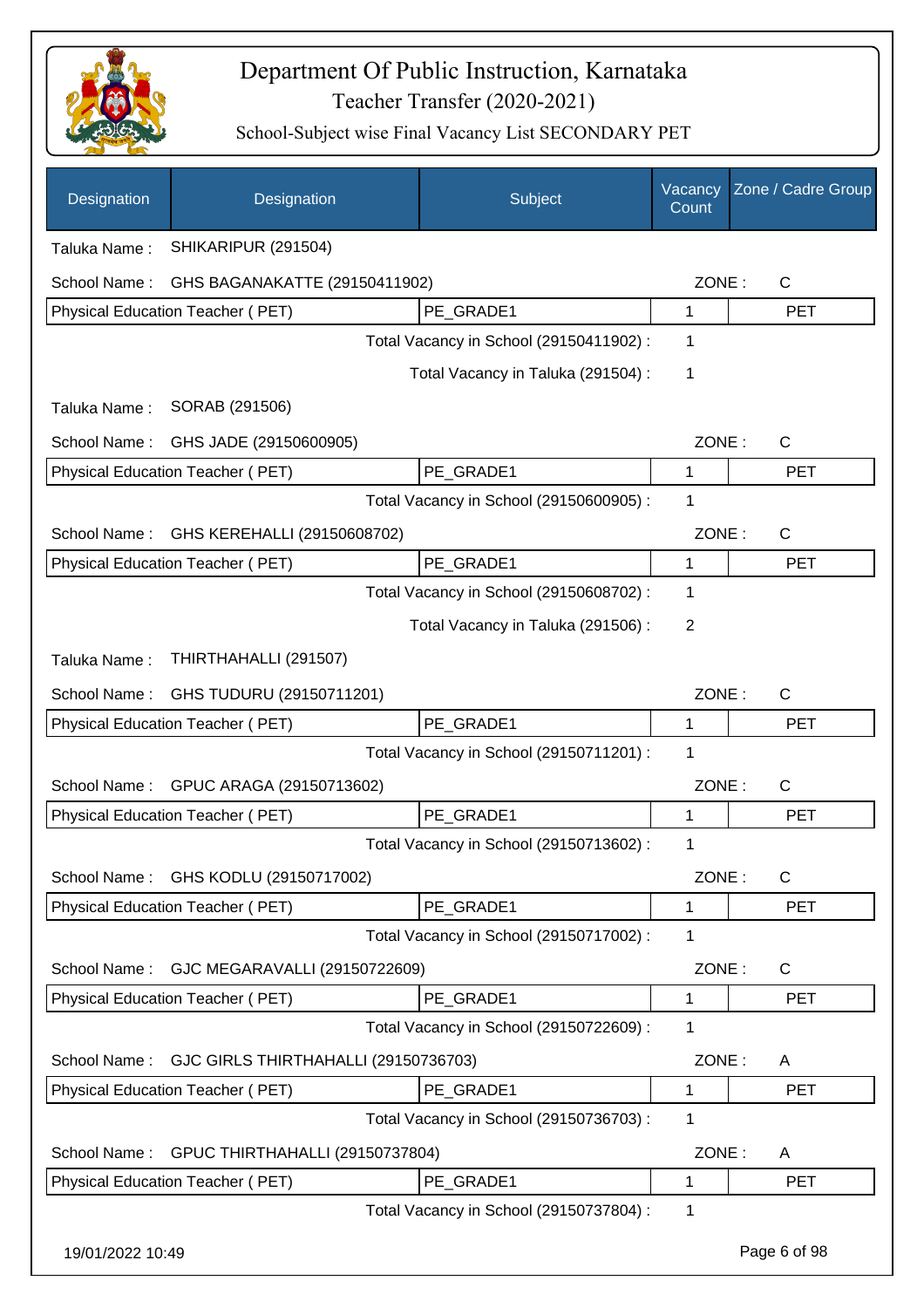

| Designation      | Designation                                                    | Subject                                 | Vacancy<br>Count | Zone / Cadre Group |
|------------------|----------------------------------------------------------------|-----------------------------------------|------------------|--------------------|
|                  |                                                                | Total Vacancy in Taluka (291507):       | 6                |                    |
| District Name:   | TUMAKURU (2918)                                                |                                         |                  |                    |
| Taluka Name:     | CHIKNAYAKANHALLI (291801)                                      |                                         |                  |                    |
| School Name:     | GJC GODEKERE (29180115706)                                     |                                         | ZONE:            | $\mathsf{C}$       |
|                  | Physical Education Teacher (PET)                               | PE_GRADE1                               | 1                | <b>PET</b>         |
|                  |                                                                | Total Vacancy in School (29180115706) : | 1                |                    |
| School Name:     | GHS DASUDI (29180120309)                                       |                                         | ZONE:            | $\mathsf{C}$       |
|                  | Physical Education Teacher (PET)                               | PE_GRADE1                               | 1                | <b>PET</b>         |
|                  |                                                                | Total Vacancy in School (29180120309) : | 1                |                    |
| School Name:     | GOVT. HIGH SCHOOL DABBAGUNTE (29180120503)                     |                                         | ZONE:            | $\mathsf{C}$       |
|                  | Physical Education Teacher (PET)                               | PE_GRADE1                               | 1                | <b>PET</b>         |
|                  |                                                                | Total Vacancy in School (29180120503) : | 1                |                    |
| School Name:     | GHS COMPOSITE BADAKEGUDLU (29180121003)                        |                                         | ZONE:            | C                  |
|                  | Physical Education Teacher (PET)                               | PE_GRADE1                               | 1                | <b>PET</b>         |
|                  |                                                                | Total Vacancy in School (29180121003) : | 1                |                    |
|                  |                                                                | Total Vacancy in Taluka (291801) :      | 4                |                    |
| Taluka Name:     | GUBBI (291802)                                                 |                                         |                  |                    |
| School Name:     | GJC GIRLS GUBBI Ward-2 (29180200208)                           |                                         | ZONE:            | A                  |
|                  | <b>Physical Education Teacher (PET)</b>                        | PE_GRADE1                               | 1                | <b>PET</b>         |
|                  |                                                                | Total Vacancy in School (29180200208) : | 1                |                    |
|                  | School Name: KARNATAKA PUBLIC SCHOOLS GJC KADABA (29180207306) |                                         | ZONE:            | C                  |
|                  | <b>Physical Education Teacher (PET)</b>                        | PE GRADE1                               | 1                | <b>PET</b>         |
|                  |                                                                | Total Vacancy in School (29180207306) : | 1                |                    |
| School Name:     | GHS COMPOSITE K KALLAHALLI (29180216004)                       |                                         | ZONE:            | $\mathsf{C}$       |
|                  | Physical Education Teacher (PET)                               | PE GRADE1                               | 1                | <b>PET</b>         |
|                  |                                                                | Total Vacancy in School (29180216004) : | 1                |                    |
| School Name:     | GHS COMPOSITE SHESHANAHALLI (29180220803)                      |                                         | ZONE:            | $\mathsf{C}$       |
|                  | Physical Education Teacher (PET)                               | PE_GRADE1                               | 1                | <b>PET</b>         |
|                  |                                                                | Total Vacancy in School (29180220803) : | 1                |                    |
| School Name:     | GJC MANCHALADORE (29180225102)                                 |                                         | ZONE:            | C                  |
|                  | Physical Education Teacher (PET)                               | PE_GRADE1                               | 1                | <b>PET</b>         |
|                  |                                                                | Total Vacancy in School (29180225102) : | 1                |                    |
| 19/01/2022 10:49 |                                                                |                                         |                  | Page 7 of 98       |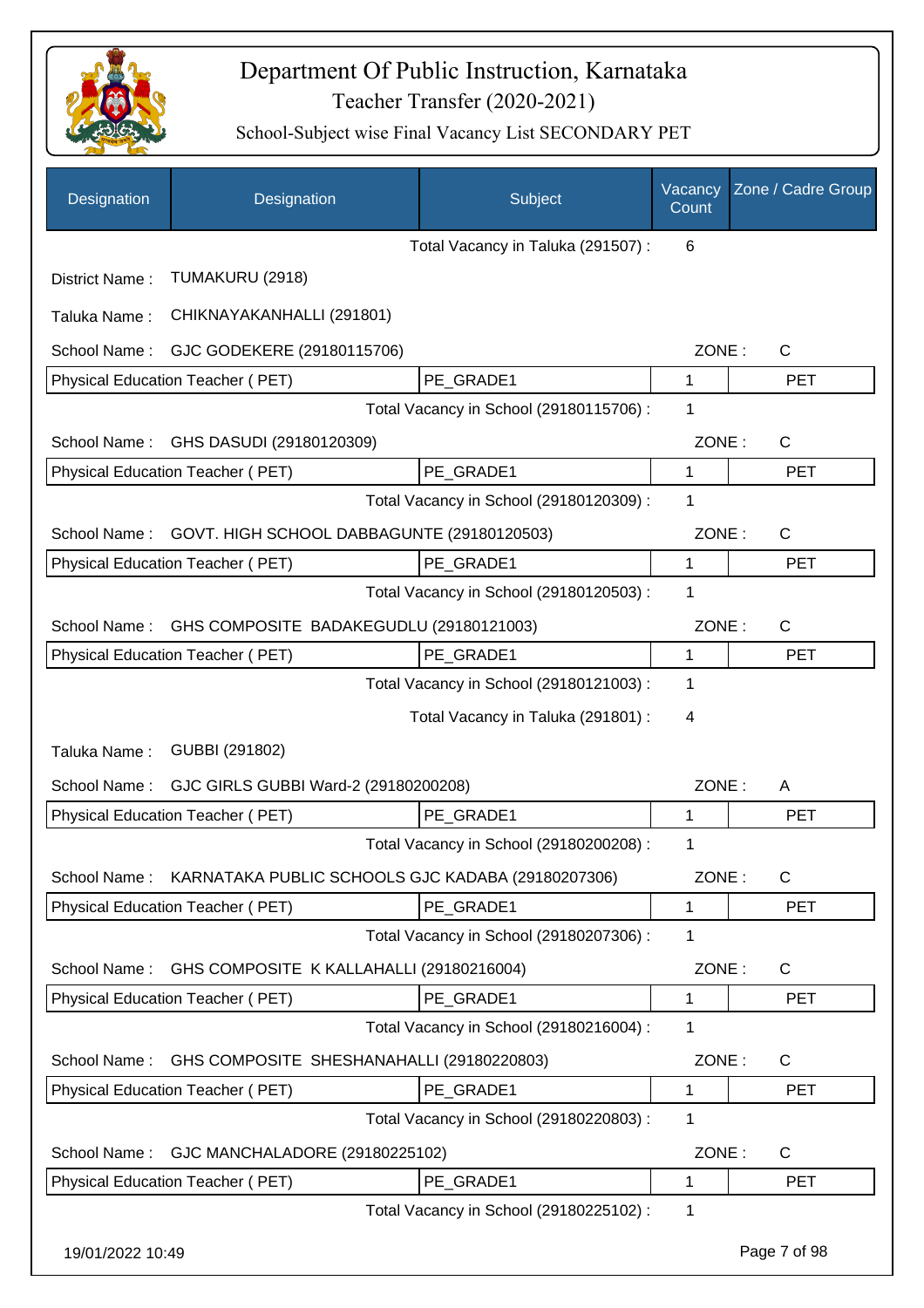

| Designation      | Designation                                                      | Subject                                 | Vacancy<br>Count | Zone / Cadre Group |
|------------------|------------------------------------------------------------------|-----------------------------------------|------------------|--------------------|
| School Name:     | GHS HARADAGERE (29180226203)                                     |                                         | ZONE:            | C                  |
|                  | Physical Education Teacher (PET)                                 | PE_GRADE1                               | 1                | <b>PET</b>         |
|                  |                                                                  | Total Vacancy in School (29180226203) : | 1                |                    |
|                  |                                                                  | Total Vacancy in Taluka (291802) :      | 6                |                    |
| Taluka Name:     | TURUVEKERE (291807)                                              |                                         |                  |                    |
| School Name:     | GHS ALADAHALLI (29180713102)                                     |                                         | ZONE:            | C                  |
|                  | Physical Education Teacher (PET)                                 | PE_GRADE1                               | 1                | <b>PET</b>         |
|                  |                                                                  | Total Vacancy in School (29180713102) : | 1                |                    |
| School Name:     | GHS HULIKAL (29180713302)                                        |                                         | ZONE:            | C                  |
|                  | Physical Education Teacher (PET)                                 | PE_GRADE1                               | 1                | <b>PET</b>         |
|                  |                                                                  | Total Vacancy in School (29180713302) : | 1                |                    |
| School Name:     | GHS MAVINAKERE (29180714202)                                     |                                         | ZONE:            | C                  |
|                  | Physical Education Teacher (PET)                                 | PE_GRADE1                               | 1                | <b>PET</b>         |
|                  |                                                                  | Total Vacancy in School (29180714202) : | 1                |                    |
| School Name:     | G J C TURUVEKERE (29180721903)                                   |                                         | ZONE:            | A                  |
|                  | Physical Education Teacher (PET)                                 | PE_GRADE1                               | 1                | <b>PET</b>         |
|                  |                                                                  | Total Vacancy in School (29180721903) : | 1                |                    |
|                  |                                                                  | Total Vacancy in Taluka (291807):       | 4                |                    |
| Taluka Name:     | <b>TIPTUR (291808)</b>                                           |                                         |                  |                    |
| School Name:     | GOVT. COMPOSITE HIGH SCHOOL SHIVARA (29180815002)                |                                         | ZONE:            | С                  |
|                  | Physical Education Teacher (PET)                                 | PE_GRADE1                               | 1                | <b>PET</b>         |
|                  |                                                                  | Total Vacancy in School (29180815002) : | 1                |                    |
| School Name:     | GOVT. COMPOSITE HIGH SCHOOL THADASUR (29180816204)               |                                         | ZONE:            | C                  |
|                  | Physical Education Teacher (PET)                                 | PE GRADE1                               | 1                | <b>PET</b>         |
|                  |                                                                  | Total Vacancy in School (29180816204) : | 1                |                    |
| School Name:     | GOVT HIGH SCHOOL BAJAGUR (29180817103)                           |                                         | ZONE:            | C                  |
|                  | Physical Education Teacher (PET)                                 | PE_GRADE1                               | 1                | <b>PET</b>         |
|                  |                                                                  | Total Vacancy in School (29180817103) : | 1                |                    |
| School Name:     | GOVT. JUNIOR COLLEGE GIRLS TIPTUR Ward-6 (29180822804)           |                                         | ZONE:            | A                  |
|                  | Physical Education Teacher (PET)                                 | PE_GRADE1                               | 1                | <b>PET</b>         |
|                  |                                                                  | Total Vacancy in School (29180822804) : | 1                |                    |
|                  | School Name: GOVT.HIGH SCHOOL HONGELAKSHMI KSHETRA (29180829402) |                                         | ZONE:            | C                  |
| 19/01/2022 10:49 |                                                                  |                                         |                  | Page 8 of 98       |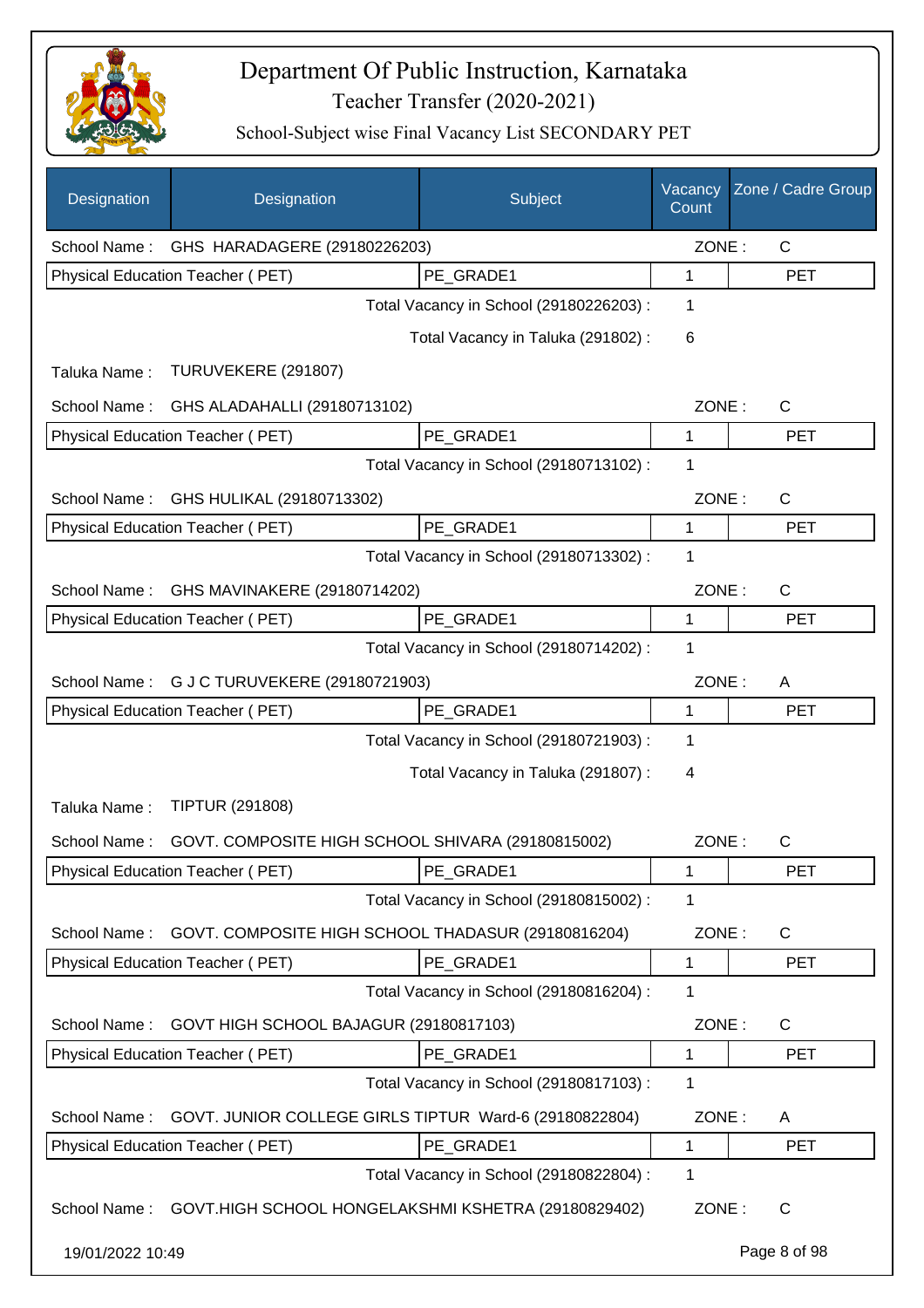

| Designation                                    | <b>Designation</b>                                   | Subject                                 | Vacancy<br>Count | Zone / Cadre Group |
|------------------------------------------------|------------------------------------------------------|-----------------------------------------|------------------|--------------------|
|                                                | Physical Education Teacher (PET)                     | PE_GRADE1                               | 1                | <b>PET</b>         |
|                                                |                                                      | Total Vacancy in School (29180829402) : | 1                |                    |
|                                                |                                                      | Total Vacancy in Taluka (291808) :      | 5                |                    |
| Taluka Name:                                   | <b>TUMKUR (291809)</b>                               |                                         |                  |                    |
| School Name:                                   | KARNATAKA PUBLIC SCHOOLS GJC NAGAVALLI (29180926708) |                                         | ZONE:            | B                  |
|                                                | Physical Education Teacher (PET)                     | PE_GRADE1                               | 1                | <b>PET</b>         |
|                                                |                                                      | Total Vacancy in School (29180926708) : | 1                |                    |
|                                                |                                                      | Total Vacancy in Taluka (291809):       | 1                |                    |
| Taluka Name:                                   | <b>KUNIGAL (291810)</b>                              |                                         |                  |                    |
| School Name:                                   | GPUC NIDASALE (29181003707)                          |                                         | ZONE:            | $\mathsf{C}$       |
|                                                | <b>Physical Education Teacher (PET)</b>              | PE_GRADE1                               | 1                | <b>PET</b>         |
|                                                |                                                      | Total Vacancy in School (29181003707) : | 1                |                    |
| GHS YALAGALAVADI (29181007106)<br>School Name: |                                                      |                                         | ZONE:            | $\mathsf{C}$       |
| Physical Education Teacher (PET)<br>PE_GRADE1  |                                                      |                                         | 1                | PET                |
|                                                |                                                      | Total Vacancy in School (29181007106) : | 1                |                    |
| GHS DODDAMADHURE (29181008603)<br>School Name: |                                                      |                                         | ZONE:            | $\mathsf{C}$       |
|                                                | Physical Education Teacher (PET)                     | PE_GRADE1                               | 1                | <b>PET</b>         |
|                                                |                                                      | Total Vacancy in School (29181008603) : | 1                |                    |
| School Name:                                   | GPUC NAGASANDRA (29181010204)                        |                                         | ZONE:            | C                  |
|                                                | Physical Education Teacher (PET)                     | PE GRADE1                               | 1                | <b>PET</b>         |
|                                                |                                                      | Total Vacancy in School (29181010204) : | 1                |                    |
| School Name:                                   | GHS CHOTTANAHALLI (29181010402)                      |                                         | ZONE:            | C                  |
|                                                | Physical Education Teacher (PET)                     | PE_GRADE1                               | 1                | <b>PET</b>         |
|                                                |                                                      | Total Vacancy in School (29181010402) : | 1                |                    |
| School Name:                                   | GOVT.HIGH SCHOOL SANTHEMAVATHUR (29181024705)        |                                         | ZONE:            | C                  |
|                                                | Physical Education Teacher (PET)                     | PE_GRADE1                               | 1                | <b>PET</b>         |
|                                                |                                                      | Total Vacancy in School (29181024705) : | 1                |                    |
| School Name:                                   | GOVT. HIGH SCHOOL KEMPANAHALLI (29181025903)         |                                         | ZONE:            | $\mathsf{C}$       |
|                                                | Physical Education Teacher (PET)                     | PE_GRADE1                               | 1                | <b>PET</b>         |
|                                                |                                                      | Total Vacancy in School (29181025903) : | 1                |                    |
| School Name:                                   | GOVT. HIGH SCHOOL ALKERE (29181026702)               |                                         | ZONE:            | $\mathsf{C}$       |
|                                                | Physical Education Teacher (PET)                     | PE_GRADE1                               | 1                | <b>PET</b>         |
| 19/01/2022 10:49                               |                                                      |                                         |                  | Page 9 of 98       |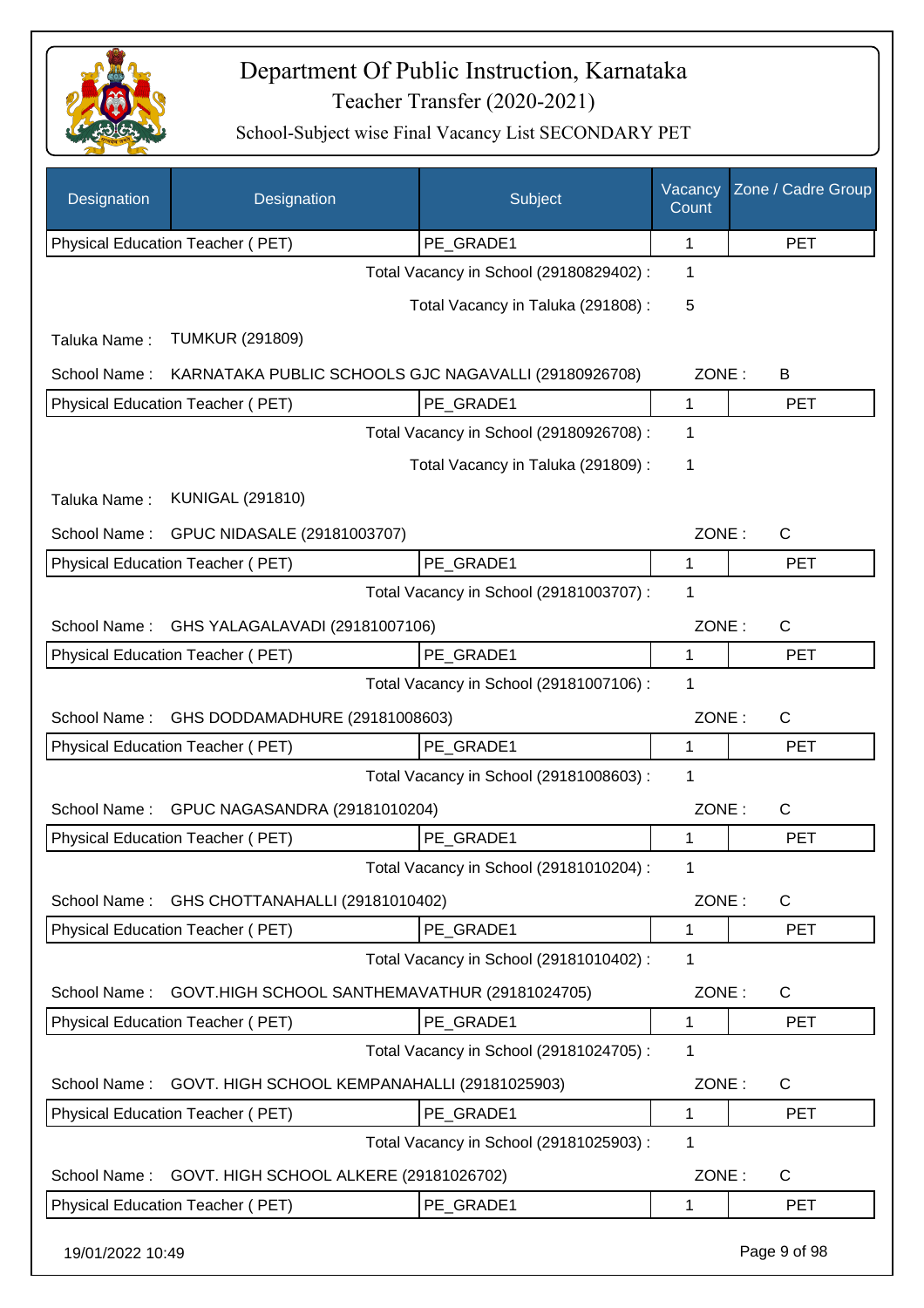

| Designation      | Designation                                         | Subject                                 | Vacancy<br>Count | Zone / Cadre Group |
|------------------|-----------------------------------------------------|-----------------------------------------|------------------|--------------------|
|                  |                                                     | Total Vacancy in School (29181026702) : | 1                |                    |
| School Name:     | MAHATHMAGANDHI GOVT PU COLLEGE (29181034601)        |                                         | ZONE:            | A                  |
|                  | Physical Education Teacher (PET)                    | PE GRADE1                               | $\overline{2}$   | <b>PET</b>         |
|                  |                                                     | Total Vacancy in School (29181034601) : | $\overline{2}$   |                    |
|                  |                                                     | Total Vacancy in Taluka (291810) :      | 10               |                    |
| District Name:   | <b>KOLAR (2919)</b>                                 |                                         |                  |                    |
| Taluka Name:     | BANGARAPETE (291902)                                |                                         |                  |                    |
| School Name:     | GHS BALAMANDE (29190201608)                         |                                         | ZONE:            | $\mathsf{C}$       |
|                  | Physical Education Teacher (PET)                    | PE GRADE1                               | 1                | <b>PET</b>         |
|                  |                                                     | Total Vacancy in School (29190201608) : | 1                |                    |
| School Name:     | KARNATAKA PUBLIC SCHOOLS GJC BUDIKOTE (29190205004) |                                         | ZONE:            | $\mathsf{C}$       |
|                  | Physical Education Teacher (PET)                    | PE_GRADE1                               | 1                | <b>PET</b>         |
|                  |                                                     | Total Vacancy in School (29190205004) : | 1                |                    |
| School Name:     | GHS HUDUKULA (29190214103)                          |                                         | ZONE:            | $\mathsf{C}$       |
|                  | Physical Education Teacher (PET)                    | PE GRADE1                               | 1                | <b>PET</b>         |
|                  |                                                     | Total Vacancy in School (29190214103) : | 1                |                    |
| School Name:     | GHS KARMANGALA (29190219002)                        |                                         | ZONE:            | $\mathsf{C}$       |
|                  | Physical Education Teacher (PET)                    | PE GRADE1                               | 1                | <b>PET</b>         |
|                  |                                                     | Total Vacancy in School (29190219002):  | 1                |                    |
| School Name:     | GHPS PARAVANAHALLI (RMSA UPG) (29190229601)         |                                         | ZONE:            | C                  |
|                  | Physical Education Teacher (PET)                    | PE GRADE1                               | 1                | <b>PET</b>         |
|                  |                                                     | Total Vacancy in School (29190229601) : | 1                |                    |
| School Name:     | GHS BANGARUTIRUPATHI (29190240001)                  |                                         | ZONE:            | $\mathsf{C}$       |
|                  | Physical Education Teacher (PET)                    | PE GRADE1                               | 1                | <b>PET</b>         |
|                  |                                                     | Total Vacancy in School (29190240001) : | 1                |                    |
| School Name:     | GJC GIRLS (29190243601)                             |                                         | ZONE:            | A                  |
|                  | Physical Education Teacher (PET)                    | PE GRADE1                               | $\overline{2}$   | <b>PET</b>         |
|                  |                                                     | Total Vacancy in School (29190243601) : | $\overline{2}$   |                    |
|                  |                                                     | Total Vacancy in Taluka (291902) :      | 8                |                    |
| Taluka Name:     | KOLAR (291907)                                      |                                         |                  |                    |
| School Name:     | GHS HOLUR (29190713903)                             |                                         | ZONE:            | $\mathsf{C}$       |
|                  | Physical Education Teacher (PET)                    | PE GRADE1                               | 1                | <b>PET</b>         |
| 19/01/2022 10:49 |                                                     |                                         |                  | Page 10 of 98      |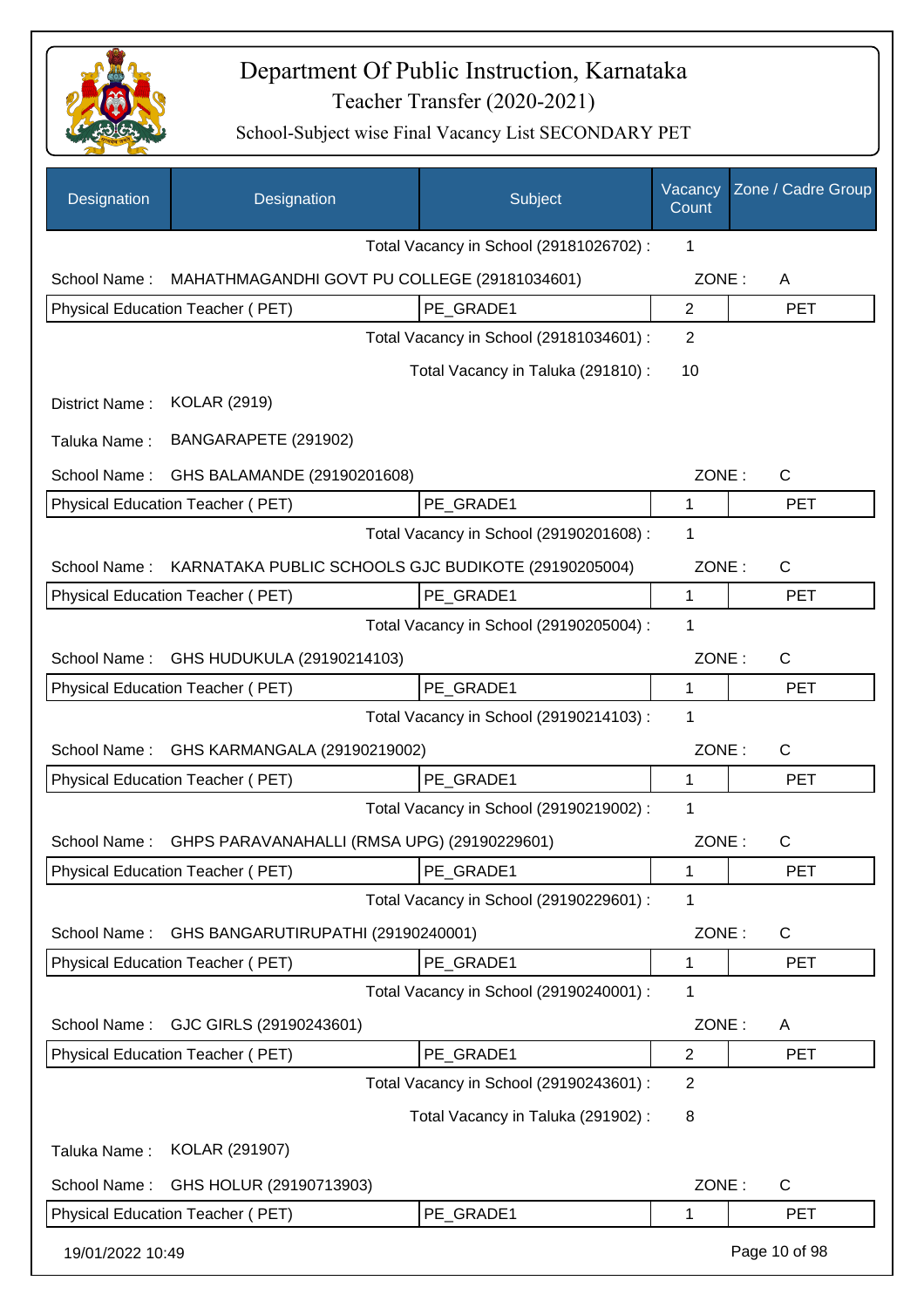

| Designation      | Designation                                           | Subject                                 | Vacancy<br>Count | Zone / Cadre Group |
|------------------|-------------------------------------------------------|-----------------------------------------|------------------|--------------------|
|                  |                                                       | Total Vacancy in School (29190713903) : | 1                |                    |
| School Name:     | GJC MADANAHALLI (29190721304)                         |                                         | ZONE:            | $\mathsf{C}$       |
|                  | Physical Education Teacher (PET)                      | PE GRADE1                               | $\mathbf{1}$     | <b>PET</b>         |
|                  |                                                       | Total Vacancy in School (29190721304) : | 1                |                    |
| School Name:     | GHS MADDERI (29190721502)                             |                                         | ZONE:            | C                  |
|                  | Physical Education Teacher (PET)                      | PE_GRADE1                               | 1                | <b>PET</b>         |
|                  |                                                       | Total Vacancy in School (29190721502) : | 1                |                    |
| School Name:     | KARNATAKA PUBLIC SCHOOLS GJC NARASAPURA (29190725206) |                                         | ZONE:            | $\mathsf{C}$       |
|                  | Physical Education Teacher (PET)                      | PE GRADE1                               | 1                | <b>PET</b>         |
|                  |                                                       | Total Vacancy in School (29190725206) : | 1                |                    |
| School Name:     | GHS PATNA (29190726903)                               |                                         | ZONE:            | $\mathsf{C}$       |
|                  | Physical Education Teacher (PET)                      | PE_GRADE1                               | 1                | <b>PET</b>         |
|                  |                                                       | Total Vacancy in School (29190726903) : | 1                |                    |
| School Name:     | GHS SHAPURA (29190729902)                             |                                         | ZONE:            | $\mathsf{C}$       |
|                  | Physical Education Teacher (PET)                      | PE_GRADE1                               | 1                | <b>PET</b>         |
|                  |                                                       | Total Vacancy in School (29190729902) : | 1                |                    |
| School Name:     | GHS THYAVANAHALLI (29190733102)                       |                                         | ZONE:            | C                  |
|                  | Physical Education Teacher (PET)                      | PE GRADE1                               | 1                | <b>PET</b>         |
|                  |                                                       | Total Vacancy in School (29190733102) : | 1                |                    |
|                  |                                                       | Total Vacancy in Taluka (291907) :      | 7                |                    |
| Taluka Name:     | MALUR (291909)                                        |                                         |                  |                    |
| School Name:     | GHS ANEPURA (29190901603)                             |                                         | ZONE:            | C                  |
|                  | Physical Education Teacher (PET)                      | PE_GRADE1                               | 1                | <b>PET</b>         |
|                  |                                                       | Total Vacancy in School (29190901603) : | 1                |                    |
| School Name:     | GHS CHIKKA KUNTHUR (29190907203)                      |                                         | ZONE:            | $\mathsf{C}$       |
|                  | Physical Education Teacher (PET)                      | PE_GRADE1                               | 1                | <b>PET</b>         |
|                  |                                                       | Total Vacancy in School (29190907203) : | 1                |                    |
| School Name:     | GHS DODDA SHIVARA (29190909802)                       |                                         | ZONE:            | $\mathsf C$        |
|                  | Physical Education Teacher (PET)                      | PE_GRADE1                               | 1                | <b>PET</b>         |
|                  |                                                       | Total Vacancy in School (29190909802) : | 1                |                    |
| School Name:     | GHS KESARAGERE (29190918202)                          |                                         | ZONE:            | C                  |
|                  | Physical Education Teacher (PET)                      | PE_GRADE1                               | 1                | <b>PET</b>         |
| 19/01/2022 10:49 |                                                       |                                         |                  | Page 11 of 98      |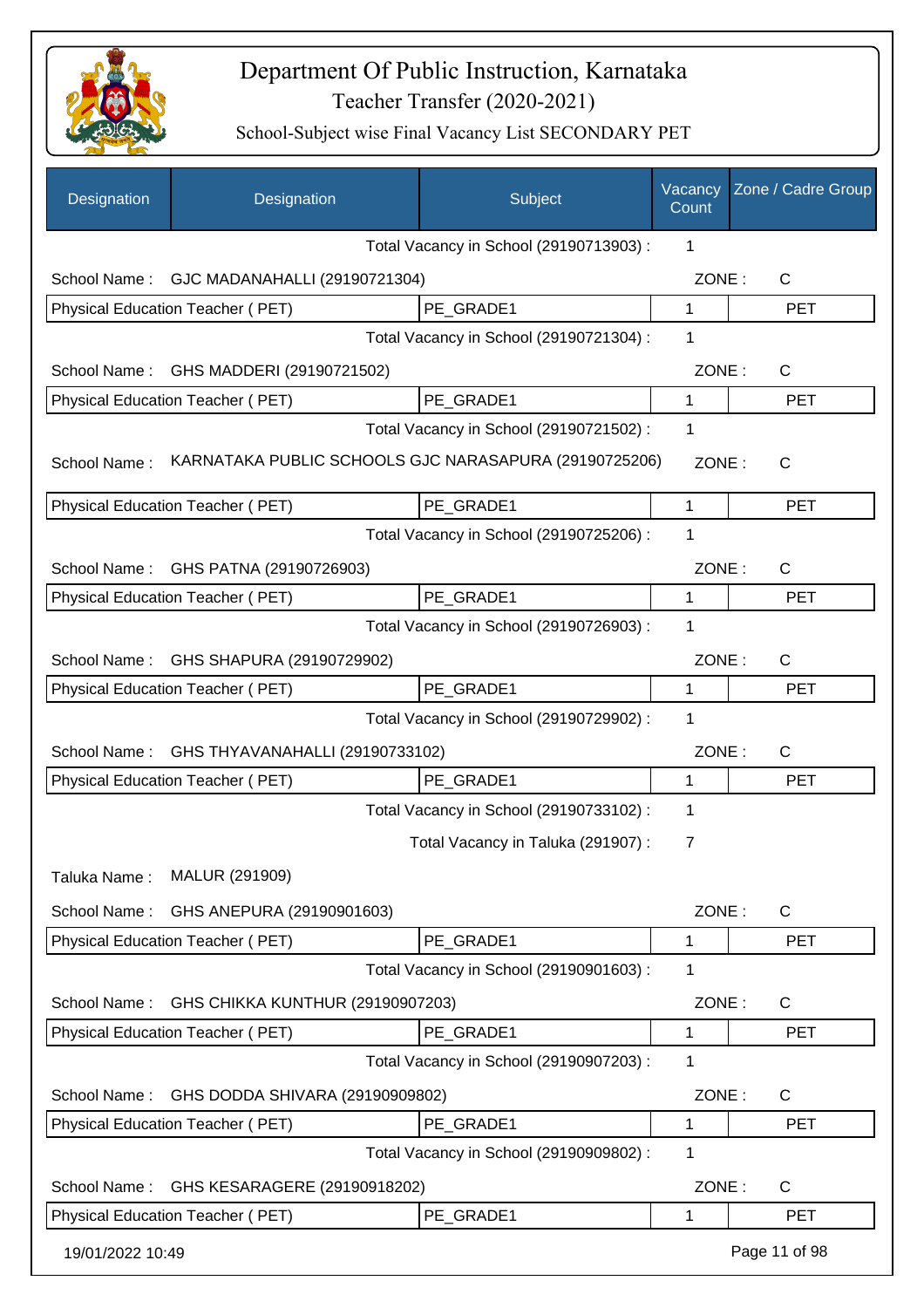

| Designation      | Designation                              | Subject                                 | Vacancy<br>Count | Zone / Cadre Group |
|------------------|------------------------------------------|-----------------------------------------|------------------|--------------------|
|                  |                                          | Total Vacancy in School (29190918202) : | 1                |                    |
| School Name:     | GHPS THORALAKKI (RMSA UPG) (29190932301) |                                         | ZONE:            | $\mathsf{C}$       |
|                  | Physical Education Teacher (PET)         | PE_GRADE1                               | 1                | <b>PET</b>         |
|                  |                                          | Total Vacancy in School (29190932301) : | 1                |                    |
|                  |                                          | Total Vacancy in Taluka (291909):       | 5                |                    |
| Taluka Name:     | <b>MULBAGAL (291910)</b>                 |                                         |                  |                    |
| School Name:     | GHS ANGONDAHALLI (29191001003)           |                                         | ZONE:            | $\mathsf{C}$       |
|                  | <b>Physical Education Teacher (PET)</b>  | PE_GRADE1                               | 1                | <b>PET</b>         |
|                  |                                          | Total Vacancy in School (29191001003) : | 1                |                    |
| School Name:     | GHS HEBBANI (29191011403)                |                                         | ZONE:            | $\mathsf{C}$       |
|                  | Physical Education Teacher (PET)         | PE GRADE1                               | 1                | <b>PET</b>         |
|                  |                                          | Total Vacancy in School (29191011403) : | 1                |                    |
| School Name:     | GJC MALLANAYAKANAHALLI (29191020603)     |                                         | ZONE:            | C                  |
|                  | Physical Education Teacher (PET)         | PE GRADE1                               | $\mathbf{1}$     | <b>PET</b>         |
|                  |                                          | Total Vacancy in School (29191020603) : | 1                |                    |
| School Name:     | GJC GIRLS MULBAGAL (29191048604)         |                                         | ZONE:            | A                  |
|                  | Physical Education Teacher (PET)         | PE_GRADE1                               | 1                | <b>PET</b>         |
|                  |                                          | Total Vacancy in School (29191048604) : | 1                |                    |
|                  |                                          | Total Vacancy in Taluka (291910):       | $\overline{4}$   |                    |
| Taluka Name:     | SRINIVASAPUR (291912)                    |                                         |                  |                    |
| School Name:     | GHS ADDAGAL (29191200506)                |                                         | ZONE:            | С                  |
|                  | Physical Education Teacher (PET)         | PE GRADE1                               | 1                | <b>PET</b>         |
|                  |                                          | Total Vacancy in School (29191200506) : | 1                |                    |
| School Name:     | GHS ALAVATTA (29191200902)               |                                         | ZONE:            | C                  |
|                  | Physical Education Teacher (PET)         | PE_GRADE1                               | 1                | <b>PET</b>         |
|                  |                                          | Total Vacancy in School (29191200902) : | 1                |                    |
| School Name:     | GHS KURIGEPALLI (29191218504)            |                                         | ZONE:            | C                  |
|                  | Physical Education Teacher (PET)         | PE_GRADE1                               | 1                | <b>PET</b>         |
|                  |                                          | Total Vacancy in School (29191218504) : | 1                |                    |
| School Name:     | GHS LAKSHMIPURA (29191219108)            |                                         | ZONE:            | C                  |
|                  | Physical Education Teacher (PET)         | PE GRADE1                               | 1                | <b>PET</b>         |
|                  |                                          | Total Vacancy in School (29191219108) : | 1                |                    |
| 19/01/2022 10:49 |                                          |                                         |                  | Page 12 of 98      |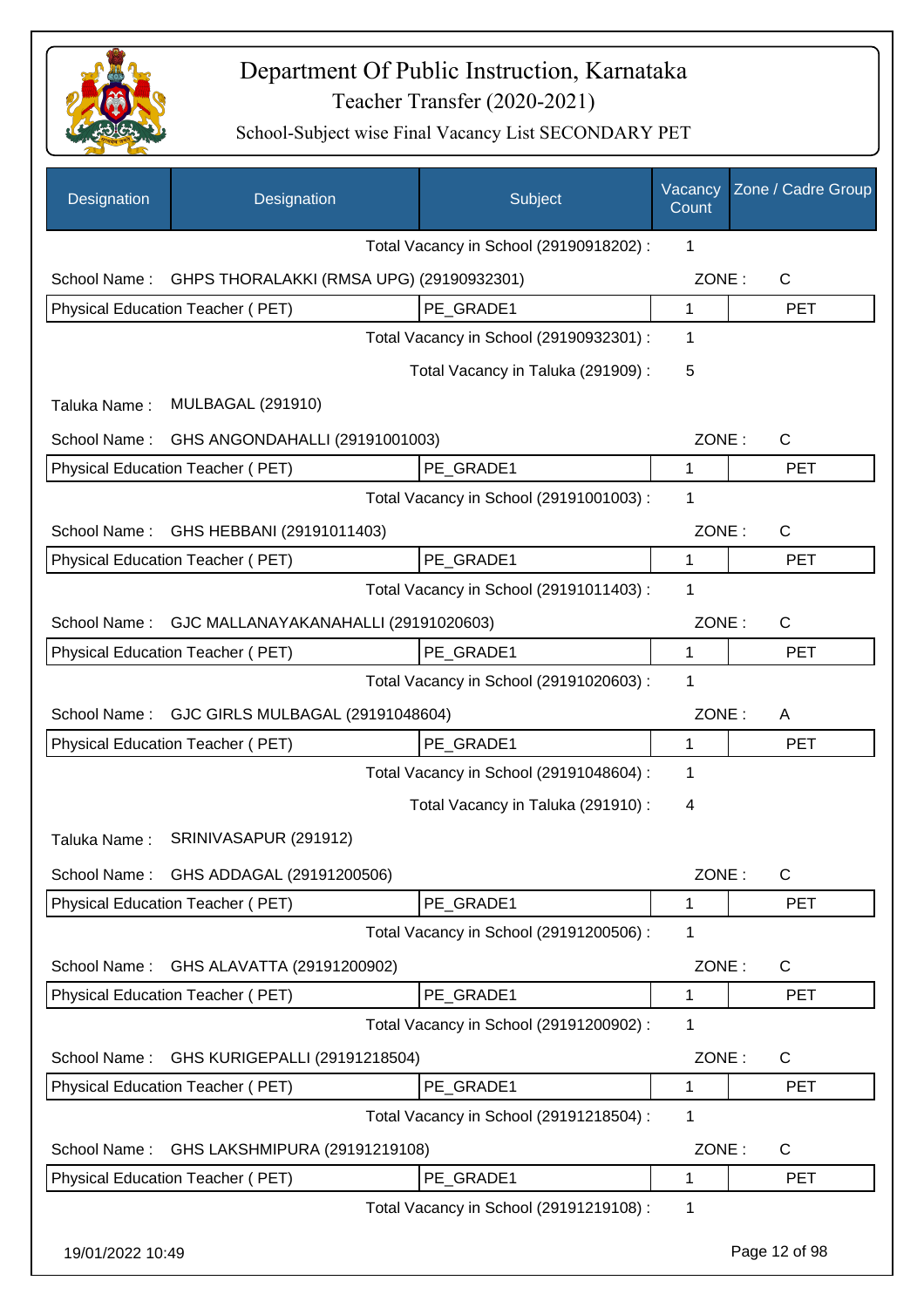

| Designation      | Designation                                                   | Subject                                 | Vacancy<br>Count | Zone / Cadre Group |
|------------------|---------------------------------------------------------------|-----------------------------------------|------------------|--------------------|
| School Name:     | GHS MUTHAKAPALLI (29191222007)                                |                                         | ZONE:            | $\mathsf{C}$       |
|                  | Physical Education Teacher (PET)                              | PE GRADE1                               | 1                | <b>PET</b>         |
|                  |                                                               | Total Vacancy in School (29191222007) : | 1                |                    |
| School Name:     | GHS RONUR (29191227302)                                       |                                         | ZONE:            | $\mathsf{C}$       |
|                  | Physical Education Teacher (PET)                              | PE GRADE1                               | 1                | <b>PET</b>         |
|                  |                                                               | Total Vacancy in School (29191227302) : | 1                |                    |
| School Name:     | KARNATAKA PUBLIC SCHOOLS GJC SOMAYAJALAHALLI<br>(29191228705) |                                         | ZONE:            | $\mathsf{C}$       |
|                  | Physical Education Teacher (PET)                              | PE GRADE1                               | 1                | <b>PET</b>         |
|                  |                                                               | Total Vacancy in School (29191228705) : | 1                |                    |
| School Name:     | GJC(GIRLS)S.V.PURA (29191244601)                              |                                         | ZONE:            | A                  |
|                  | Physical Education Teacher (PET)                              | PE_GRADE1                               | 1                | <b>PET</b>         |
|                  |                                                               | Total Vacancy in School (29191244601) : | 1                |                    |
| School Name:     | GJC(BOYS)S.V.PURA (29191244603)                               |                                         | ZONE:            | A                  |
|                  | Physical Education Teacher (PET)                              | PE_GRADE1                               | 1                | <b>PET</b>         |
|                  |                                                               | Total Vacancy in School (29191244603) : | 1                |                    |
|                  |                                                               | Total Vacancy in Taluka (291912) :      | 9                |                    |
| Taluka Name:     | K G F (291913)                                                |                                         |                  |                    |
| School Name:     | GHPS DONIMADAGU (RMSA UPG) (29191302801)                      |                                         | ZONE:            | $\mathsf{C}$       |
|                  | Physical Education Teacher (PET)                              | PE_GRADE1                               | 1                | <b>PET</b>         |
|                  |                                                               | Total Vacancy in School (29191302801) : | 1                |                    |
| School Name:     | GHS THOPPANAHALLI (29191307602)                               |                                         | ZONE:            | $\mathsf{C}$       |
|                  | Physical Education Teacher (PET)                              | PE_GRADE1                               | 1                | <b>PET</b>         |
|                  |                                                               | Total Vacancy in School (29191307602) : | 1                |                    |
| School Name:     | GJC (GIRLS) (29191311001)                                     |                                         | ZONE:            | A                  |
|                  | <b>Physical Education Teacher (PET)</b>                       | PE GRADE1                               | 1                | <b>PET</b>         |
|                  |                                                               | Total Vacancy in School (29191311001) : | 1                |                    |
| School Name:     | GJC(BOYS) (29191311301)                                       |                                         | ZONE:            | A                  |
|                  | Physical Education Teacher (PET)                              | PE_GRADE1                               | 1                | <b>PET</b>         |
|                  |                                                               | Total Vacancy in School (29191311301) : | 1                |                    |
|                  |                                                               | Total Vacancy in Taluka (291913) :      | 4                |                    |
| District Name:   | BENGALURU U SOUTH (2920)                                      |                                         |                  |                    |
| 19/01/2022 10:49 |                                                               |                                         |                  | Page 13 of 98      |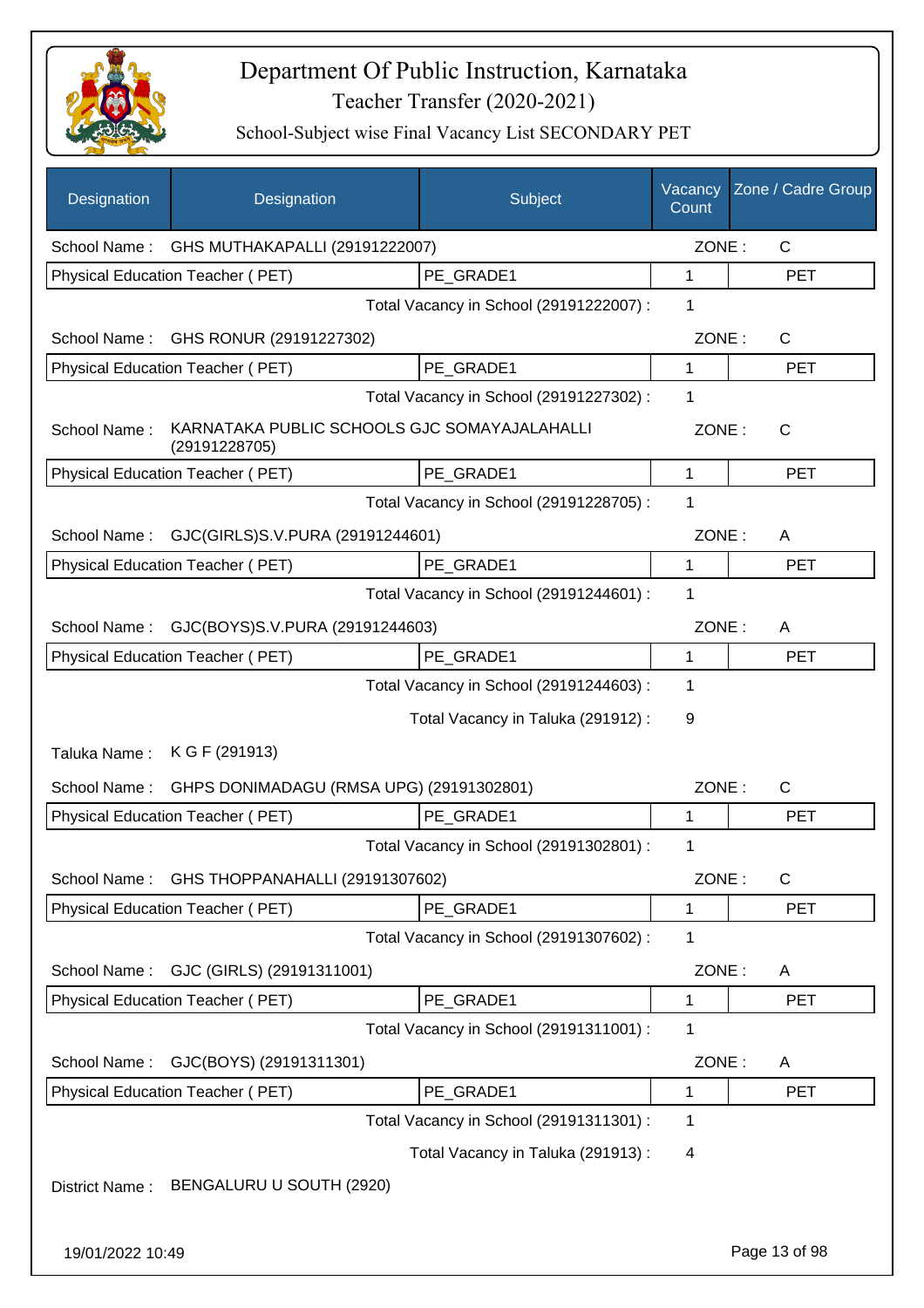

| Designation      | Designation                                                                     | Subject                                 | Vacancy<br>Count | Zone / Cadre Group |
|------------------|---------------------------------------------------------------------------------|-----------------------------------------|------------------|--------------------|
| Taluka Name:     | SOUTH1 (292001)                                                                 |                                         |                  |                    |
| School Name:     | KARNATAKA PUBLIC SCHOOLS GHS KAGGALIPURA<br>(29200102227)                       |                                         | ZONE:            | B                  |
|                  | Physical Education Teacher (PET)                                                | PE GRADE1                               | 1                | <b>PET</b>         |
|                  |                                                                                 | Total Vacancy in School (29200102227) : | 1                |                    |
| School Name:     | GHS K GOLLAHALLI (29200105803)                                                  |                                         | ZONE:            | B                  |
|                  | Physical Education Teacher (PET)                                                | PE_GRADE1                               | 1                | <b>PET</b>         |
|                  |                                                                                 | Total Vacancy in School (29200105803) : | 1                |                    |
| School Name:     | KARNATAKA PUBLIC SCHOOLS GOVERNMENT HIGH SCHOOL<br>HONNAGANAHATTI (29200129901) |                                         | ZONE:            | В                  |
|                  | Physical Education Teacher (PET)                                                | PE_GRADE1                               | $\mathbf{1}$     | <b>PET</b>         |
|                  |                                                                                 | Total Vacancy in School (29200129901) : | 1                |                    |
|                  |                                                                                 | Total Vacancy in Taluka (292001) :      | 3                |                    |
| Taluka Name:     | SOUTH4 (292003)                                                                 |                                         |                  |                    |
| School Name:     | KARNATAKA PUBLIC SCHOOLS GJC K R PURA (29200300130)                             |                                         | ZONE:            | A                  |
|                  | Physical Education Teacher (PET)                                                | PE GRADE1                               | 1                | <b>PET</b>         |
|                  |                                                                                 | Total Vacancy in School (29200300130) : | 1                |                    |
| School Name:     | KARNATAKA PUBLIC SCHOOLS KPS VARTHUR (29200301953)                              |                                         | ZONE:            | A                  |
|                  | Physical Education Teacher (PET)                                                | PE_GRADE1                               | 1                | <b>PET</b>         |
|                  |                                                                                 | Total Vacancy in School (29200301953) : | 1                |                    |
| School Name:     | GHS J HUSKUR (29200307010)                                                      |                                         | ZONE:            | В                  |
|                  | Physical Education Teacher (PET)                                                | PE_GRADE1                               | 1                | PET                |
|                  |                                                                                 | Total Vacancy in School (29200307010) : | 1                |                    |
| School Name:     | GHS JYOTHIPURA (29200307607)                                                    |                                         | ZONE:            | B                  |
|                  | Physical Education Teacher (PET)                                                | PE_GRADE1                               | 1                | <b>PET</b>         |
|                  |                                                                                 | Total Vacancy in School (29200307607) : | 1                |                    |
| School Name:     | GHS BILISHIVALE (29200310131)                                                   |                                         | ZONE:            | A                  |
|                  | Physical Education Teacher (PET)                                                | PE_GRADE1                               | 1                | <b>PET</b>         |
|                  |                                                                                 | Total Vacancy in School (29200310131) : | 1                |                    |
| School Name:     | GJC HOODI (29200310155)                                                         |                                         | ZONE:            | A                  |
|                  | Physical Education Teacher (PET)                                                | PE GRADE1                               | 1                | <b>PET</b>         |
|                  |                                                                                 | Total Vacancy in School (29200310155) : | 1                |                    |
| School Name:     | GHS THANISANDRA (29200319929)                                                   |                                         | ZONE:            | A                  |
| 19/01/2022 10:49 |                                                                                 |                                         |                  | Page 14 of 98      |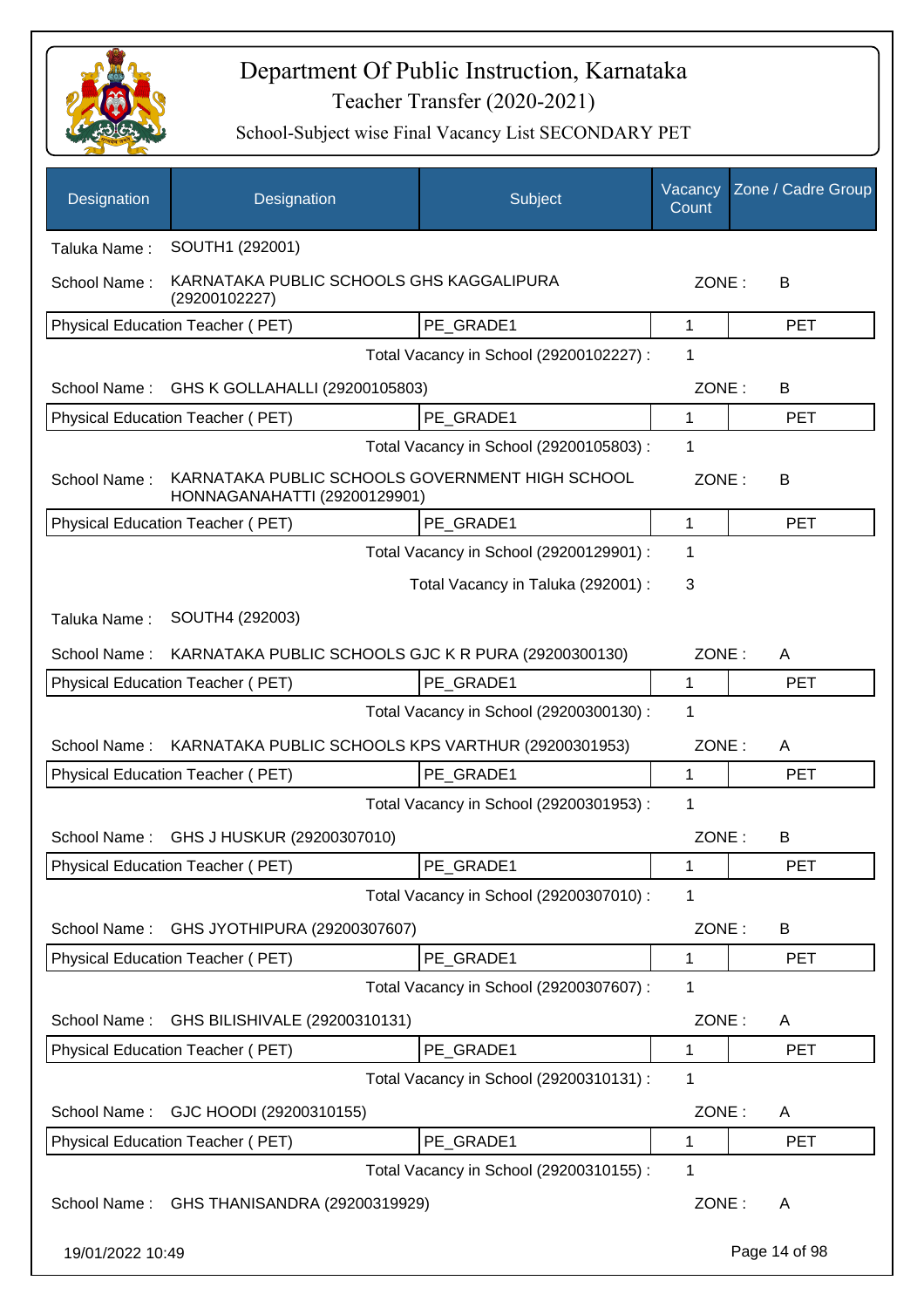

| Designation      | Designation                                                                | Subject                                 | Vacancy<br>Count | Zone / Cadre Group |
|------------------|----------------------------------------------------------------------------|-----------------------------------------|------------------|--------------------|
|                  | Physical Education Teacher (PET)                                           | PE GRADE1                               | 1                | <b>PET</b>         |
|                  |                                                                            | Total Vacancy in School (29200319929) : | 1                |                    |
|                  |                                                                            | Total Vacancy in Taluka (292003) :      | 7                |                    |
| Taluka Name:     | ANEKAL (292004)                                                            |                                         |                  |                    |
| School Name:     | GOVT HS MARASUR (29200404106)                                              |                                         | ZONE:            | $\mathsf{C}$       |
|                  | Physical Education Teacher (PET)                                           | PE_GRADE1                               | $\mathbf{1}$     | <b>PET</b>         |
|                  |                                                                            | Total Vacancy in School (29200404106) : | 1                |                    |
| School Name:     | GHS CHATRAKHANE CHANDAPURA (29200406452)                                   |                                         | ZONE:            | A                  |
|                  | Physical Education Teacher (PET)                                           | PE GRADE1                               | 1                | <b>PET</b>         |
|                  |                                                                            | Total Vacancy in School (29200406452) : | 1                |                    |
| School Name:     | GOVT GIRLS HS ANEKAL (29200430802)                                         |                                         | ZONE:            | A                  |
|                  | Physical Education Teacher (PET)                                           | PE_GRADE1                               | 1                | <b>PET</b>         |
|                  |                                                                            | Total Vacancy in School (29200430802) : | 1                |                    |
| School Name:     | KARNATAKA PUBLIC SCHOOLS ASB GOVT PRE UNIVERSITY<br>COLLEGE (29200430803)  |                                         | ZONE:            | A                  |
|                  | Physical Education Teacher (PET)                                           | PE_GRADE1                               | 1                | <b>PET</b>         |
|                  |                                                                            | Total Vacancy in School (29200430803) : | 1                |                    |
|                  |                                                                            | Total Vacancy in Taluka (292004) :      | $\overline{4}$   |                    |
| Taluka Name:     | SOUTH3 (292009)                                                            |                                         |                  |                    |
| School Name:     | GOVT PRE UNIVERSITY COLLEGE(HIGH SCHOOL SECTION)<br>MADIVALA (29200903837) |                                         | ZONE:            | A                  |
|                  | Physical Education Teacher (PET)                                           | PE_GRADE1                               | 1                | <b>PET</b>         |
|                  |                                                                            | Total Vacancy in School (29200903837) : | 1                |                    |
|                  |                                                                            | Total Vacancy in Taluka (292009) :      | 1                |                    |
| District Name:   | BENGALURU RURAL (2921)                                                     |                                         |                  |                    |
| Taluka Name:     | NELAMANGALA (292101)                                                       |                                         |                  |                    |
| School Name:     | G HS (COMP) DODDABELE (29210109004)                                        |                                         | ZONE:            | $\mathsf{C}$       |
|                  | <b>Physical Education Teacher (PET)</b>                                    | PE_GRADE1                               | 1                | <b>PET</b>         |
|                  |                                                                            | Total Vacancy in School (29210109004) : | 1                |                    |
| School Name:     | G HS BARADIMANDIGERE (29210116002)                                         |                                         | ZONE:            | $\mathsf{C}$       |
|                  | Physical Education Teacher (PET)                                           | PE_GRADE1                               | 1                | <b>PET</b>         |
|                  |                                                                            | Total Vacancy in School (29210116002):  | 1                |                    |
|                  |                                                                            |                                         |                  |                    |
| 19/01/2022 10:49 |                                                                            |                                         |                  | Page 15 of 98      |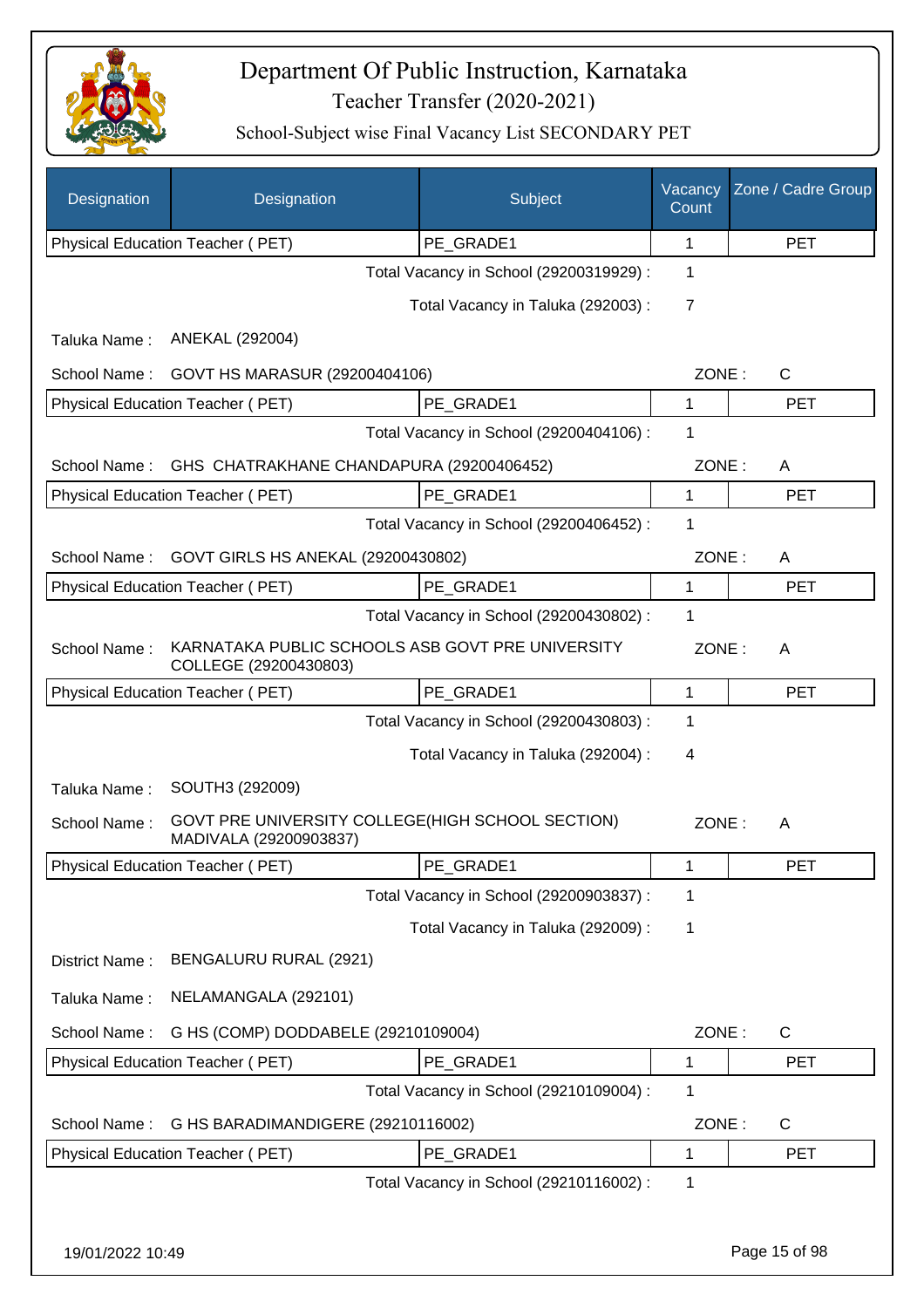

| Designation      | Designation                             | Subject                                 | Vacancy<br>Count | Zone / Cadre Group |
|------------------|-----------------------------------------|-----------------------------------------|------------------|--------------------|
| School Name:     | GJC NELAMANGALA (29210122801)           |                                         | ZONE:            | A                  |
|                  | Physical Education Teacher (PET)        | PE_GRADE1                               | 1                | <b>PET</b>         |
|                  |                                         | Total Vacancy in School (29210122801) : | 1                |                    |
|                  |                                         | Total Vacancy in Taluka (292101) :      | 3                |                    |
| Taluka Name:     | DODDABALLAPURA (292102)                 |                                         |                  |                    |
| School Name:     | G.J.C HS D.B.PURA (29210225402)         |                                         | ZONE:            | A                  |
|                  | Physical Education Teacher (PET)        | PE_GRADE1                               | 1                | <b>PET</b>         |
|                  |                                         | Total Vacancy in School (29210225402) : | 1                |                    |
| School Name:     | ARALUMALLIGE BAGILU HS (29210226303)    |                                         | ZONE:            | A                  |
|                  | Physical Education Teacher (PET)        | PE_GRADE1                               | 1                | <b>PET</b>         |
|                  |                                         | Total Vacancy in School (29210226303) : | 1                |                    |
|                  |                                         | Total Vacancy in Taluka (292102):       | 2                |                    |
| Taluka Name:     | DEVANAHALLI (292103)                    |                                         |                  |                    |
| School Name:     | G HS SADAHALLI (29210312004)            |                                         | ZONE:            | $\mathsf{C}$       |
|                  | Physical Education Teacher (PET)        | PE_GRADE1                               | 1                | <b>PET</b>         |
|                  |                                         | Total Vacancy in School (29210312004) : | 1                |                    |
| School Name:     | GHS YALIYURU (29210313504)              |                                         | ZONE:            | $\mathsf{C}$       |
|                  | <b>Physical Education Teacher (PET)</b> | PE_GRADE1                               | 1                | <b>PET</b>         |
|                  |                                         | Total Vacancy in School (29210313504) : | 1                |                    |
| School Name:     | G J C DEVANAHALLI (29210332503)         |                                         | ZONE:            | A                  |
|                  | <b>Physical Education Teacher (PET)</b> | PE_GRADE1                               | 1                | <b>PET</b>         |
|                  |                                         | Total Vacancy in School (29210332503) : | 1                |                    |
| School Name:     | GGHS DEVANAHALLI (29210332603)          |                                         | ZONE:            | A                  |
|                  | Physical Education Teacher (PET)        | PE_GRADE1                               | 1                | <b>PET</b>         |
|                  |                                         | Total Vacancy in School (29210332603) : | 1                |                    |
| School Name:     | G J C VIJAYAPURA (29210333603)          |                                         | ZONE:            | A                  |
|                  | Physical Education Teacher (PET)        | PE_GRADE1                               | $\overline{2}$   | <b>PET</b>         |
|                  |                                         | Total Vacancy in School (29210333603) : | $\overline{2}$   |                    |
| School Name:     | GHS URDU VIJAYAPURA (29210334402)       |                                         | ZONE:            | A                  |
|                  | Physical Education Teacher (PET)        | PE_GRADE1                               | 1                | <b>PET</b>         |
|                  |                                         | Total Vacancy in School (29210334402) : | 1                |                    |
|                  |                                         | Total Vacancy in Taluka (292103):       | $\overline{7}$   |                    |
| 19/01/2022 10:49 |                                         |                                         |                  | Page 16 of 98      |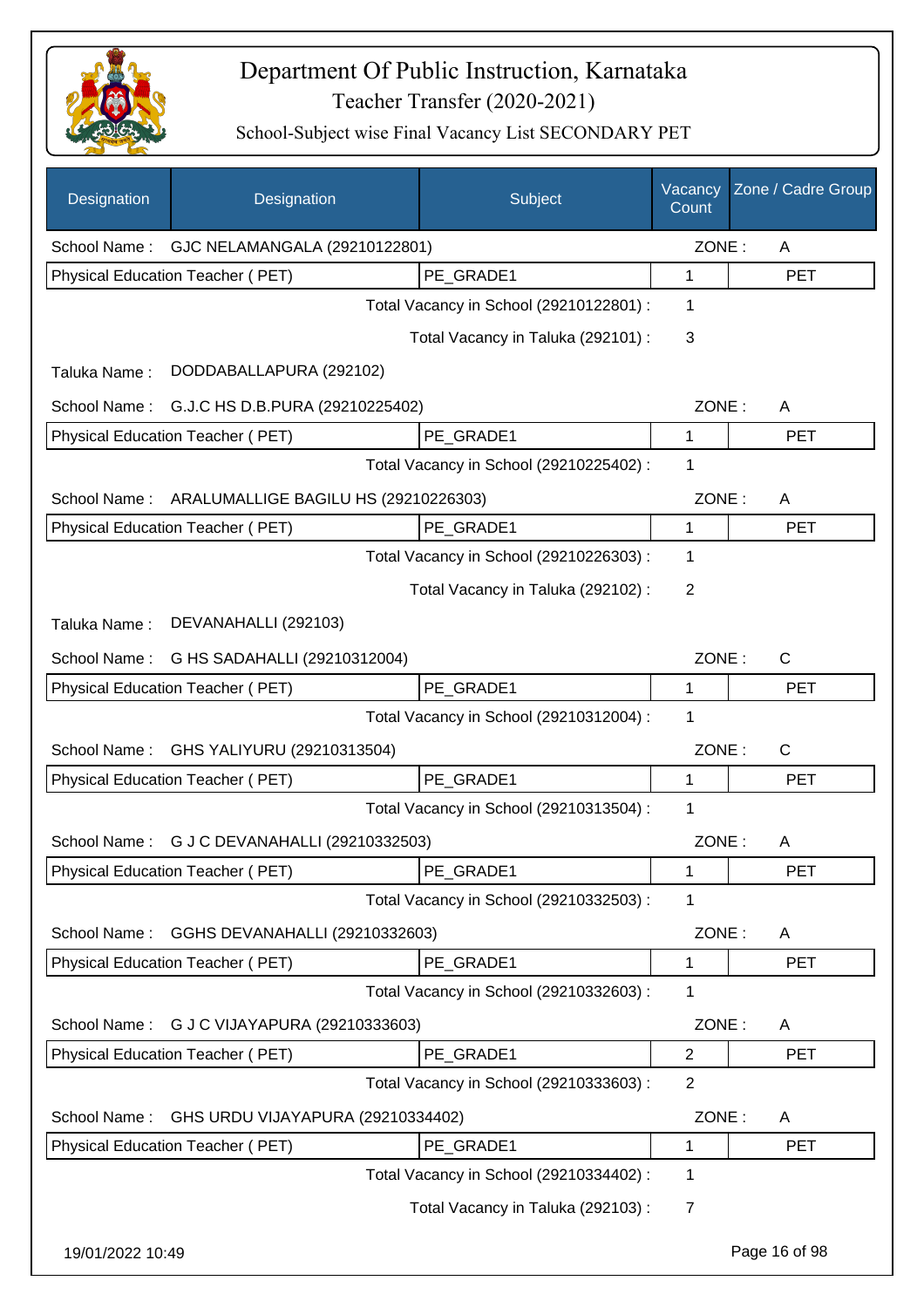

| Designation      | Designation                                                | Subject                                 | Vacancy<br>Count | Zone / Cadre Group |
|------------------|------------------------------------------------------------|-----------------------------------------|------------------|--------------------|
| Taluka Name:     | <b>HOSAKOTE (292104)</b>                                   |                                         |                  |                    |
| School Name:     | GUHPS AND HS SULIBELE (29210401502)                        |                                         | ZONE:            | $\mathsf{C}$       |
|                  | Physical Education Teacher (PET)                           | PE GRADE1                               | 1                | <b>PET</b>         |
|                  |                                                            | Total Vacancy in School (29210401502) : | 1                |                    |
| School Name:     | GHS KORATI (29210406303)                                   |                                         | ZONE:            | $\mathsf{C}$       |
|                  | Physical Education Teacher (PET)                           | PE_GRADE1                               | 1                | <b>PET</b>         |
|                  |                                                            | Total Vacancy in School (29210406303) : | 1                |                    |
| School Name:     | G B HS HOSAKOTE (29210422033)                              |                                         | ZONE:            | A                  |
|                  | Physical Education Teacher (PET)                           | PE GRADE1                               | $\overline{2}$   | <b>PET</b>         |
|                  |                                                            | Total Vacancy in School (29210422033) : | $\overline{2}$   |                    |
| School Name:     | G G H S HOSAKOTE (29210422034)                             |                                         | ZONE:            | A                  |
|                  | Physical Education Teacher (PET)                           | PE GRADE1                               | 1                | <b>PET</b>         |
|                  |                                                            | Total Vacancy in School (29210422034) : | 1                |                    |
|                  |                                                            | Total Vacancy in Taluka (292104) :      | 5                |                    |
| District Name:   | BENGALURU U NORTH (2928)                                   |                                         |                  |                    |
| Taluka Name:     | NORTH1 (292802)                                            |                                         |                  |                    |
| School Name:     | KARNATAKA PUBLIC SCHOOLS GHS HEGGANAHALLI<br>(29280208619) |                                         | ZONE:            | A                  |
|                  | Physical Education Teacher (PET)                           | PE_GRADE1                               | 1                | <b>PET</b>         |
|                  |                                                            | Total Vacancy in School (29280208619) : | 1                |                    |
|                  |                                                            | Total Vacancy in Taluka (292802) :      | 1                |                    |
| Taluka Name:     | NORTH2 (292805)                                            |                                         |                  |                    |
| School Name:     | KARNATAKA PUBLIC SCHOOLS GPUC JALAHALLI (29280500455)      |                                         | ZONE:            | A                  |
|                  | Physical Education Teacher (PET)                           | PE_GRADE1                               | 1                | <b>PET</b>         |
|                  |                                                            | Total Vacancy in School (29280500455) : | 1                |                    |
|                  |                                                            | Total Vacancy in Taluka (292805) :      | 1                |                    |
| Taluka Name:     | NORTH4 (292807)                                            |                                         |                  |                    |
| School Name:     | GHS ABBIGERE (29280704510)                                 |                                         | ZONE:            | A                  |
|                  | Physical Education Teacher (PET)                           | PE_GRADE1                               | 1                | <b>PET</b>         |
|                  |                                                            | Total Vacancy in School (29280704510) : | 1                |                    |
| School Name:     | GHS CHIKKAJALA (29280706503)                               |                                         | ZONE:            | B                  |
|                  | Physical Education Teacher (PET)                           | PE_GRADE1                               | 1                | PET                |
| 19/01/2022 10:49 |                                                            |                                         |                  | Page 17 of 98      |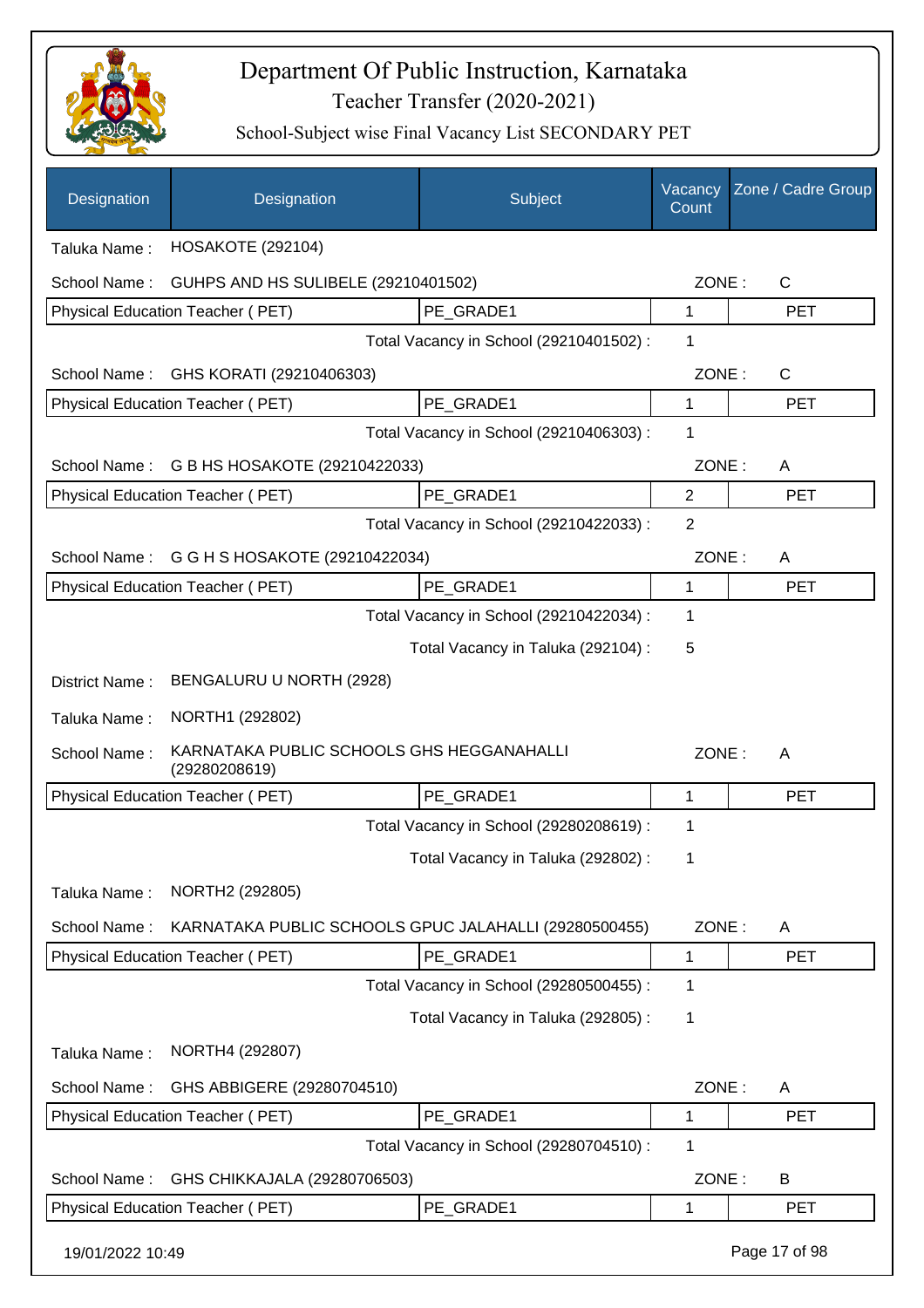

| Designation      | Designation                                               | Subject                                 | Vacancy<br>Count | Zone / Cadre Group |
|------------------|-----------------------------------------------------------|-----------------------------------------|------------------|--------------------|
|                  |                                                           | Total Vacancy in School (29280706503) : | 1                |                    |
| School Name:     | GOVT COMPOSITE HS T.DASARAHALLI (29280707226)             |                                         | ZONE:            | A                  |
|                  | Physical Education Teacher (PET)                          | PE GRADE1                               | 1                | <b>PET</b>         |
|                  |                                                           | Total Vacancy in School (29280707226) : | 1                |                    |
| School Name:     | GUMPS NAGAVARA (29280718101)                              |                                         | ZONE:            | A                  |
|                  | Physical Education Teacher (PET)                          | PE_GRADE1                               | 1                | <b>PET</b>         |
|                  |                                                           | Total Vacancy in School (29280718101) : | 1                |                    |
|                  |                                                           | Total Vacancy in Taluka (292807) :      | 4                |                    |
| District Name:   | CHIKKABALLAPURA (2929)                                    |                                         |                  |                    |
| Taluka Name:     | <b>BAGEPALLY (292901)</b>                                 |                                         |                  |                    |
| School Name:     | GOVERNMENT HIGH SCHOOL KANAGAMAKALAPALLI<br>(29290109103) |                                         | ZONE:            | C                  |
|                  | <b>Physical Education Teacher (PET)</b>                   | PE GRADE1                               | 1                | <b>PET</b>         |
|                  |                                                           | Total Vacancy in School (29290109103) : | 1                |                    |
| School Name:     | GOVERNMENT HIGH SCHOOL THIMAMPALLI (29290119901)          |                                         | ZONE:            | $\mathsf{C}$       |
|                  | Physical Education Teacher (PET)                          | PE GRADE1                               | 1                | <b>PET</b>         |
|                  |                                                           | Total Vacancy in School (29290119901) : | 1                |                    |
| School Name:     | GOVERNMENT GIRLS HIGH SCHOOL BAGEPALLI (29290123602)      |                                         | ZONE:            | A                  |
|                  | Physical Education Teacher (PET)                          | PE GRADE1                               | 1                | <b>PET</b>         |
|                  |                                                           | Total Vacancy in School (29290123602) : | 1                |                    |
|                  |                                                           | Total Vacancy in Taluka (292901) :      | 3                |                    |
| Taluka Name:     | CHINTAMANI (292904)                                       |                                         |                  |                    |
| School Name:     | GOVERNMENT HIGH SCHOOL ANOOR (29290401605)                |                                         | ZONE:            | C                  |
|                  | Physical Education Teacher (PET)                          | PE_GRADE1                               | 1                | <b>PET</b>         |
|                  |                                                           | Total Vacancy in School (29290401605) : | 1                |                    |
| School Name:     | GHS HIREKATTIGENAHALLI (29290415202)                      |                                         | ZONE:            | C                  |
|                  | Physical Education Teacher (PET)                          | PE_GRADE1                               | 1                | <b>PET</b>         |
|                  |                                                           | Total Vacancy in School (29290415202) : | 1                |                    |
| School Name:     | GHS KENCHARLAHALLI (29290419906)                          |                                         | ZONE:            | C                  |
|                  | Physical Education Teacher (PET)                          | PE_GRADE1                               | 1                | <b>PET</b>         |
|                  |                                                           | Total Vacancy in School (29290419906) : | 1                |                    |
| School Name:     | GHS LAKSHMIDEVANAKOTE (29290423702)                       |                                         | ZONE:            | $\mathsf{C}$       |
| 19/01/2022 10:49 |                                                           |                                         |                  | Page 18 of 98      |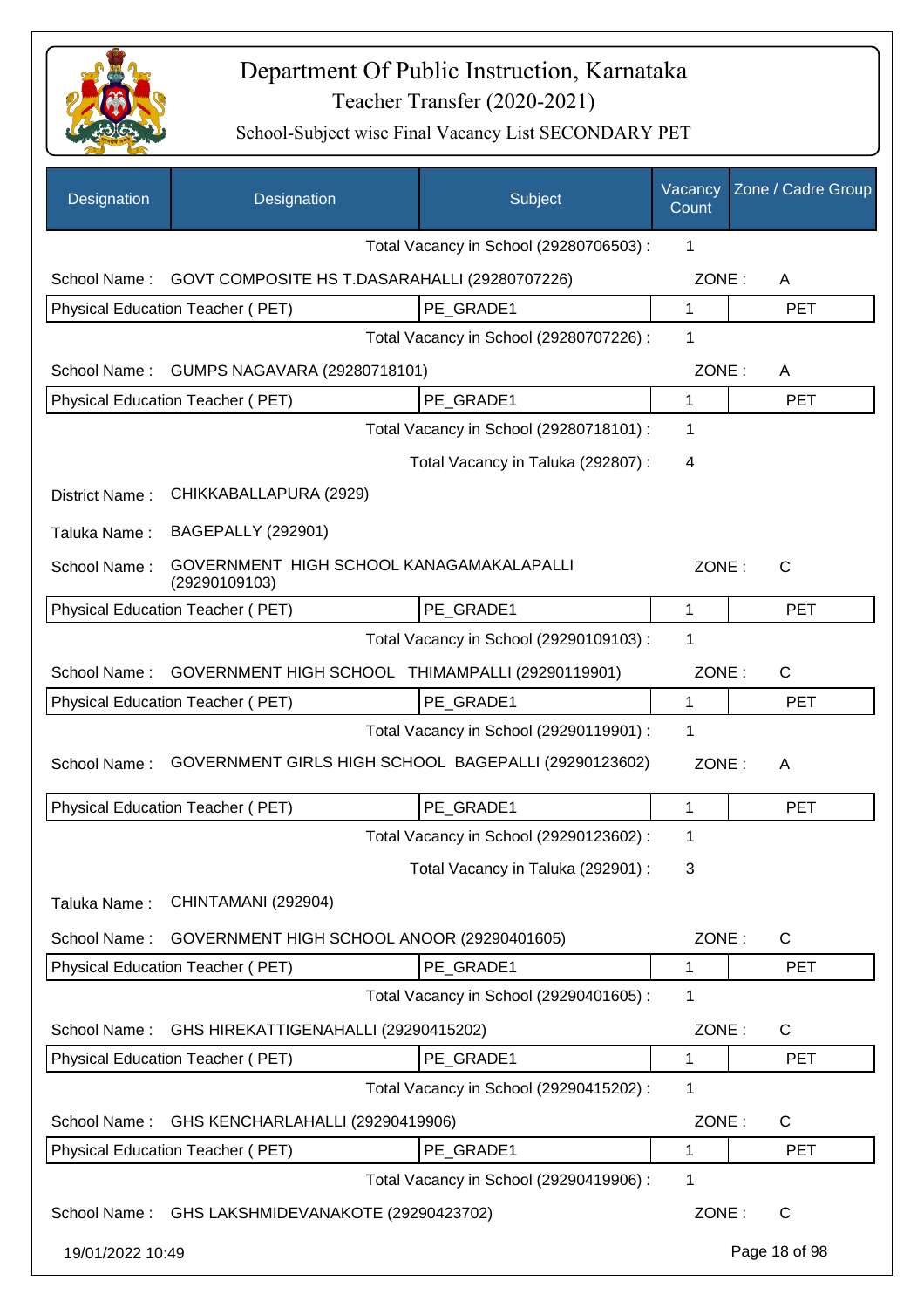

| Designation      | Designation                                    | Subject                                 | Vacancy<br>Count | Zone / Cadre Group |
|------------------|------------------------------------------------|-----------------------------------------|------------------|--------------------|
|                  | Physical Education Teacher (PET)               | PE_GRADE1                               | 1                | <b>PET</b>         |
|                  |                                                | Total Vacancy in School (29290423702) : | 1                |                    |
| School Name:     | GHS MURAGAMALE (29290426403)                   |                                         | ZONE:            | C                  |
|                  | Physical Education Teacher (PET)               | PE GRADE1                               | 1                | <b>PET</b>         |
|                  |                                                | Total Vacancy in School (29290426403) : | 1                |                    |
| School Name:     | GHS MYLANDLAHALLI (29290426803)                |                                         | ZONE:            | C                  |
|                  | Physical Education Teacher (PET)               | PE GRADE1                               | 1                | <b>PET</b>         |
|                  |                                                | Total Vacancy in School (29290426803) : | 1                |                    |
| School Name:     | GHS SANTHEKALLAHALLI (29290431205)             |                                         | ZONE:            | C                  |
|                  | Physical Education Teacher (PET)               | PE GRADE1                               | 1                | <b>PET</b>         |
|                  |                                                | Total Vacancy in School (29290431205) : | 1                |                    |
|                  |                                                | Total Vacancy in Taluka (292904) :      | 7                |                    |
| Taluka Name:     | GOWRIBIDANUR (292905)                          |                                         |                  |                    |
|                  |                                                |                                         |                  |                    |
| School Name:     | GHS ALIPURA (29290500607)                      |                                         | ZONE:            | C                  |
|                  | Physical Education Teacher (PET)               | PE_GRADE1                               | 1<br>1           | <b>PET</b>         |
|                  |                                                | Total Vacancy in School (29290500607) : |                  |                    |
| School Name:     | GHS KALLINAYAKANAHALLI (29290511103)           |                                         | ZONE:            | C                  |
|                  | Physical Education Teacher (PET)               | PE_GRADE1                               | 1                | <b>PET</b>         |
|                  |                                                | Total Vacancy in School (29290511103) : | 1                |                    |
| School Name:     | GHS MANCHENAHALLI (29290514906)                |                                         | ZONE:            | C                  |
|                  | <b>Physical Education Teacher (PET)</b>        | PE_GRADE1                               | 1                | <b>PET</b>         |
|                  |                                                | Total Vacancy in School (29290514906) : | 1                |                    |
| School Name:     | GHS NAKKALAHALLI (29290516902)                 |                                         | ZONE:            | C                  |
|                  | Physical Education Teacher (PET)               | PE_GRADE1                               | 1                | <b>PET</b>         |
|                  |                                                | Total Vacancy in School (29290516902) : | 1                |                    |
| School Name:     | GGHS KOTE (29290524001)                        |                                         | ZONE:            | A                  |
|                  | Physical Education Teacher (PET)               | PE_GRADE1                               | 1                | <b>PET</b>         |
|                  |                                                | Total Vacancy in School (29290524001) : | 1                |                    |
| School Name:     | GOVT JUNIOR COLLEGE GOWRIBIDANUR (29290524316) |                                         | ZONE:            | A                  |
|                  | Physical Education Teacher (PET)               | PE_GRADE1                               | $\overline{2}$   | <b>PET</b>         |
|                  |                                                | Total Vacancy in School (29290524316) : | $\overline{2}$   |                    |
|                  |                                                | Total Vacancy in Taluka (292905):       | 7                |                    |
| 19/01/2022 10:49 |                                                |                                         |                  | Page 19 of 98      |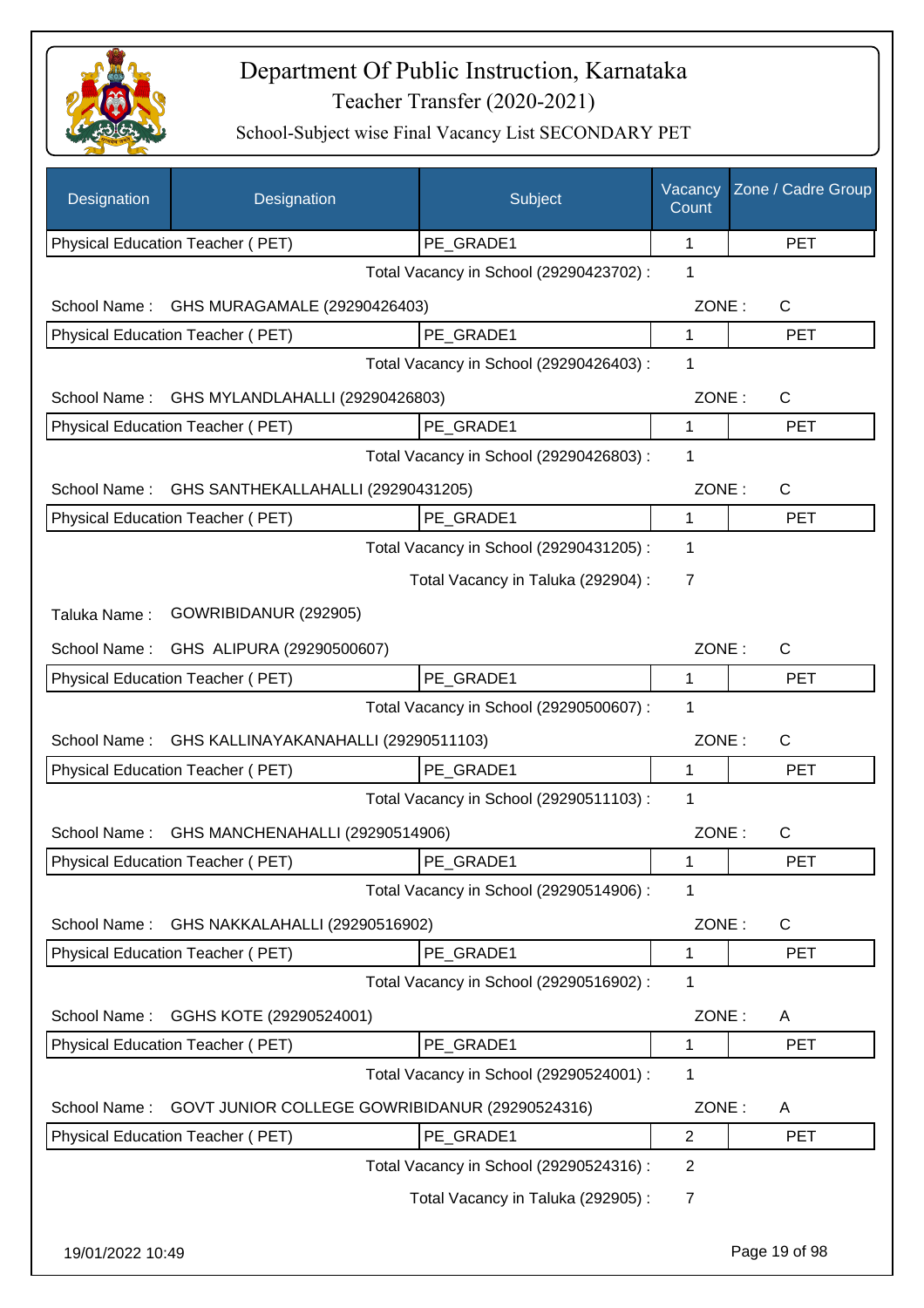

| Designation      | Designation                                                                   | Subject                                 | Vacancy<br>Count | Zone / Cadre Group |
|------------------|-------------------------------------------------------------------------------|-----------------------------------------|------------------|--------------------|
| Taluka Name:     | <b>GUDIBANDA (292906)</b>                                                     |                                         |                  |                    |
| School Name:     | GHS HAMPASANDRA (29290603803)                                                 |                                         | ZONE:            | $\mathsf{C}$       |
|                  | Physical Education Teacher (PET)                                              | PE_GRADE1                               | 1                | <b>PET</b>         |
|                  |                                                                               | Total Vacancy in School (29290603803) : | 1                |                    |
| School Name:     | KARNATAKA PUBLIC SCHOOLS GGHS GUDIBANDA (29290610901)                         |                                         | ZONE:            | A                  |
|                  | Physical Education Teacher (PET)                                              | PE_GRADE1                               | 1                | <b>PET</b>         |
|                  |                                                                               | Total Vacancy in School (29290610901) : | 1                |                    |
| School Name:     | ADARSHA VIDYALAYA J P NAGARA BEECHAGANAHALLI CROSS<br>GUDIBANDE (29290611706) |                                         | ZONE:            | $\mathsf{C}$       |
|                  | Physical Education Teacher (PET)                                              | PE GRADE1                               | 1                | <b>PET</b>         |
|                  |                                                                               | Total Vacancy in School (29290611706) : | 1                |                    |
|                  |                                                                               | Total Vacancy in Taluka (292906):       | 3                |                    |
| Taluka Name:     | SIDLAGHATTA (292911)                                                          |                                         |                  |                    |
| School Name:     | GHS ANEMADAGU (29291101104)                                                   |                                         | ZONE:            | $\mathsf{C}$       |
|                  | Physical Education Teacher (PET)                                              | PE GRADE1                               | 1                | <b>PET</b>         |
|                  |                                                                               | Total Vacancy in School (29291101104) : | 1                |                    |
| School Name:     | GOVERNMENT HIGH SCHOOL CHEEMANGALA (29291104803)                              |                                         | ZONE:            | $\mathsf{C}$       |
|                  | Physical Education Teacher (PET)                                              | PE GRADE1                               | 1                | <b>PET</b>         |
|                  |                                                                               | Total Vacancy in School (29291104803) : | 1                |                    |
| School Name:     | GHS JANGAMAKOTE (29291112505)                                                 |                                         | ZONE:            | $\mathsf{C}$       |
|                  | Physical Education Teacher (PET)                                              | PE_GRADE1                               | 1                | <b>PET</b>         |
|                  |                                                                               | Total Vacancy in School (29291112505) : | 1                |                    |
| School Name:     | GOVERNMENT HIGH SCHOOL MUTHUR (29291119502)                                   |                                         | ZONE:            | C                  |
|                  | Physical Education Teacher (PET)                                              | PE GRADE1                               | 1                | <b>PET</b>         |
|                  |                                                                               | Total Vacancy in School (29291119502) : | 1                |                    |
| School Name:     | GOVERNMENT HIGH SCHOOL PALICHERLU (29291121002)                               |                                         | ZONE:            | C                  |
|                  | Physical Education Teacher (PET)                                              | PE_GRADE1                               | 1                | <b>PET</b>         |
|                  |                                                                               | Total Vacancy in School (29291121002) : | 1                |                    |
| School Name:     | GPUC SADALI (29291123305)                                                     |                                         | ZONE:            | C                  |
|                  | Physical Education Teacher (PET)                                              | PE_GRADE1                               | 1                | <b>PET</b>         |
|                  |                                                                               | Total Vacancy in School (29291123305) : | 1                |                    |
| School Name:     | GHS THIMMASANDRA E (29291126004)                                              |                                         | ZONE:            | C                  |
| 19/01/2022 10:49 |                                                                               |                                         |                  | Page 20 of 98      |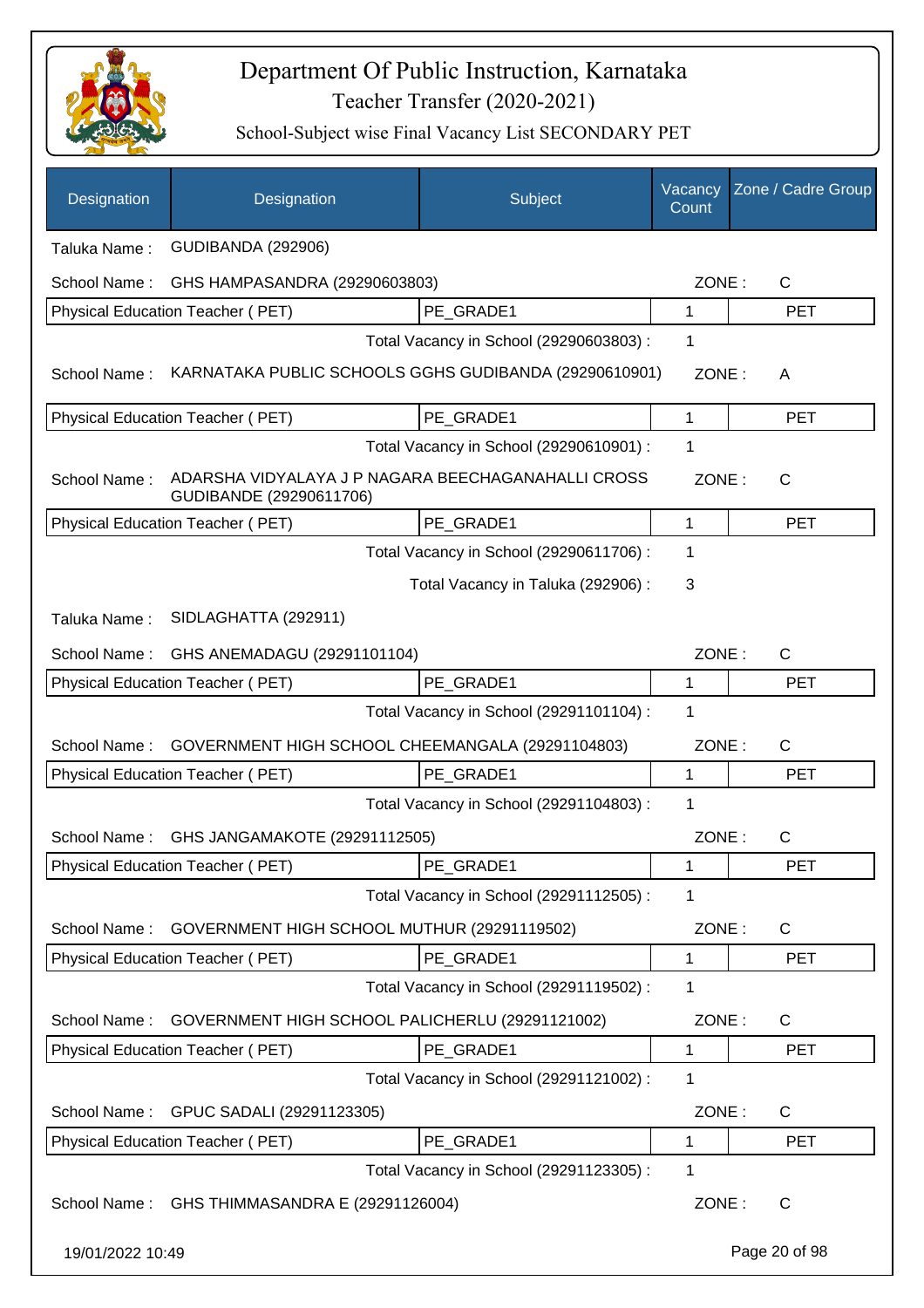

| Designation      | Designation                                          | Subject                                 | Vacancy<br>Count | Zone / Cadre Group |
|------------------|------------------------------------------------------|-----------------------------------------|------------------|--------------------|
|                  | Physical Education Teacher (PET)                     | PE_GRADE1                               | 1                | <b>PET</b>         |
|                  |                                                      | Total Vacancy in School (29291126004) : | 1                |                    |
|                  |                                                      | Total Vacancy in Taluka (292911) :      | $\overline{7}$   |                    |
| District Name:   | TUMAKURU MADHUGIRI (2931)                            |                                         |                  |                    |
| Taluka Name:     | KORATAGERE (293103)                                  |                                         |                  |                    |
| School Name:     | GOVT HIGH SCHOOL KODLAHALLI (29310300803)            |                                         | ZONE:            | $\mathsf{C}$       |
|                  | Physical Education Teacher (PET)                     | PE GRADE1                               | $\mathbf 1$      | <b>PET</b>         |
|                  |                                                      | Total Vacancy in School (29310300803) : | 1                |                    |
| School Name:     | GOVT HIGH SCHOOL LINGAPURA (29310314402)             |                                         | ZONE:            | $\mathsf{C}$       |
|                  | Physical Education Teacher (PET)                     | PE_GRADE1                               | 1                | <b>PET</b>         |
|                  |                                                      | Total Vacancy in School (29310314402) : | 1                |                    |
| School Name:     | GOVT GIRLS HIGH SCHOOL KORATAGERE (29310319304)      |                                         | ZONE:            | A                  |
|                  | Physical Education Teacher (PET)                     | PE_GRADE1                               | 1                | <b>PET</b>         |
|                  |                                                      | Total Vacancy in School (29310319304) : | 1                |                    |
| School Name:     | GOVT JUNIOR COLLEGE KORATAGERE (29310328003)         |                                         | ZONE:            | A                  |
|                  | Physical Education Teacher (PET)                     | PE_GRADE1                               | 1                | <b>PET</b>         |
|                  |                                                      | Total Vacancy in School (29310328003) : | 1                |                    |
|                  |                                                      | Total Vacancy in Taluka (293103):       | 4                |                    |
| Taluka Name:     | <b>MADHUGIRI (293104)</b>                            |                                         |                  |                    |
| School Name:     | KARNATAKA PUBLIC SCHOOLS GHS MIDIGESHI (29310408604) |                                         | ZONE:            | C                  |
|                  | Physical Education Teacher (PET)                     | PE GRADE1                               | 1                | PET                |
|                  |                                                      | Total Vacancy in School (29310408604) : | 1                |                    |
| School Name:     | GHS SODENAHALLI (29310413702)                        |                                         | ZONE:            | C                  |
|                  | <b>Physical Education Teacher (PET)</b>              | PE_GRADE1                               | 1                | <b>PET</b>         |
|                  |                                                      | Total Vacancy in School (29310413702) : | 1                |                    |
| School Name:     | GHS DABBEGATTA (29310415003)                         |                                         | ZONE:            | $\mathsf{C}$       |
|                  | Physical Education Teacher (PET)                     | PE_GRADE1                               | 1                | <b>PET</b>         |
|                  |                                                      | Total Vacancy in School (29310415003) : | 1                |                    |
| School Name:     | GHS BADAVANAHALLI (29310416905)                      |                                         | ZONE:            | $\mathsf{C}$       |
|                  | Physical Education Teacher (PET)                     | PE_GRADE1                               | 1                | <b>PET</b>         |
|                  |                                                      | Total Vacancy in School (29310416905) : | 1                |                    |
|                  | School Name: GHS GIDADAGALAHALLI (29310417002)       |                                         | ZONE:            | $\mathsf{C}$       |
| 19/01/2022 10:49 |                                                      |                                         |                  | Page 21 of 98      |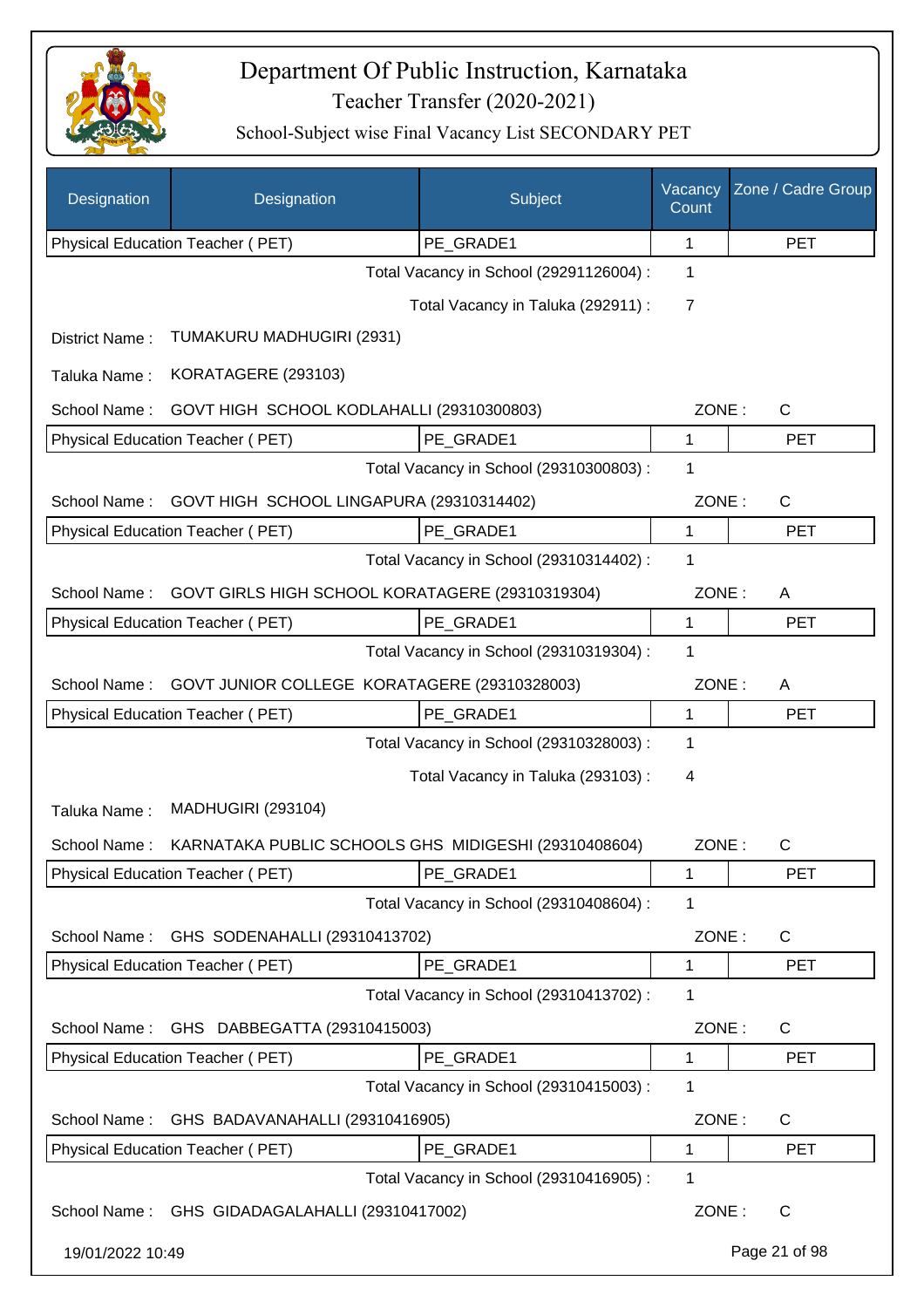

| Designation                                       | Designation                                                 | Subject                                 | Vacancy<br>Count | Zone / Cadre Group |
|---------------------------------------------------|-------------------------------------------------------------|-----------------------------------------|------------------|--------------------|
|                                                   | Physical Education Teacher (PET)                            | PE_GRADE1                               | 1                | <b>PET</b>         |
|                                                   |                                                             | Total Vacancy in School (29310417002) : | 1                |                    |
| School Name:                                      | GOVT JUNIOR COLLEGE KODLAPURA (29310419103)                 |                                         | ZONE:            | C                  |
|                                                   | <b>Physical Education Teacher (PET)</b>                     | PE_GRADE1                               | 1                | <b>PET</b>         |
|                                                   |                                                             | Total Vacancy in School (29310419103) : | 1                |                    |
| School Name:                                      | GOVT JUNIOR COLLEGE BYALYA (29310421204)                    |                                         | ZONE:            | C                  |
|                                                   | Physical Education Teacher (PET)                            | PE_GRADE1                               | 1                | <b>PET</b>         |
|                                                   | Total Vacancy in School (29310421204) :                     | 1                                       |                  |                    |
| School Name:                                      | GHS MADHUGIRI K.R extention (29310427501)                   |                                         | ZONE:            | A                  |
|                                                   | Physical Education Teacher (PET)                            | PE GRADE1                               | 1                | <b>PET</b>         |
|                                                   |                                                             | Total Vacancy in School (29310427501) : | 1                |                    |
|                                                   |                                                             | Total Vacancy in Taluka (293104) :      | 8                |                    |
| Taluka Name:                                      | SIRA (293106)                                               |                                         |                  |                    |
| School Name:                                      | GHS DODDABANAGERE (29310600105)                             |                                         | ZONE:            | C                  |
|                                                   | Physical Education Teacher (PET)                            | PE_GRADE1                               | 1                | <b>PET</b>         |
|                                                   |                                                             | Total Vacancy in School (29310600105) : | 1                |                    |
| School Name:                                      | GOVT JUNIOR COLLEGE LAKKANAHALLI (29310601108)              |                                         | ZONE:            | $\mathsf{C}$       |
|                                                   | Physical Education Teacher (PET)                            | PE GRADE1                               | 1                | <b>PET</b>         |
|                                                   |                                                             | Total Vacancy in School (29310601108) : | 1                |                    |
|                                                   | School Name: GHS GONIHALLI (29310602802)                    |                                         | ZONE:            | $\mathsf C$        |
|                                                   | Physical Education Teacher (PET)                            | PE_GRADE1                               | 1                | <b>PET</b>         |
|                                                   |                                                             | Total Vacancy in School (29310602802) : | 1                |                    |
| School Name:                                      | GHS TAVAREKERE (29310609905)                                |                                         | ZONE:            | C                  |
|                                                   | <b>Physical Education Teacher (PET)</b>                     | PE_GRADE1                               | 1                | <b>PET</b>         |
|                                                   |                                                             | Total Vacancy in School (29310609905) : | 1                |                    |
| School Name:                                      | KARNATAKA PUBLIC SCHOOLS GHS CHIKKANAHALLI<br>(29310612707) |                                         | ZONE:            | C                  |
|                                                   | Physical Education Teacher (PET)                            | PE_GRADE1                               | 1                | <b>PET</b>         |
|                                                   |                                                             | Total Vacancy in School (29310612707) : | 1                |                    |
| School Name:<br>GHS HETTAPPANAHATTI (29310615409) |                                                             |                                         | ZONE:            | C                  |
|                                                   | Physical Education Teacher (PET)                            | PE_GRADE1                               | 1                | <b>PET</b>         |
|                                                   |                                                             | Total Vacancy in School (29310615409) : | 1                |                    |
|                                                   | School Name: GHS SAKSHIHALLI (29310617603)                  |                                         | ZONE:            | C                  |
| 19/01/2022 10:49                                  |                                                             |                                         |                  | Page 22 of 98      |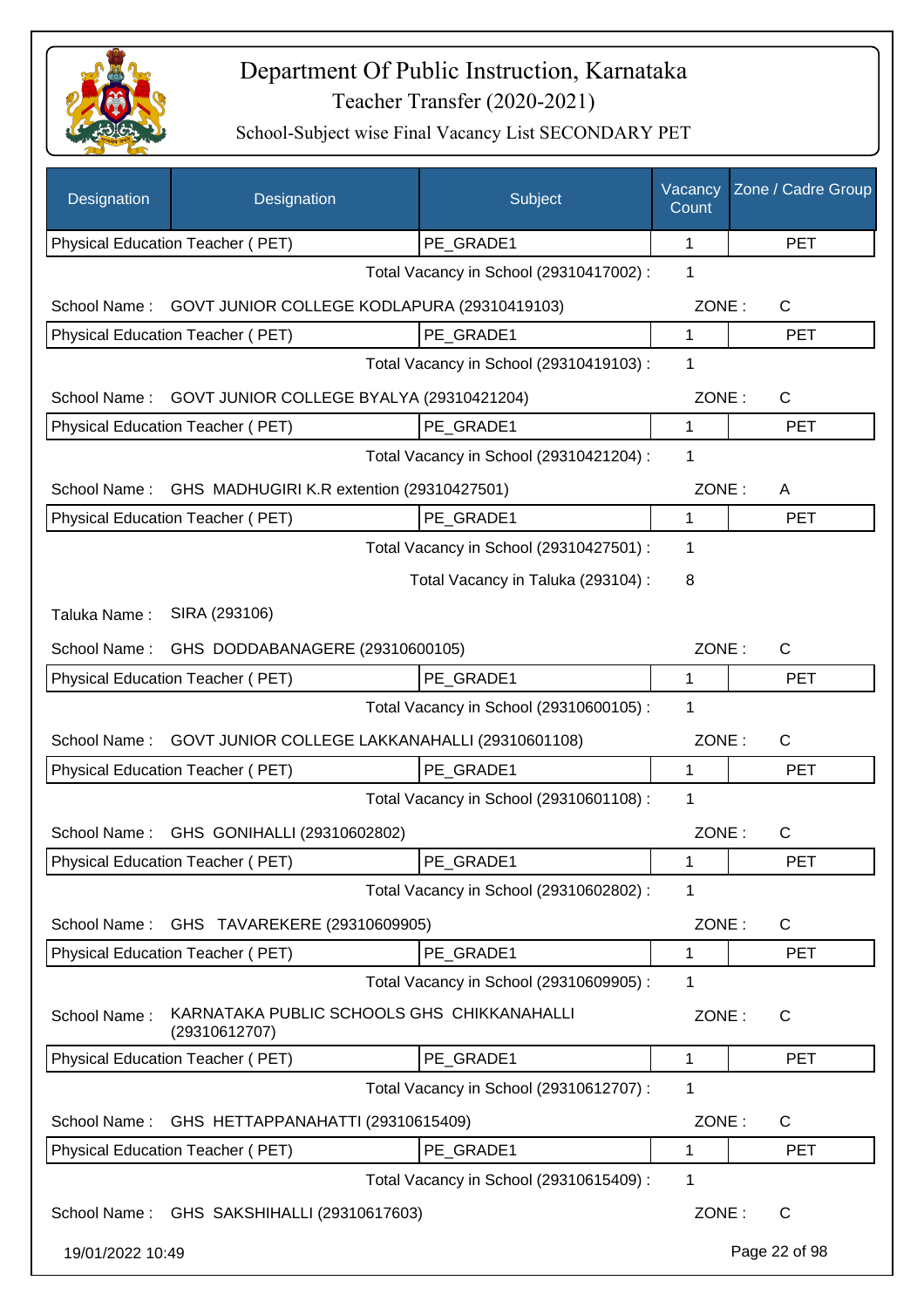

| Designation      | Designation                                    | Subject                                 | Vacancy<br>Count | Zone / Cadre Group |
|------------------|------------------------------------------------|-----------------------------------------|------------------|--------------------|
|                  | Physical Education Teacher (PET)               | PE_GRADE1                               | 1                | <b>PET</b>         |
|                  |                                                | Total Vacancy in School (29310617603) : | 1                |                    |
| School Name:     | GHS BENCHE BASAVANAHALLI (29310626403)         |                                         | ZONE:            | C                  |
|                  | Physical Education Teacher (PET)               | PE_GRADE1                               | 1                | <b>PET</b>         |
|                  |                                                | Total Vacancy in School (29310626403) : | 1                |                    |
|                  |                                                | Total Vacancy in Taluka (293106):       | 8                |                    |
| District Name:   | RAMANAGARA (2932)                              |                                         |                  |                    |
| Taluka Name:     | MAGADI (293205)                                |                                         |                  |                    |
| School Name:     | G HS MADIGONDANAHALLI (29320507404)            |                                         | ZONE:            | C                  |
|                  | <b>Physical Education Teacher (PET)</b>        | PE_GRADE1                               | 1                | <b>PET</b>         |
|                  |                                                | Total Vacancy in School (29320507404) : | 1                |                    |
| School Name:     | G HS MANIGANAHALLI (29320508503)               |                                         | ZONE:            | $\mathsf C$        |
|                  | Physical Education Teacher (PET)               | PE_GRADE1                               | 1                | <b>PET</b>         |
|                  |                                                | Total Vacancy in School (29320508503) : | 1                |                    |
| School Name:     | GUHS MAGADI (29320526405)                      |                                         | ZONE:            | A                  |
|                  | Physical Education Teacher (PET)               | PE_GRADE1                               | 1                | <b>PET</b>         |
|                  |                                                | Total Vacancy in School (29320526405) : | 1                |                    |
|                  |                                                | Total Vacancy in Taluka (293205):       | 3                |                    |
| Taluka Name:     | RAMANAGARA (293206)                            |                                         |                  |                    |
| School Name:     | GJC JALAMANAGALA (29320600403)                 |                                         | ZONE:            | С                  |
|                  | Physical Education Teacher (PET)               | PE_GRADE1                               | 1                | <b>PET</b>         |
|                  |                                                | Total Vacancy in School (29320600403) : | 1                |                    |
| School Name:     | G HS HARISANDRA (29320602908)                  |                                         | ZONE:            | B                  |
|                  | Physical Education Teacher (PET)               | PE_GRADE1                               | 1                | <b>PET</b>         |
|                  |                                                | Total Vacancy in School (29320602908) : | 1                |                    |
| School Name:     | G HS GANAKAL (29320604202)                     |                                         | ZONE:            | $\mathsf{C}$       |
|                  | <b>Physical Education Teacher (PET)</b>        | PE GRADE1                               | 1                | <b>PET</b>         |
|                  |                                                | Total Vacancy in School (29320604202) : | 1                |                    |
| School Name:     | GJC BIDADI (29320605916)                       |                                         | ZONE:            | A                  |
|                  | Physical Education Teacher (PET)               | PE_GRADE1                               | 1                | <b>PET</b>         |
|                  |                                                | Total Vacancy in School (29320605916) : | 1                |                    |
|                  | School Name: G HS ARALALU SANDRA (29320608205) |                                         | ZONE:            | $\mathsf{C}$       |
| 19/01/2022 10:49 |                                                |                                         |                  | Page 23 of 98      |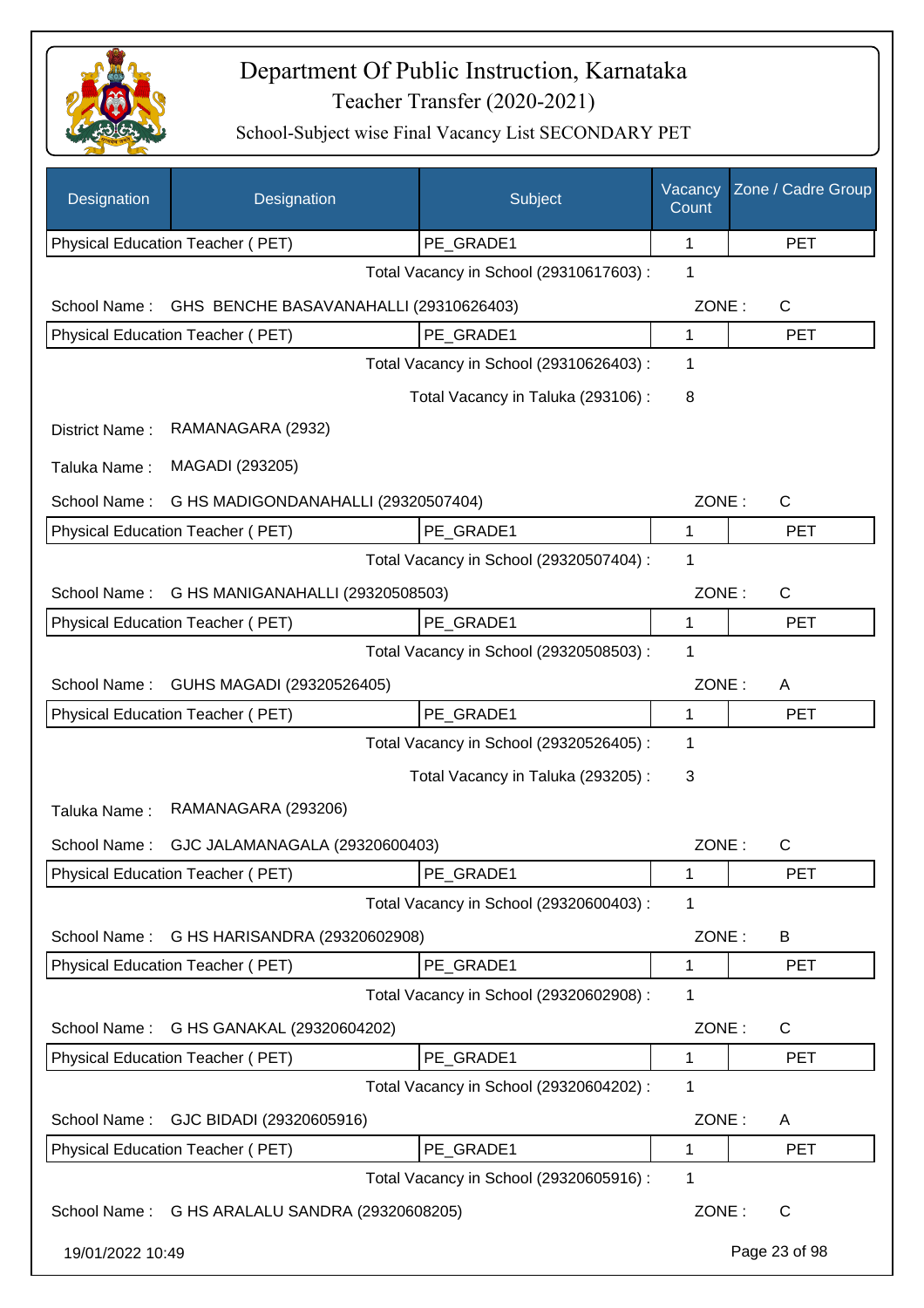

| Designation      | Designation                                                      | Subject                                 | Vacancy<br>Count | Zone / Cadre Group |
|------------------|------------------------------------------------------------------|-----------------------------------------|------------------|--------------------|
|                  | Physical Education Teacher (PET)                                 | PE GRADE1                               | 1                | <b>PET</b>         |
|                  |                                                                  | Total Vacancy in School (29320608205) : | 1                |                    |
| School Name:     | G HS HEBBAKODI (29320608502)                                     |                                         | ZONE:            | $\mathsf{C}$       |
|                  | Physical Education Teacher (PET)                                 | PE GRADE1                               | 1                | <b>PET</b>         |
|                  |                                                                  | Total Vacancy in School (29320608502) : | 1                |                    |
| School Name:     | GJC ANNAHALLI (29320608802)                                      |                                         | ZONE:            | $\mathsf{C}$       |
|                  | Physical Education Teacher (PET)                                 | PE GRADE1                               | 1                | <b>PET</b>         |
|                  |                                                                  | Total Vacancy in School (29320608802) : | 1                |                    |
| School Name:     | G HS LAKKOJANAHALLI (29320610203)                                |                                         | ZONE:            | $\mathsf{C}$       |
|                  | Physical Education Teacher (PET)                                 | PE GRADE1                               | $\mathbf{1}$     | <b>PET</b>         |
|                  |                                                                  | Total Vacancy in School (29320610203) : | 1                |                    |
| School Name:     | GHS RAMANAGARA (URDU) (29320612615)                              |                                         | ZONE:            | A                  |
|                  | <b>Physical Education Teacher (PET)</b>                          | PE GRADE1                               | $\mathbf{1}$     | <b>PET</b>         |
|                  |                                                                  | Total Vacancy in School (29320612615) : | 1                |                    |
|                  |                                                                  | Total Vacancy in Taluka (293206):       | 9                |                    |
| Taluka Name:     | CHANNAPATNA (293207)                                             |                                         |                  |                    |
| School Name:     | GHPS MUNIYYAPPANADODDI-(RMSA) (29320706302)                      |                                         | ZONE:            | B                  |
|                  | Physical Education Teacher (PET)                                 | PE GRADE1                               | 1                | <b>PET</b>         |
|                  |                                                                  | Total Vacancy in School (29320706302) : | 1                |                    |
| School Name:     | KARNATAKA PUBLIC SCHOOLS GJC ARALALUSANDRA<br>(29320708803)      |                                         | ZONE:            | $\mathsf{C}$       |
|                  | Physical Education Teacher (PET)                                 | PE_GRADE1                               | 1                | <b>PET</b>         |
|                  |                                                                  | Total Vacancy in School (29320708803) : | 1                |                    |
| School Name:     | GJC KODAMBALLI (29320711804)                                     |                                         | ZONE:            | C                  |
|                  | Physical Education Teacher (PET)                                 | PE_GRADE1                               | 1                | <b>PET</b>         |
|                  |                                                                  | Total Vacancy in School (29320711804) : | $\mathbf 1$      |                    |
| School Name:     | GOVT PU COLLEGE HIGH SCHOOL SECTION CHANNAPATNA<br>(29320714003) |                                         | ZONE:            | A                  |
|                  | Physical Education Teacher (PET)                                 | PE GRADE1                               | $\mathbf{1}$     | <b>PET</b>         |
|                  |                                                                  | Total Vacancy in School (29320714003) : | 1                |                    |
| School Name:     | GOVT GIRLS PU COMPOSITE COLLEGE (29320714904)                    |                                         | ZONE:            | A                  |
|                  | Physical Education Teacher (PET)                                 | PE_GRADE1                               | $\overline{2}$   | <b>PET</b>         |
|                  |                                                                  | Total Vacancy in School (29320714904) : | $\overline{2}$   |                    |
| 19/01/2022 10:49 |                                                                  |                                         |                  | Page 24 of 98      |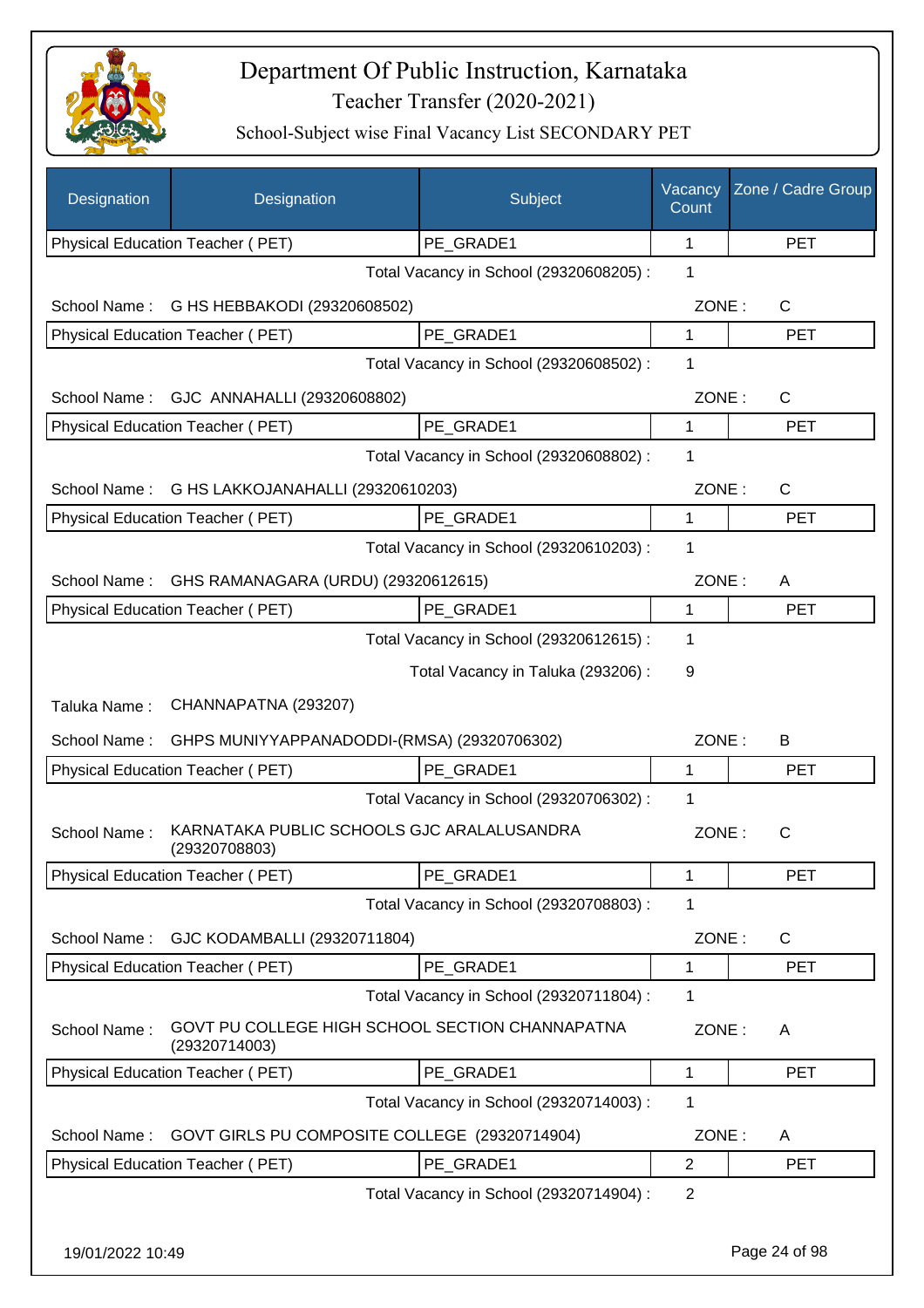

| Designation          | Designation                                            | Subject                                 | Vacancy<br>Count | Zone / Cadre Group |
|----------------------|--------------------------------------------------------|-----------------------------------------|------------------|--------------------|
|                      |                                                        | Total Vacancy in Taluka (293207) :      | 6                |                    |
| Taluka Name:         | KANAKAPURA (293208)                                    |                                         |                  |                    |
| School Name:         | G HS HERINDYAPANAHALLI (29320818205)                   |                                         | ZONE:            | $\mathsf{C}$       |
|                      | Physical Education Teacher (PET)                       | PE GRADE1                               | 1                | <b>PET</b>         |
|                      |                                                        | Total Vacancy in School (29320818205) : | 1                |                    |
|                      |                                                        | Total Vacancy in Taluka (293208) :      | 1                |                    |
| <b>Division Name</b> | Mysore (2)                                             |                                         |                  |                    |
| District Name:       | <b>UDUPI (2916)</b>                                    |                                         |                  |                    |
| Taluka Name:         | <b>KARKALA (291601)</b>                                |                                         |                  |                    |
| School Name:         | KARNATAKA PUBLIC SCHOOLS GPUC MUNIYALU (29160101003)   |                                         | ZONE:            | $\mathsf{C}$       |
|                      | Physical Education Teacher (PET)                       | PE GRADE1                               | 1                | <b>PET</b>         |
|                      |                                                        | Total Vacancy in School (29160101003) : | 1                |                    |
| School Name:         | GHS SOODA (29160103405)                                |                                         | ZONE:            | $\mathsf{C}$       |
|                      | Physical Education Teacher (PET)                       | PE_GRADE1                               | 1                | <b>PET</b>         |
|                      |                                                        | Total Vacancy in School (29160103405) : | 1                |                    |
| School Name:         | GPUC SANOOR (29160104208)                              |                                         | ZONE:            | B                  |
|                      | <b>Physical Education Teacher (PET)</b>                | PE GRADE1                               | 1                | <b>PET</b>         |
|                      |                                                        | Total Vacancy in School (29160104208) : | 1                |                    |
| School Name:         | GHS MANJUNATHA PAI MEMORIAL DURGA TELLAR (29160104406) |                                         | ZONE:            | C                  |
|                      | <b>Physical Education Teacher (PET)</b>                | PE_GRADE1                               | 1                | <b>PET</b>         |
|                      |                                                        | Total Vacancy in School (29160104406) : | 1                |                    |
| School Name:         | GHS KABETTU (29160105505)                              |                                         | ZONE:            | A                  |
|                      | Physical Education Teacher (PET)                       | PE_GRADE1                               | 1                | <b>PET</b>         |
|                      |                                                        | Total Vacancy in School (29160105505) : | 1                |                    |
|                      |                                                        | Total Vacancy in Taluka (291601) :      | 5                |                    |
| Taluka Name:         | <b>UDUPI (291602)</b>                                  |                                         |                  |                    |
| School Name:         | GPUC UDYAVARA (29160201328)                            |                                         | ZONE:            | $\mathsf{C}$       |
|                      | <b>Physical Education Teacher (PET)</b>                | PE_GRADE1                               | 1                | <b>PET</b>         |
|                      |                                                        | Total Vacancy in School (29160201328) : | 1                |                    |
| School Name:         | GHS MOOLUR (29160203908)                               |                                         | ZONE:            | A                  |
| 19/01/2022 10:49     |                                                        |                                         |                  | Page 25 of 98      |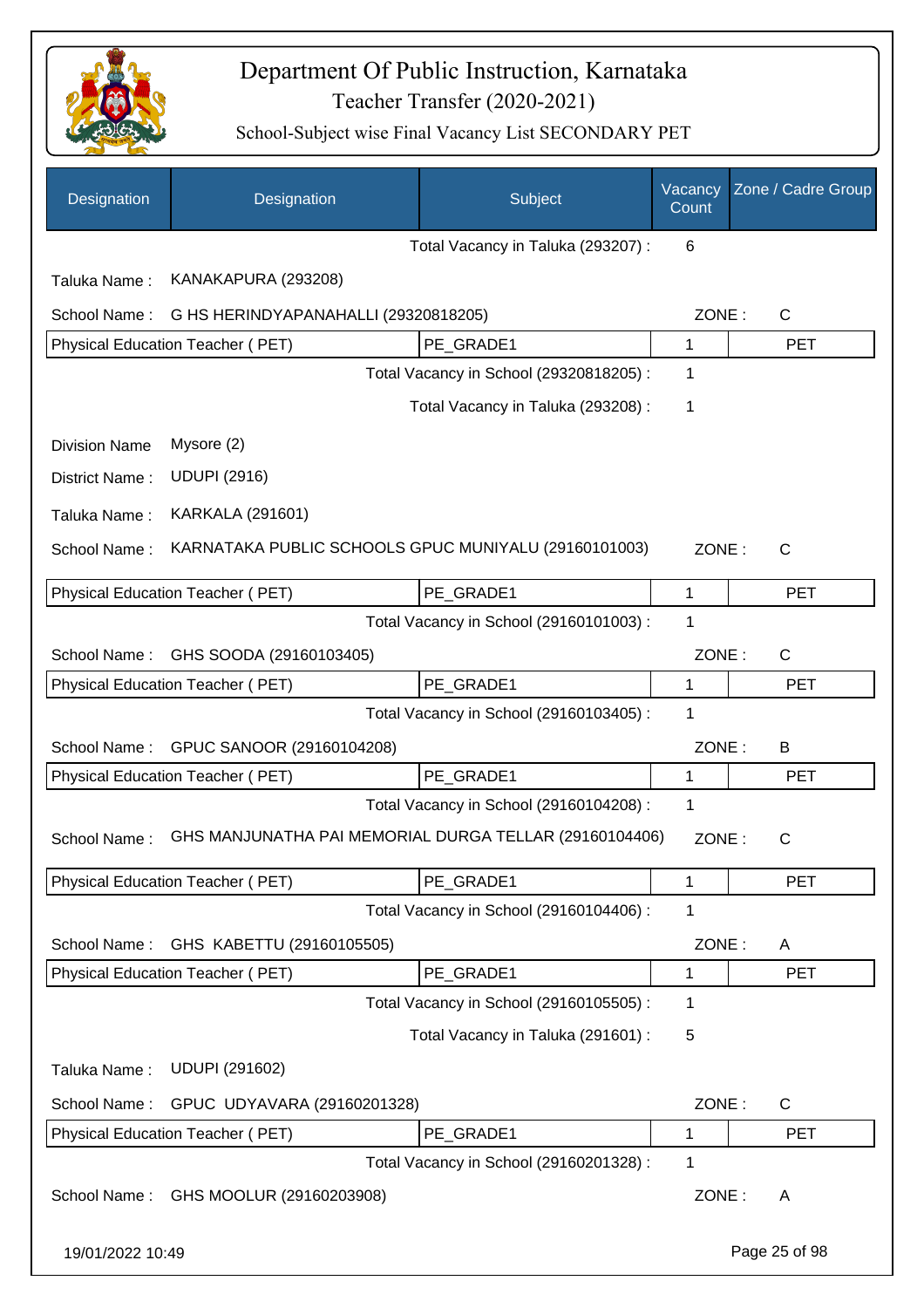

| Designation      | Designation                                                                                | Subject                                 | Vacancy<br>Count | Zone / Cadre Group |
|------------------|--------------------------------------------------------------------------------------------|-----------------------------------------|------------------|--------------------|
|                  | Physical Education Teacher (PET)                                                           | PE GRADE1                               | 1                | <b>PET</b>         |
|                  |                                                                                            | Total Vacancy in School (29160203908) : | 1                |                    |
| School Name:     | KARNATAKA PUBLIC SCHOOLS GPUC PADUBIDRI (29160204810)                                      |                                         | ZONE:            | C                  |
|                  | Physical Education Teacher (PET)                                                           | PE GRADE1                               | 1                | <b>PET</b>         |
|                  |                                                                                            | Total Vacancy in School (29160204810) : | 1                |                    |
|                  | School Name: GHS HEJAMDI KODI (29160204905)                                                |                                         | ZONE:            | C                  |
|                  | Physical Education Teacher (PET)                                                           | PE_GRADE1                               | 1                | <b>PET</b>         |
|                  |                                                                                            | Total Vacancy in School (29160204905) : | 1                |                    |
|                  | School Name: GPUC HEJAMADI (29160204906)                                                   |                                         | ZONE:            | C                  |
|                  | Physical Education Teacher (PET)                                                           | PE GRADE1                               | $\mathbf{1}$     | <b>PET</b>         |
|                  |                                                                                            | Total Vacancy in School (29160204906) : | 1                |                    |
|                  | School Name: GPUC PALIMAR (29160205002)                                                    |                                         | ZONE:            | $\mathsf{C}$       |
|                  | Physical Education Teacher (PET)                                                           | PE_GRADE1                               | 1                | <b>PET</b>         |
|                  |                                                                                            | Total Vacancy in School (29160205002) : | 1                |                    |
|                  | School Name: GHS MALPE (29160210767)                                                       |                                         | ZONE:            | A                  |
|                  | Physical Education Teacher (PET)                                                           | PE_GRADE1                               | 1                | <b>PET</b>         |
|                  |                                                                                            | Total Vacancy in School (29160210767) : | 1                |                    |
| School Name:     | GOVT PRE-UNIVERSITY COLLEGE MALPE (29160210901)                                            |                                         | ZONE:            | A                  |
|                  | Physical Education Teacher (PET)                                                           | PE GRADE1                               | 1                | <b>PET</b>         |
|                  |                                                                                            | Total Vacancy in School (29160210901) : | 1                |                    |
| School Name:     | GHS VOLAKADU (29160212202)                                                                 |                                         | ZONE:            | A                  |
|                  | Physical Education Teacher (PET)                                                           | PE GRADE1                               | 1                | <b>PET</b>         |
|                  |                                                                                            | Total Vacancy in School (29160212202) : | 1                |                    |
| School Name:     | HIGHSCHOOL SECTION, GOVT P U COLLEGE FOR GIRLS UDUPI<br>(29160213204)                      |                                         | ZONE:            | A                  |
|                  | Physical Education Teacher (PET)                                                           | PE_GRADE1                               | 1                | <b>PET</b>         |
|                  |                                                                                            | Total Vacancy in School (29160213204) : | 1                |                    |
|                  |                                                                                            | Total Vacancy in Taluka (291602) :      | 10               |                    |
| Taluka Name:     | <b>KUNDAPURA (291603)</b>                                                                  |                                         |                  |                    |
| School Name:     | SEETHA LAKSHMI AND B M RAMAKRISHNA HATHWAR<br>GOVERNMENT HIGH SCHOOL BEEJADI (29160306903) |                                         | ZONE:            | C                  |
|                  | Physical Education Teacher (PET)                                                           | PE_GRADE1                               | 1                | <b>PET</b>         |
|                  |                                                                                            | Total Vacancy in School (29160306903) : | 1                |                    |
| 19/01/2022 10:49 |                                                                                            |                                         |                  | Page 26 of 98      |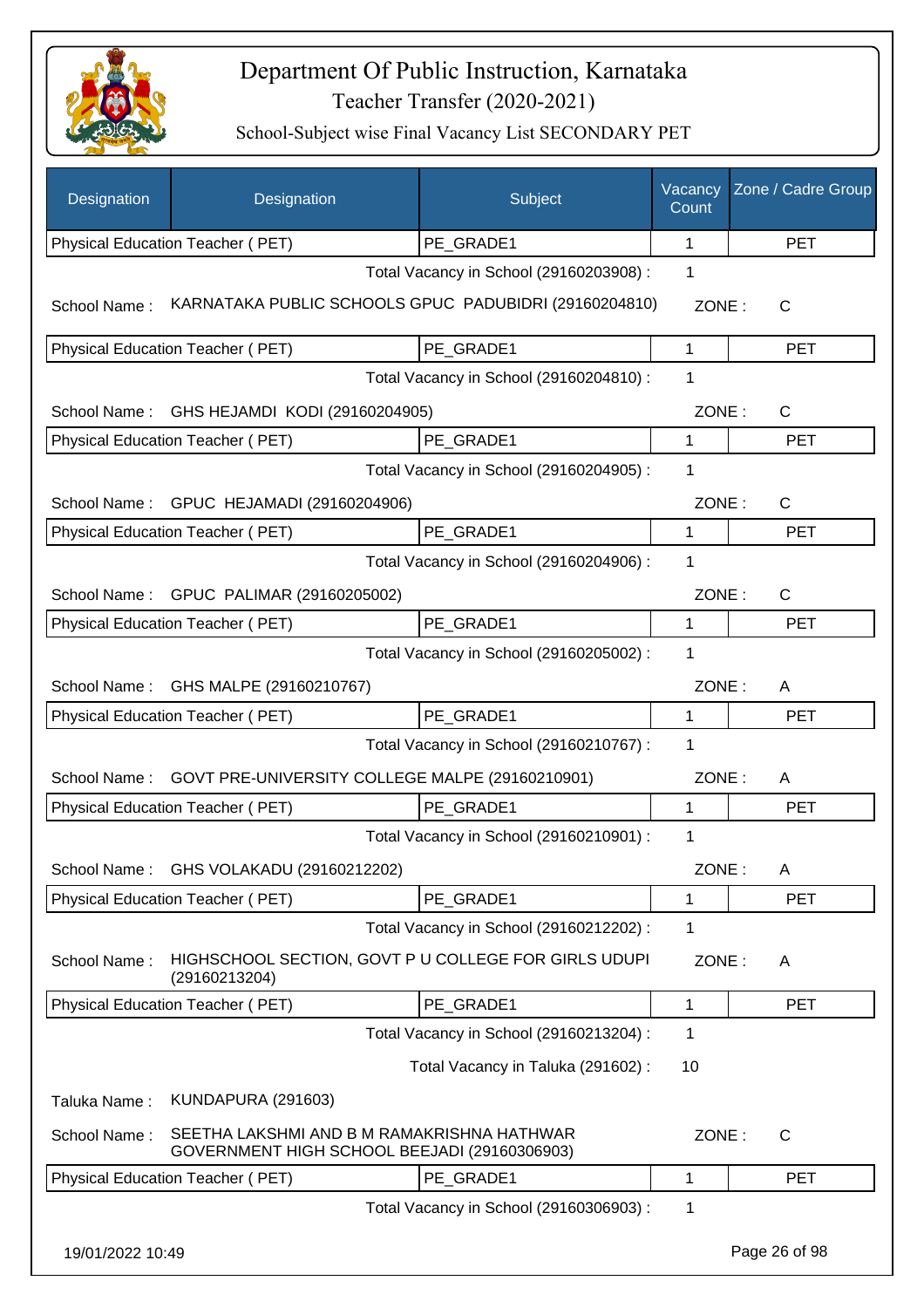

| Designation      | Designation                                                                      | Subject                                 | Vacancy<br>Count | Zone / Cadre Group |
|------------------|----------------------------------------------------------------------------------|-----------------------------------------|------------------|--------------------|
| School Name:     | GHS VAKWADI (29160307104)                                                        |                                         | ZONE:            | $\mathsf{C}$       |
|                  | Physical Education Teacher (PET)                                                 | PE GRADE1                               | 1                | <b>PET</b>         |
|                  |                                                                                  | Total Vacancy in School (29160307104) : | 1                |                    |
|                  | School Name: GPUC HALADI (29160309203)                                           |                                         | ZONE:            | $\mathsf{C}$       |
|                  | Physical Education Teacher (PET)                                                 | PE GRADE1                               | 1                | <b>PET</b>         |
|                  |                                                                                  | Total Vacancy in School (29160309203) : | 1                |                    |
| School Name:     | GHS AMASEBAILU (29160309807)                                                     |                                         | ZONE:            | $\mathsf{C}$       |
|                  | Physical Education Teacher (PET)                                                 | PE_GRADE1                               | 1                | <b>PET</b>         |
|                  |                                                                                  | Total Vacancy in School (29160309807) : | 1                |                    |
|                  |                                                                                  | Total Vacancy in Taluka (291603):       | 4                |                    |
| Taluka Name:     | <b>BYNDOOR (291604)</b>                                                          |                                         |                  |                    |
| School Name:     | GHS BIJOORU (29160400306)                                                        |                                         | ZONE:            | A                  |
|                  | Physical Education Teacher (PET)                                                 | PE_GRADE1                               | 1                | <b>PET</b>         |
|                  |                                                                                  | Total Vacancy in School (29160400306) : | 1                |                    |
| School Name:     | GOVERNMENT UPGRADED HIGH SCHOOL CHITTUR 576233 -<br>CHITTUR (rmsa) (29160400504) |                                         | ZONE:            | $\mathsf{C}$       |
|                  | Physical Education Teacher (PET)                                                 | PE_GRADE1                               | 1                | <b>PET</b>         |
|                  |                                                                                  | Total Vacancy in School (29160400504) : | 1                |                    |
| School Name:     | SHRI K.S.S.G.H.S HAKLADY (29160401003)                                           |                                         | ZONE:            | C                  |
|                  | Physical Education Teacher (PET)                                                 | PE GRADE1                               | 1                | <b>PET</b>         |
|                  |                                                                                  | Total Vacancy in School (29160401003) : | 1                |                    |
| School Name:     | GPUC KAMBADAKONE (29160402605)                                                   |                                         | ZONE:            | В                  |
|                  | Physical Education Teacher (PET)                                                 | PE GRADE1                               | 1                | <b>PET</b>         |
|                  |                                                                                  | Total Vacancy in School (29160402605) : | 1                |                    |
| School Name:     | KARNATAKA PUBLIC SCHOOLS GPUC VANDSE (29160402906)                               |                                         | ZONE:            | C                  |
|                  | Physical Education Teacher (PET)                                                 | PE_GRADE1                               | 1                | <b>PET</b>         |
|                  |                                                                                  | Total Vacancy in School (29160402906) : | 1                |                    |
| School Name:     | GPUC NAVUNDA (29160404108)                                                       |                                         | ZONE:            | C                  |
|                  | Physical Education Teacher (PET)                                                 | PE_GRADE1                               | 1                | <b>PET</b>         |
|                  |                                                                                  | Total Vacancy in School (29160404108) : | 1                |                    |
|                  |                                                                                  | Total Vacancy in Taluka (291604) :      | 6                |                    |
| Taluka Name:     | BRAHAMAVARA (291605)                                                             |                                         |                  |                    |
| 19/01/2022 10:49 |                                                                                  |                                         |                  | Page 27 of 98      |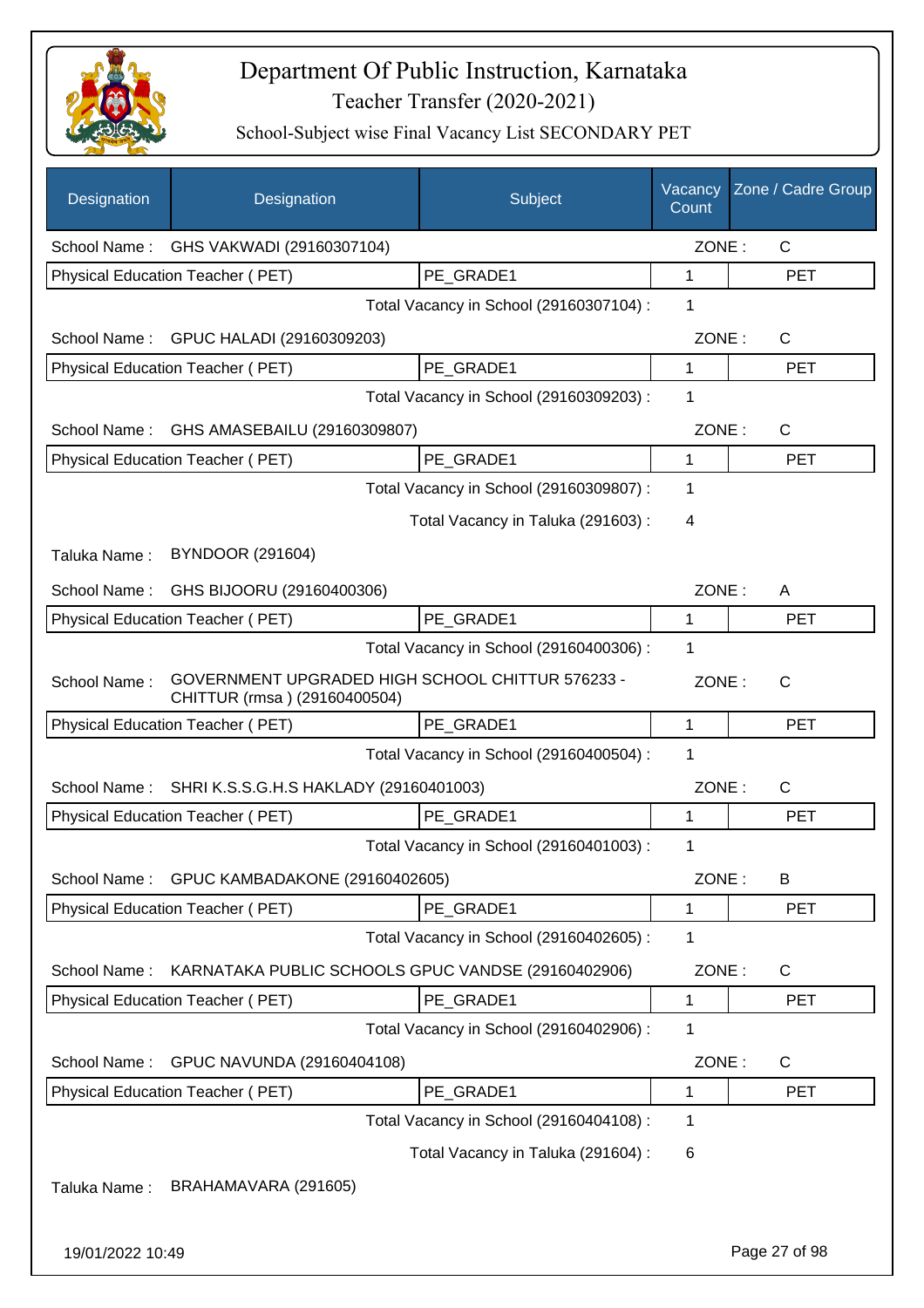

| Designation      | Designation                                                    | Subject                                 | Vacancy<br>Count | Zone / Cadre Group |
|------------------|----------------------------------------------------------------|-----------------------------------------|------------------|--------------------|
| School Name:     | GPUC GOLIANGADI (29160500303)                                  |                                         | ZONE:            | $\mathsf{C}$       |
|                  | Physical Education Teacher (PET)                               | PE GRADE1                               | $\mathbf{1}$     | <b>PET</b>         |
|                  |                                                                | Total Vacancy in School (29160500303):  | 1                |                    |
| School Name:     | GHS MANOOR (29160503204)                                       |                                         | ZONE:            | B                  |
|                  | Physical Education Teacher (PET)                               | PE GRADE1                               | 1                | <b>PET</b>         |
|                  |                                                                | Total Vacancy in School (29160503204) : | 1                |                    |
| School Name:     | GHS VADDARSE (29160505102)                                     |                                         | ZONE:            | B                  |
|                  | Physical Education Teacher (PET)                               | PE_GRADE1                               | 1                | <b>PET</b>         |
|                  |                                                                | Total Vacancy in School (29160505102) : | 1                |                    |
| School Name:     | KARNATAKA PUBLIC SCHOOLS GPUC KOKKARNE (29160505806)           |                                         | ZONE:            | $\mathsf{C}$       |
|                  | Physical Education Teacher (PET)                               | PE GRADE1                               | $\mathbf{1}$     | <b>PET</b>         |
|                  |                                                                | Total Vacancy in School (29160505806) : | 1                |                    |
| School Name:     | GOVERNMENT COMPOSITE HIGH SCHOOL, SHETTYBETTU<br>(29160507303) |                                         | ZONE:            | A                  |
|                  | Physical Education Teacher (PET)                               | PE_GRADE1                               | 1                | <b>PET</b>         |
|                  |                                                                | Total Vacancy in School (29160507303) : | $\mathbf 1$      |                    |
|                  |                                                                | Total Vacancy in Taluka (291605):       | 5                |                    |
| District Name:   | CHIKKAMANGALURU (2917)                                         |                                         |                  |                    |
| Taluka Name:     | <b>SRINGERI (291701)</b>                                       |                                         |                  |                    |
| School Name:     | GHS THOREHADLU (29170103104)                                   |                                         | ZONE:            | $\mathsf{C}$       |
|                  | Physical Education Teacher (PET)                               | PE GRADE1                               | 1                | PET                |
|                  |                                                                | Total Vacancy in School (29170103104) : | $\mathbf 1$      |                    |
|                  |                                                                | Total Vacancy in Taluka (291701) :      | 1                |                    |
| Taluka Name:     | KOPPA (291702)                                                 |                                         |                  |                    |
| School Name:     | GHS AGALAGANDI (29170205904)                                   |                                         | ZONE:            | C                  |
|                  | Physical Education Teacher (PET)                               | PE GRADE1                               | 1                | PET                |
|                  |                                                                | Total Vacancy in School (29170205904) : | 1                |                    |
|                  |                                                                | Total Vacancy in Taluka (291702) :      | 1                |                    |
| Taluka Name:     | NARASIMHARAJAPURA (291703)                                     |                                         |                  |                    |
| School Name:     | KARNATAKA PUBLIC SCHOOLS GJC, NRPURA (29170350301)             |                                         | ZONE:            | A                  |
|                  | Physical Education Teacher (PET)                               | PE_GRADE1                               | 1                | <b>PET</b>         |
| 19/01/2022 10:49 |                                                                |                                         |                  | Page 28 of 98      |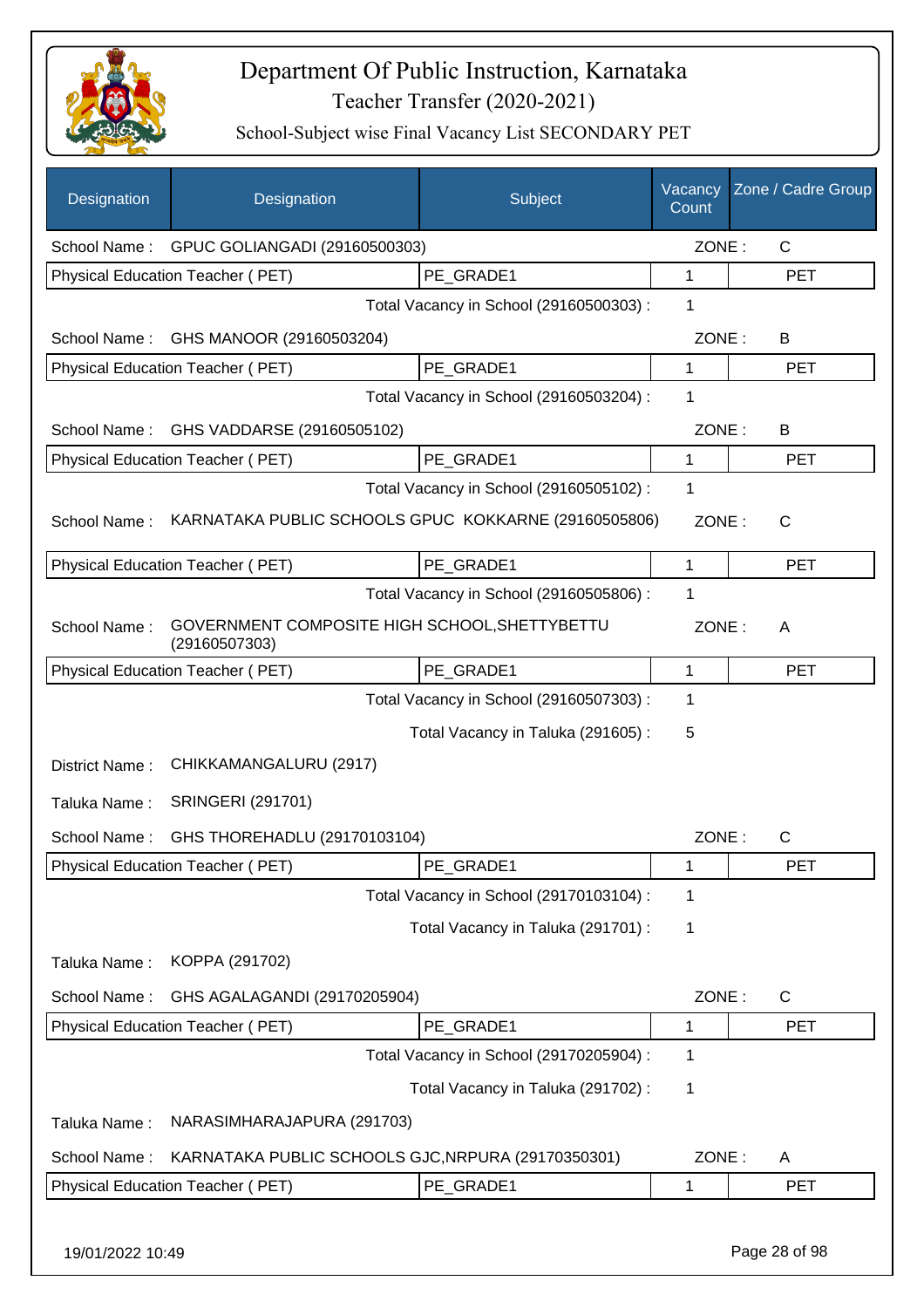

| Designation                                     | Designation                         |  | Subject                                 | Vacancy<br>Count | Zone / Cadre Group |
|-------------------------------------------------|-------------------------------------|--|-----------------------------------------|------------------|--------------------|
|                                                 |                                     |  | Total Vacancy in School (29170350301) : | 1                |                    |
|                                                 |                                     |  | Total Vacancy in Taluka (291703):       | 1                |                    |
| Taluka Name:                                    | <b>TARIKERE (291704)</b>            |  |                                         |                  |                    |
| School Name:                                    | GHS BAVIKERE (29170400708)          |  |                                         | ZONE:            | $\mathsf{C}$       |
|                                                 | Physical Education Teacher (PET)    |  | PE_GRADE1                               | 1                | <b>PET</b>         |
|                                                 |                                     |  | Total Vacancy in School (29170400708) : | 1                |                    |
| School Name:                                    | GHS SOKKE (29170419903)             |  |                                         | ZONE:            | B                  |
|                                                 | Physical Education Teacher (PET)    |  | PE_GRADE1                               | 1                | <b>PET</b>         |
|                                                 |                                     |  | Total Vacancy in School (29170419903) : | 1                |                    |
| GHS BAGGAVALLI (29170425003)<br>School Name:    |                                     |  | ZONE:                                   | $\mathsf{C}$     |                    |
|                                                 | Physical Education Teacher (PET)    |  | PE GRADE1                               | 1                | <b>PET</b>         |
|                                                 |                                     |  | Total Vacancy in School (29170425003) : | 1                |                    |
| GJC BOYS TARIKERE (29170425811)<br>School Name: |                                     |  | ZONE:                                   | A                |                    |
|                                                 | Physical Education Teacher (PET)    |  | PE_GRADE1                               | 1                | <b>PET</b>         |
|                                                 |                                     |  | Total Vacancy in School (29170425811) : | 1                |                    |
|                                                 |                                     |  | Total Vacancy in Taluka (291704) :      | 4                |                    |
| Taluka Name:                                    | KADUR (291705)                      |  |                                         |                  |                    |
| School Name:                                    | GHS GARAGADAHALLI (29170521304)     |  |                                         | ZONE:            | $\mathsf{C}$       |
|                                                 | Physical Education Teacher (PET)    |  | PE GRADE1                               | 1                | <b>PET</b>         |
|                                                 |                                     |  | Total Vacancy in School (29170521304) : | 1                |                    |
| School Name:                                    | G.J.C. PANCHANAHALLI (29170523007)  |  |                                         | ZONE:            | $\mathsf{C}$       |
|                                                 | Physical Education Teacher (PET)    |  | PE_GRADE1                               | 1                | <b>PET</b>         |
|                                                 |                                     |  | Total Vacancy in School (29170523007) : | 1                |                    |
|                                                 |                                     |  | Total Vacancy in Taluka (291705) :      | $\overline{2}$   |                    |
| Taluka Name:                                    | CHIKMAGALUR (291706)                |  |                                         |                  |                    |
| School Name:                                    | GHS SANGAMESHWARAPETE (29170600617) |  |                                         | ZONE:            | $\mathsf{C}$       |
|                                                 | Physical Education Teacher (PET)    |  | PE_GRADE1                               | 1                | <b>PET</b>         |
|                                                 |                                     |  | Total Vacancy in School (29170600617) : | 1                |                    |
| School Name:                                    | GHS THOGARIHANKAL (29170601804)     |  |                                         | ZONE:            | $\mathsf{C}$       |
|                                                 | Physical Education Teacher (PET)    |  | PE_GRADE1                               | 1                | <b>PET</b>         |
|                                                 |                                     |  | Total Vacancy in School (29170601804) : | 1                |                    |
|                                                 |                                     |  |                                         |                  |                    |
| 19/01/2022 10:49                                |                                     |  |                                         |                  | Page 29 of 98      |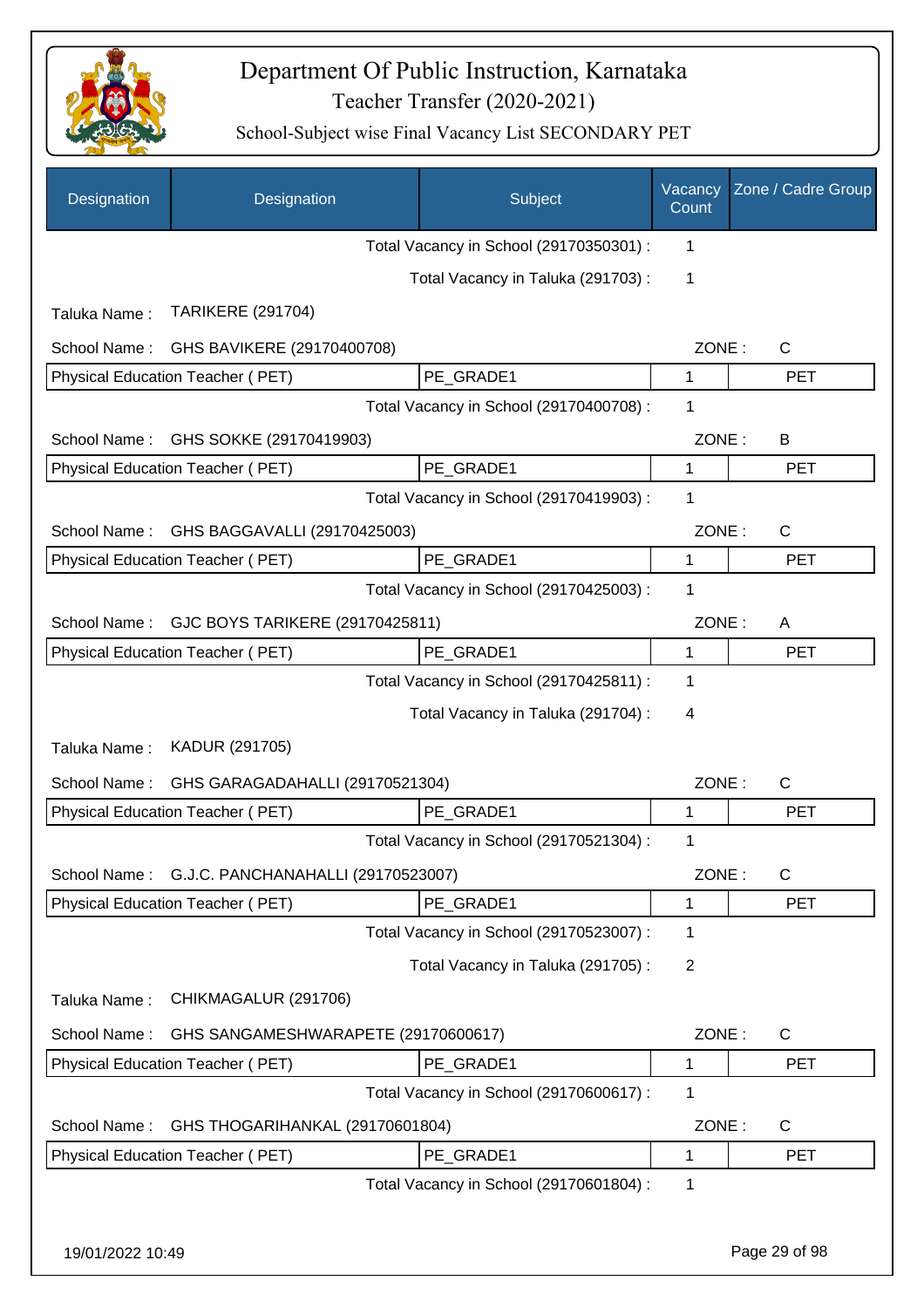

| Designation      | Designation                               | Subject                                 | Vacancy<br>Count | Zone / Cadre Group |
|------------------|-------------------------------------------|-----------------------------------------|------------------|--------------------|
| School Name:     | GJC K B HALL (29170615003)                |                                         | ZONE:            | C                  |
|                  | Physical Education Teacher (PET)          | PE_GRADE1                               | 1                | <b>PET</b>         |
|                  |                                           | Total Vacancy in School (29170615003) : | 1                |                    |
| School Name:     | GHS THALIHALLA (29170615103)              |                                         | ZONE:            | C                  |
|                  | Physical Education Teacher (PET)          | PE_GRADE1                               | 1                | <b>PET</b>         |
|                  |                                           | Total Vacancy in School (29170615103) : | 1                |                    |
|                  |                                           | Total Vacancy in Taluka (291706):       | 4                |                    |
| Taluka Name:     | <b>MOODIGERE (291707)</b>                 |                                         |                  |                    |
| School Name:     | GHS, HIREBYLU (29170701305)               |                                         | ZONE:            | C                  |
|                  | Physical Education Teacher (PET)          | PE_GRADE1                               | 1                | <b>PET</b>         |
|                  |                                           | Total Vacancy in School (29170701305) : | 1                |                    |
| School Name:     | GHS KUNDURU (29170704009)                 |                                         | ZONE:            | C                  |
|                  | Physical Education Teacher (PET)          | PE_GRADE1                               | 1                | <b>PET</b>         |
|                  |                                           | Total Vacancy in School (29170704009) : | 1                |                    |
| School Name:     | GJC KUDUREMUKHA (29170716001)             |                                         | ZONE:            | C                  |
|                  | Physical Education Teacher (PET)          | PE_GRADE1                               | 1                | <b>PET</b>         |
|                  |                                           | Total Vacancy in School (29170716001) : | 1                |                    |
|                  |                                           | Total Vacancy in Taluka (291707) :      | 3                |                    |
| Taluka Name:     | <b>BIRURU (291708)</b>                    |                                         |                  |                    |
| School Name:     | GHS UDEVA (29170800902)                   |                                         | ZONE:            | C                  |
|                  | Physical Education Teacher (PET)          | PE_GRADE1                               | 1                | <b>PET</b>         |
|                  |                                           | Total Vacancy in School (29170800902) : | 1                |                    |
| School Name:     | GHS ALAGHATTA-Panchehosalli (29170801503) |                                         | ZONE:            | C                  |
|                  | Physical Education Teacher (PET)          | PE GRADE1                               | 1                | <b>PET</b>         |
|                  |                                           | Total Vacancy in School (29170801503) : | 1                |                    |
| School Name:     | GHS JODIHOCHIHALLI (29170802903)          |                                         | ZONE:            | $\mathsf{C}$       |
|                  | Physical Education Teacher (PET)          | PE GRADE1                               | 1                | <b>PET</b>         |
|                  |                                           | Total Vacancy in School (29170802903) : | 1                |                    |
| School Name:     | GHSGUBBIHALLI (29170804102)               |                                         | ZONE:            | C                  |
|                  | Physical Education Teacher (PET)          | PE_GRADE1                               | 1                | <b>PET</b>         |
|                  |                                           | Total Vacancy in School (29170804102) : | 1                |                    |
|                  |                                           | Total Vacancy in Taluka (291708) :      | 4                |                    |
| 19/01/2022 10:49 |                                           |                                         |                  | Page 30 of 98      |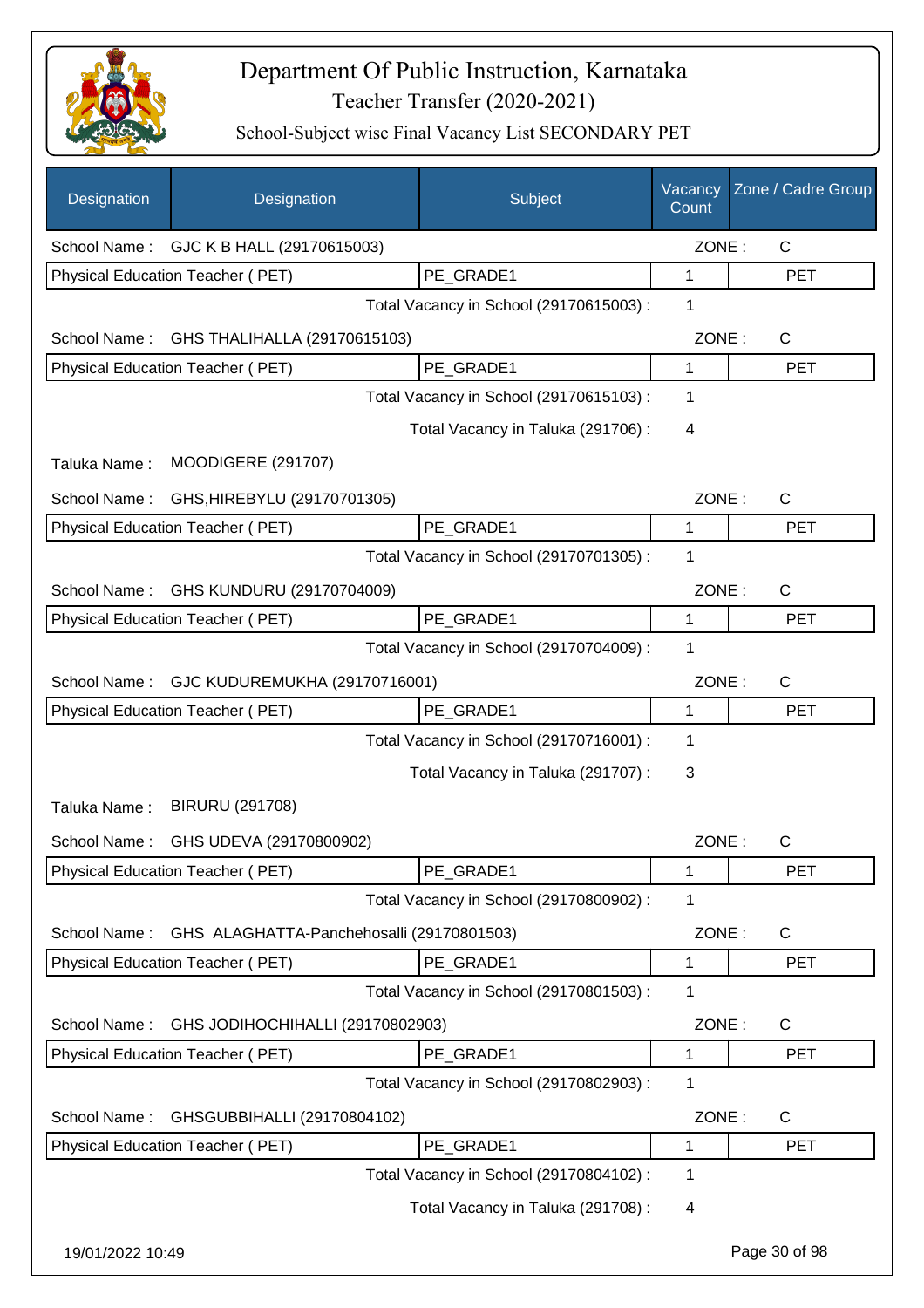

| Designation      | Designation                                                      | Subject                                 | Vacancy<br>Count | Zone / Cadre Group |
|------------------|------------------------------------------------------------------|-----------------------------------------|------------------|--------------------|
| District Name:   | <b>MANDYA (2922)</b>                                             |                                         |                  |                    |
| Taluka Name:     | KRISHNARAJA PET (292201)                                         |                                         |                  |                    |
| School Name:     | GHS AGRAHARABACHAHALLY (29220100602)                             |                                         | ZONE:            | B                  |
|                  | Physical Education Teacher (PET)                                 | PE GRADE1                               | $\mathbf{1}$     | <b>PET</b>         |
|                  |                                                                  | Total Vacancy in School (29220100602) : | 1                |                    |
| School Name:     | GJC AKKIHEBBALU (29220100705)                                    |                                         | ZONE:            | C                  |
|                  | Physical Education Teacher (PET)                                 | PE GRADE1                               | $\mathbf{1}$     | <b>PET</b>         |
|                  |                                                                  | Total Vacancy in School (29220100705) : | 1                |                    |
|                  | School Name: GJC BALLENAHALLY (29220103202)                      |                                         | ZONE:            | $\mathsf{C}$       |
|                  | Physical Education Teacher (PET)                                 | PE_GRADE1                               | 1                | <b>PET</b>         |
|                  |                                                                  | Total Vacancy in School (29220103202) : | 1                |                    |
| School Name:     | GHS BILLENHALLY (29220105302)                                    |                                         | ZONE:            | $\mathsf{C}$       |
|                  | Physical Education Teacher (PET)                                 | PE_GRADE1                               | 1                | <b>PET</b>         |
|                  |                                                                  | Total Vacancy in School (29220105302) : | 1                |                    |
| School Name:     | GJC BOOKANAKERE (29220106405)                                    |                                         | ZONE:            | $\mathsf{C}$       |
|                  | Physical Education Teacher (PET)                                 | PE GRADE1                               | 1                | <b>PET</b>         |
|                  |                                                                  | Total Vacancy in School (29220106405) : | 1                |                    |
|                  | School Name: GHS CHATAMGERE (29220107002)                        |                                         | ZONE:            | C                  |
|                  | Physical Education Teacher (PET)                                 | PE_GRADE1                               | 1                | <b>PET</b>         |
|                  |                                                                  | Total Vacancy in School (29220107002) : | 1                |                    |
|                  | School Name: KARNATAKA PUBLIC SCHOOLS GPUC KIKKERI (29220118014) |                                         | ZONE:            | C                  |
|                  | Physical Education Teacher (PET)                                 | PE_GRADE1                               | 1                | <b>PET</b>         |
|                  |                                                                  | Total Vacancy in School (29220118014) : | 1                |                    |
| School Name:     | GHS MADAPURA (29220121004)                                       |                                         | ZONE:            | C                  |
|                  | <b>Physical Education Teacher (PET)</b>                          | PE_GRADE1                               | 1                | <b>PET</b>         |
|                  |                                                                  | Total Vacancy in School (29220121004) : | 1                |                    |
| School Name:     | GHS MADUVINAKODI (29220121104)                                   |                                         | ZONE:            | C                  |
|                  | Physical Education Teacher (PET)                                 | PE_GRADE1                               | 1                | <b>PET</b>         |
|                  |                                                                  | Total Vacancy in School (29220121104) : | 1                |                    |
| School Name:     | GJC VITTALA PURA (29220130804)                                   |                                         | ZONE:            | C                  |
|                  | Physical Education Teacher (PET)                                 | PE_GRADE1                               | 1                | <b>PET</b>         |
|                  |                                                                  | Total Vacancy in School (29220130804) : | 1                |                    |
| 19/01/2022 10:49 |                                                                  |                                         |                  | Page 31 of 98      |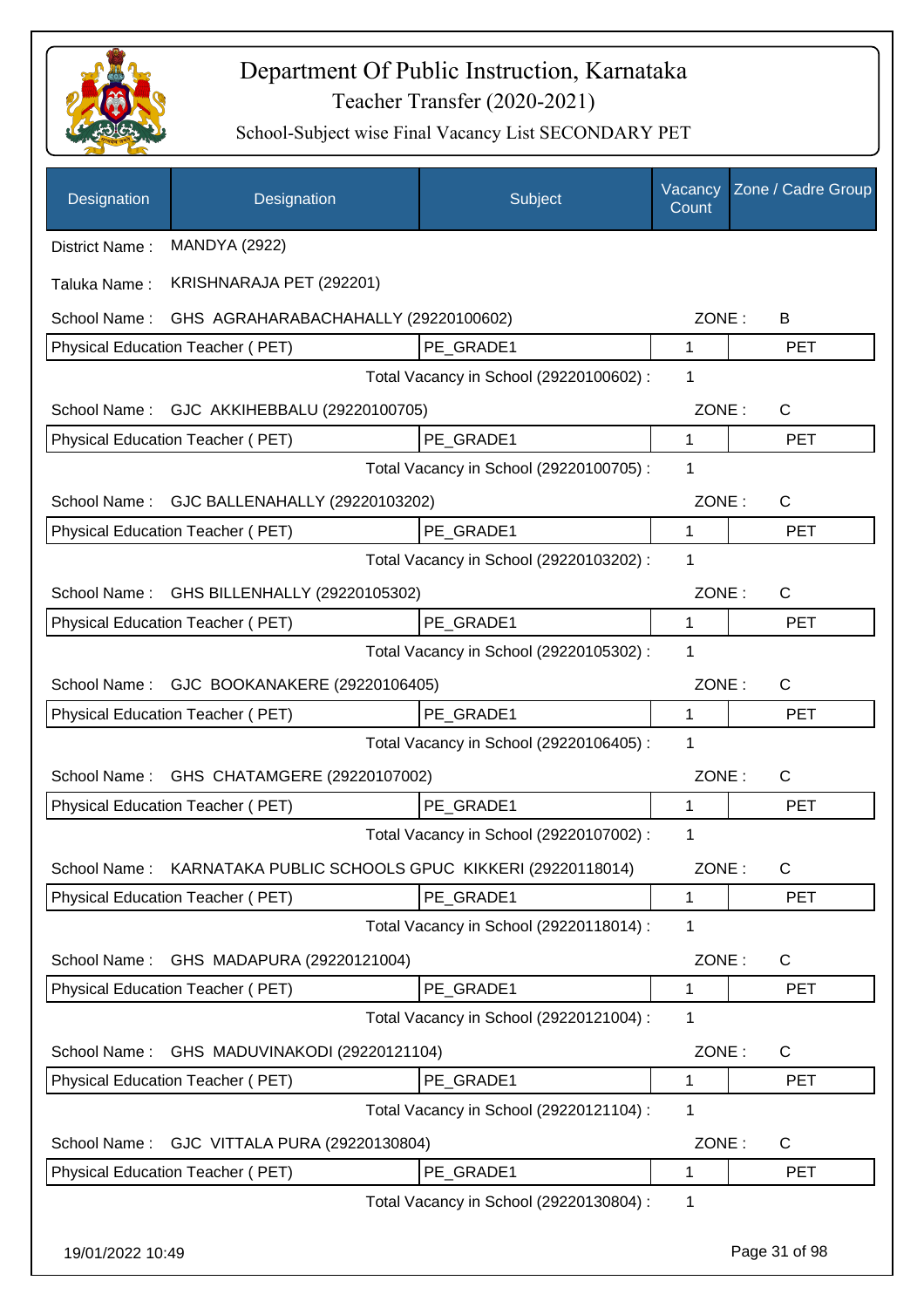

| Designation      | Designation                                                 | Subject                                 | Vacancy<br>Count | Zone / Cadre Group |
|------------------|-------------------------------------------------------------|-----------------------------------------|------------------|--------------------|
| School Name:     | Gpu college K R PET (29220133402)                           |                                         | ZONE:            | A                  |
|                  | Physical Education Teacher (PET)                            | PE GRADE1                               | 1                | <b>PET</b>         |
|                  |                                                             | Total Vacancy in School (29220133402) : | 1                |                    |
|                  |                                                             | Total Vacancy in Taluka (292201) :      | 11               |                    |
| Taluka Name:     | MADDUR (292202)                                             |                                         |                  |                    |
| School Name:     | GHS ABALAVADI (29220200102)                                 |                                         | ZONE:            | C                  |
|                  | Physical Education Teacher (PET)                            | PE_GRADE1                               | 1                | <b>PET</b>         |
|                  |                                                             | Total Vacancy in School (29220200102) : | 1                |                    |
| School Name:     | GHS ALUR (29220200603)                                      |                                         | ZONE:            | B                  |
|                  | Physical Education Teacher (PET)                            | PE_GRADE1                               | 1                | <b>PET</b>         |
|                  |                                                             | Total Vacancy in School (29220200603) : | 1                |                    |
| School Name:     | KARNATAKA PUBLIC SCHOOLS GJC BESAGARAHALLY<br>(29220201814) |                                         | ZONE:            | $\mathsf{C}$       |
|                  | Physical Education Teacher (PET)                            | PE_GRADE1                               | 1                | <b>PET</b>         |
|                  |                                                             | Total Vacancy in School (29220201814) : | 1                |                    |
| School Name:     | GJC CHIKKANKANAHALLY (29220203403)                          |                                         | ZONE:            | C                  |
|                  | Physical Education Teacher (PET)                            | PE_GRADE1                               | 1                | <b>PET</b>         |
|                  |                                                             | Total Vacancy in School (29220203403) : | 1                |                    |
| School Name:     | GHS HALEHALLY (29220205102)                                 |                                         | ZONE:            | C                  |
|                  | Physical Education Teacher (PET)                            | PE_GRADE1                               | 1                | <b>PET</b>         |
|                  |                                                             | Total Vacancy in School (29220205102) : | 1                |                    |
| School Name:     | GHS HOOTAGERE (29220206004)                                 |                                         | ZONE:            | C                  |
|                  | Physical Education Teacher (PET)                            | PE_GRADE1                               | 1                | <b>PET</b>         |
|                  |                                                             | Total Vacancy in School (29220206004) : | 1                |                    |
| School Name:     | GHS HOSAGAVI (29220206305)                                  |                                         | ZONE:            | $\mathsf{C}$       |
|                  | Physical Education Teacher (PET)                            | PE GRADE1                               | 1                | <b>PET</b>         |
|                  |                                                             | Total Vacancy in School (29220206305) : | 1                |                    |
| School Name:     | GHS KADILUVAGILU (29220207703)                              |                                         | ZONE:            | C                  |
|                  | Physical Education Teacher (PET)                            | PE_GRADE1                               | 1                | <b>PET</b>         |
|                  |                                                             | Total Vacancy in School (29220207703) : | 1                |                    |
| School Name:     | GHS KOOLAGERE GATE (29220208504)                            |                                         | ZONE:            | C                  |
|                  | Physical Education Teacher (PET)                            | PE_GRADE1                               | 1                | <b>PET</b>         |
|                  |                                                             | Total Vacancy in School (29220208504) : | 1                |                    |
| 19/01/2022 10:49 |                                                             |                                         |                  | Page 32 of 98      |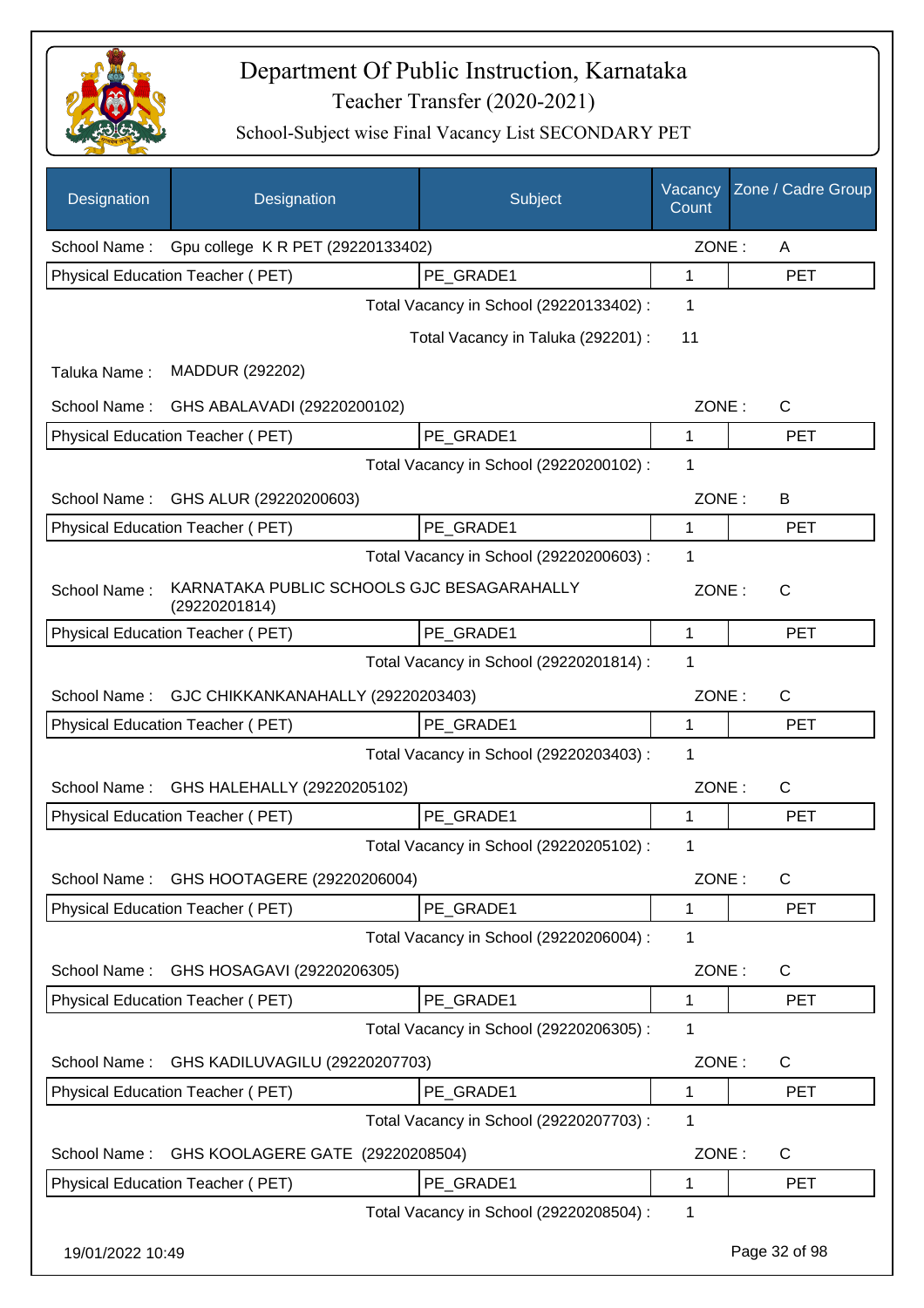

| Designation      | Designation                                                   | Subject                                 | Vacancy<br>Count | Zone / Cadre Group |
|------------------|---------------------------------------------------------------|-----------------------------------------|------------------|--------------------|
|                  | School Name: GHS KONGABORANA DODDI (29220209803)              |                                         | ZONE:            | $\mathsf{C}$       |
|                  | Physical Education Teacher (PET)                              | PE GRADE1                               | $\mathbf{1}$     | <b>PET</b>         |
|                  |                                                               | Total Vacancy in School (29220209803) : | 1                |                    |
| School Name:     | GHS MADENAHALLY (29220210105)                                 |                                         | ZONE:            | $\mathsf{C}$       |
|                  | Physical Education Teacher (PET)                              | PE GRADE1                               | 1                | <b>PET</b>         |
|                  |                                                               | Total Vacancy in School (29220210105) : | 1                |                    |
| School Name:     | GHS TYLOORU (29220214803)                                     |                                         | ZONE:            | C                  |
|                  | Physical Education Teacher (PET)                              | PE_GRADE1                               | 1                | <b>PET</b>         |
|                  |                                                               | Total Vacancy in School (29220214803) : | 1                |                    |
|                  | School Name: GJC CHANDUPURA (29220216301)                     |                                         | ZONE:            | $\mathsf{C}$       |
|                  | Physical Education Teacher (PET)                              | PE_GRADE1                               | 1                | <b>PET</b>         |
|                  |                                                               | Total Vacancy in School (29220216301) : | 1                |                    |
|                  |                                                               | Total Vacancy in Taluka (292202) :      | 13               |                    |
| Taluka Name:     | <b>MALAVALLY (292203)</b>                                     |                                         |                  |                    |
| School Name:     | GHPS DHANAGOORU(SHEEP BREEDIN RMSA UPGRADED)<br>(29220304102) |                                         | ZONE:            | C                  |
|                  | Physical Education Teacher (PET)                              | PE GRADE1                               | 1                | <b>PET</b>         |
|                  |                                                               | Total Vacancy in School (29220304102) : | 1                |                    |
| School Name:     | KARNATAKA PUBLIC SCHOOL GJC HALAGUR (29220306017)             |                                         | ZONE:            | C                  |
|                  | Physical Education Teacher (PET)                              | PE GRADE1                               | $\mathbf{1}$     | <b>PET</b>         |
|                  |                                                               | Total Vacancy in School (29220306017) : | 1                |                    |
| School Name:     | GHS HUSKURU (29220307707)                                     |                                         | ZONE:            | C                  |
|                  | Physical Education Teacher (PET)                              | PE GRADE1                               | 1                | <b>PET</b>         |
|                  |                                                               | Total Vacancy in School (29220307707) : | 1                |                    |
| School Name:     | GHS MIKKERE (29220312103)                                     |                                         | ZONE:            | C                  |
|                  | Physical Education Teacher (PET)                              | PE GRADE1                               | 1                | <b>PET</b>         |
|                  |                                                               | Total Vacancy in School (29220312103) : | 1                |                    |
| School Name:     | GOVT HIGH SCHOOL NITTURU (29220313608)                        |                                         | ZONE:            | C                  |
|                  | Physical Education Teacher (PET)                              | PE_GRADE1                               | 1                | <b>PET</b>         |
|                  |                                                               | Total Vacancy in School (29220313608) : | 1                |                    |
| School Name:     | GHS GIRLS NEW MALAVALLI (29220320701)                         |                                         | ZONE:            | A                  |
|                  | Physical Education Teacher (PET)                              | PE_GRADE1                               | 1                | <b>PET</b>         |
|                  |                                                               | Total Vacancy in School (29220320701) : | 1                |                    |
| 19/01/2022 10:49 |                                                               |                                         |                  | Page 33 of 98      |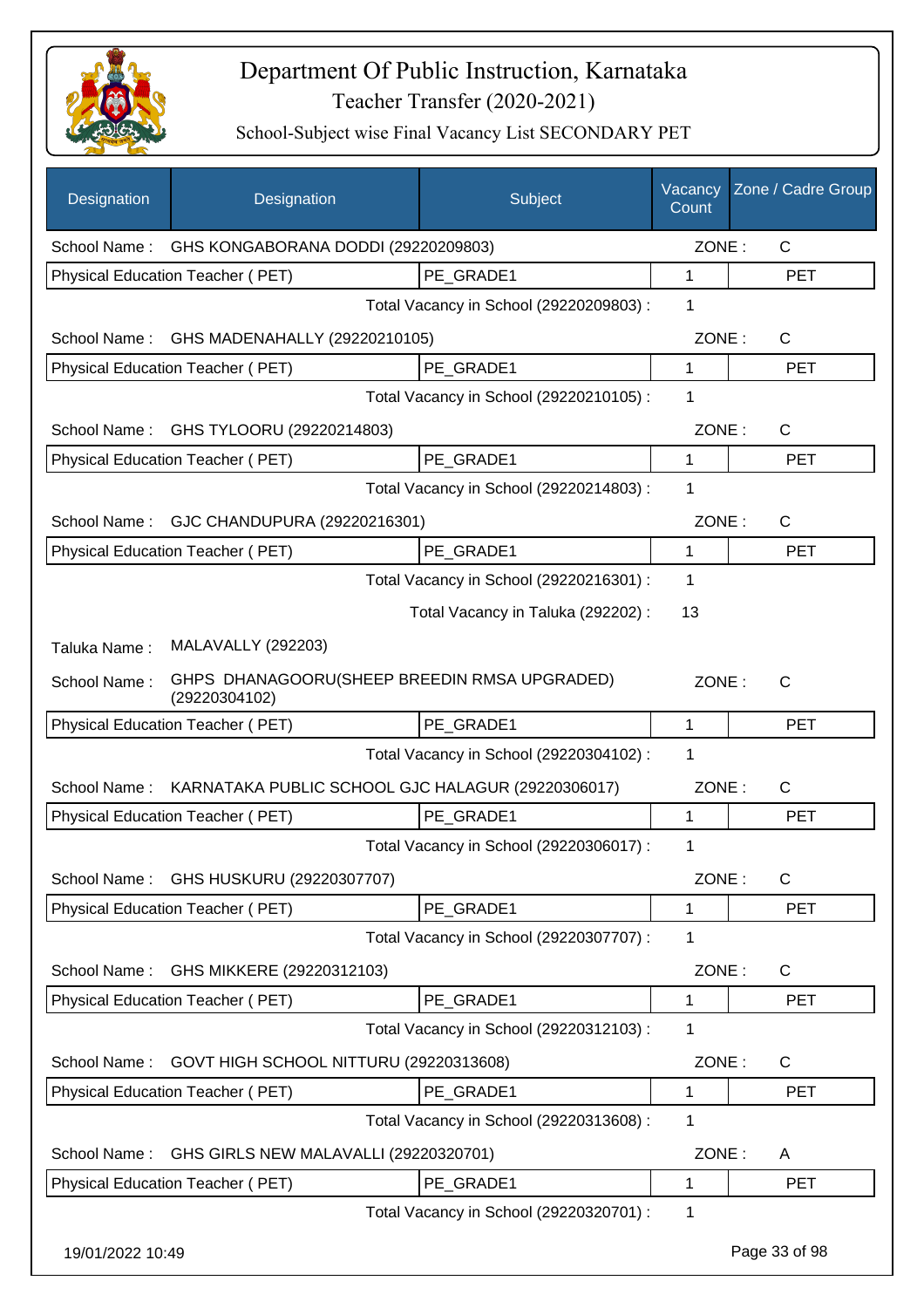

| Designation      | Designation                               | Subject                                 | Vacancy<br>Count | Zone / Cadre Group |
|------------------|-------------------------------------------|-----------------------------------------|------------------|--------------------|
|                  |                                           | Total Vacancy in Taluka (292203) :      | 6                |                    |
| Taluka Name:     | MANDYA SOUTH (292204)                     |                                         |                  |                    |
| School Name:     | GHS URAMARAKASALAGERE (29220417304)       |                                         | ZONE:            | C                  |
|                  | Physical Education Teacher (PET)          | PE_GRADE1                               | 1                | <b>PET</b>         |
|                  |                                           | Total Vacancy in School (29220417304) : | 1                |                    |
|                  |                                           | Total Vacancy in Taluka (292204) :      | 1                |                    |
| Taluka Name:     | NAGAMANGALA (292205)                      |                                         |                  |                    |
| School Name:     | RDS GGHS BELLUR (29220503911)             |                                         | ZONE:            | A                  |
|                  | <b>Physical Education Teacher (PET)</b>   | PE_GRADE1                               | 1                | <b>PET</b>         |
|                  |                                           | Total Vacancy in School (29220503911) : | 1                |                    |
| School Name:     | GJC BELLUR (29220503912)                  |                                         | ZONE:            | A                  |
|                  | Physical Education Teacher (PET)          | PE_GRADE1                               | 1                | <b>PET</b>         |
|                  |                                           | Total Vacancy in School (29220503912) : | 1                |                    |
| School Name:     | HS BHIMANA HALLI (29220504307)            |                                         | ZONE:            | C                  |
|                  | Physical Education Teacher (PET)          | PE GRADE1                               | 1                | <b>PET</b>         |
|                  |                                           | Total Vacancy in School (29220504307) : | 1                |                    |
| School Name:     | GJC BOGADI (29220504906)                  |                                         | ZONE:            | C                  |
|                  | Physical Education Teacher (PET)          | PE_GRADE1                               | 1                | <b>PET</b>         |
|                  |                                           | Total Vacancy in School (29220504906) : | 1                |                    |
| School Name:     | GHS BOMMANAHALLI(KEMBARE) (29220505003)   |                                         | ZONE:            | Α                  |
|                  | Physical Education Teacher (PET)          | PE_GRADE1                               | 1                | PET                |
|                  |                                           | Total Vacancy in School (29220505003) : | 1                |                    |
| School Name:     | GJC HARADANA HALLI (29220514607)          |                                         | ZONE:            | C                  |
|                  | Physical Education Teacher (PET)          | PE GRADE1                               | 1                | <b>PET</b>         |
|                  |                                           | Total Vacancy in School (29220514607) : | 1                |                    |
| School Name:     | GJC KADABA HALLY (29220518905)            |                                         | ZONE:            | C                  |
|                  | Physical Education Teacher (PET)          | PE_GRADE1                               | 1                | PET                |
|                  |                                           | Total Vacancy in School (29220518905) : | 1                |                    |
| School Name:     | GHS HATNA (29220519605)                   |                                         | ZONE:            | $\mathsf{C}$       |
|                  | Physical Education Teacher (PET)          | PE_GRADE1                               | 1                | <b>PET</b>         |
|                  |                                           | Total Vacancy in School (29220519605) : | 1                |                    |
|                  | School Name: GHS KANTHAPURA (29220521406) |                                         | ZONE:            | $\mathsf{C}$       |
| 19/01/2022 10:49 |                                           |                                         |                  | Page 34 of 98      |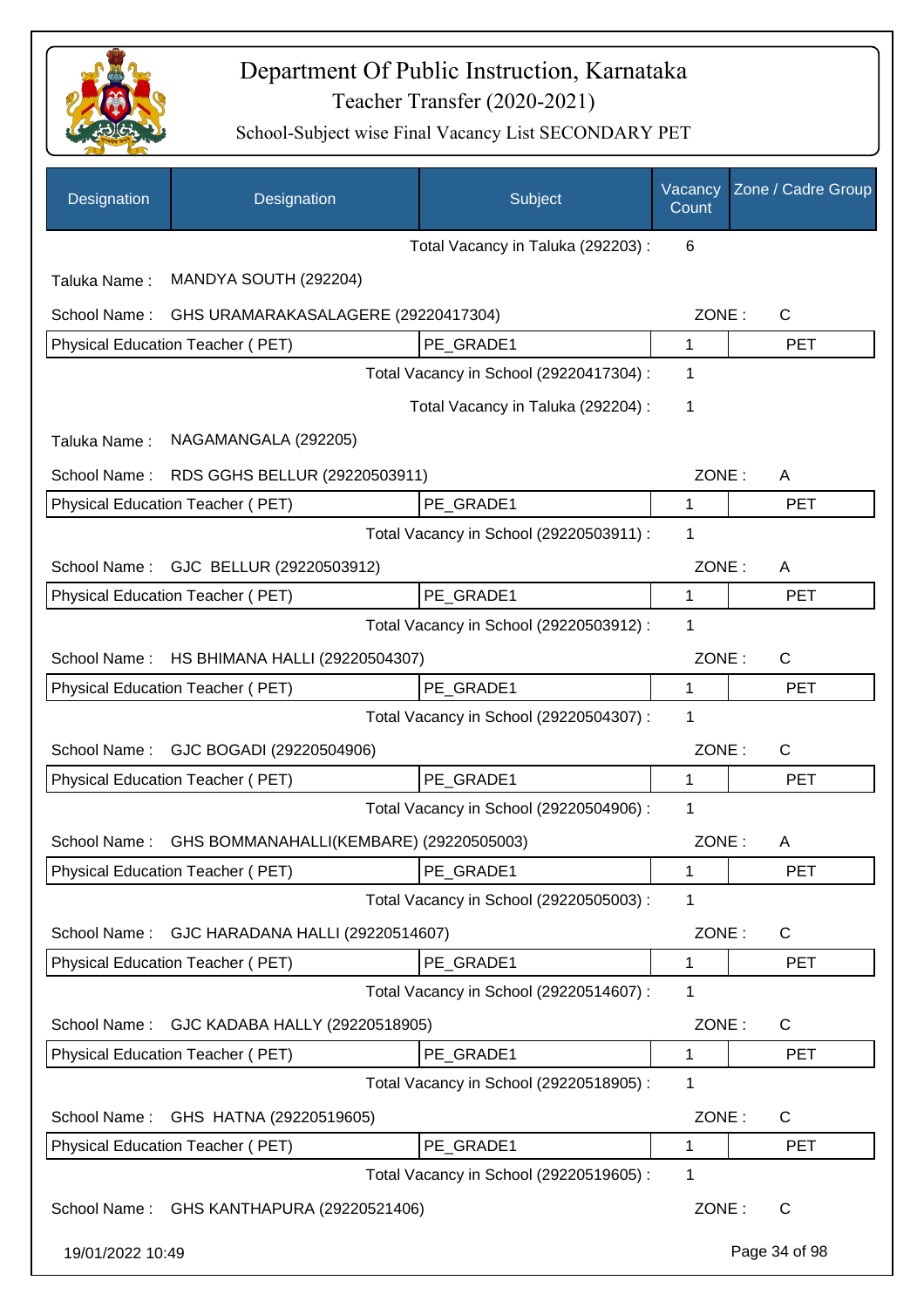

| Designation      | Designation                                            | Subject                                 | Vacancy<br>Count | Zone / Cadre Group |
|------------------|--------------------------------------------------------|-----------------------------------------|------------------|--------------------|
|                  | Physical Education Teacher (PET)                       | PE_GRADE1                               | 1                | <b>PET</b>         |
|                  |                                                        | Total Vacancy in School (29220521406) : | 1                |                    |
| School Name:     | GHS P NERALAKERE (29220529902)                         |                                         | ZONE:            | $\mathsf{C}$       |
|                  | Physical Education Teacher (PET)                       | PE GRADE1                               | 1                | <b>PET</b>         |
|                  |                                                        | Total Vacancy in School (29220529902) : | 1                |                    |
| School Name:     | GHS NAGAMANAGALA GIRLS (29220538805)                   |                                         | ZONE:            | A                  |
|                  | Physical Education Teacher (PET)                       | PE GRADE1                               | 1                | <b>PET</b>         |
|                  |                                                        | Total Vacancy in School (29220538805) : | 1                |                    |
|                  |                                                        | Total Vacancy in Taluka (292205) :      | 11               |                    |
| Taluka Name:     | PANDAVAPURA (292206)                                   |                                         |                  |                    |
| School Name:     | GHS BABY (29220601104)                                 |                                         | ZONE:            | C                  |
|                  | <b>Physical Education Teacher (PET)</b>                | PE_GRADE1                               | 1                | <b>PET</b>         |
|                  |                                                        | Total Vacancy in School (29220601104) : | 1                |                    |
| School Name:     | GJC CHIKKABYADARAHALLI (29220603003)                   |                                         | ZONE:            | $\mathsf{C}$       |
|                  | Physical Education Teacher (PET)                       | PE_GRADE1                               | 1                | <b>PET</b>         |
|                  |                                                        | Total Vacancy in School (29220603003) : | 1                |                    |
| School Name:     | KARNATAKA PUBLIC SCHOOLS GJC CHINAKURALI (29220603406) |                                         | ZONE:            | $\mathsf{C}$       |
|                  | Physical Education Teacher (PET)                       | PE GRADE1                               | 1                | <b>PET</b>         |
|                  |                                                        | Total Vacancy in School (29220603406) : | 1                |                    |
| School Name:     | GHS LAKSHMISAGARA (29220609106)                        |                                         | ZONE:            | C                  |
|                  | <b>Physical Education Teacher (PET)</b>                | PE_GRADE1                               | 1                | <b>PET</b>         |
|                  |                                                        | Total Vacancy in School (29220609106) : | 1                |                    |
| School Name:     | GJC SUNKATHONNUR (29220613105)                         |                                         | ZONE:            | C                  |
|                  | Physical Education Teacher (PET)                       | PE_GRADE1                               | 1                | <b>PET</b>         |
|                  |                                                        | Total Vacancy in School (29220613105) : | 1                |                    |
|                  |                                                        | Total Vacancy in Taluka (292206) :      | 5                |                    |
| Taluka Name:     | SRIRANGA PATNA (292207)                                |                                         |                  |                    |
| School Name:     | GHS BALLENAHALLY (29220701304)                         |                                         | ZONE:            | C                  |
|                  | Physical Education Teacher (PET)                       | PE_GRADE1                               | 1                | <b>PET</b>         |
|                  |                                                        | Total Vacancy in School (29220701304) : | 1                |                    |
| School Name:     | GHS GANANGOORU (29220703802)                           |                                         | ZONE:            | C                  |
|                  |                                                        |                                         |                  |                    |
| 19/01/2022 10:49 |                                                        |                                         |                  | Page 35 of 98      |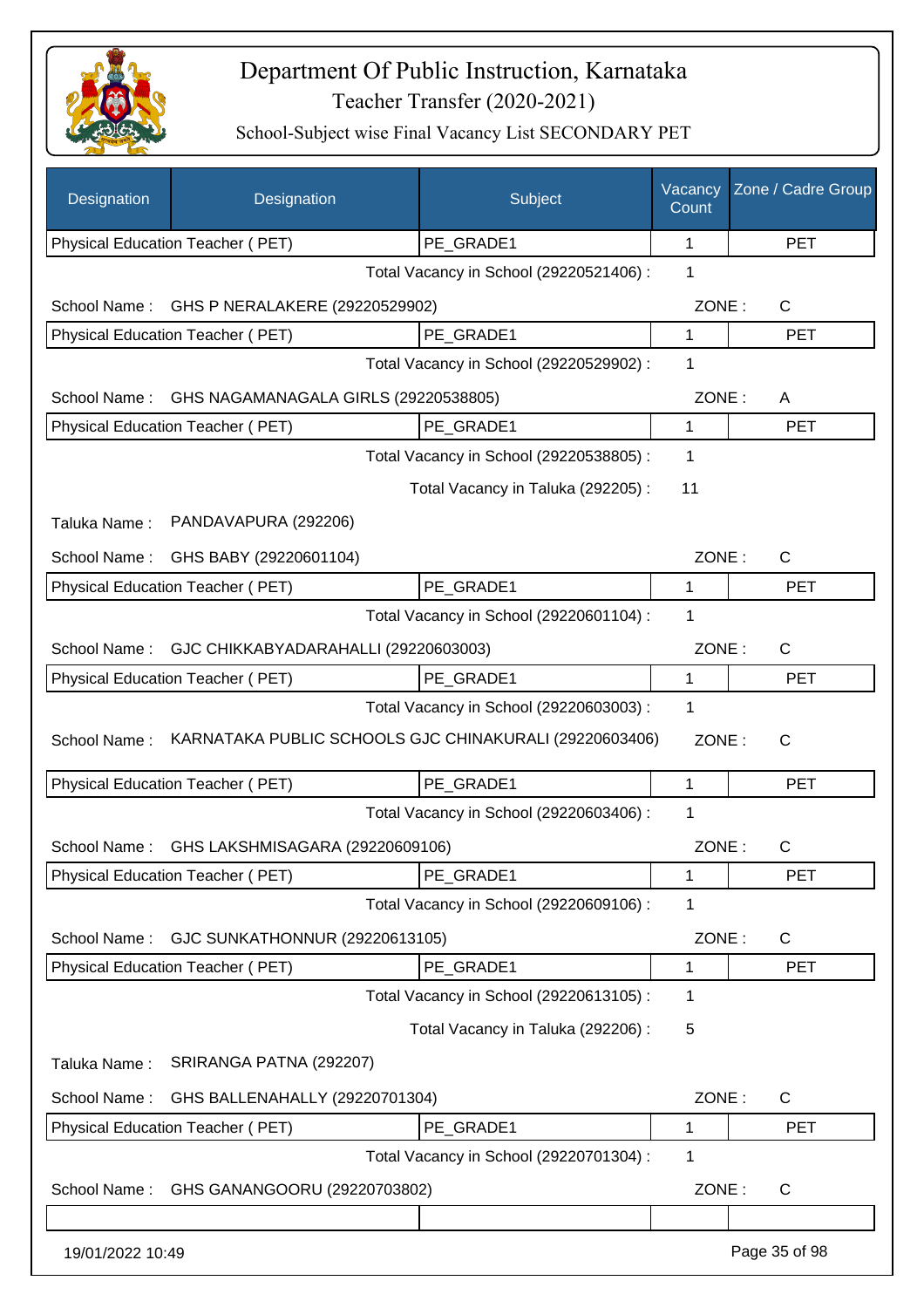

| Designation      | Designation                                                         | Subject                                 | Vacancy<br>Count | Zone / Cadre Group |
|------------------|---------------------------------------------------------------------|-----------------------------------------|------------------|--------------------|
|                  | Physical Education Teacher (PET)                                    | PE_GRADE1                               | 1                | <b>PET</b>         |
|                  |                                                                     | Total Vacancy in School (29220703802) : | 1                |                    |
| School Name:     | GHS NAGUVANAHALLY (29220707904)                                     |                                         | ZONE:            | $\mathsf{C}$       |
|                  | Physical Education Teacher (PET)                                    | PE GRADE1                               | 1                | <b>PET</b>         |
|                  |                                                                     | Total Vacancy in School (29220707904) : | 1                |                    |
| School Name:     | GHS NERALEKERE (29220708202)                                        |                                         | ZONE:            | $\mathsf{C}$       |
|                  | Physical Education Teacher (PET)                                    | PE GRADE1                               | 1                | <b>PET</b>         |
|                  | Total Vacancy in School (29220708202) :                             |                                         |                  |                    |
|                  |                                                                     | Total Vacancy in Taluka (292207) :      | 4                |                    |
| Taluka Name:     | MANDYA NORTH (292208)                                               |                                         |                  |                    |
| School Name:     | KARNATAKA PUBLIC SCHOOLS G.P.U.C. COLLEGE BASARALU<br>(29220801705) |                                         | ZONE:            | $\mathsf{C}$       |
|                  | <b>Physical Education Teacher (PET)</b>                             | PE GRADE1                               | 1                | <b>PET</b>         |
|                  |                                                                     | Total Vacancy in School (29220801705) : | 1                |                    |
| School Name:     | GHS COMPOSITE CHANDAGALU (29220803706)                              |                                         | ZONE:            | $\mathsf{C}$       |
|                  | Physical Education Teacher (PET)                                    | PE GRADE1                               | 1                | <b>PET</b>         |
|                  |                                                                     | Total Vacancy in School (29220803706) : | 1                |                    |
| School Name:     | GHS BABY (29220804202)                                              |                                         | ZONE:            | C                  |
|                  | Physical Education Teacher (PET)                                    | PE_GRADE1                               | 1                | <b>PET</b>         |
|                  |                                                                     | Total Vacancy in School (29220804202) : | 1                |                    |
| School Name:     | GHS COMPOSITE JODIHODAGHATTA (29220804603)                          |                                         | ZONE:            | С                  |
|                  | Physical Education Teacher (PET)                                    | PE_GRADE1                               | 1                | PET                |
|                  |                                                                     | Total Vacancy in School (29220804603) : | 1                |                    |
| School Name:     | GHS SHIVAPURA (29220805406)                                         |                                         | ZONE:            | C                  |
|                  | Physical Education Teacher (PET)                                    | PE_GRADE1                               | 1                | <b>PET</b>         |
|                  |                                                                     | Total Vacancy in School (29220805406) : | 1                |                    |
| School Name:     | GHS COMPOSITE G. MALLIGERE (29220806003)                            |                                         | ZONE:            | C                  |
|                  | Physical Education Teacher (PET)                                    | PE_GRADE1                               | 1                | <b>PET</b>         |
|                  |                                                                     | Total Vacancy in School (29220806003) : | 1                |                    |
| School Name:     | GHS COMPOSITE HULIKERE (29220806105)                                |                                         | ZONE:            | C                  |
|                  | Physical Education Teacher (PET)                                    | PE_GRADE1                               | 1                | <b>PET</b>         |
|                  |                                                                     | Total Vacancy in School (29220806105) : | 1                |                    |
|                  |                                                                     | Total Vacancy in Taluka (292208) :      | 7                |                    |
| 19/01/2022 10:49 |                                                                     |                                         |                  | Page 36 of 98      |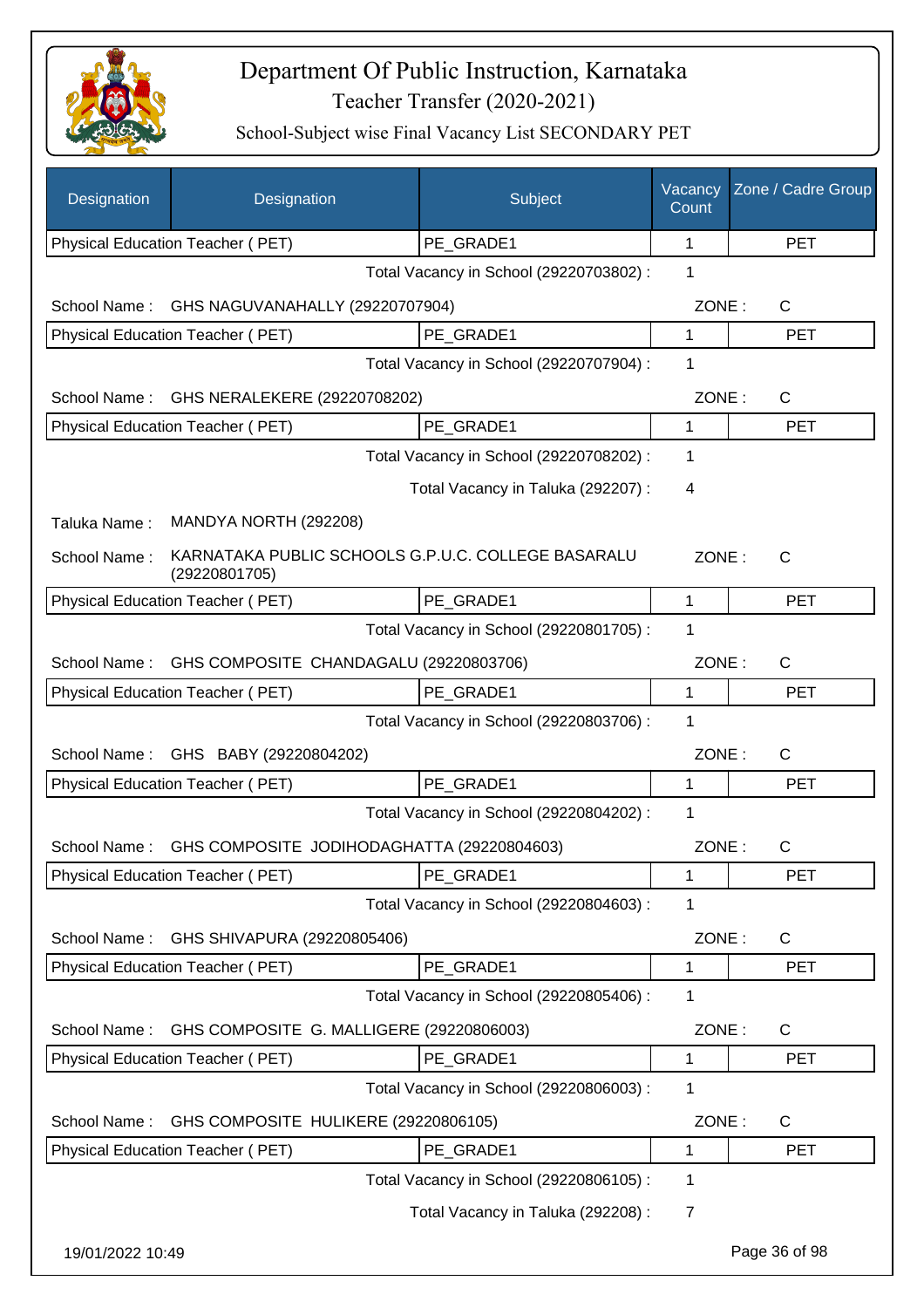

| Designation                      | Designation                                        | Subject                                 | Vacancy<br>Count | Zone / Cadre Group |
|----------------------------------|----------------------------------------------------|-----------------------------------------|------------------|--------------------|
| District Name:                   | <b>HASSAN (2923)</b>                               |                                         |                  |                    |
| Taluka Name:                     | ALUR (292301)                                      |                                         |                  |                    |
| School Name:                     | GHS KADALU (29230100802)                           |                                         | ZONE:            | В                  |
| Physical Education Teacher (PET) |                                                    | PE GRADE1                               | 1                | <b>PET</b>         |
|                                  |                                                    | Total Vacancy in School (29230100802) : | 1                |                    |
| School Name:                     | GOVT HIGH SCHOOL JINAGARAVALLI (29230104002)       |                                         | ZONE:            | C                  |
| Physical Education Teacher (PET) |                                                    | PE GRADE1                               | 1                | <b>PET</b>         |
|                                  |                                                    | Total Vacancy in School (29230104002) : | 1                |                    |
|                                  | School Name: GHS HANCHURU (29230104802)            |                                         | ZONE:            | C                  |
| Physical Education Teacher (PET) |                                                    | PE GRADE1                               | 1                | <b>PET</b>         |
|                                  |                                                    | Total Vacancy in School (29230104802) : | 1                |                    |
|                                  | School Name: GHS KUNDUR (29230109802)              |                                         | ZONE:            | $\mathsf{C}$       |
| Physical Education Teacher (PET) |                                                    | PE GRADE1                               | 1                | <b>PET</b>         |
|                                  |                                                    | Total Vacancy in School (29230109802) : | 1                |                    |
| School Name:                     | GHS MADABALU (29230110202)                         |                                         | ZONE:            | C                  |
| Physical Education Teacher (PET) |                                                    | PE GRADE1                               | 1                | <b>PET</b>         |
|                                  |                                                    | Total Vacancy in School (29230110202) : | 1                |                    |
| School Name:                     | GOVERNMENT HIGH SCHOOL THIPPANAHALLY (29230113302) |                                         | ZONE:            | C                  |
| Physical Education Teacher (PET) |                                                    | PE GRADE1                               | 1                | <b>PET</b>         |
|                                  |                                                    | Total Vacancy in School (29230113302) : | 1                |                    |
| School Name:                     | GHS KALLARE (29230114902)                          |                                         | ZONE:            | C                  |
| Physical Education Teacher (PET) |                                                    | PE_GRADE1                               | 1                | <b>PET</b>         |
|                                  |                                                    | Total Vacancy in School (29230114902) : | 1                |                    |
|                                  |                                                    | Total Vacancy in Taluka (292301) :      | 7                |                    |
| Taluka Name:                     | ARAKALAGUDU (292302)                               |                                         |                  |                    |
| School Name:                     | GHS HANDARANGI (29230200304)                       |                                         | ZONE:            | C                  |
| Physical Education Teacher (PET) |                                                    | PE_GRADE1                               | 1                | <b>PET</b>         |
|                                  |                                                    | Total Vacancy in School (29230200304) : | 1                |                    |
| School Name:                     | B.S.S.GOVT JUNIOR COLLEGE, KONANUR (29230202508)   |                                         | ZONE:            | C                  |
| Physical Education Teacher (PET) |                                                    | PE_GRADE1                               | 1                | <b>PET</b>         |
|                                  |                                                    | Total Vacancy in School (29230202508) : | 1                |                    |
| School Name:                     | KARNATAKA PUBLIC SCHOOLS GOVT JUNIER COLLEGE       |                                         | ZONE:            | C                  |
| 19/01/2022 10:49                 |                                                    |                                         |                  | Page 37 of 98      |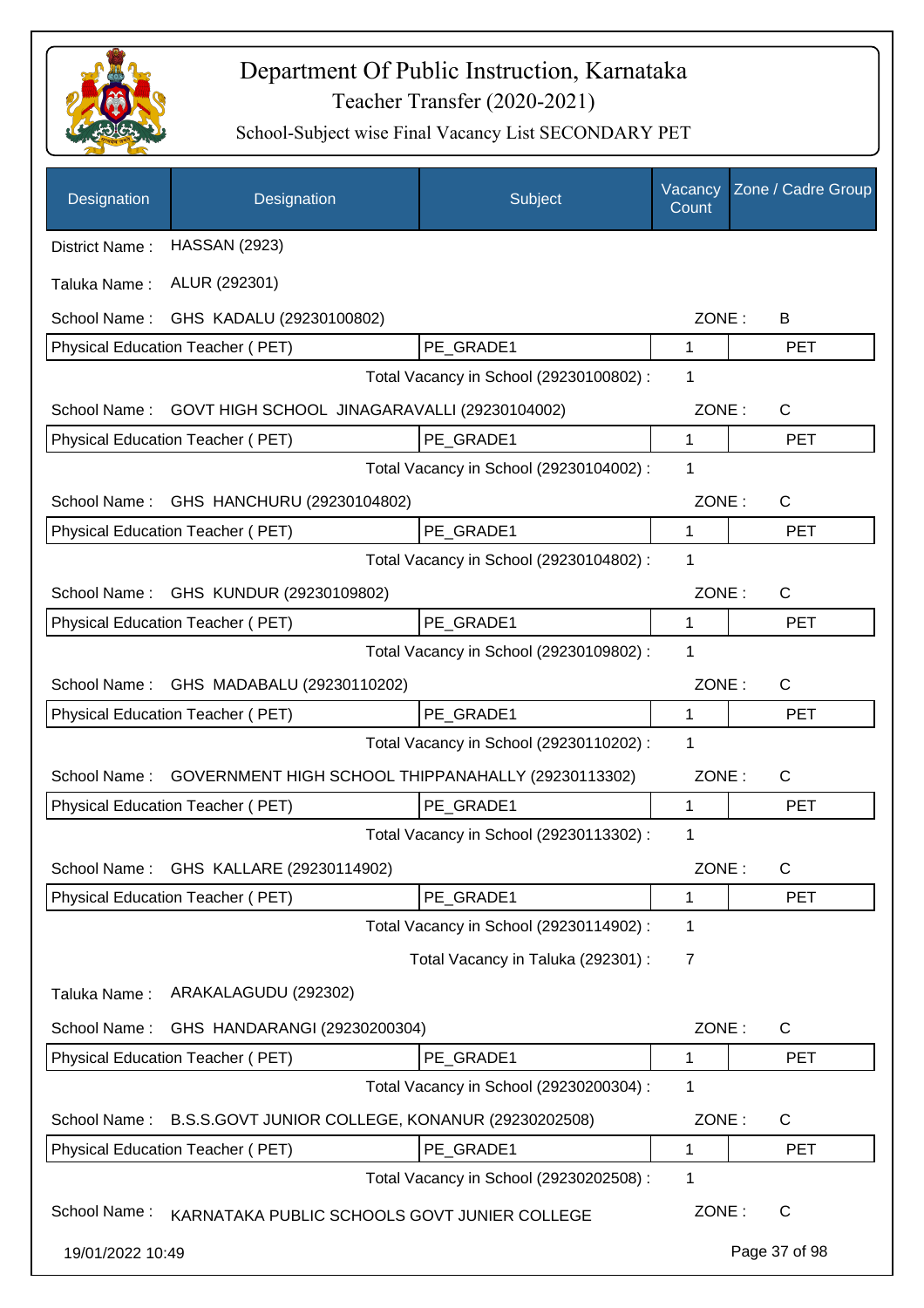

| Designation      | Designation                                                        | Subject                                 | Vacancy<br>Count | Zone / Cadre Group |
|------------------|--------------------------------------------------------------------|-----------------------------------------|------------------|--------------------|
|                  | BASAVAPATTANA (29230203605)                                        |                                         |                  |                    |
|                  | Physical Education Teacher (PET)                                   | PE_GRADE1                               | 1                | <b>PET</b>         |
|                  |                                                                    | Total Vacancy in School (29230203605) : | 1                |                    |
|                  | School Name: GHS ABM HALLY (29230208603)                           |                                         | ZONE:            | C                  |
|                  | Physical Education Teacher (PET)                                   | PE_GRADE1                               | 1                | <b>PET</b>         |
|                  |                                                                    | Total Vacancy in School (29230208603) : | $\mathbf 1$      |                    |
|                  | School Name: GHS GANJALAGUDU (29230212904)                         |                                         | ZONE:            | C                  |
|                  | Physical Education Teacher (PET)                                   | PE_GRADE1                               | 1                | <b>PET</b>         |
|                  |                                                                    | Total Vacancy in School (29230212904) : | 1                |                    |
|                  | School Name: GHS KATTEPURA (29230213303)                           |                                         | ZONE:            | $\mathsf{C}$       |
|                  | Physical Education Teacher (PET)                                   | PE_GRADE1                               | 1                | <b>PET</b>         |
|                  |                                                                    | Total Vacancy in School (29230213303) : | 1                |                    |
|                  | School Name: GHS HANYALU (29230216402)                             |                                         | ZONE:            | C                  |
|                  | Physical Education Teacher (PET)                                   | PE GRADE1                               | $\mathbf 1$      | <b>PET</b>         |
|                  |                                                                    | Total Vacancy in School (29230216402) : | 1                |                    |
| School Name:     | GOVT HIGH SCHOOL HULIKAL (29230219004)                             |                                         | ZONE:            | C                  |
|                  | Physical Education Teacher (PET)                                   | PE GRADE1                               | 1                | <b>PET</b>         |
|                  |                                                                    | Total Vacancy in School (29230219004) : | 1                |                    |
| School Name:     | GOVT JUNIER COLLEGE HEBBALE (29230224003)                          |                                         | ZONE:            | C                  |
|                  | <b>Physical Education Teacher (PET)</b>                            | PE_GRADE1                               | 1                | <b>PET</b>         |
|                  |                                                                    | Total Vacancy in School (29230224003) : | 1                |                    |
|                  |                                                                    | Total Vacancy in Taluka (292302) :      | 9                |                    |
| Taluka Name:     | <b>ARASIKERE (292303)</b>                                          |                                         |                  |                    |
| School Name:     | GHS KENKERE (29230305302)                                          |                                         | ZONE:            | C                  |
|                  | Physical Education Teacher (PET)                                   | PE_GRADE1                               | 1                | <b>PET</b>         |
|                  |                                                                    | Total Vacancy in School (29230305302) : | 1                |                    |
| School Name:     | KARNATAKA PUBLIC SCHOOLS GPUC CHINDENA HALLY GATE<br>(29230305310) |                                         | ZONE:            | C                  |
|                  | Physical Education Teacher (PET)                                   | PE GRADE1                               | 1                | <b>PET</b>         |
|                  |                                                                    | Total Vacancy in School (29230305310) : | 1                |                    |
| School Name:     | GHS BAGESHAPURA (29230308802)                                      |                                         | ZONE:            | C                  |
|                  | Physical Education Teacher (PET)                                   | PE_GRADE1                               | 1                | <b>PET</b>         |
|                  |                                                                    | Total Vacancy in School (29230308802) : | 1                |                    |
| 19/01/2022 10:49 |                                                                    |                                         |                  | Page 38 of 98      |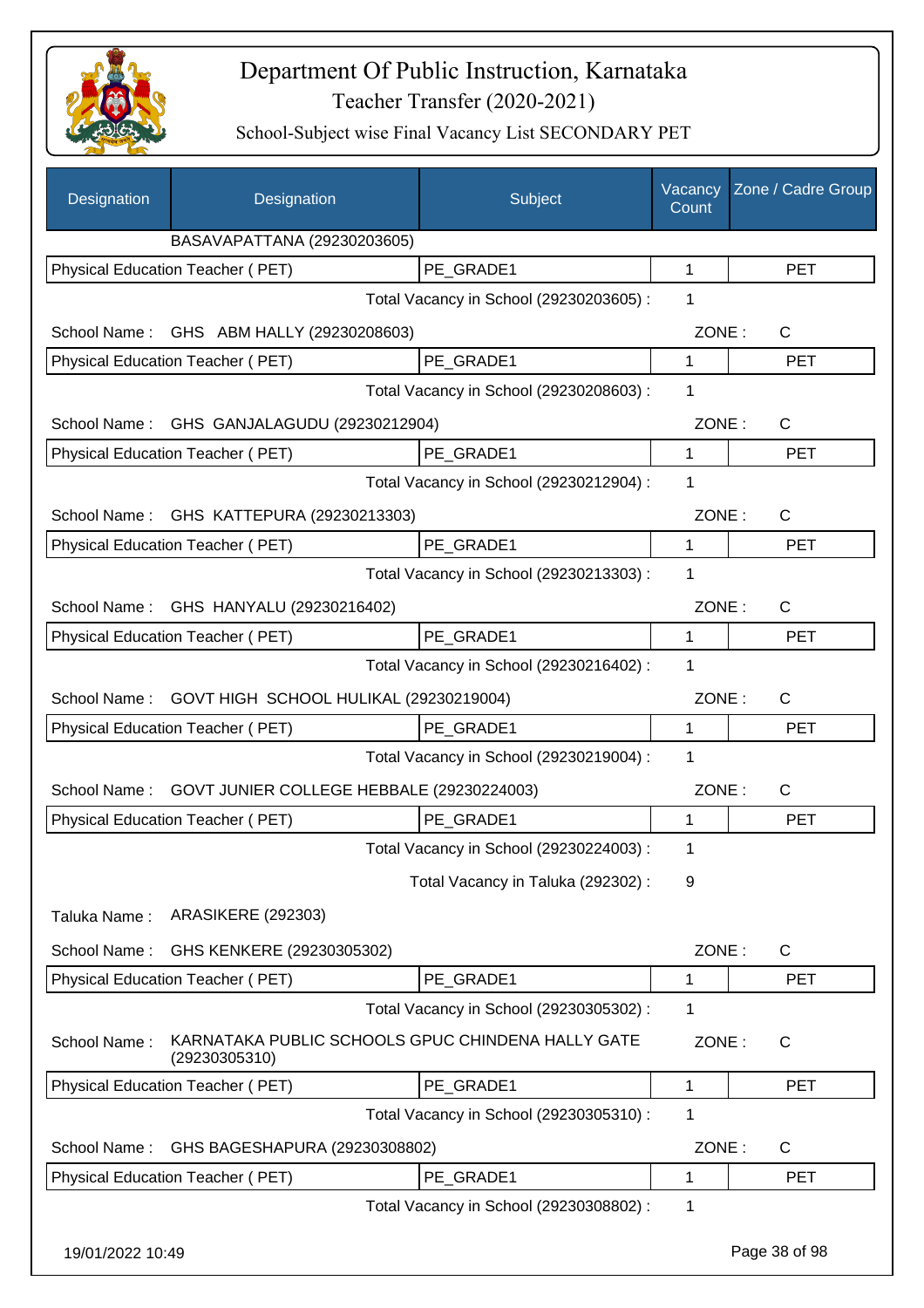

| Designation      | Designation                                            | Subject                                 | Vacancy<br>Count | Zone / Cadre Group |
|------------------|--------------------------------------------------------|-----------------------------------------|------------------|--------------------|
|                  | School Name: GHS BELAVATTHAHALLY (29230312102)         |                                         | ZONE:            | C                  |
|                  | Physical Education Teacher (PET)                       | PE GRADE1                               | 1                | <b>PET</b>         |
|                  |                                                        | Total Vacancy in School (29230312102) : | 1                |                    |
| School Name:     | GHS CHAGACHAGERE (29230312502)                         |                                         | ZONE:            | $\mathsf{C}$       |
|                  | Physical Education Teacher (PET)                       | PE GRADE1                               | $\mathbf{1}$     | <b>PET</b>         |
|                  |                                                        | Total Vacancy in School (29230312502) : | 1                |                    |
|                  | School Name: G.P.U COLLEGE D.M.KURKE (29230327205)     |                                         | ZONE:            | $\mathsf{C}$       |
|                  | Physical Education Teacher (PET)                       | PE GRADE1                               | 1                | <b>PET</b>         |
|                  |                                                        | Total Vacancy in School (29230327205) : | 1                |                    |
| School Name:     | GHS KALLUSADARAHALLY (29230330103)                     |                                         | ZONE:            | C                  |
|                  | <b>Physical Education Teacher (PET)</b>                | PE GRADE1                               | $\mathbf{1}$     | <b>PET</b>         |
|                  |                                                        | Total Vacancy in School (29230330103) : | 1                |                    |
|                  | School Name: GPUC JAVAGAL (29230333207)                |                                         | ZONE:            | $\mathsf{C}$       |
|                  | Physical Education Teacher (PET)                       | PE_GRADE1                               | 1                | <b>PET</b>         |
|                  |                                                        | Total Vacancy in School (29230333207) : | 1                |                    |
| School Name:     | GHS NERLIGE (29230333604)                              |                                         | ZONE:            | $\mathsf{C}$       |
|                  | Physical Education Teacher (PET)                       | PE_GRADE1                               | 1                | <b>PET</b>         |
|                  |                                                        | Total Vacancy in School (29230333604) : | 1                |                    |
|                  | School Name: GHS BANDUR (29230335002)                  |                                         | ZONE:            | $\mathsf{C}$       |
|                  | Physical Education Teacher (PET)                       | PE_GRADE1                               | 1                | <b>PET</b>         |
|                  |                                                        | Total Vacancy in School (29230335002) : | 1                |                    |
| School Name:     | GOVT JUNIOR COLLAGE GANDASI SANTE MYDANA (29230335413) |                                         | ZONE:            | $\mathsf{C}$       |
|                  | Physical Education Teacher (PET)                       | PE_GRADE1                               | 1                | <b>PET</b>         |
|                  |                                                        | Total Vacancy in School (29230335413) : | 1                |                    |
| School Name:     | GHS K.SHANKARANAHALLI (29230342801)                    |                                         | ZONE:            | C                  |
|                  | Physical Education Teacher (PET)                       | PE_GRADE1                               | 1                | <b>PET</b>         |
|                  |                                                        | Total Vacancy in School (29230342801) : | 1                |                    |
|                  |                                                        | Total Vacancy in Taluka (292303) :      | 12               |                    |
| Taluka Name:     | BELUR (292304)                                         |                                         |                  |                    |
| School Name:     | GHS BIKKODU (29230402805)                              |                                         | ZONE:            | C                  |
|                  | Physical Education Teacher (PET)                       | PE_GRADE1                               | 1                | <b>PET</b>         |
|                  |                                                        | Total Vacancy in School (29230402805) : | 1                |                    |
| 19/01/2022 10:49 |                                                        |                                         |                  | Page 39 of 98      |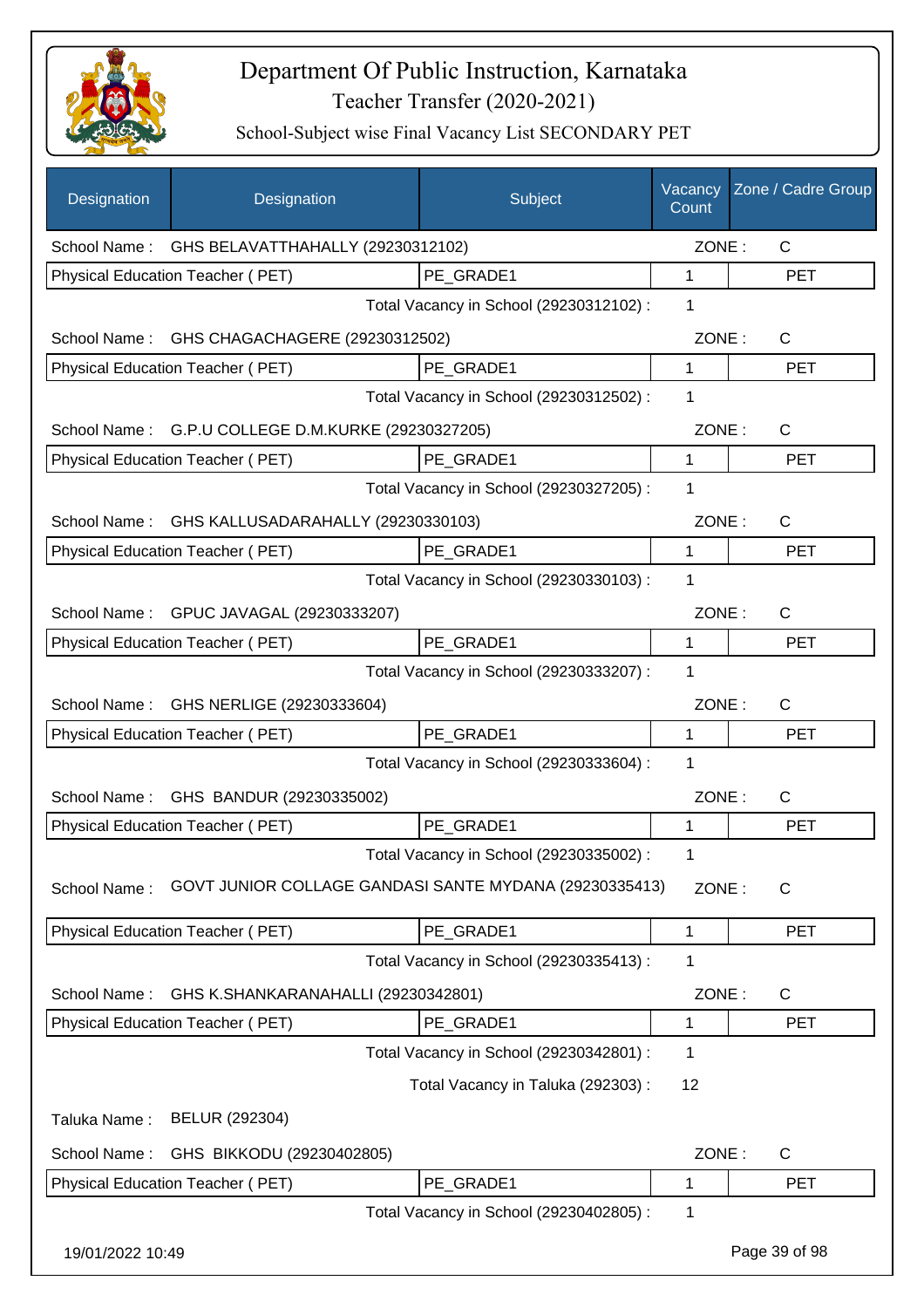

| Designation      | Designation                                                       | Subject                                 | Vacancy<br>Count | Zone / Cadre Group |
|------------------|-------------------------------------------------------------------|-----------------------------------------|------------------|--------------------|
|                  | School Name: GOVT PU COLLEGE HAGARE (29230407007)                 |                                         | ZONE:            | $\mathsf{C}$       |
|                  | <b>Physical Education Teacher (PET)</b>                           | PE GRADE1                               | 1                | <b>PET</b>         |
|                  |                                                                   | Total Vacancy in School (29230407007) : | 1                |                    |
|                  | School Name: GHS ADAGUR (29230414203)                             |                                         | ZONE:            | $\mathsf{C}$       |
|                  | Physical Education Teacher (PET)                                  | PE GRADE1                               | 1                | <b>PET</b>         |
|                  |                                                                   | Total Vacancy in School (29230414203) : | 1                |                    |
| School Name:     | GHS DODDA KODIHALLY (29230417402)                                 |                                         | ZONE:            | $\mathsf{C}$       |
|                  | Physical Education Teacher (PET)                                  | PE GRADE1                               | $\mathbf{1}$     | <b>PET</b>         |
|                  |                                                                   | Total Vacancy in School (29230417402) : | 1                |                    |
| School Name:     | GOVT PU COLLEGE AREHALLY (29230426409)                            |                                         | ZONE:            | C                  |
|                  | <b>Physical Education Teacher (PET)</b>                           | PE GRADE1                               | $\mathbf 1$      | <b>PET</b>         |
|                  |                                                                   | Total Vacancy in School (29230426409) : | 1                |                    |
|                  | School Name: GHS ANUGATTA (29230427102)                           |                                         | ZONE:            | C                  |
|                  | Physical Education Teacher (PET)                                  | PE_GRADE1                               | $\mathbf 1$      | <b>PET</b>         |
|                  |                                                                   | Total Vacancy in School (29230427102) : | 1                |                    |
|                  |                                                                   | Total Vacancy in Taluka (292304) :      | 6                |                    |
| Taluka Name:     | CHANNARAYAPATNA (292305)                                          |                                         |                  |                    |
| School Name:     | GJC UDAYAPURA (29230502506)                                       |                                         | ZONE:            | C                  |
|                  | Physical Education Teacher (PET)                                  | PE_GRADE1                               | 1                | <b>PET</b>         |
|                  |                                                                   | Total Vacancy in School (29230502506) : | 1                |                    |
|                  | School Name: GOVT.HIGH SCHOOL DIDAGA (29230503305)                |                                         | ZONE:            | $\mathsf C$        |
|                  | Physical Education Teacher (PET)                                  | PE GRADE1                               | 1                | PET                |
|                  |                                                                   | Total Vacancy in School (29230503305) : | 1                |                    |
| School Name:     | GOVT.HIGH SCHOOL OBALAPURA (29230511502)                          |                                         | ZONE:            | C                  |
|                  | Physical Education Teacher (PET)                                  | PE GRADE1                               | 1                | <b>PET</b>         |
|                  |                                                                   | Total Vacancy in School (29230511502) : | 1                |                    |
| School Name:     | GOVT.HIGH SCHOOL BAGUR (29230511805)                              |                                         | ZONE:            | C                  |
|                  | Physical Education Teacher (PET)                                  | PE_GRADE1                               | 1                | <b>PET</b>         |
|                  |                                                                   | Total Vacancy in School (29230511805) : | 1                |                    |
| School Name:     | GOVT.HIGH SCHOOL CHANNARAYAPATNA(BEHIND BEO OFF)<br>(29230515434) |                                         | ZONE:            | A                  |
|                  | Physical Education Teacher (PET)                                  | PE_GRADE1                               | 1                | <b>PET</b>         |
|                  |                                                                   | Total Vacancy in School (29230515434) : | 1                |                    |
| 19/01/2022 10:49 |                                                                   |                                         |                  | Page 40 of 98      |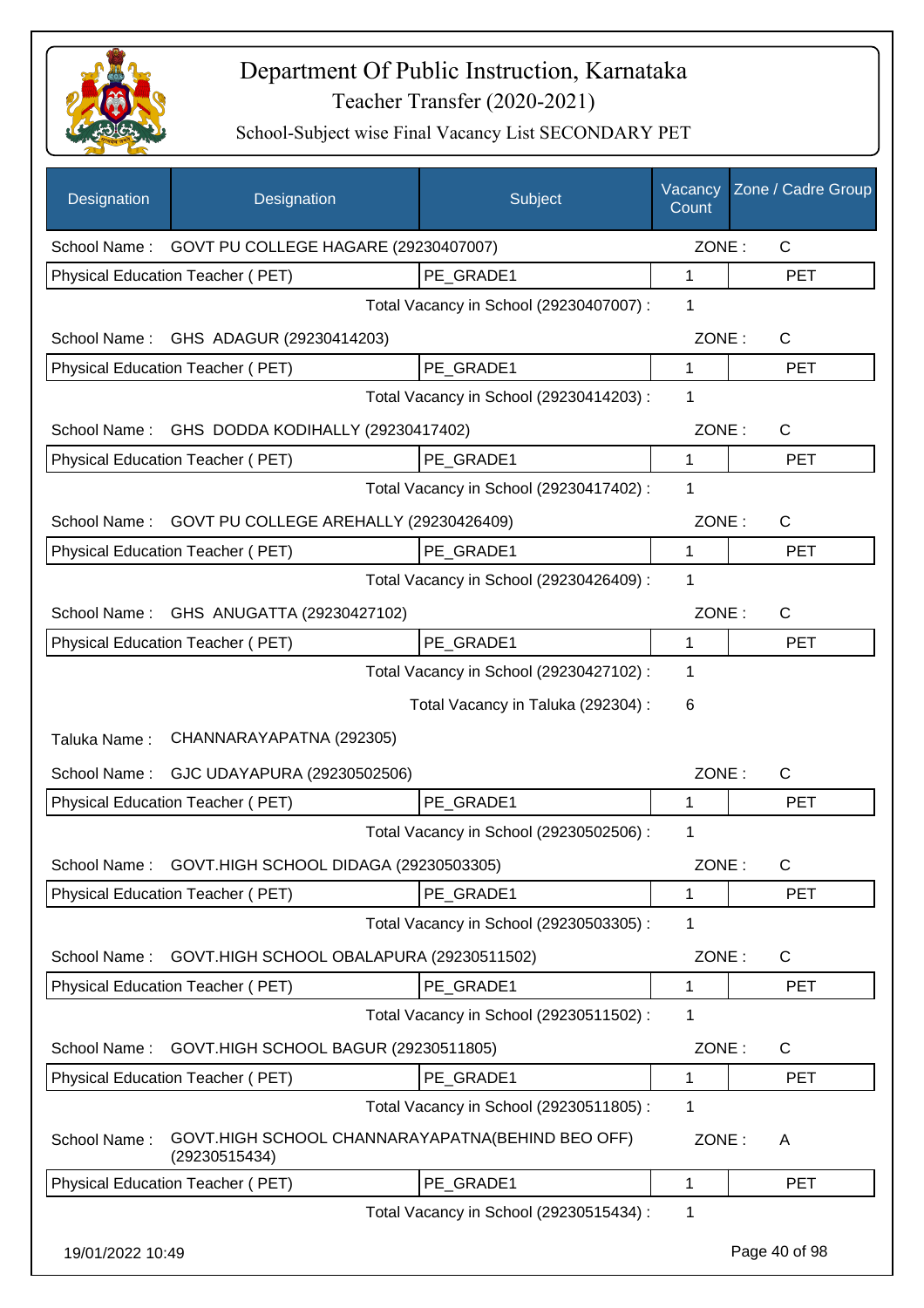

| Designation      | Designation                                              | Subject                                 | Vacancy<br>Count | Zone / Cadre Group |
|------------------|----------------------------------------------------------|-----------------------------------------|------------------|--------------------|
|                  | School Name: GOVT.HIGH SCHOOL BIDARE (29230521302)       |                                         | ZONE:            | $\mathsf{C}$       |
|                  | Physical Education Teacher (PET)                         | PE GRADE1                               | 1                | <b>PET</b>         |
|                  |                                                          | Total Vacancy in School (29230521302) : | 1                |                    |
| School Name:     | GOVT.HIGH SCHOOL NAVILE (29230521804)                    |                                         | ZONE:            | $\mathsf{C}$       |
|                  | Physical Education Teacher (PET)                         | PE GRADE1                               | $\mathbf{1}$     | <b>PET</b>         |
|                  |                                                          | Total Vacancy in School (29230521804) : | 1                |                    |
|                  | School Name: GOVT.HIGH SCHOOL KUMBENAHALLY (29230524002) |                                         | ZONE:            | C                  |
|                  | Physical Education Teacher (PET)                         | PE GRADE1                               | $\mathbf{1}$     | <b>PET</b>         |
|                  |                                                          | Total Vacancy in School (29230524002) : | 1                |                    |
| School Name:     | GOVT.HIGH SCHOOL PADUVANAHALLY (29230524402)             |                                         | ZONE:            | $\mathsf{C}$       |
|                  | Physical Education Teacher (PET)                         | PE GRADE1                               | $\mathbf{1}$     | <b>PET</b>         |
|                  |                                                          | Total Vacancy in School (29230524402) : | 1                |                    |
|                  | School Name: GOVT.HIGH SCHOOL KUNDUR MUTT (29230525302)  |                                         | ZONE:            | $\mathsf{C}$       |
|                  | Physical Education Teacher (PET)                         | PE_GRADE1                               | 1                | <b>PET</b>         |
|                  |                                                          | Total Vacancy in School (29230525302) : | 1                |                    |
| School Name:     | GOVT.HIGH SCHOOL HAROSOMANAHALLY (29230532602)           |                                         | ZONE:            | $\mathsf{C}$       |
|                  | Physical Education Teacher (PET)                         | PE_GRADE1                               | $\mathbf{1}$     | <b>PET</b>         |
|                  |                                                          | Total Vacancy in School (29230532602) : | 1                |                    |
| School Name:     | GOVT.HIGH SCHOOL BELAGIHALLY (29230535002)               |                                         | ZONE:            | $\mathsf{C}$       |
|                  | Physical Education Teacher (PET)                         | PE_GRADE1                               | 1                | <b>PET</b>         |
|                  |                                                          | Total Vacancy in School (29230535002) : | 1                |                    |
| School Name:     | GOVT.GIRLS HIGH SCHOOL SRAVANABELAGOLA (29230535720)     |                                         | ZONE:            | C                  |
|                  | Physical Education Teacher (PET)                         | PE_GRADE1                               | 1                | <b>PET</b>         |
|                  |                                                          | Total Vacancy in School (29230535720) : | 1                |                    |
| School Name:     | GOVT.HIGH SCHOOL JUTTNAHALLY (29230537503)               |                                         | ZONE:            | C                  |
|                  | Physical Education Teacher (PET)                         | PE GRADE1                               | 1                | <b>PET</b>         |
|                  |                                                          | Total Vacancy in School (29230537503) : | 1                |                    |
| School Name:     | GOVT.HIGH SCHOOL TAGADURU (29230542402)                  |                                         | ZONE:            | $\mathsf{C}$       |
|                  | Physical Education Teacher (PET)                         | PE_GRADE1                               | 1                | <b>PET</b>         |
|                  |                                                          | Total Vacancy in School (29230542402) : | 1                |                    |
|                  |                                                          | Total Vacancy in Taluka (292305):       | 15               |                    |
| Taluka Name:     | HOLENARASIPURA (292306)                                  |                                         |                  |                    |
| 19/01/2022 10:49 |                                                          |                                         |                  | Page 41 of 98      |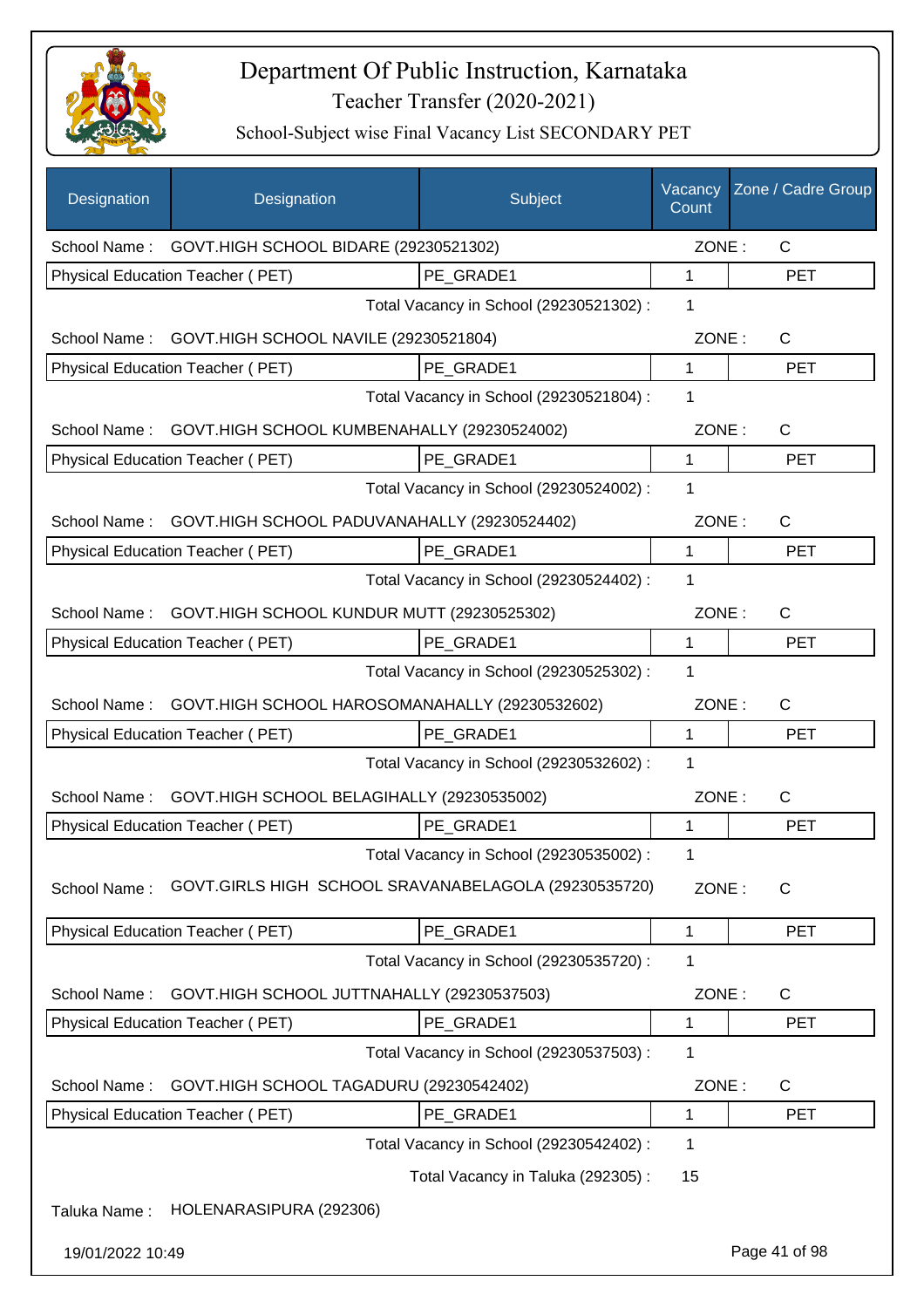

| Designation                                  | Designation                                                                | Subject                                 | Vacancy<br>Count | Zone / Cadre Group |
|----------------------------------------------|----------------------------------------------------------------------------|-----------------------------------------|------------------|--------------------|
|                                              | School Name: GOVT JUNIOR COLLEGE DODDAHALLY (29230600102)                  |                                         | ZONE:            | $\mathsf{C}$       |
|                                              | Physical Education Teacher (PET)                                           | PE GRADE1                               | $\mathbf{1}$     | <b>PET</b>         |
|                                              |                                                                            | Total Vacancy in School (29230600102) : | 1                |                    |
|                                              | School Name: GOVT JUNIOR COLLEGE NAGARANAHALLI (29230601702)               |                                         | ZONE:            | $\mathsf{C}$       |
|                                              | Physical Education Teacher (PET)                                           | PE GRADE1                               | $\mathbf{1}$     | <b>PET</b>         |
|                                              |                                                                            | Total Vacancy in School (29230601702) : | 1                |                    |
| School Name:                                 | KARNATAKA PUBLIC SCHOOLS GOVT JUNIOR COLLEGE<br>HARIHARAPURA (29230603103) |                                         | ZONE:            | C                  |
|                                              | <b>Physical Education Teacher (PET)</b>                                    | PE GRADE1                               | 1                | <b>PET</b>         |
|                                              |                                                                            | Total Vacancy in School (29230603103) : | 1                |                    |
| School Name:                                 | GOVT JUNIOR COLLEGE CHAKENAHALLY (29230603203)                             |                                         | ZONE:            | C                  |
|                                              | Physical Education Teacher (PET)                                           | PE GRADE1                               | 1                | <b>PET</b>         |
|                                              |                                                                            | Total Vacancy in School (29230603203) : | 1                |                    |
| School Name:                                 | GOVT JUNIOR COLLEGE MALALI (29230603402)                                   |                                         | ZONE:            | C                  |
|                                              | Physical Education Teacher (PET)                                           | PE GRADE1                               | 1                | PET                |
| Total Vacancy in School (29230603402) :<br>1 |                                                                            |                                         |                  |                    |
|                                              | School Name: GHS BEDIGANAHALLY (29230603802)                               |                                         | ZONE:            | C                  |
|                                              | Physical Education Teacher (PET)                                           | PE GRADE1                               | 1                | <b>PET</b>         |
|                                              |                                                                            | Total Vacancy in School (29230603802) : | 1                |                    |
| School Name:                                 | GHS YELLESHAPURA (29230607002)                                             |                                         | ZONE:            | B                  |
|                                              | Physical Education Teacher (PET)                                           | PE GRADE1                               | 1                | <b>PET</b>         |
|                                              |                                                                            | Total Vacancy in School (29230607002) : | 1                |                    |
| School Name:                                 | GOVT JUNIOR COLLEGE HALEKOTE (29230607803)                                 |                                         | ZONE:            | C                  |
|                                              | Physical Education Teacher (PET)                                           | PE GRADE1                               | 1                | <b>PET</b>         |
|                                              |                                                                            | Total Vacancy in School (29230607803) : | 1                |                    |
| School Name:                                 | GHS HARADANAHALLY (29230607902)                                            |                                         | ZONE:            | C                  |
|                                              | Physical Education Teacher (PET)                                           | PE_GRADE1                               | 1                | <b>PET</b>         |
|                                              |                                                                            | Total Vacancy in School (29230607902) : | 1                |                    |
| School Name:                                 | GHS SANKANAHALLY (29230609102)                                             |                                         | ZONE:            | B                  |
|                                              | Physical Education Teacher (PET)                                           | PE_GRADE1                               | 1                | <b>PET</b>         |
|                                              |                                                                            | Total Vacancy in School (29230609102) : | 1                |                    |
| School Name:                                 | GOVT GIRLS HIGH SCHOOL HOLENARASIPURA (29230612136)                        |                                         | ZONE:            | A                  |
|                                              | Physical Education Teacher (PET)                                           | PE_GRADE1                               | 1                | <b>PET</b>         |
| 19/01/2022 10:49                             |                                                                            |                                         |                  | Page 42 of 98      |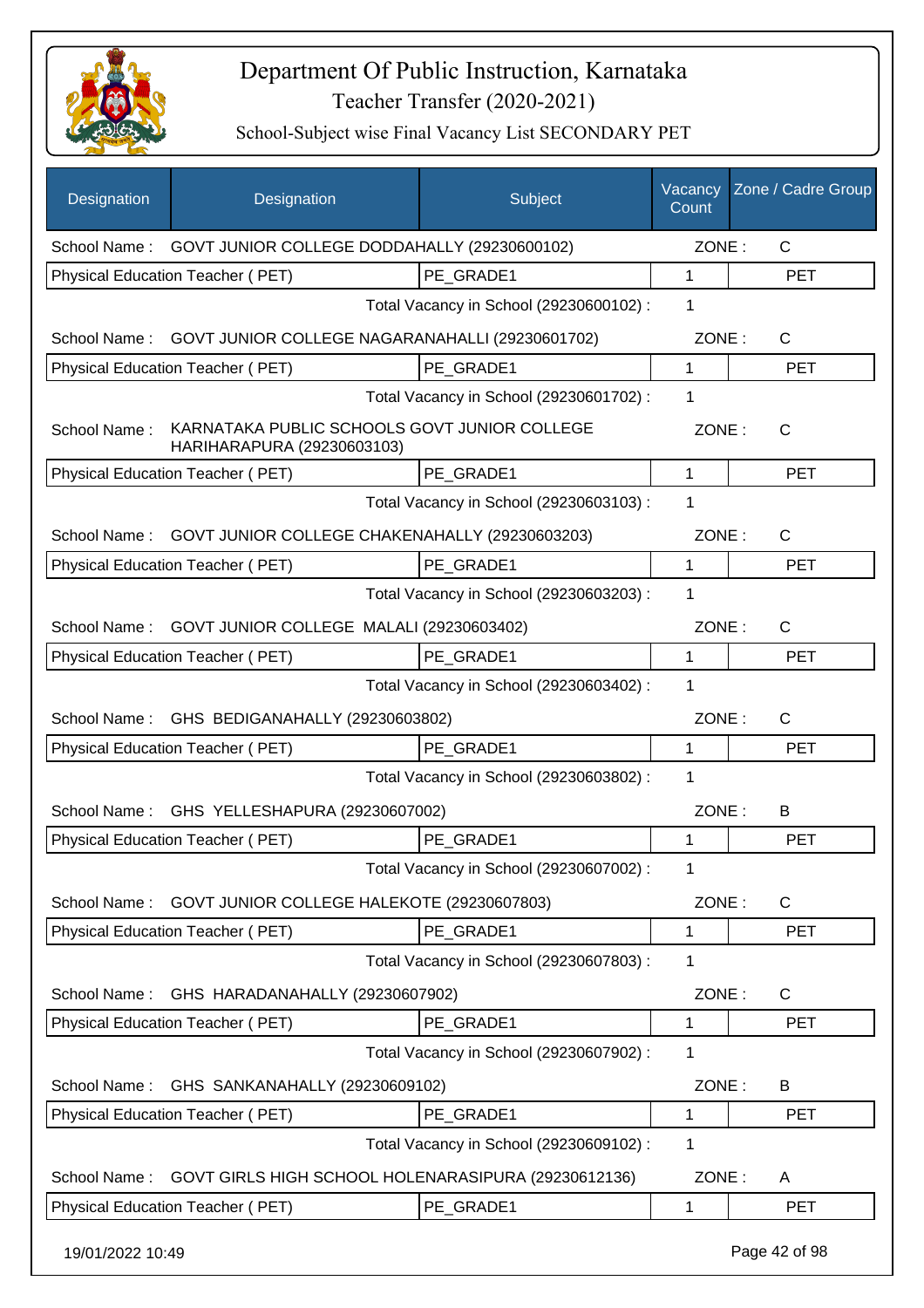

| Designation      | Designation                                                           | Subject                                 | Vacancy<br>Count | Zone / Cadre Group |
|------------------|-----------------------------------------------------------------------|-----------------------------------------|------------------|--------------------|
|                  |                                                                       | Total Vacancy in School (29230612136) : | 1                |                    |
| School Name:     | GOVT JUNIOR COLLEGE KERAGODU (29230613402)                            |                                         | ZONE:            | $\mathsf{C}$       |
|                  | Physical Education Teacher (PET)                                      | PE GRADE1                               | $\mathbf{1}$     | <b>PET</b>         |
|                  |                                                                       | Total Vacancy in School (29230613402) : | 1                |                    |
| School Name:     | GHS ATTICHOWDENAHALLY (29230615402)                                   |                                         | ZONE:            | $\mathsf{C}$       |
|                  | Physical Education Teacher (PET)                                      | PE_GRADE1                               | $\mathbf{1}$     | <b>PET</b>         |
|                  |                                                                       | Total Vacancy in School (29230615402) : | 1                |                    |
| School Name:     | GHS SINGAPURA (29230617502)                                           |                                         | ZONE:            | $\mathsf{C}$       |
|                  | Physical Education Teacher (PET)                                      | PE_GRADE1                               | 1                | <b>PET</b>         |
|                  |                                                                       | Total Vacancy in School (29230617502) : | 1                |                    |
| School Name:     | GOVT JUNIOR COLLEGE MUDALHIPPE (29230617701)                          |                                         | ZONE:            | $\mathsf{C}$       |
|                  | Physical Education Teacher (PET)                                      | PE GRADE1                               | $\mathbf 1$      | <b>PET</b>         |
|                  |                                                                       | Total Vacancy in School (29230617701) : | 1                |                    |
| School Name:     | GHS ANNEKANAMBODY (29230621203)                                       |                                         | ZONE:            | $\mathsf{C}$       |
|                  | Physical Education Teacher (PET)                                      | PE_GRADE1                               | $\mathbf 1$      | <b>PET</b>         |
|                  |                                                                       | Total Vacancy in School (29230621203) : | 1                |                    |
| School Name:     | GOVT JUNIOR COLLEGE HALLYMYSORE (29230621606)                         |                                         | ZONE:            | $\mathsf{C}$       |
|                  | Physical Education Teacher (PET)                                      | PE GRADE1                               | 1                | <b>PET</b>         |
|                  |                                                                       | Total Vacancy in School (29230621606) : | $\mathbf{1}$     |                    |
|                  |                                                                       | Total Vacancy in Taluka (292306) :      | 17               |                    |
| Taluka Name :    | HASSAN (292307)                                                       |                                         |                  |                    |
| School Name:     | GOVT HIGH SCHOOL BASAVAGHATTA (29230711602)                           |                                         | ZONE:            | $\mathsf{C}$       |
|                  | Physical Education Teacher (PET)                                      | PE_GRADE1                               | 1                | <b>PET</b>         |
|                  |                                                                       | Total Vacancy in School (29230711602) : | 1                |                    |
|                  |                                                                       | Total Vacancy in Taluka (292307) :      | 1                |                    |
| Taluka Name:     | SAKALESHAPURA (292308)                                                |                                         |                  |                    |
| School Name:     | KARNATAKA PUBLIC SCHOOLS GOVT JUNIOR COLLEGE<br>HANBALU (29230803606) |                                         | ZONE:            | $\mathsf{C}$       |
|                  | Physical Education Teacher (PET)                                      | PE GRADE1                               | 1                | <b>PET</b>         |
|                  |                                                                       | Total Vacancy in School (29230803606) : | 1                |                    |
| School Name:     | GHS DEVALADAKERE (29230804802)                                        |                                         | ZONE:            | C                  |
|                  | Physical Education Teacher (PET)                                      | PE_GRADE1                               | 1                | <b>PET</b>         |
| 19/01/2022 10:49 |                                                                       |                                         |                  | Page 43 of 98      |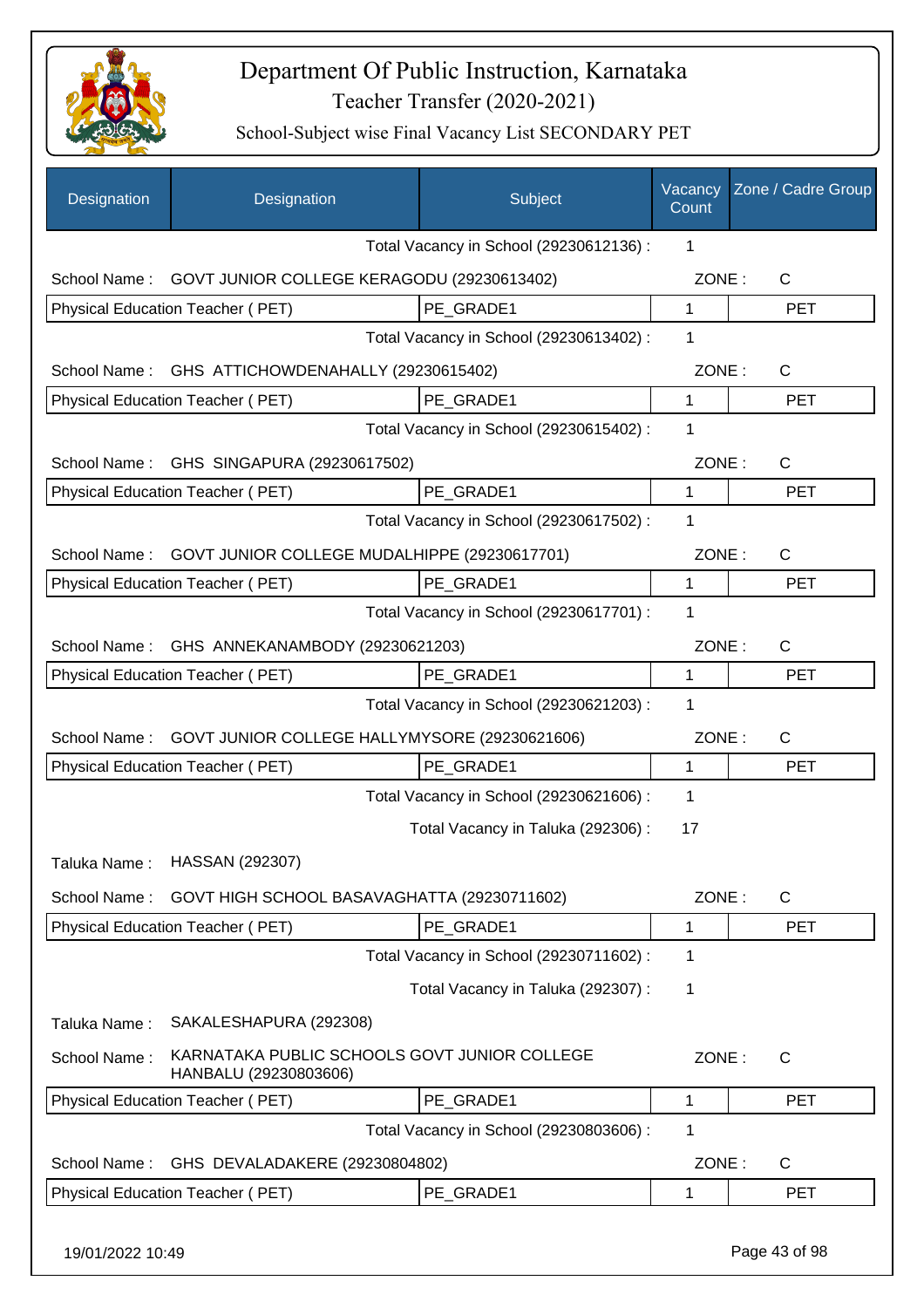

| Designation      | Designation                                                           | Subject                                 | Vacancy<br>Count | Zone / Cadre Group |
|------------------|-----------------------------------------------------------------------|-----------------------------------------|------------------|--------------------|
|                  |                                                                       | Total Vacancy in School (29230804802) : | 1                |                    |
| School Name:     | GOVT JUNIOR COLLEGE SAKALESHPURA (29230806938)                        |                                         | ZONE:            | A                  |
|                  | Physical Education Teacher (PET)                                      | PE GRADE1                               | $\mathbf 1$      | <b>PET</b>         |
|                  |                                                                       | Total Vacancy in School (29230806938) : | 1                |                    |
| School Name:     | GHS ADARAVALLI (29230808102)                                          |                                         | ZONE:            | C                  |
|                  | Physical Education Teacher (PET)                                      | PE_GRADE1                               | $\mathbf 1$      | <b>PET</b>         |
|                  |                                                                       | Total Vacancy in School (29230808102) : | 1                |                    |
| School Name:     | GHS ECHALABEEDU (29230812502)                                         |                                         | ZONE:            | C                  |
|                  | Physical Education Teacher (PET)                                      | PE GRADE1                               | 1                | <b>PET</b>         |
|                  |                                                                       | Total Vacancy in School (29230812502) : | $\mathbf 1$      |                    |
| School Name:     | KARNATAKA PUBLIC SCHOOLS GOVT JUNIOR COLLEGE HETHUR<br>(29230813303)  |                                         | ZONE:            | $\mathsf{C}$       |
|                  | Physical Education Teacher (PET)                                      | PE GRADE1                               | $\mathbf{1}$     | <b>PET</b>         |
|                  |                                                                       | Total Vacancy in School (29230813303) : | 1                |                    |
| School Name:     | GOVT JUNIOR COLLEGE YESLUR (29230813704)                              |                                         | ZONE:            | C                  |
|                  | Physical Education Teacher (PET)                                      | PE_GRADE1                               | 1                | <b>PET</b>         |
|                  |                                                                       | Total Vacancy in School (29230813704) : | 1                |                    |
|                  |                                                                       | Total Vacancy in Taluka (292308) :      | 7                |                    |
| District Name:   | DAKSHINA KANNADA (2924)                                               |                                         |                  |                    |
| Taluka Name:     | <b>BANTWAL (292401)</b>                                               |                                         |                  |                    |
|                  | School Name: DKZP GOVT. HIGH SCHOOL GOLTHAMAJAL (29240102106)         |                                         | ZONE:            | в                  |
|                  | Physical Education Teacher (PET)                                      | PE GRADE1                               | 1                | <b>PET</b>         |
|                  |                                                                       | Total Vacancy in School (29240102106) : | $\mathbf 1$      |                    |
| School Name:     | DKZP GOVT. PRE UNIVERSITY COLLEGE KAVALA PADUR VAGGA<br>(29240103406) |                                         | ZONE:            | C                  |
|                  | Physical Education Teacher (PET)                                      | PE GRADE1                               | 1                | <b>PET</b>         |
|                  |                                                                       | Total Vacancy in School (29240103406) : | 1                |                    |
| School Name:     | DKZP GOVT. HIGH SCHOOL SURIBAILU - RMSA (29240103908)                 |                                         | ZONE:            | C                  |
|                  | Physical Education Teacher (PET)                                      | PE_GRADE1                               | $\mathbf{1}$     | <b>PET</b>         |
|                  |                                                                       | Total Vacancy in School (29240103908) : | 1                |                    |
| School Name:     | DKZP GOVT. HIGH SCHOOL DADDALAKADU (29240105001)                      |                                         | ZONE:            | B                  |
|                  | Physical Education Teacher (PET)                                      | PE_GRADE1                               | 1                | <b>PET</b>         |
|                  |                                                                       | Total Vacancy in School (29240105001) : | $\mathbf 1$      |                    |
| 19/01/2022 10:49 |                                                                       |                                         |                  | Page 44 of 98      |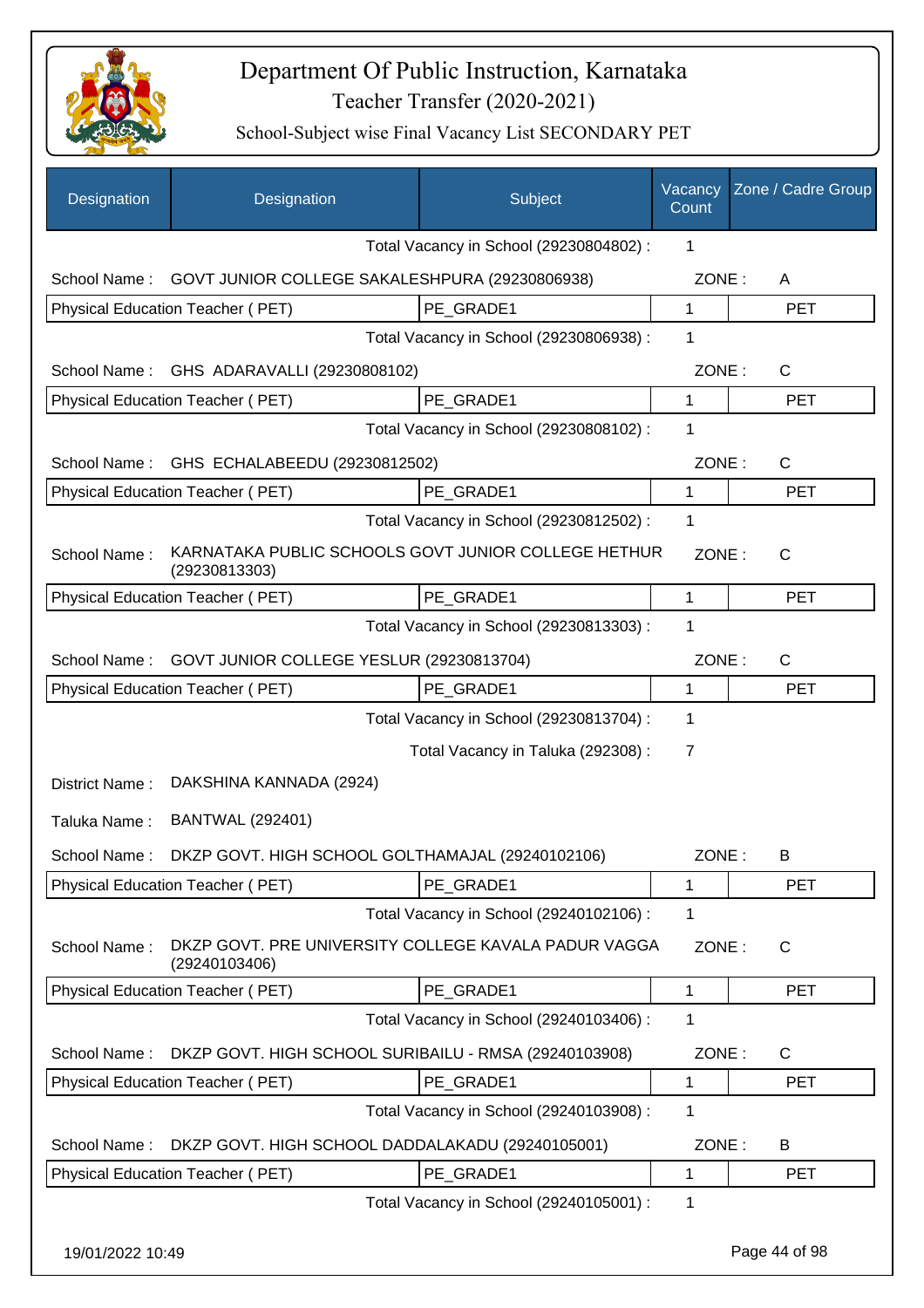

| School Name: DKZP GOVT. HIGH SCHOOL SUJEER (29240106305)<br>ZONE:<br>B<br>Physical Education Teacher (PET)<br>PE_GRADE1<br>1<br><b>PET</b><br>Total Vacancy in School (29240106305) :<br>1<br>DKZP GOVT. PRE UNIVERSITY COLLEGE SIDDAKATTE<br>School Name:<br>ZONE:<br>$\mathsf{C}$<br>(29240107106)<br><b>Physical Education Teacher (PET)</b><br>PE_GRADE1<br>$\mathbf 1$<br><b>PET</b><br>1<br>Total Vacancy in School (29240107106) :<br>DKZP GOVT. HIGH SCHOOL SARAPADY (29240107205)<br>ZONE:<br>$\mathsf{C}$<br>School Name:<br>PE GRADE1<br>Physical Education Teacher (PET)<br><b>PET</b><br>1<br>Total Vacancy in School (29240107205) :<br>1<br>BONDALA JAGANNATHA SHETTY MEMORIAL DKZP GOVT. HIGH<br>School Name:<br>ZONE:<br>B<br>SCHOOL SHAMBHOOR (29240107302)<br>Physical Education Teacher (PET)<br>$\mathbf{1}$<br>PE_GRADE1<br><b>PET</b><br>$\mathbf 1$<br>Total Vacancy in School (29240107302) :<br>DKZP GOVT. HIGH SCHOOL VITTAL - RMSA (29240108107)<br>ZONE:<br>School Name:<br>A<br>PE_GRADE1<br>Physical Education Teacher (PET)<br>$\mathbf{1}$<br><b>PET</b><br>Total Vacancy in School (29240108107) :<br>1<br>Total Vacancy in Taluka (292401) :<br>9<br>BELTHANGADY (292402)<br>Taluka Name:<br>School Name:<br>DKZP GOVT. HIGH SCHOOL GURUVAINAKERE (29240203604)<br>ZONE:<br>B<br>Physical Education Teacher (PET)<br>PE_GRADE1<br>$\mathbf{1}$<br><b>PET</b><br>Total Vacancy in School (29240203604) :<br>DKZP GOVT. HIGH SCHOOL MITTABAGILU (29240204304)<br>ZONE:<br>$\mathsf{C}$<br>School Name:<br>Physical Education Teacher (PET)<br>PE_GRADE1<br>1<br><b>PET</b><br>Total Vacancy in School (29240204304) :<br>1<br>DKZP GOVT. HIGH SCHOOL BULERI - MOGRU (29240204405)<br>ZONE:<br>C<br>School Name:<br><b>Physical Education Teacher (PET)</b><br>PE GRADE1<br><b>PET</b><br>1<br>Total Vacancy in School (29240204405) :<br>1<br>DKZP GOVT. HIGH SCHOOL NIDLE (29240205404)<br>ZONE:<br>C<br>School Name:<br>Physical Education Teacher (PET)<br>PE_GRADE1<br>1<br><b>PET</b><br>Total Vacancy in School (29240205404) :<br>1<br>ZONE:<br>$\mathsf{C}$<br>School Name:<br>DKZP GOVT. HIGH SCHOOL PADANGADY (29240205702)<br>PE_GRADE1<br>Physical Education Teacher (PET)<br>1<br><b>PET</b> | Designation | Designation | Subject | Vacancy<br>Count | Zone / Cadre Group |
|--------------------------------------------------------------------------------------------------------------------------------------------------------------------------------------------------------------------------------------------------------------------------------------------------------------------------------------------------------------------------------------------------------------------------------------------------------------------------------------------------------------------------------------------------------------------------------------------------------------------------------------------------------------------------------------------------------------------------------------------------------------------------------------------------------------------------------------------------------------------------------------------------------------------------------------------------------------------------------------------------------------------------------------------------------------------------------------------------------------------------------------------------------------------------------------------------------------------------------------------------------------------------------------------------------------------------------------------------------------------------------------------------------------------------------------------------------------------------------------------------------------------------------------------------------------------------------------------------------------------------------------------------------------------------------------------------------------------------------------------------------------------------------------------------------------------------------------------------------------------------------------------------------------------------------------------------------------------------------------------------------------------------------------------------------------------------------------------------------------------------------------------------------------------------------------------------------------------------------------------|-------------|-------------|---------|------------------|--------------------|
|                                                                                                                                                                                                                                                                                                                                                                                                                                                                                                                                                                                                                                                                                                                                                                                                                                                                                                                                                                                                                                                                                                                                                                                                                                                                                                                                                                                                                                                                                                                                                                                                                                                                                                                                                                                                                                                                                                                                                                                                                                                                                                                                                                                                                                            |             |             |         |                  |                    |
|                                                                                                                                                                                                                                                                                                                                                                                                                                                                                                                                                                                                                                                                                                                                                                                                                                                                                                                                                                                                                                                                                                                                                                                                                                                                                                                                                                                                                                                                                                                                                                                                                                                                                                                                                                                                                                                                                                                                                                                                                                                                                                                                                                                                                                            |             |             |         |                  |                    |
|                                                                                                                                                                                                                                                                                                                                                                                                                                                                                                                                                                                                                                                                                                                                                                                                                                                                                                                                                                                                                                                                                                                                                                                                                                                                                                                                                                                                                                                                                                                                                                                                                                                                                                                                                                                                                                                                                                                                                                                                                                                                                                                                                                                                                                            |             |             |         |                  |                    |
|                                                                                                                                                                                                                                                                                                                                                                                                                                                                                                                                                                                                                                                                                                                                                                                                                                                                                                                                                                                                                                                                                                                                                                                                                                                                                                                                                                                                                                                                                                                                                                                                                                                                                                                                                                                                                                                                                                                                                                                                                                                                                                                                                                                                                                            |             |             |         |                  |                    |
|                                                                                                                                                                                                                                                                                                                                                                                                                                                                                                                                                                                                                                                                                                                                                                                                                                                                                                                                                                                                                                                                                                                                                                                                                                                                                                                                                                                                                                                                                                                                                                                                                                                                                                                                                                                                                                                                                                                                                                                                                                                                                                                                                                                                                                            |             |             |         |                  |                    |
|                                                                                                                                                                                                                                                                                                                                                                                                                                                                                                                                                                                                                                                                                                                                                                                                                                                                                                                                                                                                                                                                                                                                                                                                                                                                                                                                                                                                                                                                                                                                                                                                                                                                                                                                                                                                                                                                                                                                                                                                                                                                                                                                                                                                                                            |             |             |         |                  |                    |
|                                                                                                                                                                                                                                                                                                                                                                                                                                                                                                                                                                                                                                                                                                                                                                                                                                                                                                                                                                                                                                                                                                                                                                                                                                                                                                                                                                                                                                                                                                                                                                                                                                                                                                                                                                                                                                                                                                                                                                                                                                                                                                                                                                                                                                            |             |             |         |                  |                    |
|                                                                                                                                                                                                                                                                                                                                                                                                                                                                                                                                                                                                                                                                                                                                                                                                                                                                                                                                                                                                                                                                                                                                                                                                                                                                                                                                                                                                                                                                                                                                                                                                                                                                                                                                                                                                                                                                                                                                                                                                                                                                                                                                                                                                                                            |             |             |         |                  |                    |
|                                                                                                                                                                                                                                                                                                                                                                                                                                                                                                                                                                                                                                                                                                                                                                                                                                                                                                                                                                                                                                                                                                                                                                                                                                                                                                                                                                                                                                                                                                                                                                                                                                                                                                                                                                                                                                                                                                                                                                                                                                                                                                                                                                                                                                            |             |             |         |                  |                    |
|                                                                                                                                                                                                                                                                                                                                                                                                                                                                                                                                                                                                                                                                                                                                                                                                                                                                                                                                                                                                                                                                                                                                                                                                                                                                                                                                                                                                                                                                                                                                                                                                                                                                                                                                                                                                                                                                                                                                                                                                                                                                                                                                                                                                                                            |             |             |         |                  |                    |
|                                                                                                                                                                                                                                                                                                                                                                                                                                                                                                                                                                                                                                                                                                                                                                                                                                                                                                                                                                                                                                                                                                                                                                                                                                                                                                                                                                                                                                                                                                                                                                                                                                                                                                                                                                                                                                                                                                                                                                                                                                                                                                                                                                                                                                            |             |             |         |                  |                    |
|                                                                                                                                                                                                                                                                                                                                                                                                                                                                                                                                                                                                                                                                                                                                                                                                                                                                                                                                                                                                                                                                                                                                                                                                                                                                                                                                                                                                                                                                                                                                                                                                                                                                                                                                                                                                                                                                                                                                                                                                                                                                                                                                                                                                                                            |             |             |         |                  |                    |
|                                                                                                                                                                                                                                                                                                                                                                                                                                                                                                                                                                                                                                                                                                                                                                                                                                                                                                                                                                                                                                                                                                                                                                                                                                                                                                                                                                                                                                                                                                                                                                                                                                                                                                                                                                                                                                                                                                                                                                                                                                                                                                                                                                                                                                            |             |             |         |                  |                    |
|                                                                                                                                                                                                                                                                                                                                                                                                                                                                                                                                                                                                                                                                                                                                                                                                                                                                                                                                                                                                                                                                                                                                                                                                                                                                                                                                                                                                                                                                                                                                                                                                                                                                                                                                                                                                                                                                                                                                                                                                                                                                                                                                                                                                                                            |             |             |         |                  |                    |
|                                                                                                                                                                                                                                                                                                                                                                                                                                                                                                                                                                                                                                                                                                                                                                                                                                                                                                                                                                                                                                                                                                                                                                                                                                                                                                                                                                                                                                                                                                                                                                                                                                                                                                                                                                                                                                                                                                                                                                                                                                                                                                                                                                                                                                            |             |             |         |                  |                    |
|                                                                                                                                                                                                                                                                                                                                                                                                                                                                                                                                                                                                                                                                                                                                                                                                                                                                                                                                                                                                                                                                                                                                                                                                                                                                                                                                                                                                                                                                                                                                                                                                                                                                                                                                                                                                                                                                                                                                                                                                                                                                                                                                                                                                                                            |             |             |         |                  |                    |
|                                                                                                                                                                                                                                                                                                                                                                                                                                                                                                                                                                                                                                                                                                                                                                                                                                                                                                                                                                                                                                                                                                                                                                                                                                                                                                                                                                                                                                                                                                                                                                                                                                                                                                                                                                                                                                                                                                                                                                                                                                                                                                                                                                                                                                            |             |             |         |                  |                    |
|                                                                                                                                                                                                                                                                                                                                                                                                                                                                                                                                                                                                                                                                                                                                                                                                                                                                                                                                                                                                                                                                                                                                                                                                                                                                                                                                                                                                                                                                                                                                                                                                                                                                                                                                                                                                                                                                                                                                                                                                                                                                                                                                                                                                                                            |             |             |         |                  |                    |
|                                                                                                                                                                                                                                                                                                                                                                                                                                                                                                                                                                                                                                                                                                                                                                                                                                                                                                                                                                                                                                                                                                                                                                                                                                                                                                                                                                                                                                                                                                                                                                                                                                                                                                                                                                                                                                                                                                                                                                                                                                                                                                                                                                                                                                            |             |             |         |                  |                    |
|                                                                                                                                                                                                                                                                                                                                                                                                                                                                                                                                                                                                                                                                                                                                                                                                                                                                                                                                                                                                                                                                                                                                                                                                                                                                                                                                                                                                                                                                                                                                                                                                                                                                                                                                                                                                                                                                                                                                                                                                                                                                                                                                                                                                                                            |             |             |         |                  |                    |
|                                                                                                                                                                                                                                                                                                                                                                                                                                                                                                                                                                                                                                                                                                                                                                                                                                                                                                                                                                                                                                                                                                                                                                                                                                                                                                                                                                                                                                                                                                                                                                                                                                                                                                                                                                                                                                                                                                                                                                                                                                                                                                                                                                                                                                            |             |             |         |                  |                    |
|                                                                                                                                                                                                                                                                                                                                                                                                                                                                                                                                                                                                                                                                                                                                                                                                                                                                                                                                                                                                                                                                                                                                                                                                                                                                                                                                                                                                                                                                                                                                                                                                                                                                                                                                                                                                                                                                                                                                                                                                                                                                                                                                                                                                                                            |             |             |         |                  |                    |
|                                                                                                                                                                                                                                                                                                                                                                                                                                                                                                                                                                                                                                                                                                                                                                                                                                                                                                                                                                                                                                                                                                                                                                                                                                                                                                                                                                                                                                                                                                                                                                                                                                                                                                                                                                                                                                                                                                                                                                                                                                                                                                                                                                                                                                            |             |             |         |                  |                    |
|                                                                                                                                                                                                                                                                                                                                                                                                                                                                                                                                                                                                                                                                                                                                                                                                                                                                                                                                                                                                                                                                                                                                                                                                                                                                                                                                                                                                                                                                                                                                                                                                                                                                                                                                                                                                                                                                                                                                                                                                                                                                                                                                                                                                                                            |             |             |         |                  |                    |
|                                                                                                                                                                                                                                                                                                                                                                                                                                                                                                                                                                                                                                                                                                                                                                                                                                                                                                                                                                                                                                                                                                                                                                                                                                                                                                                                                                                                                                                                                                                                                                                                                                                                                                                                                                                                                                                                                                                                                                                                                                                                                                                                                                                                                                            |             |             |         |                  |                    |
|                                                                                                                                                                                                                                                                                                                                                                                                                                                                                                                                                                                                                                                                                                                                                                                                                                                                                                                                                                                                                                                                                                                                                                                                                                                                                                                                                                                                                                                                                                                                                                                                                                                                                                                                                                                                                                                                                                                                                                                                                                                                                                                                                                                                                                            |             |             |         |                  |                    |
|                                                                                                                                                                                                                                                                                                                                                                                                                                                                                                                                                                                                                                                                                                                                                                                                                                                                                                                                                                                                                                                                                                                                                                                                                                                                                                                                                                                                                                                                                                                                                                                                                                                                                                                                                                                                                                                                                                                                                                                                                                                                                                                                                                                                                                            |             |             |         |                  |                    |
|                                                                                                                                                                                                                                                                                                                                                                                                                                                                                                                                                                                                                                                                                                                                                                                                                                                                                                                                                                                                                                                                                                                                                                                                                                                                                                                                                                                                                                                                                                                                                                                                                                                                                                                                                                                                                                                                                                                                                                                                                                                                                                                                                                                                                                            |             |             |         |                  |                    |
|                                                                                                                                                                                                                                                                                                                                                                                                                                                                                                                                                                                                                                                                                                                                                                                                                                                                                                                                                                                                                                                                                                                                                                                                                                                                                                                                                                                                                                                                                                                                                                                                                                                                                                                                                                                                                                                                                                                                                                                                                                                                                                                                                                                                                                            |             |             |         |                  |                    |
|                                                                                                                                                                                                                                                                                                                                                                                                                                                                                                                                                                                                                                                                                                                                                                                                                                                                                                                                                                                                                                                                                                                                                                                                                                                                                                                                                                                                                                                                                                                                                                                                                                                                                                                                                                                                                                                                                                                                                                                                                                                                                                                                                                                                                                            |             |             |         |                  |                    |
|                                                                                                                                                                                                                                                                                                                                                                                                                                                                                                                                                                                                                                                                                                                                                                                                                                                                                                                                                                                                                                                                                                                                                                                                                                                                                                                                                                                                                                                                                                                                                                                                                                                                                                                                                                                                                                                                                                                                                                                                                                                                                                                                                                                                                                            |             |             |         |                  |                    |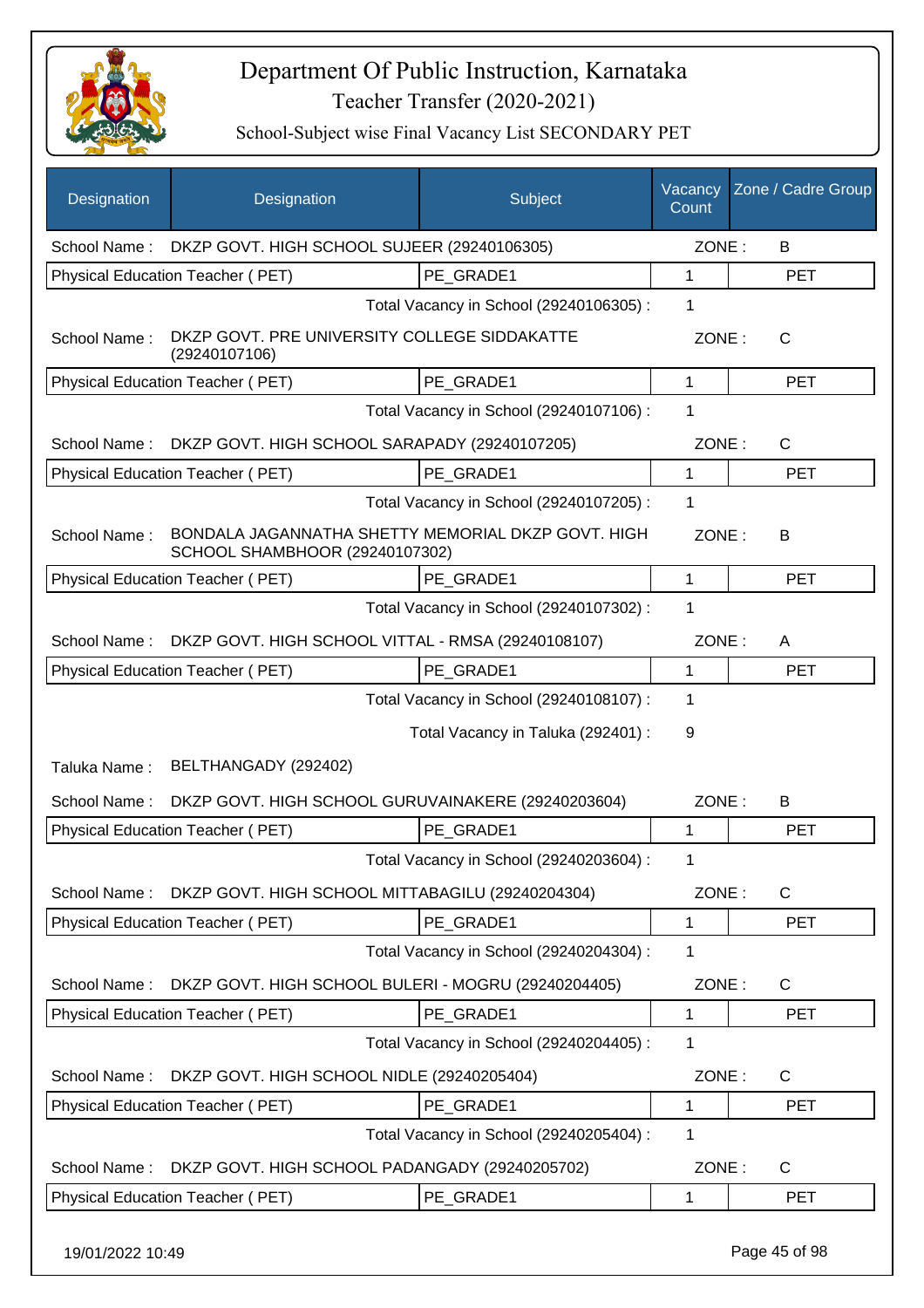

| Designation  | Designation                                                                  | Subject                                 | Vacancy<br>Count | Zone / Cadre Group |
|--------------|------------------------------------------------------------------------------|-----------------------------------------|------------------|--------------------|
|              |                                                                              | Total Vacancy in School (29240205702) : | 1                |                    |
| School Name: | NETHAJI SUBHASHCHANDRA BOSE DKZP GOVT. HIGH SCHOOL<br>SAVANALU (29240206503) |                                         | ZONE:            | $\mathsf{C}$       |
|              | Physical Education Teacher (PET)                                             | PE GRADE1                               | $\mathbf{1}$     | <b>PET</b>         |
|              |                                                                              | Total Vacancy in School (29240206503) : | 1                |                    |
| School Name: | DKZP GOVT. HIGH SCHOOL HALEPETE UJIRE (29240207712)                          |                                         | ZONE:            | B                  |
|              | Physical Education Teacher (PET)                                             | PE GRADE1                               | 1                | <b>PET</b>         |
|              |                                                                              | Total Vacancy in School (29240207712) : | $\mathbf 1$      |                    |
| School Name: | DKZP GOVT. PRE UNIVERSITY COLLEGE VENOOR (29240207902)                       |                                         | ZONE:            | $\mathsf{C}$       |
|              | Physical Education Teacher (PET)                                             | PE GRADE1                               | 1                | <b>PET</b>         |
|              |                                                                              | Total Vacancy in School (29240207902) : | 1                |                    |
|              |                                                                              | Total Vacancy in Taluka (292402) :      | 8                |                    |
| Taluka Name: | MANGALURU NORTH (292403)                                                     |                                         |                  |                    |
| School Name: | DKZP GOVT. PRE UNIVERSITY COLLEGE BOKKAPATNA<br>(29240301504)                |                                         | ZONE:            | A                  |
|              | Physical Education Teacher (PET)                                             | PE GRADE1                               | 1                | <b>PET</b>         |
|              |                                                                              | Total Vacancy in School (29240301504) : | $\mathbf 1$      |                    |
| School Name: | DKZP GOVT. HIGH SCHOOL KENJAR (29240308102)                                  |                                         | ZONE:            | B                  |
|              | Physical Education Teacher (PET)                                             | PE GRADE1                               | 1                | <b>PET</b>         |
|              |                                                                              | Total Vacancy in School (29240308102) : | $\mathbf 1$      |                    |
| School Name: | GOVT.HIGH SCHOOL, KATIPALLA FIFTH BLOCK (29240309102)                        |                                         | ZONE:            | A                  |
|              | Physical Education Teacher (PET)                                             | PE GRADE1                               | 1                | <b>PET</b>         |
|              |                                                                              | Total Vacancy in School (29240309102) : | 1                |                    |
| School Name: | DKZP GOVT. PRE UNIVERSITY COLLEGE KATIPALLA<br>(29240309204)                 |                                         | ZONE:            | A                  |
|              | Physical Education Teacher (PET)                                             | PE_GRADE1                               | 1                | <b>PET</b>         |
|              |                                                                              | Total Vacancy in School (29240309204) : | $\mathbf 1$      |                    |
| School Name: | KS RAO MEMORIAL DKZP GOVT. HIGH SCHOOL CHITRAPU<br>(29240309912)             |                                         | ZONE:            | A                  |
|              | Physical Education Teacher (PET)                                             | PE_GRADE1                               | 1                | <b>PET</b>         |
|              |                                                                              | Total Vacancy in School (29240309912) : | $\mathbf 1$      |                    |
| School Name: | DKZP GOVT. PRE UNIVERSITY COLLEGE MULKY (HS SECTION)<br>(29240309916)        |                                         | ZONE:            | A                  |
|              | Physical Education Teacher (PET)                                             | PE GRADE1                               | 1                | <b>PET</b>         |
|              |                                                                              |                                         |                  |                    |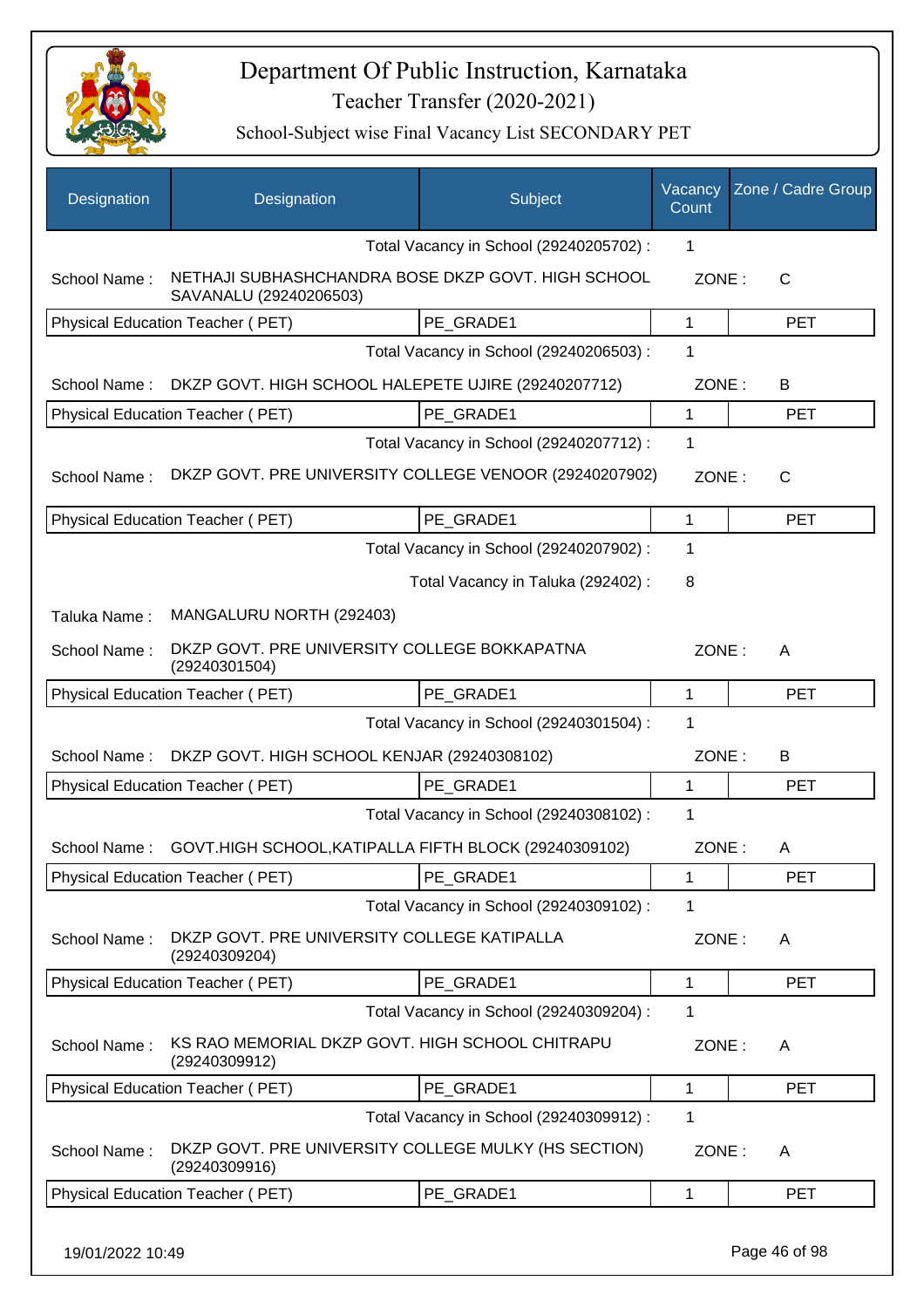

| Designation      | Designation                                                       | Subject                                 | Vacancy<br>Count | Zone / Cadre Group |
|------------------|-------------------------------------------------------------------|-----------------------------------------|------------------|--------------------|
|                  |                                                                   | Total Vacancy in School (29240309916) : | 1                |                    |
|                  |                                                                   | Total Vacancy in Taluka (292403) :      | 6                |                    |
| Taluka Name:     | <b>PUTTUR (292404)</b>                                            |                                         |                  |                    |
| School Name:     | KARNATAKA PUBLIC SCHOOL KUMBRA - SECONDARY<br>(29240406707)       |                                         |                  | ZONE:<br>C         |
|                  | Physical Education Teacher (PET)                                  | PE GRADE1                               | 1                | <b>PET</b>         |
|                  |                                                                   | Total Vacancy in School (29240406707) : | 1                |                    |
|                  |                                                                   | Total Vacancy in Taluka (292404) :      | 1                |                    |
| Taluka Name:     | MANGALURU SOUTH (292406)                                          |                                         |                  |                    |
| School Name:     | NETAJI S BOSE DKZP GOVT. HIGH SCHOOL DERALAKATTE<br>(29240602307) |                                         | ZONE:            | В                  |
|                  | Physical Education Teacher (PET)                                  | PE_GRADE1                               | 1                | <b>PET</b>         |
|                  |                                                                   | Total Vacancy in School (29240602307) : | 1                |                    |
| School Name:     | DKZP GOVT. HIGH SCHOOL KALKATTA (29240605008)                     |                                         | ZONE:            | $\mathsf{C}$       |
|                  | PE GRADE1<br>Physical Education Teacher (PET)                     |                                         |                  | <b>PET</b>         |
|                  |                                                                   | Total Vacancy in School (29240605008) : | 1                |                    |
| School Name:     | DKZP GOVT. HIGH SCHOOL MOODUSHEDDE (29240605304)                  |                                         | ZONE:            | B                  |
|                  | Physical Education Teacher (PET)                                  | PE GRADE1                               | 1                | <b>PET</b>         |
|                  |                                                                   | Total Vacancy in School (29240605304) : | 1                |                    |
| School Name:     | DKZP GOVT. HIGH SCHOOL TALAPADY (29240606708)                     |                                         | ZONE:            | $\mathsf{C}$       |
|                  | Physical Education Teacher (PET)                                  | PE_GRADE1                               | 1                | <b>PET</b>         |
|                  |                                                                   | Total Vacancy in School (29240606708) : | 1                |                    |
| School Name:     | DKZP GOVT. HIGH SCHOOL MELANGADY (URDU) (29240607632)             |                                         | ZONE:            | A                  |
|                  | Physical Education Teacher (PET)                                  | PE GRADE1                               | 1                | <b>PET</b>         |
|                  |                                                                   | Total Vacancy in School (29240607632) : | 1                |                    |
| School Name:     | DKZP GOVT. HIGH SCHOOL KANNUR (29240608905)                       |                                         | ZONE:            | A                  |
|                  | Physical Education Teacher (PET)                                  | PE GRADE1                               | 1                | <b>PET</b>         |
|                  |                                                                   | Total Vacancy in School (29240608905) : | 1                |                    |
|                  |                                                                   | Total Vacancy in Taluka (292406):       | 6                |                    |
| Taluka Name:     | MOODABIDRE (292407)                                               |                                         |                  |                    |
| School Name:     | KARNATAKA PUBLIC SCHOOL MIJAR - SECONDARY<br>(29240700105)        |                                         | ZONE:            | B                  |
|                  | Physical Education Teacher (PET)                                  | PE_GRADE1                               | 1                | <b>PET</b>         |
| 19/01/2022 10:49 |                                                                   |                                         |                  | Page 47 of 98      |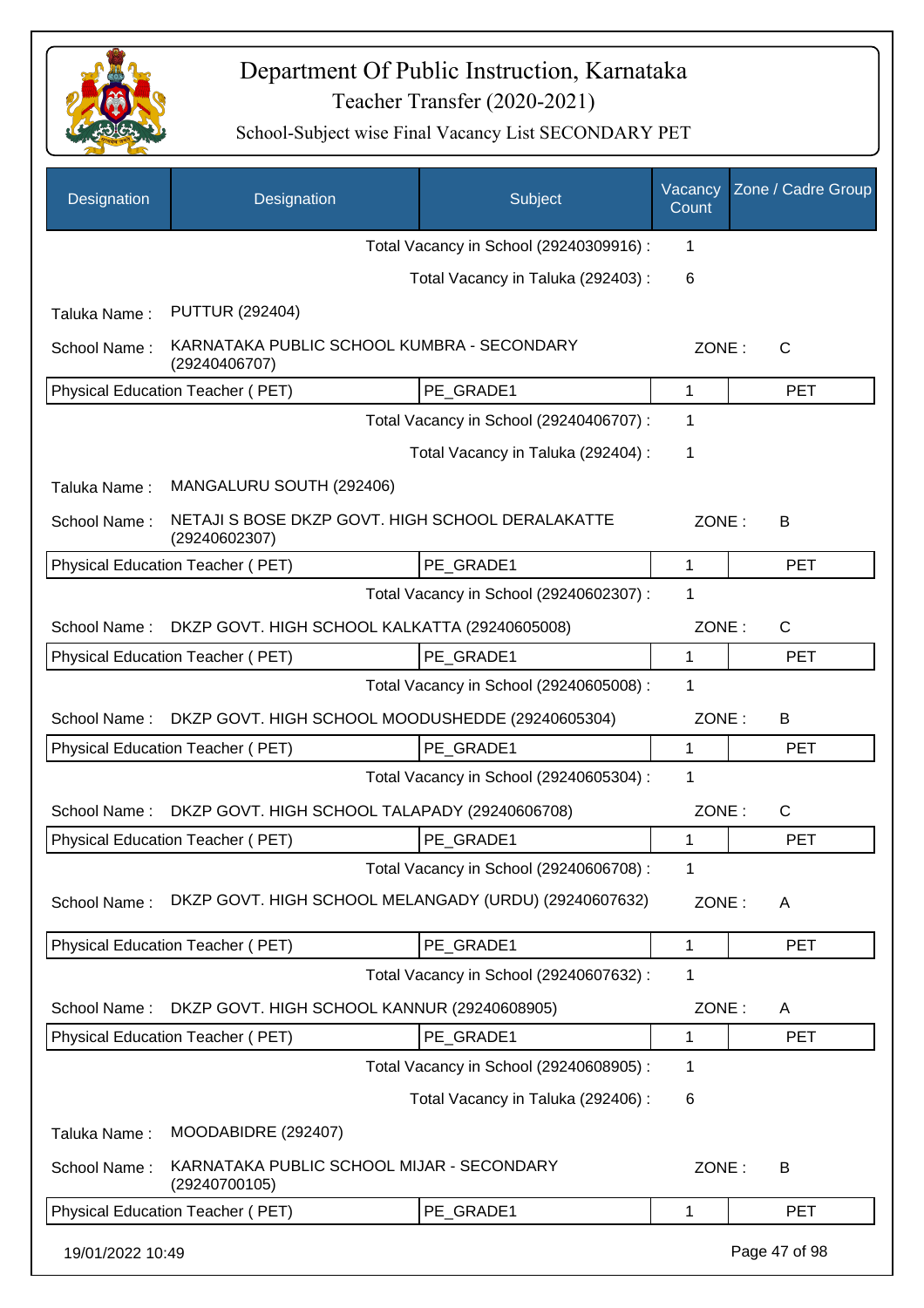

| Designation      | Designation                                                    | Subject                                 | Vacancy<br>Count | Zone / Cadre Group |
|------------------|----------------------------------------------------------------|-----------------------------------------|------------------|--------------------|
|                  |                                                                | Total Vacancy in School (29240700105) : | 1                |                    |
|                  |                                                                | Total Vacancy in Taluka (292407) :      | 1                |                    |
| District Name:   | <b>KODAGU (2925)</b>                                           |                                         |                  |                    |
| Taluka Name:     | <b>MADIKERI (292501)</b>                                       |                                         |                  |                    |
| School Name:     | KARNATAKA PUBLIC SCHOOLS HIGH SCHOOL, NAPOKLU<br>(29250102306) |                                         | ZONE:            | $\mathsf{C}$       |
|                  | Physical Education Teacher (PET)                               | PE_GRADE1                               | 1                | <b>PET</b>         |
|                  |                                                                | Total Vacancy in School (29250102306) : | 1                |                    |
| School Name:     | HIGH SCHOOL, YEMMEMADU (29250104004)                           |                                         | ZONE:            | C                  |
|                  | Physical Education Teacher (PET)                               | PE GRADE1                               | 1                | <b>PET</b>         |
|                  |                                                                | Total Vacancy in School (29250104004) : | 1                |                    |
| School Name:     | GHS COMPOSITE KARIKE (29250105506)                             |                                         | ZONE:            | $\mathsf{C}$       |
|                  | Physical Education Teacher (PET)                               | PE_GRADE1                               | 1                | <b>PET</b>         |
|                  |                                                                | Total Vacancy in School (29250105506) : | 1                |                    |
|                  |                                                                | Total Vacancy in Taluka (292501) :      | 3                |                    |
| Taluka Name:     | SOMAVARPET (292502)                                            |                                         |                  |                    |
| School Name:     | GHS ANKANAHALLI (29250206903)                                  |                                         | ZONE:            | $\mathsf{C}$       |
|                  | Physical Education Teacher (PET)                               | PE GRADE1                               | 1                | <b>PET</b>         |
|                  |                                                                | Total Vacancy in School (29250206903) : | 1                |                    |
|                  |                                                                | Total Vacancy in Taluka (292502) :      | 1                |                    |
| Taluka Name:     | <b>VIRAJPET (292503)</b>                                       |                                         |                  |                    |
| School Name:     | GOV HIGH SCHOOL POLLIBETTA (29250302508)                       |                                         | ZONE:            | $\mathsf C$        |
|                  | Physical Education Teacher (PET)                               | PE_GRADE1                               | 1                | <b>PET</b>         |
|                  |                                                                | Total Vacancy in School (29250302508) : | 1                |                    |
| School Name:     | GOV HIGH SCHOOL KUTTA (29250307705)                            |                                         | ZONE:            | C                  |
|                  | Physical Education Teacher (PET)                               | PE_GRADE1                               | 1                | <b>PET</b>         |
|                  |                                                                | Total Vacancy in School (29250307705) : | 1                |                    |
|                  |                                                                | Total Vacancy in Taluka (292503) :      | $\overline{2}$   |                    |
| District Name:   | <b>MYSURU (2926)</b>                                           |                                         |                  |                    |
| Taluka Name:     | H.D.KOTE (292603)                                              |                                         |                  |                    |
| School Name:     | GHS BADAGALAPURA (29260321604)                                 |                                         | ZONE:            | C                  |
|                  |                                                                |                                         |                  |                    |
| 19/01/2022 10:49 |                                                                |                                         |                  | Page 48 of 98      |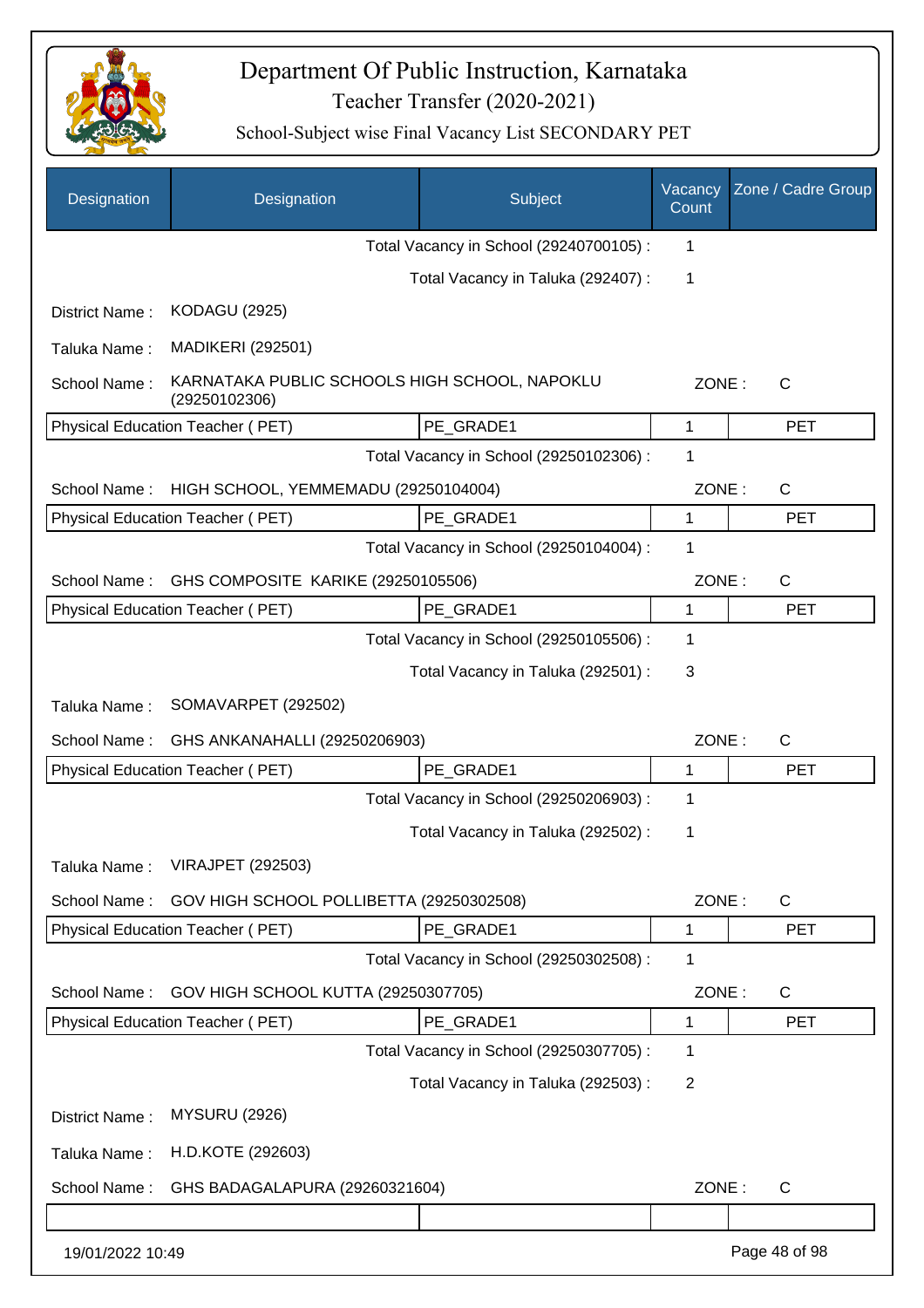

| Designation      | Designation                                               | Subject                                 | Vacancy<br>Count | Zone / Cadre Group |
|------------------|-----------------------------------------------------------|-----------------------------------------|------------------|--------------------|
|                  | Physical Education Teacher (PET)                          | PE_GRADE1                               | 1                | <b>PET</b>         |
|                  |                                                           | Total Vacancy in School (29260321604) : | 1                |                    |
|                  |                                                           | Total Vacancy in Taluka (292603) :      | 1                |                    |
| Taluka Name:     | <b>HUNSUR (292604)</b>                                    |                                         |                  |                    |
| School Name:     | GOVERNMENT HIGH SCHOOL CHILKUNDA (29260404904)            |                                         | ZONE:            | $\mathsf{C}$       |
|                  | Physical Education Teacher (PET)                          | PE_GRADE1                               | 1                | <b>PET</b>         |
|                  |                                                           | Total Vacancy in School (29260404904) : | 1                |                    |
| School Name:     | GOVERNMENT HIGH SCHOOL HIREKYATHANAHALLI<br>(29260406804) |                                         | ZONE:            | $\mathsf{C}$       |
|                  | Physical Education Teacher (PET)                          | PE GRADE1                               | 1                | <b>PET</b>         |
|                  |                                                           | Total Vacancy in School (29260406804) : | 1                |                    |
| School Name:     | GOVT P U COLLEGE, BILIKERE (29260407907)                  |                                         | ZONE:            | $\mathsf{C}$       |
|                  | Physical Education Teacher (PET)                          | PE GRADE1                               | 1                | <b>PET</b>         |
|                  |                                                           | Total Vacancy in School (29260407907) : | 1                |                    |
| School Name:     | GOVERNMENT HIGH SCHOOL DODDA HEJJURU (29260425304)        |                                         | ZONE:            | C                  |
|                  | Physical Education Teacher (PET)                          | PE_GRADE1                               | 1                | <b>PET</b>         |
|                  |                                                           | Total Vacancy in School (29260425304) : | 1                |                    |
|                  |                                                           | Total Vacancy in Taluka (292604) :      | 4                |                    |
| Taluka Name:     | K.R.NAGARA (292606)                                       |                                         |                  |                    |
| School Name:     | GOVT JUNIOR COLLEGE, SALIGRAMA (29260601915)              |                                         | ZONE:            | $\mathsf{C}$       |
|                  | Physical Education Teacher (PET)                          | PE GRADE1                               | 1                | <b>PET</b>         |
|                  |                                                           | Total Vacancy in School (29260601915) : | 1                |                    |
| School Name:     | GHS, MIRLE (29260602310)                                  |                                         | ZONE:            | C                  |
|                  | Physical Education Teacher (PET)                          | PE_GRADE1                               | $\mathbf{1}$     | <b>PET</b>         |
|                  |                                                           | Total Vacancy in School (29260602310) : | 1                |                    |
| School Name:     | GHS, TIPPURU (29260619504)                                |                                         | ZONE:            | C                  |
|                  | Physical Education Teacher (PET)                          | PE_GRADE1                               | 1                | <b>PET</b>         |
|                  |                                                           | Total Vacancy in School (29260619504) : | 1                |                    |
|                  |                                                           | Total Vacancy in Taluka (292606) :      | 3                |                    |
| Taluka Name:     | NANJANAGUD (292609)                                       |                                         |                  |                    |
| School Name:     | GOVERNMENT HIGH SCHOOL HURA, HURA (29260902703)           |                                         | ZONE:            | C                  |
|                  | Physical Education Teacher (PET)                          | PE_GRADE1                               | 1                | PET                |
| 19/01/2022 10:49 |                                                           |                                         |                  | Page 49 of 98      |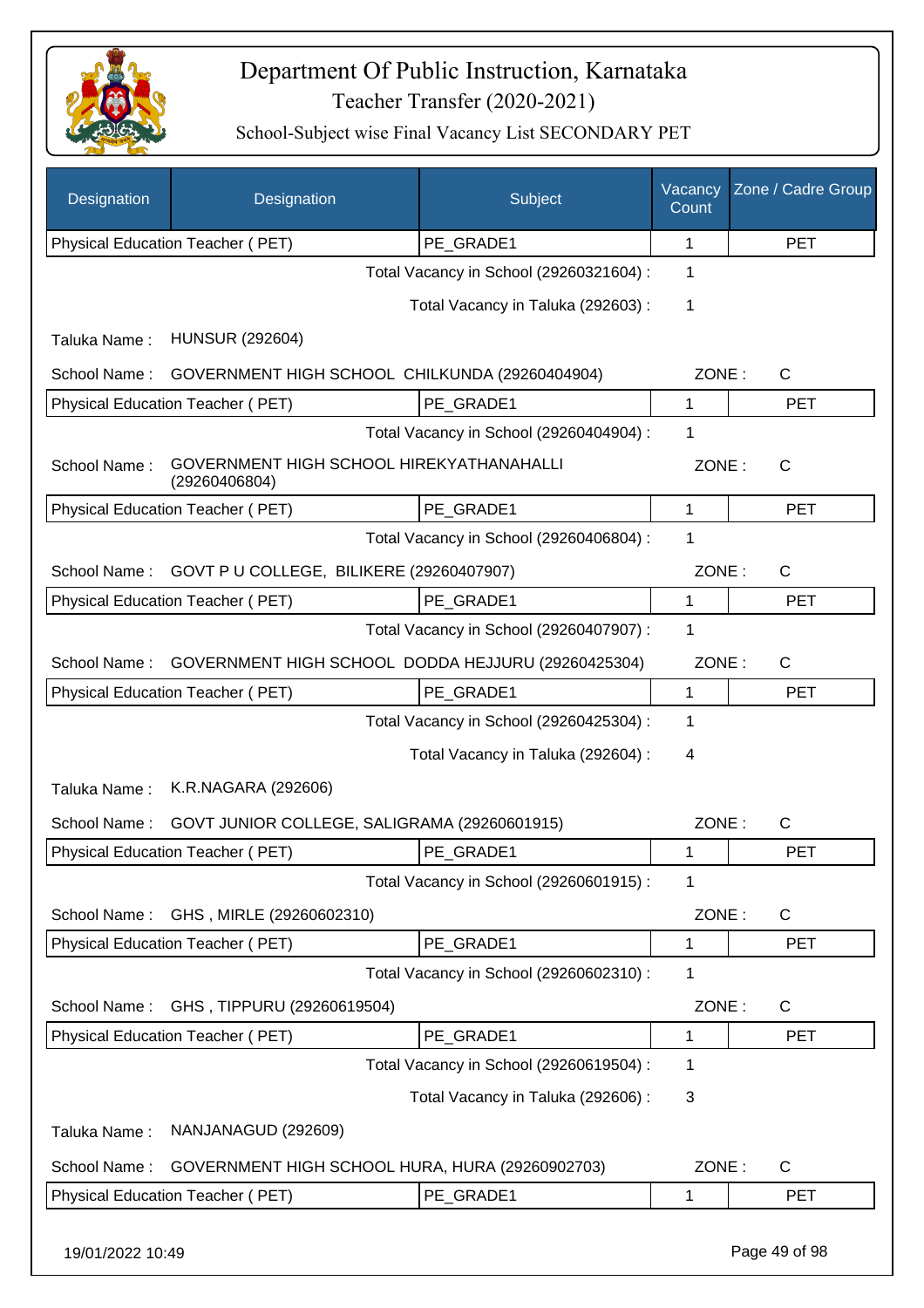

| Designation      | Designation                                         | Subject                                 | Vacancy<br>Count | Zone / Cadre Group |
|------------------|-----------------------------------------------------|-----------------------------------------|------------------|--------------------|
|                  |                                                     | Total Vacancy in School (29260902703) : | 1                |                    |
| School Name:     | GOVERNMENT HIGH SCHOOL KASUVINA HALLI (29260914403) |                                         | ZONE:            | $\mathsf{C}$       |
|                  | Physical Education Teacher (PET)                    | PE_GRADE1                               | $\mathbf{1}$     | <b>PET</b>         |
|                  |                                                     | Total Vacancy in School (29260914403) : | 1                |                    |
|                  |                                                     | Total Vacancy in Taluka (292609) :      | 2                |                    |
| Taluka Name:     | PERIYA PATNA (292610)                               |                                         |                  |                    |
| School Name:     | GHS HANDITHAVALLI (29261016902)                     |                                         | ZONE:            | C                  |
|                  | Physical Education Teacher (PET)                    | PE GRADE1                               | 1                | <b>PET</b>         |
|                  |                                                     | Total Vacancy in School (29261016902) : | 1                |                    |
| School Name:     | GOVT JUNIOR COLLEGE KANAGALU (29261018304)          |                                         | ZONE:            | $\mathsf{C}$       |
|                  | Physical Education Teacher (PET)                    | PE GRADE1                               | 1                | <b>PET</b>         |
|                  |                                                     | Total Vacancy in School (29261018304) : | 1                |                    |
|                  |                                                     | Total Vacancy in Taluka (292610) :      | 2                |                    |
| Taluka Name:     | T.N.PURA (292611)                                   |                                         |                  |                    |
| School Name:     | GJC TALAKADU (29261117309)                          |                                         | ZONE:            | C                  |
|                  | Physical Education Teacher (PET)                    | PE GRADE1                               | $\mathbf{1}$     | <b>PET</b>         |
|                  |                                                     | Total Vacancy in School (29261117309) : | 1                |                    |
| School Name:     | GHS VATALU (29261118402)                            |                                         | ZONE:            | $\mathsf{C}$       |
|                  | Physical Education Teacher (PET)                    | PE_GRADE1                               | $\mathbf{1}$     | <b>PET</b>         |
|                  |                                                     | Total Vacancy in School (29261118402) : | 1                |                    |
|                  |                                                     | Total Vacancy in Taluka (292611) :      | 2                |                    |
| District Name:   | CHAMARAJANAGARA (2927)                              |                                         |                  |                    |
| Taluka Name:     | CHAMARAJA NAGAR (292701)                            |                                         |                  |                    |
| School Name:     | GHS THAMMADAHALLI (29270108702)                     |                                         | ZONE:            | $\mathsf{C}$       |
|                  | Physical Education Teacher (PET)                    | PE_GRADE1                               | 1                | <b>PET</b>         |
|                  |                                                     | Total Vacancy in School (29270108702) : | 1                |                    |
| School Name:     | GHS YARAGANAHALLI (29270111102)                     |                                         | ZONE:            | C                  |
|                  | Physical Education Teacher (PET)                    | PE_GRADE1                               | $\mathbf 1$      | <b>PET</b>         |
|                  |                                                     | Total Vacancy in School (29270111102) : | 1                |                    |
| School Name:     | GHS KOLIPALYA (29270115304)                         |                                         | ZONE:            | C                  |
|                  | Physical Education Teacher (PET)                    | PE_GRADE1                               | 1                | <b>PET</b>         |
| 19/01/2022 10:49 |                                                     |                                         |                  | Page 50 of 98      |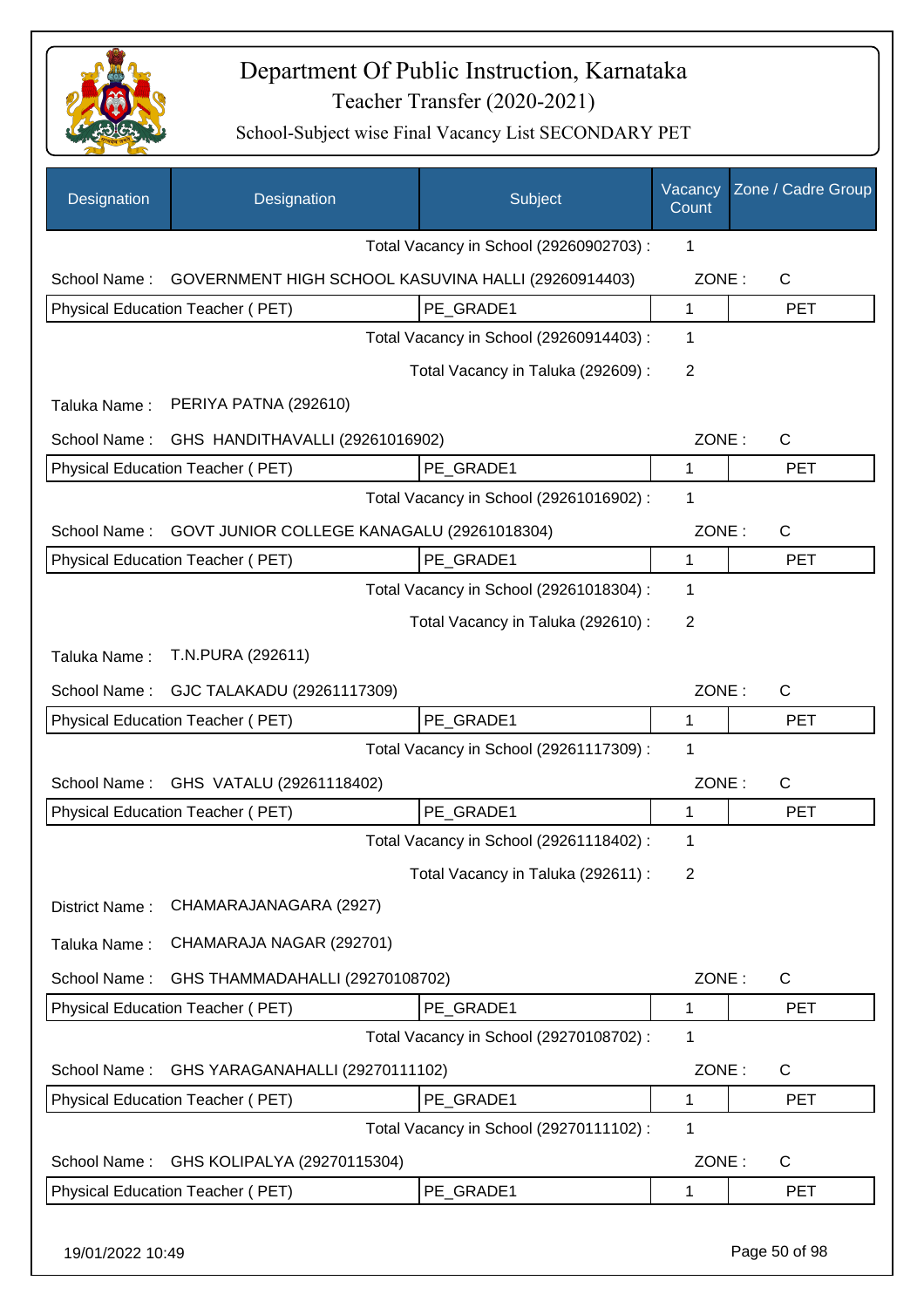

| Designation      | Designation                                          | Subject                                 | Vacancy<br>Count | Zone / Cadre Group |
|------------------|------------------------------------------------------|-----------------------------------------|------------------|--------------------|
|                  |                                                      | Total Vacancy in School (29270115304) : | 1                |                    |
|                  |                                                      | Total Vacancy in Taluka (292701) :      | 3                |                    |
| Taluka Name:     | <b>GUNDULPET (292702)</b>                            |                                         |                  |                    |
| School Name:     | GPUC THERAKANAMBI (29270207910)                      |                                         | ZONE:            | $\mathsf{C}$       |
|                  | Physical Education Teacher (PET)                     | PE_GRADE1                               | 1                | <b>PET</b>         |
|                  |                                                      | Total Vacancy in School (29270207910) : | 1                |                    |
| School Name:     | GHS BOMMANA HALLI (29270210402)                      |                                         | ZONE:            | $\mathsf{C}$       |
|                  | Physical Education Teacher (PET)                     | PE_GRADE1                               | 1                | <b>PET</b>         |
|                  |                                                      | Total Vacancy in School (29270210402) : | 1                |                    |
|                  |                                                      | Total Vacancy in Taluka (292702) :      | 2                |                    |
| Taluka Name:     | KOLLEGAL (292705)                                    |                                         |                  |                    |
| School Name:     | GOVT PU COLLEGE(HIGH SCHOOL SECTION) (29270527002)   |                                         | ZONE:            | C                  |
|                  | Physical Education Teacher (PET)                     | PE_GRADE1                               | 1                | <b>PET</b>         |
|                  |                                                      | Total Vacancy in School (29270527002) : | 1                |                    |
|                  |                                                      | Total Vacancy in Taluka (292705) :      | 1                |                    |
| Taluka Name:     | <b>YELANDUR (292712)</b>                             |                                         |                  |                    |
| School Name:     | KARNATAKA PUBLIC SCHOOLS GPUC YELANDUR (29271204203) |                                         | ZONE:            | A                  |
|                  | Physical Education Teacher (PET)                     | PE_GRADE1                               | 1                | <b>PET</b>         |
|                  |                                                      | Total Vacancy in School (29271204203) : | 1                |                    |
|                  |                                                      | Total Vacancy in Taluka (292712) :      | 1                |                    |
| Taluka Name:     | HANUR (292713)                                       |                                         |                  |                    |
| School Name:     | GOVT HS KURATTI HOSUR (29271301608)                  |                                         | ZONE:            | $\mathsf{C}$       |
|                  | Physical Education Teacher (PET)                     | PE_GRADE1                               | 1                | <b>PET</b>         |
|                  |                                                      | Total Vacancy in School (29271301608) : | 1                |                    |
| School Name:     | GHS (GVG) HANUR (29271302408)                        |                                         | ZONE:            | A                  |
|                  | Physical Education Teacher (PET)                     | PE_GRADE1                               | 1                | <b>PET</b>         |
|                  |                                                      | Total Vacancy in School (29271302408) : | 1                |                    |
| School Name:     | GHS MINYAM (29271303503)                             |                                         | ZONE:            | $\mathsf{C}$       |
|                  | Physical Education Teacher (PET)                     | PE_GRADE1                               | 1                | <b>PET</b>         |
|                  |                                                      | Total Vacancy in School (29271303503) : | 1                |                    |
| School Name:     | GHS RAMAPURA (29271303804)                           |                                         | ZONE:            | $\mathsf{C}$       |
| 19/01/2022 10:49 |                                                      |                                         |                  | Page 51 of 98      |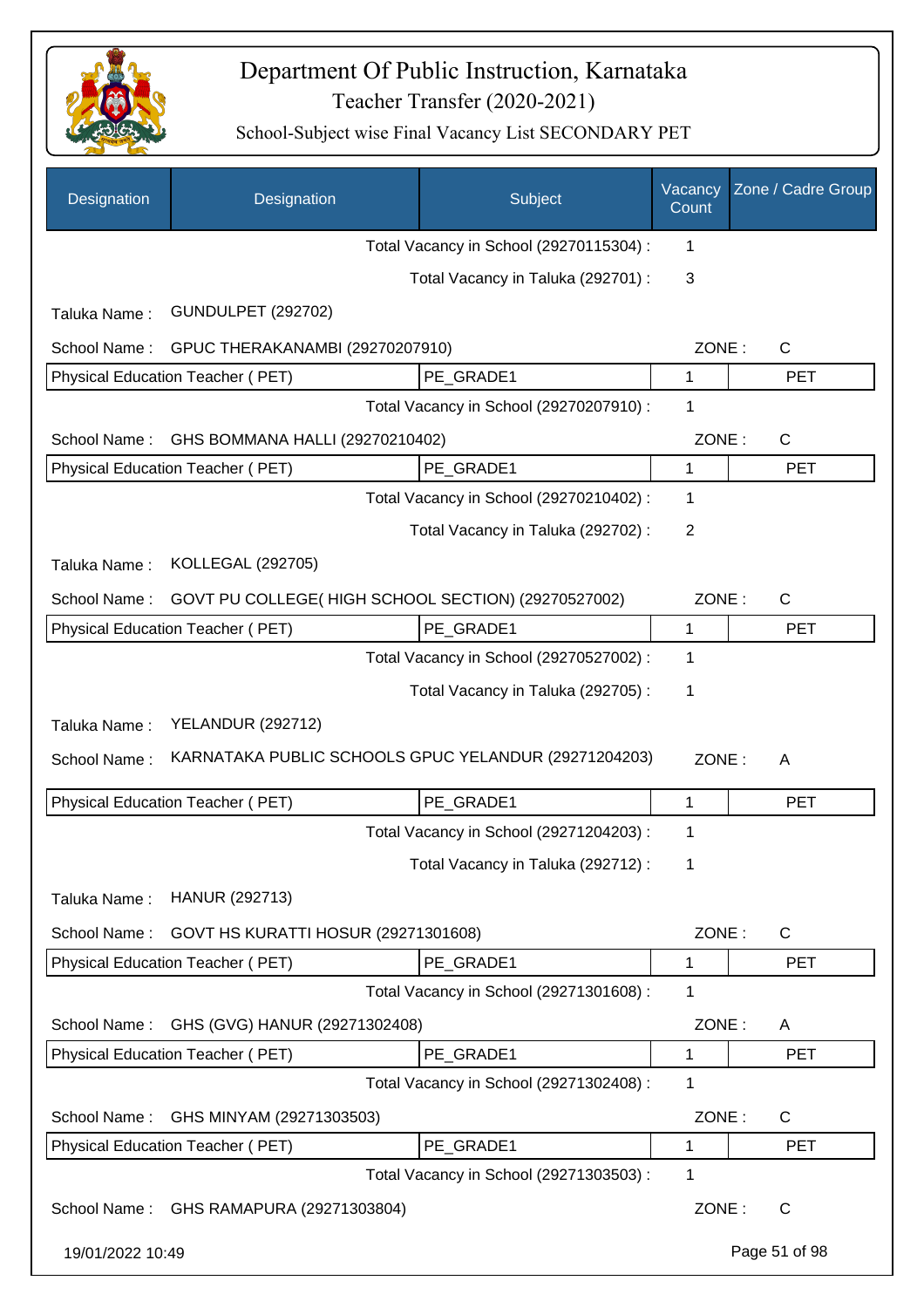

| Designation          | Designation                             | Subject                                 | Vacancy<br>Count | Zone / Cadre Group |
|----------------------|-----------------------------------------|-----------------------------------------|------------------|--------------------|
|                      | Physical Education Teacher (PET)        | PE GRADE1                               | 1                | <b>PET</b>         |
|                      |                                         | Total Vacancy in School (29271303804) : | 1                |                    |
| School Name:         | GHS GIRLS RAMAPURA (29271303805)        |                                         | ZONE:            | $\mathsf{C}$       |
|                      | Physical Education Teacher (PET)        | PE GRADE1                               | 1                | <b>PET</b>         |
|                      |                                         | Total Vacancy in School (29271303805) : | 1                |                    |
| School Name:         | GHS SHAGYAM (29271303902)               |                                         | ZONE:            | C                  |
|                      | Physical Education Teacher (PET)        | PE GRADE1                               | 1                | <b>PET</b>         |
|                      |                                         | Total Vacancy in School (29271303902) : | 1                |                    |
| School Name:         | GHS GOPINATHAM (29271306272)            |                                         | ZONE:            | $\mathsf{C}$       |
|                      | Physical Education Teacher (PET)        | PE GRADE1                               | 1                | <b>PET</b>         |
|                      |                                         | Total Vacancy in School (29271306272) : | $\mathbf 1$      |                    |
|                      |                                         | Total Vacancy in Taluka (292713) :      | $\overline{7}$   |                    |
| <b>Division Name</b> | Belagavi (3)                            |                                         |                  |                    |
| District Name:       | BELAGAVI (2901)                         |                                         |                  |                    |
| Taluka Name:         | BAILHONGAL (290102)                     |                                         |                  |                    |
| School Name:         | GOVT HIGHSCHOOL BELAVADI (29010201709)  |                                         | ZONE:            | $\mathsf{C}$       |
|                      | Physical Education Teacher (PET)        | PE_GRADE1                               | 1                | <b>PET</b>         |
|                      |                                         | Total Vacancy in School (29010201709) : | $\mathbf 1$      |                    |
| School Name:         | GOVT HIGHSCHOOL HOLIHOSUR (29010204603) |                                         | ZONE:            | $\mathsf{C}$       |
|                      | Physical Education Teacher (PET)        | PE_GRADE1                               | 1                | <b>PET</b>         |
|                      |                                         | Total Vacancy in School (29010204603) : | 1                |                    |
|                      |                                         | Total Vacancy in Taluka (290102):       | $\overline{2}$   |                    |
| Taluka Name:         | <b>RAMDURG (290111)</b>                 |                                         |                  |                    |
| School Name:         | GOVT HIGHSCHOOL ANEGUDDI (29011100202)  |                                         | ZONE:            | C                  |
|                      | Physical Education Teacher (PET)        | PE_GRADE1                               | 1                | <b>PET</b>         |
|                      |                                         | Total Vacancy in School (29011100202):  | 1                |                    |
| School Name:         | GHS CHUNCHANUR (29011102208)            |                                         | ZONE:            | C                  |
|                      | Physical Education Teacher (PET)        | PE_GRADE1                               | 1                | <b>PET</b>         |
|                      |                                         | Total Vacancy in School (29011102208) : | 1                |                    |
| School Name:         | GOVT HIGHSCHOOL MUDAKAVI (29011107203)  |                                         | ZONE:            | $\mathsf{C}$       |
|                      | Physical Education Teacher (PET)        | PE GRADE1                               | 1                | <b>PET</b>         |
|                      |                                         |                                         |                  |                    |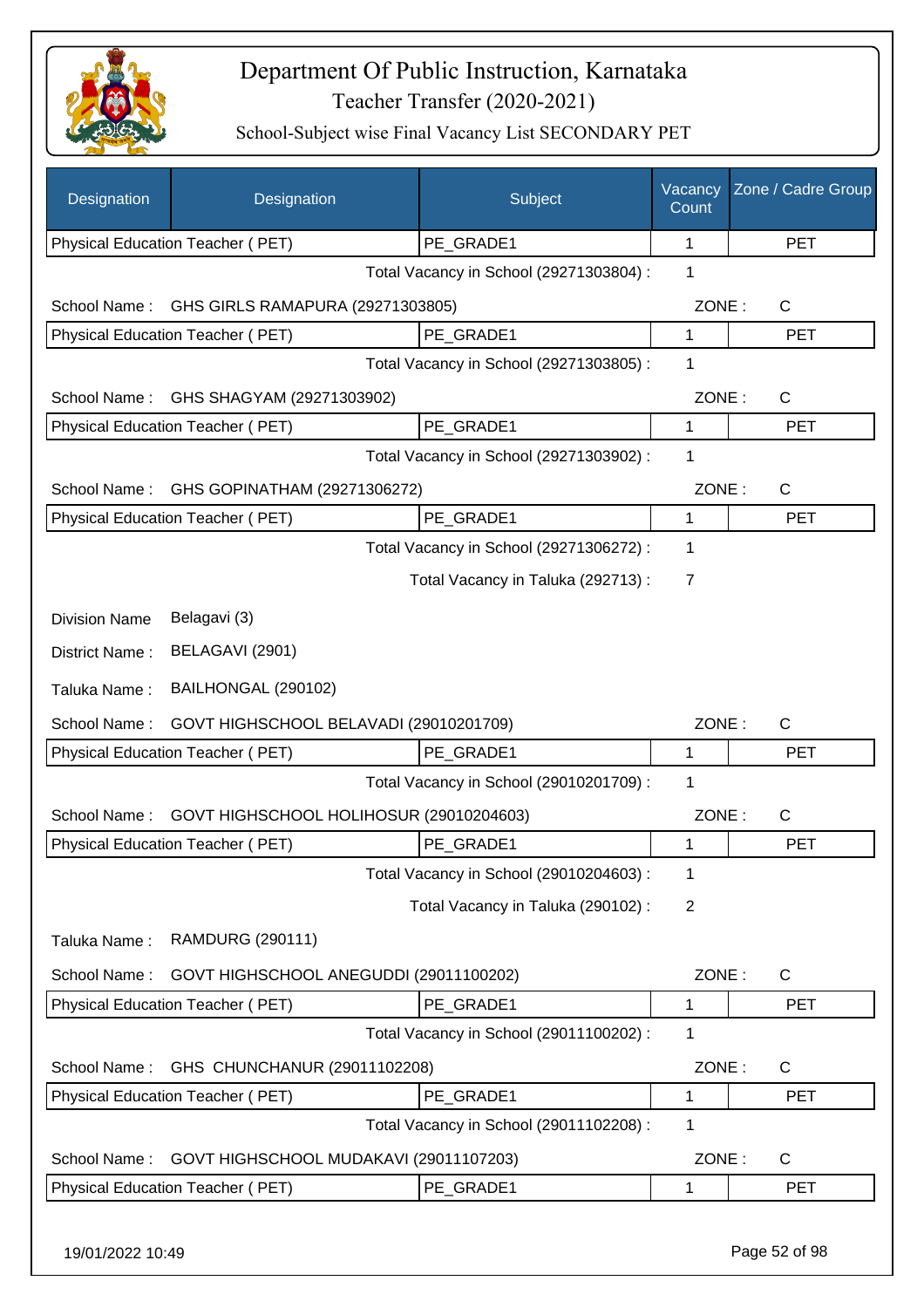

| Designation      | Designation                                                                                       | Subject                                 | Vacancy<br>Count | Zone / Cadre Group |
|------------------|---------------------------------------------------------------------------------------------------|-----------------------------------------|------------------|--------------------|
|                  |                                                                                                   | Total Vacancy in School (29011107203) : | 1                |                    |
| School Name:     | KANNADA HIGHER PRIMARY SCHOOL NARSAPUR AND<br>GOVERNMENT HIGH SCHOOL RMSA NARASAPUR (29011108001) |                                         | ZONE:            | $\mathsf{C}$       |
|                  | Physical Education Teacher (PET)                                                                  | PE GRADE1                               | 1                | <b>PET</b>         |
|                  |                                                                                                   | Total Vacancy in School (29011108001) : | 1                |                    |
| School Name:     | GOVT HIGHSCHOOL SUREBAN (29011109311)                                                             |                                         | ZONE:            | $\mathsf{C}$       |
|                  | Physical Education Teacher (PET)                                                                  | PE GRADE1                               | 1                | <b>PET</b>         |
|                  |                                                                                                   | Total Vacancy in School (29011109311) : | 1                |                    |
|                  |                                                                                                   | Total Vacancy in Taluka (290111) :      | 5                |                    |
| Taluka Name:     | <b>SOUNDATTI (290112)</b>                                                                         |                                         |                  |                    |
| School Name:     | GOVT HIGH SCHOOL HIREBUDANUR (29011203802)                                                        |                                         | ZONE:            | C                  |
|                  | <b>Physical Education Teacher (PET)</b>                                                           | PE GRADE1                               | 1                | <b>PET</b>         |
|                  |                                                                                                   | Total Vacancy in School (29011203802) : | 1                |                    |
| School Name:     | GOVT HIGH SCHOOL KARIKATTI (29011205304)                                                          |                                         | ZONE:            | $\mathsf{C}$       |
|                  | Physical Education Teacher (PET)                                                                  | PE GRADE1                               | 1                | <b>PET</b>         |
|                  |                                                                                                   | Total Vacancy in School (29011205304) : | 1                |                    |
| School Name:     | GOVT HIGHSCHOOL KAGDAL (29011205503)                                                              |                                         | ZONE:            | $\mathsf{C}$       |
|                  | Physical Education Teacher (PET)                                                                  | PE GRADE1                               | 1                | <b>PET</b>         |
|                  |                                                                                                   | Total Vacancy in School (29011205503) : | 1                |                    |
| School Name:     | GOVT HIGHSCHOOL SUTAGATTI (29011209502)                                                           |                                         | ZONE:            | $\mathsf{C}$       |
|                  | Physical Education Teacher (PET)                                                                  | PE GRADE1                               | 1                | <b>PET</b>         |
|                  |                                                                                                   | Total Vacancy in School (29011209502) : | 1                |                    |
|                  |                                                                                                   | Total Vacancy in Taluka (290112):       | 4                |                    |
| Taluka Name:     | KITTUR (290113)                                                                                   |                                         |                  |                    |
| School Name:     | GOVT. HIGH SCHOOL TURKARSHIGIHALLI (29010211713)                                                  |                                         | ZONE:            | C                  |
|                  | Physical Education Teacher (PET)                                                                  | PE GRADE1                               | 1                | <b>PET</b>         |
|                  |                                                                                                   | Total Vacancy in School (29010211713) : | 1                |                    |
|                  |                                                                                                   | Total Vacancy in Taluka (290113):       | 1                |                    |
| District Name:   | BAGALKOT (2902)                                                                                   |                                         |                  |                    |
| Taluka Name:     | BADAMI (290201)                                                                                   |                                         |                  |                    |
| School Name:     | GOVT-HIGH SCHOOL HANAPUR LT (29020104404)                                                         |                                         | ZONE:            | $\mathsf{C}$       |
|                  |                                                                                                   |                                         |                  |                    |
| 19/01/2022 10:49 |                                                                                                   |                                         |                  | Page 53 of 98      |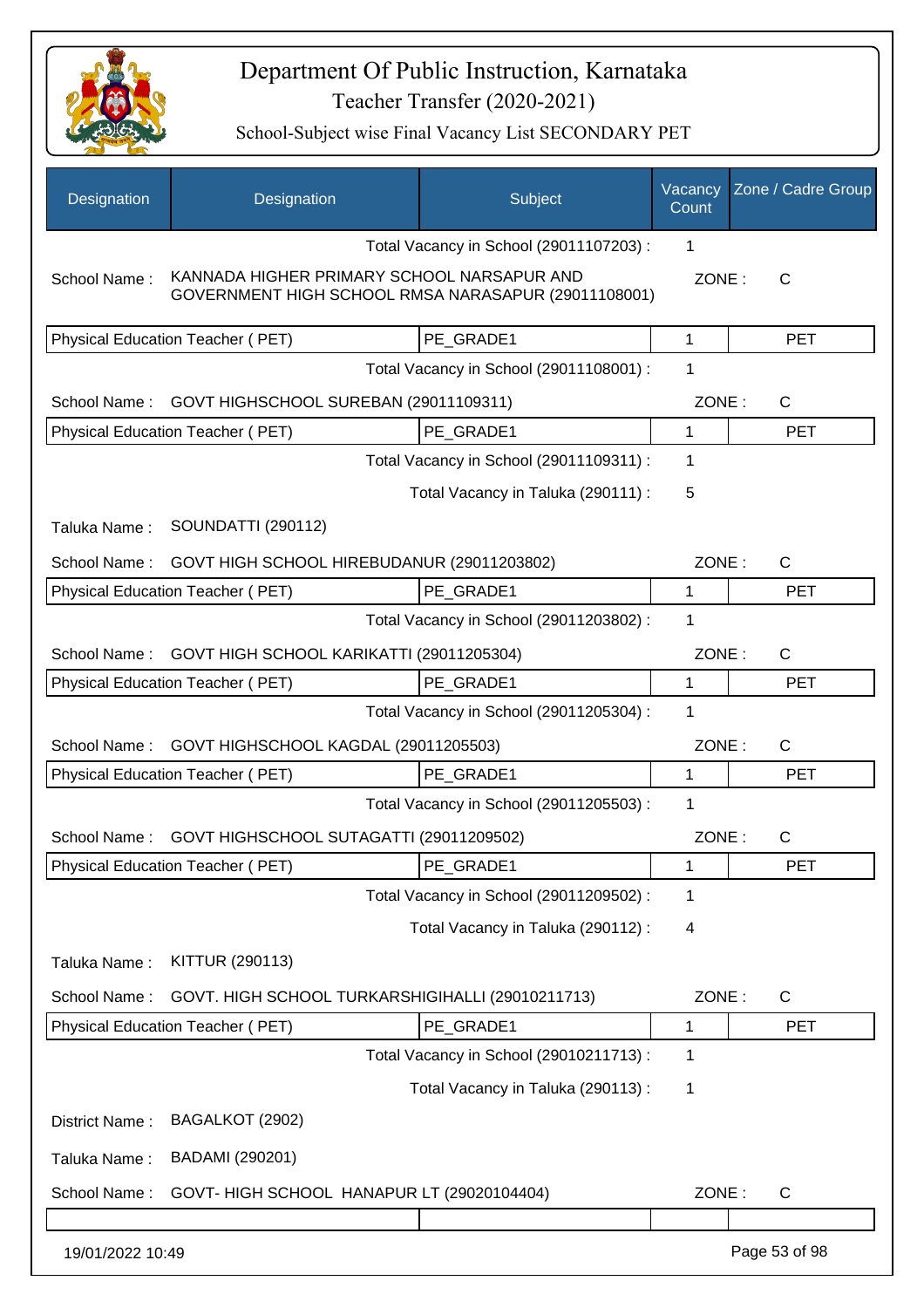

| Designation      | Designation                                            | Subject                                 | Vacancy<br>Count | Zone / Cadre Group |
|------------------|--------------------------------------------------------|-----------------------------------------|------------------|--------------------|
|                  | Physical Education Teacher (PET)                       | PE_GRADE1                               | 1                | <b>PET</b>         |
|                  |                                                        | Total Vacancy in School (29020104404) : | 1                |                    |
|                  |                                                        | Total Vacancy in Taluka (290201) :      | 1                |                    |
| Taluka Name:     | BILAGI (290206)                                        |                                         |                  |                    |
|                  | School Name: GOVT- HIGH SCHOOL BADAGANDI (29020600602) |                                         | ZONE:            | B                  |
|                  | Physical Education Teacher (PET)                       | PE_GRADE1                               | 1                | <b>PET</b>         |
|                  |                                                        | Total Vacancy in School (29020600602) : | 1                |                    |
| School Name:     | GOVT-HIGH SCHOOL BADAGI P.K (29020600704)              |                                         | ZONE:            | C                  |
|                  | Physical Education Teacher (PET)                       | PE GRADE1                               | $\mathbf{1}$     | <b>PET</b>         |
|                  |                                                        | Total Vacancy in School (29020600704) : | 1                |                    |
| School Name:     | GOVT.MPS AND RMSA HIGH SCHOOL BISANAL (29020601201)    |                                         | ZONE:            | C                  |
|                  | Physical Education Teacher (PET)                       | PE_GRADE1                               | $\mathbf{1}$     | <b>PET</b>         |
|                  |                                                        | Total Vacancy in School (29020601201) : | $\mathbf{1}$     |                    |
| School Name:     | GOVT- HIGH SCHOOL (INAM) HANCHINAL (29020602803)       |                                         | ZONE:            | C                  |
|                  | Physical Education Teacher (PET)                       | PE_GRADE1                               | $\mathbf 1$      | <b>PET</b>         |
|                  |                                                        | Total Vacancy in School (29020602803) : | 1                |                    |
| School Name:     | GOVT- V M HIGH SCHOOL TEGGI (29020606010)              |                                         | ZONE:            | $\mathsf{C}$       |
|                  | Physical Education Teacher (PET)                       | PE GRADE1                               | $\mathbf 1$      | <b>PET</b>         |
|                  |                                                        | Total Vacancy in School (29020606010) : | 1                |                    |
| School Name:     | GOVT- HIGH SCHOOL CHIKKALGUNDI (29020606702)           |                                         | ZONE:            | $\mathsf{C}$       |
|                  | Physical Education Teacher (PET)                       | PE_GRADE1                               | 1                | <b>PET</b>         |
|                  |                                                        | Total Vacancy in School (29020606702) : | 1                |                    |
|                  |                                                        | Total Vacancy in Taluka (290206) :      | 6                |                    |
| Taluka Name:     | <b>HUNAGUND (290207)</b>                               |                                         |                  |                    |
| School Name:     | GOVT-HIGH SCHOOL BALAKUNDI (29020700804)               |                                         | ZONE:            | $\mathsf{C}$       |
|                  | Physical Education Teacher (PET)                       | PE GRADE1                               | 1                | <b>PET</b>         |
|                  |                                                        | Total Vacancy in School (29020700804) : | 1                |                    |
| School Name:     | GOVT-HIGH SCHOOL KANDAGAL (29020709909)                |                                         | ZONE:            | $\mathsf{C}$       |
|                  | Physical Education Teacher (PET)                       | PE GRADE1                               | 1                | <b>PET</b>         |
|                  |                                                        | Total Vacancy in School (29020709909) : | $\mathbf 1$      |                    |
| School Name:     | GOVT-HIGH SCHOOL KARADI (29020710005)                  |                                         | ZONE:            | $\mathsf{C}$       |
|                  | Physical Education Teacher (PET)                       | PE_GRADE1                               | 1                | PET                |
| 19/01/2022 10:49 |                                                        |                                         |                  | Page 54 of 98      |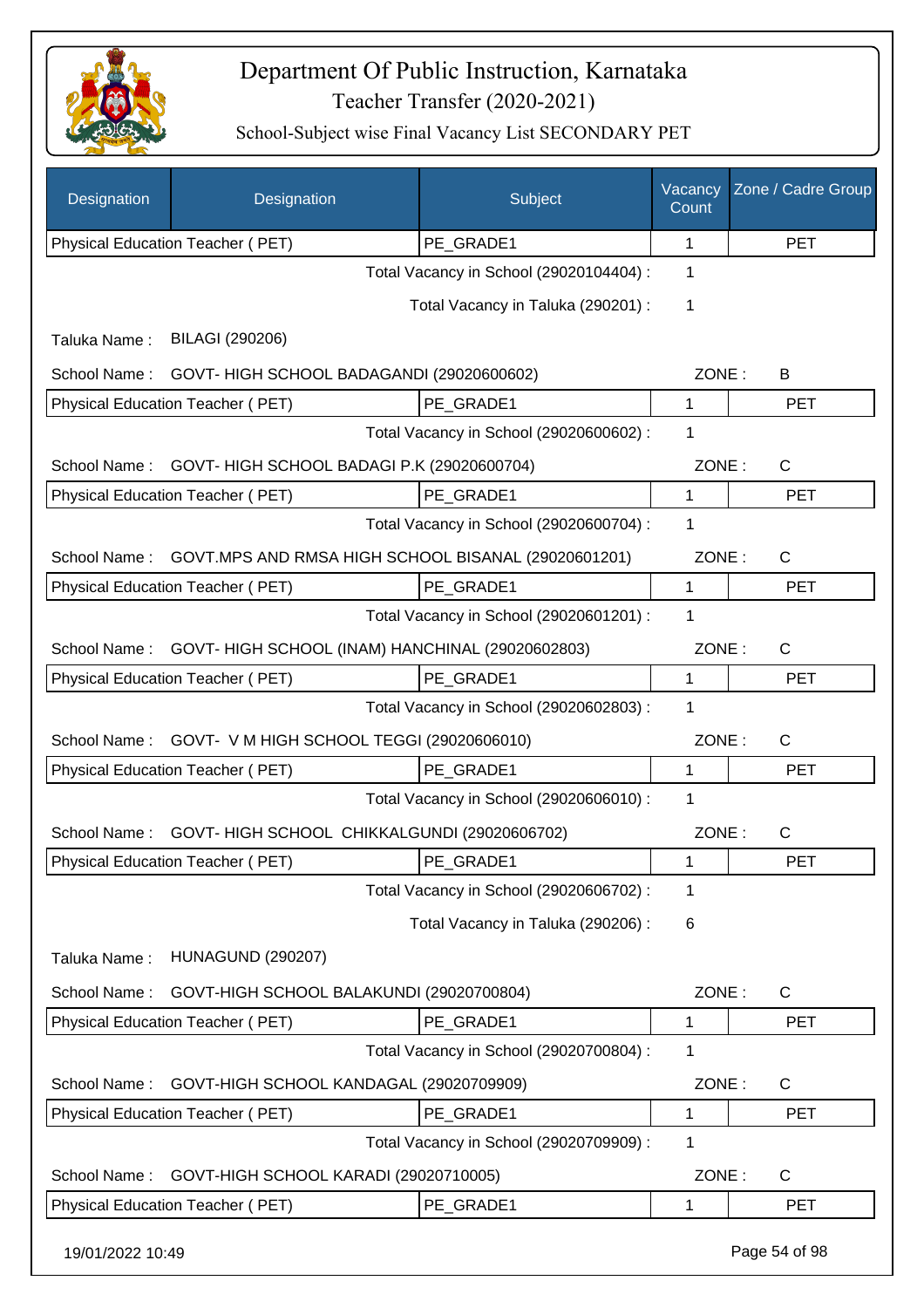

| Designation      | Designation                                                                     | Subject                                 | Vacancy<br>Count | Zone / Cadre Group |
|------------------|---------------------------------------------------------------------------------|-----------------------------------------|------------------|--------------------|
|                  |                                                                                 | Total Vacancy in School (29020710005) : | 1                |                    |
| School Name:     | GOVT-HIGH SCHOOL VADAGERI (29020715202)                                         |                                         | ZONE:            | $\mathsf{C}$       |
|                  | Physical Education Teacher (PET)                                                | PE GRADE1                               | $\mathbf{1}$     | <b>PET</b>         |
|                  |                                                                                 | Total Vacancy in School (29020715202) : | 1                |                    |
|                  |                                                                                 | Total Vacancy in Taluka (290207) :      | 4                |                    |
| Taluka Name:     | JAMAKHANDI (290209)                                                             |                                         |                  |                    |
| School Name:     | GOVT HS ADIHUDI (29020900105)                                                   |                                         | ZONE:            | $\mathsf{C}$       |
|                  | Physical Education Teacher (PET)                                                | PE GRADE1                               | 1                | <b>PET</b>         |
|                  |                                                                                 | Total Vacancy in School (29020900105) : | 1                |                    |
| School Name:     | SHRI R B PATIL GOVT HIGH SCHOOL GOLABHAVI (29020901505)                         |                                         | ZONE:            | $\mathsf{C}$       |
|                  | <b>Physical Education Teacher (PET)</b>                                         | PE GRADE1                               | 1                | <b>PET</b>         |
|                  |                                                                                 | Total Vacancy in School (29020901505) : | 1                |                    |
| School Name:     | GOVT HS HIREPADASALAGI (29020902110)                                            |                                         | ZONE:            | $\mathsf{C}$       |
|                  | Physical Education Teacher (PET)                                                | PE_GRADE1                               | 1                | <b>PET</b>         |
|                  |                                                                                 | Total Vacancy in School (29020902110) : | 1                |                    |
| School Name:     | GOVT HS KULAHALLI (29020904310)                                                 |                                         | ZONE:            | $\mathsf{C}$       |
|                  | Physical Education Teacher (PET)                                                | PE GRADE1                               | 1                | <b>PET</b>         |
|                  |                                                                                 | Total Vacancy in School (29020904310) : | 1                |                    |
| School Name:     | KARNATAKA PUBLIC SCHOOLS KARNATAKA PUBLIC SCHOOL<br>MAIGUR (29020905004)        |                                         | ZONE:            | C                  |
|                  | Physical Education Teacher (PET)                                                | PE_GRADE1                               | 1                | <b>PET</b>         |
|                  |                                                                                 | Total Vacancy in School (29020905004) : | 1                |                    |
| School Name:     | GOVT KARNATAKA PUBLIC SCHOOLS KARNATAKA PUBLIC<br>SCHOOL NAVALAGI (29020905407) |                                         | ZONE:            | C                  |
|                  | Physical Education Teacher (PET)                                                | PE GRADE1                               | 1                | <b>PET</b>         |
|                  |                                                                                 | Total Vacancy in School (29020905407) : | 1                |                    |
| School Name:     | GOVT HS SHURPALI (29020906105)                                                  |                                         | ZONE:            | C                  |
|                  | Physical Education Teacher (PET)                                                | PE_GRADE1                               | 1                | <b>PET</b>         |
|                  |                                                                                 | Total Vacancy in School (29020906105) : | 1                |                    |
| School Name:     | GOVT HPS AND HS YALLATTI RMSA (29020907001)                                     |                                         | ZONE:            | B                  |
|                  | Physical Education Teacher (PET)                                                | PE_GRADE1                               | 1                | <b>PET</b>         |
|                  |                                                                                 | Total Vacancy in School (29020907001) : | 1                |                    |
| School Name:     | GOVT ADARSH VIDYALAY RMSA JAMKHANDI (29020910003)                               |                                         | ZONE:            | A                  |
| 19/01/2022 10:49 |                                                                                 |                                         |                  | Page 55 of 98      |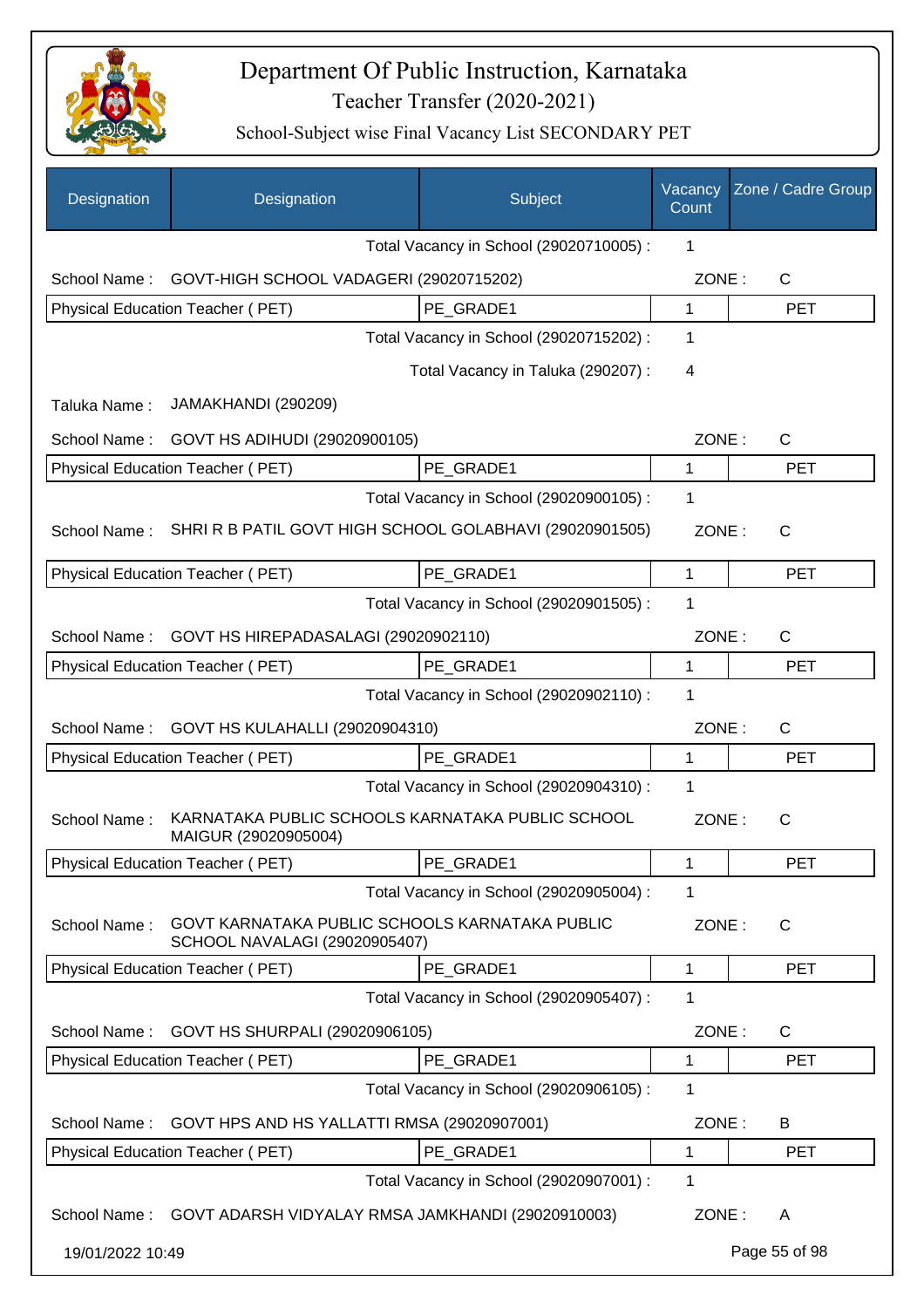

| Designation      | Designation                                                                          | Subject                                 | Vacancy<br>Count | Zone / Cadre Group |
|------------------|--------------------------------------------------------------------------------------|-----------------------------------------|------------------|--------------------|
|                  | Physical Education Teacher (PET)                                                     | PE_GRADE1                               | 1                | <b>PET</b>         |
|                  |                                                                                      | Total Vacancy in School (29020910003) : | 1                |                    |
|                  |                                                                                      | Total Vacancy in Taluka (290209) :      | 9                |                    |
| Taluka Name:     | MUDHOL (290211)                                                                      |                                         |                  |                    |
| School Name:     | GOVT- HIGH SCHOOL MIRJI (29021105603)                                                |                                         | ZONE:            | $\mathsf{C}$       |
|                  | Physical Education Teacher (PET)                                                     | PE_GRADE1                               | $\mathbf 1$      | <b>PET</b>         |
|                  |                                                                                      | Total Vacancy in School (29021105603) : | 1                |                    |
| School Name:     | GOVT- HIGH SCHOOL SHIROL (29021107015)                                               |                                         | ZONE:            | C                  |
|                  | Physical Education Teacher (PET)                                                     | PE_GRADE1                               | 1                | <b>PET</b>         |
|                  |                                                                                      | Total Vacancy in School (29021107015) : | 1                |                    |
|                  |                                                                                      | Total Vacancy in Taluka (290211) :      | $\overline{2}$   |                    |
| District Name:   | VIJAYAPURA (2903)                                                                    |                                         |                  |                    |
| Taluka Name:     | BASAVAN BAGEWADI (290303)                                                            |                                         |                  |                    |
| School Name:     | GHS CHIMMALAGI (29030302705)                                                         |                                         | ZONE:            | $\mathsf{C}$       |
|                  | Physical Education Teacher (PET)                                                     | PE_GRADE1                               | 1                | <b>PET</b>         |
|                  |                                                                                      | Total Vacancy in School (29030302705) : | 1                |                    |
| School Name:     | GOVT PUC GANI RC (29030303204)                                                       |                                         | ZONE:            | $\mathsf{C}$       |
|                  | Physical Education Teacher (PET)                                                     | PE GRADE1                               | 1                | <b>PET</b>         |
|                  |                                                                                      | Total Vacancy in School (29030303204) : | 1                |                    |
| School Name:     | GHS KOLHAR (29030306818)                                                             |                                         | ZONE:            | A                  |
|                  | Physical Education Teacher (PET)                                                     | PE GRADE1                               | 1                | <b>PET</b>         |
|                  |                                                                                      | Total Vacancy in School (29030306818) : | 1                |                    |
| School Name:     | KARNATAKA PUBLIC SCHOOLS GOVT PU COLLEGE KUDAGI HIGH<br>SCHOOL SECTION (29030306906) |                                         | ZONE:            | C                  |
|                  | Physical Education Teacher (PET)                                                     | PE_GRADE1                               | 1                | <b>PET</b>         |
|                  |                                                                                      | Total Vacancy in School (29030306906) : | 1                |                    |
| School Name:     | GOVT HIGH SCHOOL RMSA KUPAKADDI (29030307001)                                        |                                         | ZONE:            | C                  |
|                  | Physical Education Teacher (PET)                                                     | PE_GRADE1                               | 1                | <b>PET</b>         |
|                  |                                                                                      | Total Vacancy in School (29030307001) : | 1                |                    |
| School Name:     | GHS SIDDANATH (29030310803)                                                          |                                         | ZONE:            | $\mathsf{C}$       |
|                  | Physical Education Teacher (PET)                                                     | PE GRADE1                               | 1                | PET                |
|                  |                                                                                      | Total Vacancy in School (29030310803) : | 1                |                    |
| 19/01/2022 10:49 |                                                                                      |                                         |                  | Page 56 of 98      |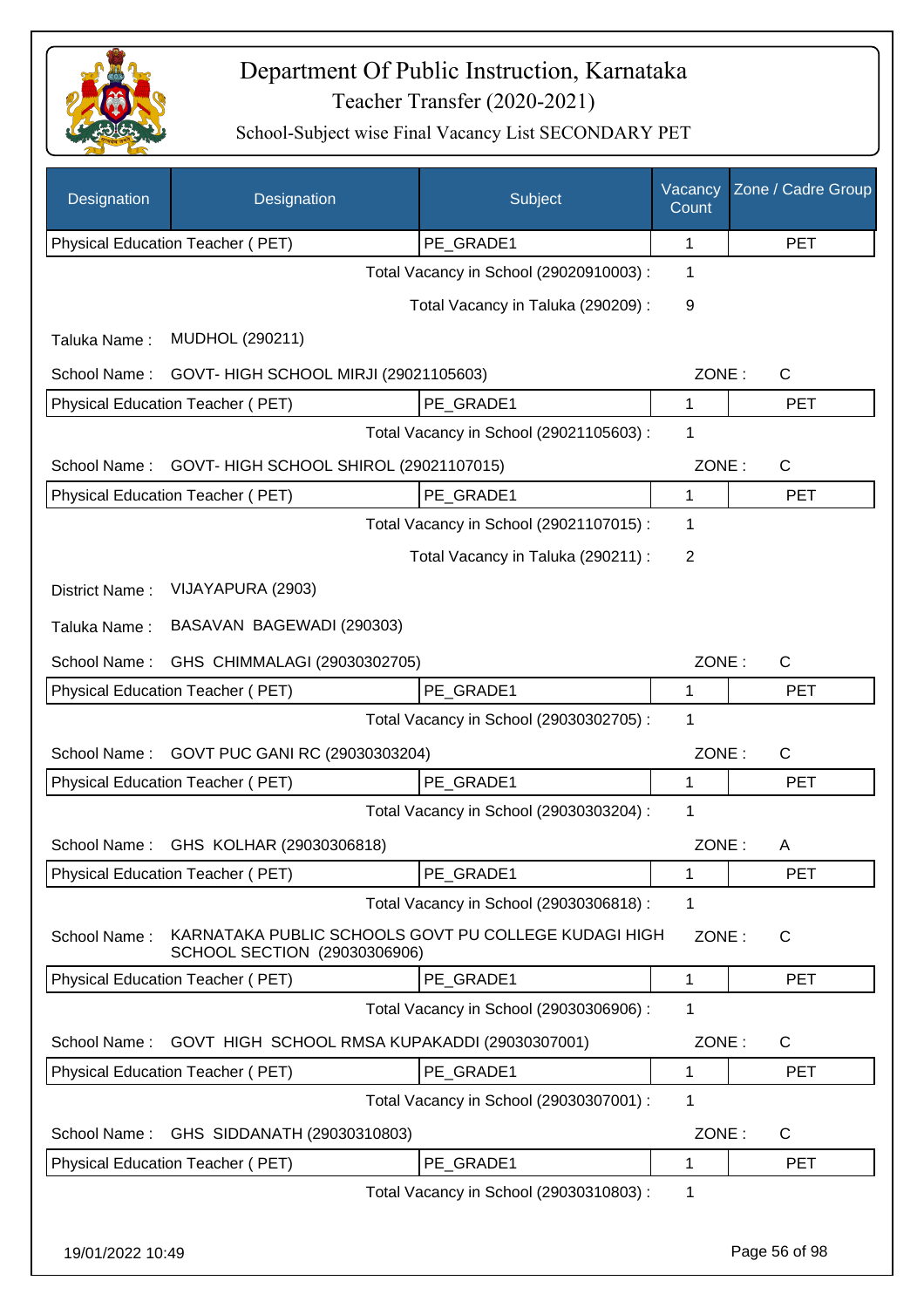

| Designation      | Designation                                                          | Subject                                 | Vacancy<br>Count | Zone / Cadre Group |
|------------------|----------------------------------------------------------------------|-----------------------------------------|------------------|--------------------|
|                  | School Name: GHS MALAGHAN (29030322703)                              |                                         | ZONE:            | $\mathsf{C}$       |
|                  | Physical Education Teacher (PET)                                     | PE_GRADE1                               | 1                | <b>PET</b>         |
|                  |                                                                      | Total Vacancy in School (29030322703) : | 1                |                    |
|                  |                                                                      | Total Vacancy in Taluka (290303):       | $\overline{7}$   |                    |
| Taluka Name:     | BIJAPUR RURAL (290305)                                               |                                         |                  |                    |
| School Name:     | GOVT. HIGH SCHOOL DEVARA GENNUR (29030502205)                        |                                         | ZONE:            | C                  |
|                  | Physical Education Teacher (PET)                                     | PE GRADE1                               | 1                | <b>PET</b>         |
|                  |                                                                      | Total Vacancy in School (29030502205) : | 1                |                    |
| School Name:     | GOVT. HIGH SCHOOL JAINAPUR (29030504906)                             |                                         | ZONE:            | $\mathsf{C}$       |
|                  | Physical Education Teacher (PET)                                     | PE_GRADE1                               | 1                | <b>PET</b>         |
|                  |                                                                      | Total Vacancy in School (29030504906) : | 1                |                    |
| School Name:     | GHS KAKHANDAKI (29030505520)                                         |                                         | ZONE:            | $\mathsf{C}$       |
|                  | Physical Education Teacher (PET)                                     | PE_GRADE1                               | $\mathbf{1}$     | <b>PET</b>         |
|                  |                                                                      | Total Vacancy in School (29030505520) : | 1                |                    |
| School Name:     | GHS KANAMUCHANAL (29030506002)                                       |                                         | ZONE:            | $\mathsf{C}$       |
|                  | Physical Education Teacher (PET)                                     | PE GRADE1                               | 1                | <b>PET</b>         |
|                  |                                                                      | Total Vacancy in School (29030506002) : | 1                |                    |
| School Name:     | KARNATAKA PUBLIC SCHOOLS GOVT HIGH SCHOOL<br>MAMADAPUR (29030507907) |                                         | ZONE:            | $\mathsf{C}$       |
|                  | Physical Education Teacher (PET)                                     | PE GRADE1                               | $\mathbf 1$      | <b>PET</b>         |
|                  |                                                                      | Total Vacancy in School (29030507907) : | 1                |                    |
| School Name:     | GOVT HPS BOLACHIKKALAKI (29030511101)                                |                                         | ZONE:            | C                  |
|                  | Physical Education Teacher (PET)                                     | PE GRADE1                               | 1                | <b>PET</b>         |
|                  |                                                                      | Total Vacancy in School (29030511101) : | 1                |                    |
|                  |                                                                      | Total Vacancy in Taluka (290305):       | 6                |                    |
| Taluka Name:     | INDI (290308)                                                        |                                         |                  |                    |
| School Name:     | GOVT P U COLLEGE LACHYAN (29030806912)                               |                                         | ZONE:            | $\mathsf{C}$       |
|                  | Physical Education Teacher (PET)                                     | PE_GRADE1                               | $\mathbf 1$      | <b>PET</b>         |
|                  |                                                                      | Total Vacancy in School (29030806912) : | 1                |                    |
| School Name:     | GHS INDI (29030823304)                                               |                                         | ZONE:            | A                  |
|                  | Physical Education Teacher (PET)                                     | PE_GRADE1                               | 1                | <b>PET</b>         |
|                  |                                                                      | Total Vacancy in School (29030823304) : | 1                |                    |
|                  |                                                                      |                                         |                  |                    |
| 19/01/2022 10:49 |                                                                      |                                         |                  | Page 57 of 98      |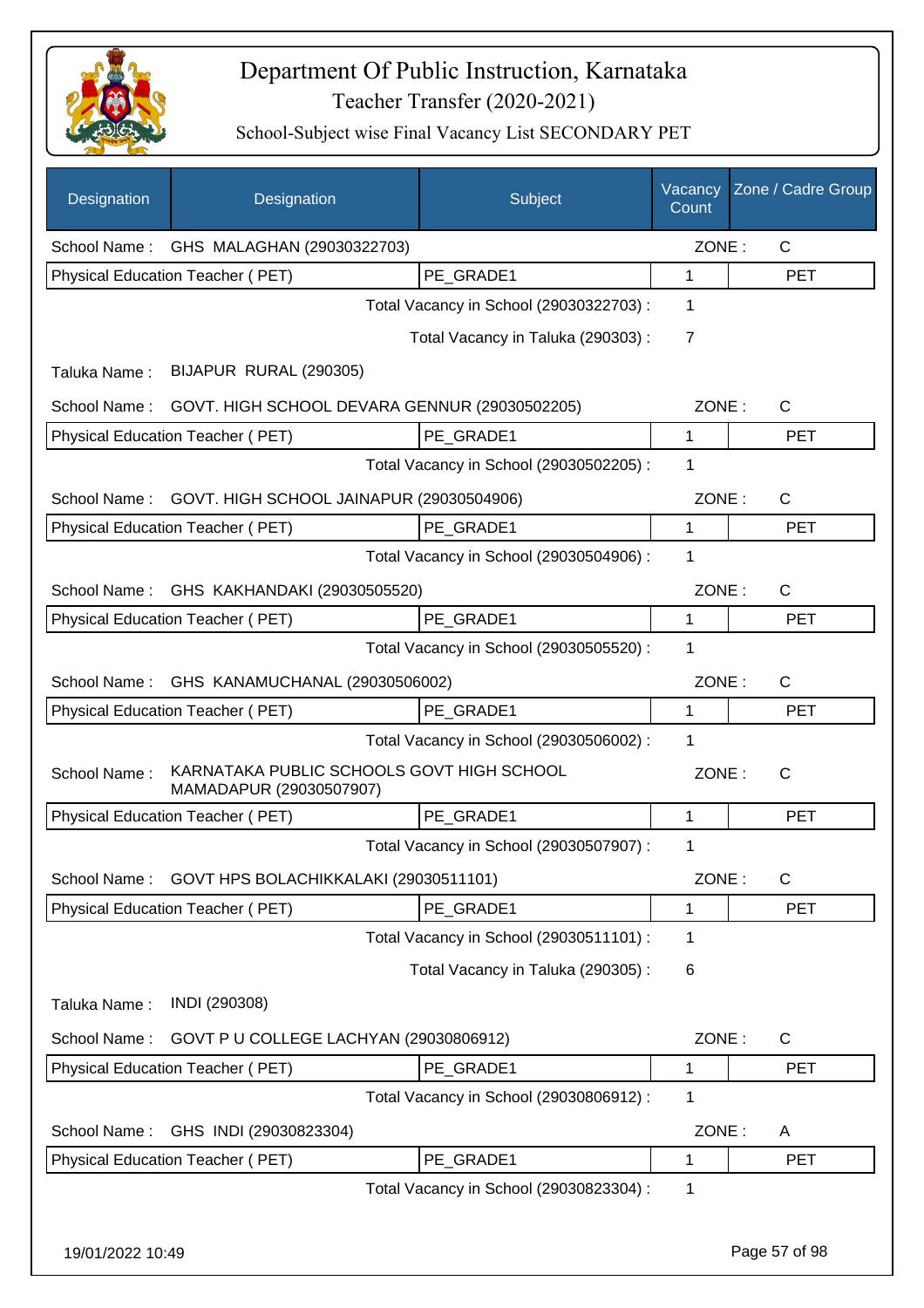

| Designation                                                        | Designation                                   | Subject                                 | Vacancy<br>Count | Zone / Cadre Group |
|--------------------------------------------------------------------|-----------------------------------------------|-----------------------------------------|------------------|--------------------|
|                                                                    |                                               | Total Vacancy in Taluka (290308) :      | 2                |                    |
| Taluka Name:                                                       | MUDDEBIHAL (290310)                           |                                         |                  |                    |
| School Name:                                                       | GHS NALATAWAD (29031012219)                   |                                         | ZONE:            | B                  |
|                                                                    | Physical Education Teacher (PET)              | PE GRADE1                               | 1                | <b>PET</b>         |
|                                                                    |                                               | Total Vacancy in School (29031012219) : | 1                |                    |
| School Name:                                                       | GHS PEERAPUR (29031012803)                    |                                         | ZONE:            | $\mathsf{C}$       |
|                                                                    | Physical Education Teacher (PET)              | PE_GRADE1                               | 1                | <b>PET</b>         |
|                                                                    |                                               | Total Vacancy in School (29031012803) : | 1                |                    |
| School Name:                                                       | GOVT HPS AND HIGH SCHOOL RUDAGI (29031013001) |                                         | ZONE:            | $\mathsf{C}$       |
|                                                                    | Physical Education Teacher (PET)              | PE_GRADE1                               | 1                | <b>PET</b>         |
|                                                                    |                                               | Total Vacancy in School (29031013001) : | 1                |                    |
|                                                                    |                                               | Total Vacancy in Taluka (290310) :      | 3                |                    |
| Taluka Name:                                                       | SINDAGI (290312)                              |                                         |                  |                    |
| GHS CHATTARAKI (29031203803)<br>School Name:                       |                                               |                                         | ZONE:            | $\mathsf{C}$       |
|                                                                    | Physical Education Teacher (PET)              | PE_GRADE1                               | 1                | <b>PET</b>         |
|                                                                    |                                               | Total Vacancy in School (29031203803) : | 1                |                    |
| KARNATAKA PUBLIC SCHOOLS GHS JALAWAD (29031207111)<br>School Name: |                                               |                                         | ZONE:            | $\mathsf{C}$       |
|                                                                    | Physical Education Teacher (PET)              | PE GRADE1                               | 1                | <b>PET</b>         |
|                                                                    |                                               | Total Vacancy in School (29031207111) : | 1                |                    |
| School Name:                                                       | GOVT HIGH SCHOOL SURAGIHALLI (29031212901)    |                                         | ZONE:            | C                  |
|                                                                    | Physical Education Teacher (PET)              | PE_GRADE1                               | 1                | <b>PET</b>         |
|                                                                    |                                               | Total Vacancy in School (29031212901) : | 1                |                    |
|                                                                    |                                               | Total Vacancy in Taluka (290312) :      | 3                |                    |
| Taluka Name:                                                       | CHADACHAN (290313)                            |                                         |                  |                    |
| School Name:                                                       | GHS JEVOOR (29031300206)                      |                                         | ZONE:            | C                  |
|                                                                    | Physical Education Teacher (PET)              | PE_GRADE1                               | 1                | PET                |
|                                                                    |                                               | Total Vacancy in School (29031300206) : | 1                |                    |
| School Name:                                                       | GHS HADALASANG (29031301710)                  |                                         | ZONE:            | $\mathsf{C}$       |
|                                                                    | Physical Education Teacher (PET)              | PE_GRADE1                               | 1                | <b>PET</b>         |
|                                                                    |                                               | Total Vacancy in School (29031301710) : | 1                |                    |
| School Name:                                                       | GOVT. HIGH SCHOOL HINGANI (29031302206)       |                                         | ZONE:            | $\mathsf{C}$       |
|                                                                    | Physical Education Teacher (PET)              | PE_GRADE1                               | 1                | <b>PET</b>         |
| 19/01/2022 10:49                                                   |                                               |                                         |                  | Page 58 of 98      |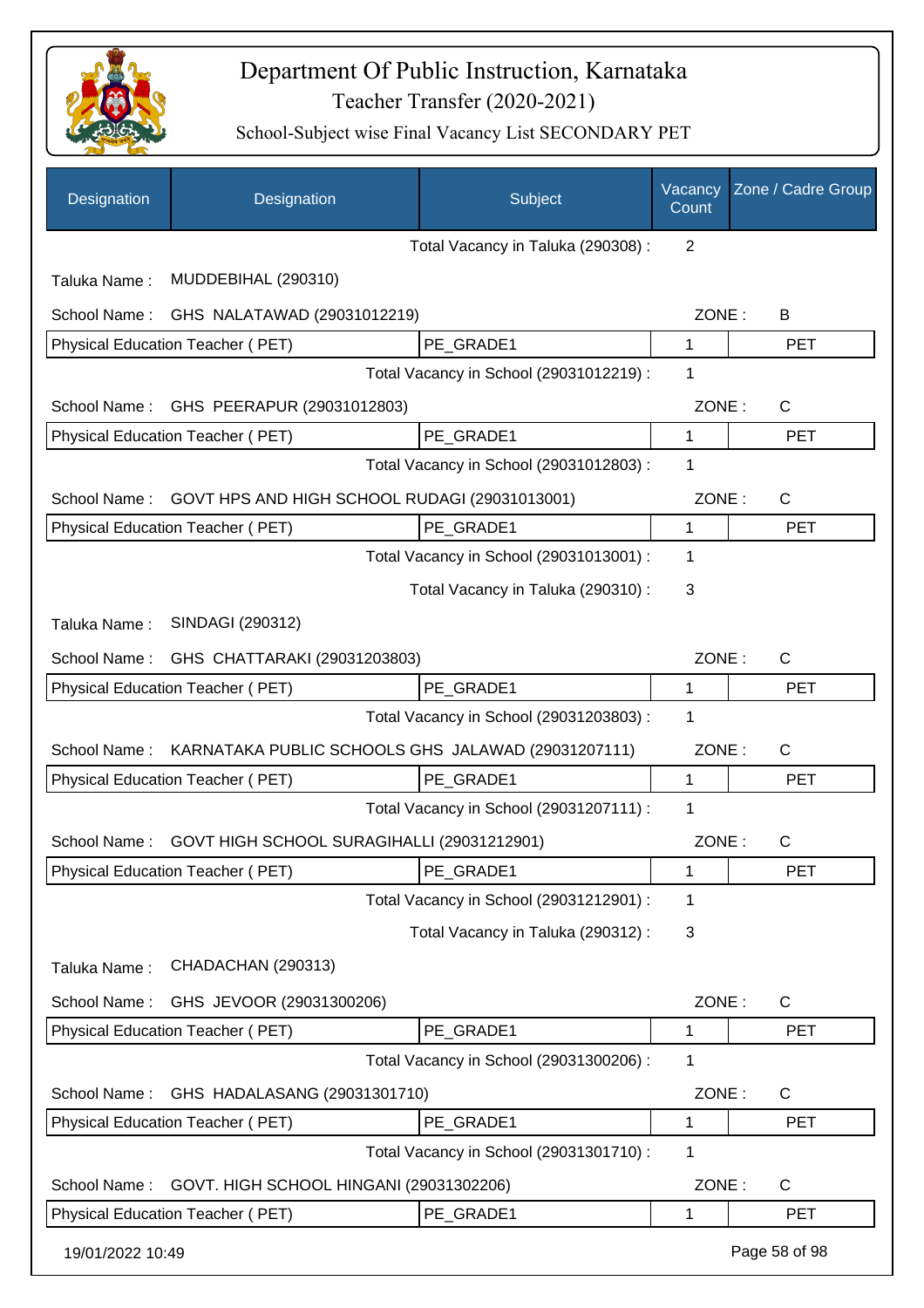

| Designation      | Designation                                                                        | Subject                                 | Vacancy<br>Count | Zone / Cadre Group |
|------------------|------------------------------------------------------------------------------------|-----------------------------------------|------------------|--------------------|
|                  |                                                                                    | Total Vacancy in School (29031302206) : | 1                |                    |
| School Name:     | GHS HATTALLI (29031302403)                                                         |                                         | ZONE:            | $\mathsf{C}$       |
|                  | Physical Education Teacher (PET)                                                   | PE GRADE1                               | 1                | <b>PET</b>         |
|                  |                                                                                    | Total Vacancy in School (29031302403) : | 1                |                    |
| School Name:     | GHS UMARANI (29031305309)                                                          |                                         | ZONE:            | $\mathsf{C}$       |
|                  | Physical Education Teacher (PET)                                                   | PE_GRADE1                               | 1                | <b>PET</b>         |
|                  |                                                                                    | Total Vacancy in School (29031305309) : | 1                |                    |
|                  |                                                                                    | Total Vacancy in Taluka (290313):       | 5                |                    |
| District Name:   | GADAG (2908)                                                                       |                                         |                  |                    |
| Taluka Name:     | <b>MUNDARAGI (290802)</b>                                                          |                                         |                  |                    |
| School Name:     | GHPS CHIKKAWADDATTI (29080202201)                                                  |                                         | ZONE:            | $\mathsf{C}$       |
|                  | Physical Education Teacher (PET)                                                   | PE_GRADE1                               | 1                | <b>PET</b>         |
|                  |                                                                                    | Total Vacancy in School (29080202201) : | 1                |                    |
| School Name:     | GOVT HS BIDARALLI (29080204902)                                                    |                                         | ZONE:            | C                  |
|                  | Physical Education Teacher (PET)                                                   | PE_GRADE1                               | 1                | <b>PET</b>         |
|                  |                                                                                    | Total Vacancy in School (29080204902) : | 1                |                    |
|                  |                                                                                    | Total Vacancy in Taluka (290802):       | 2                |                    |
| Taluka Name:     | <b>NARAGUND (290803)</b>                                                           |                                         |                  |                    |
| School Name:     | KARNATAKA PUBLIC SCHOOLS S.D.S.K GOVT HIGH<br>SCHOOL, CHIKKANARAGUND (29080300605) |                                         | ZONE:            | $\mathsf{C}$       |
|                  | Physical Education Teacher (PET)                                                   | PE_GRADE1                               | 1                | <b>PET</b>         |
|                  |                                                                                    | Total Vacancy in School (29080300605) : | 1                |                    |
|                  |                                                                                    | Total Vacancy in Taluka (290803):       | 1                |                    |
| Taluka Name:     | RON (290804)                                                                       |                                         |                  |                    |
| School Name:     | GOVT HS MENASAGI (29080400304)                                                     |                                         | ZONE:            | C                  |
|                  | Physical Education Teacher (PET)                                                   | PE_GRADE1                               | 1                | <b>PET</b>         |
|                  |                                                                                    | Total Vacancy in School (29080400304) : | 1                |                    |
| School Name:     | GOVT HS BENAHAL (29080401202)                                                      |                                         | ZONE:            | C                  |
|                  | Physical Education Teacher (PET)                                                   | PE_GRADE1                               | 1                | <b>PET</b>         |
|                  |                                                                                    | Total Vacancy in School (29080401202) : | 1                |                    |
| School Name:     | GOVT HS KOUJAGERI (29080402302)                                                    |                                         | ZONE:            | C                  |
|                  | Physical Education Teacher (PET)                                                   | PE_GRADE1                               | 1                | <b>PET</b>         |
| 19/01/2022 10:49 |                                                                                    |                                         |                  | Page 59 of 98      |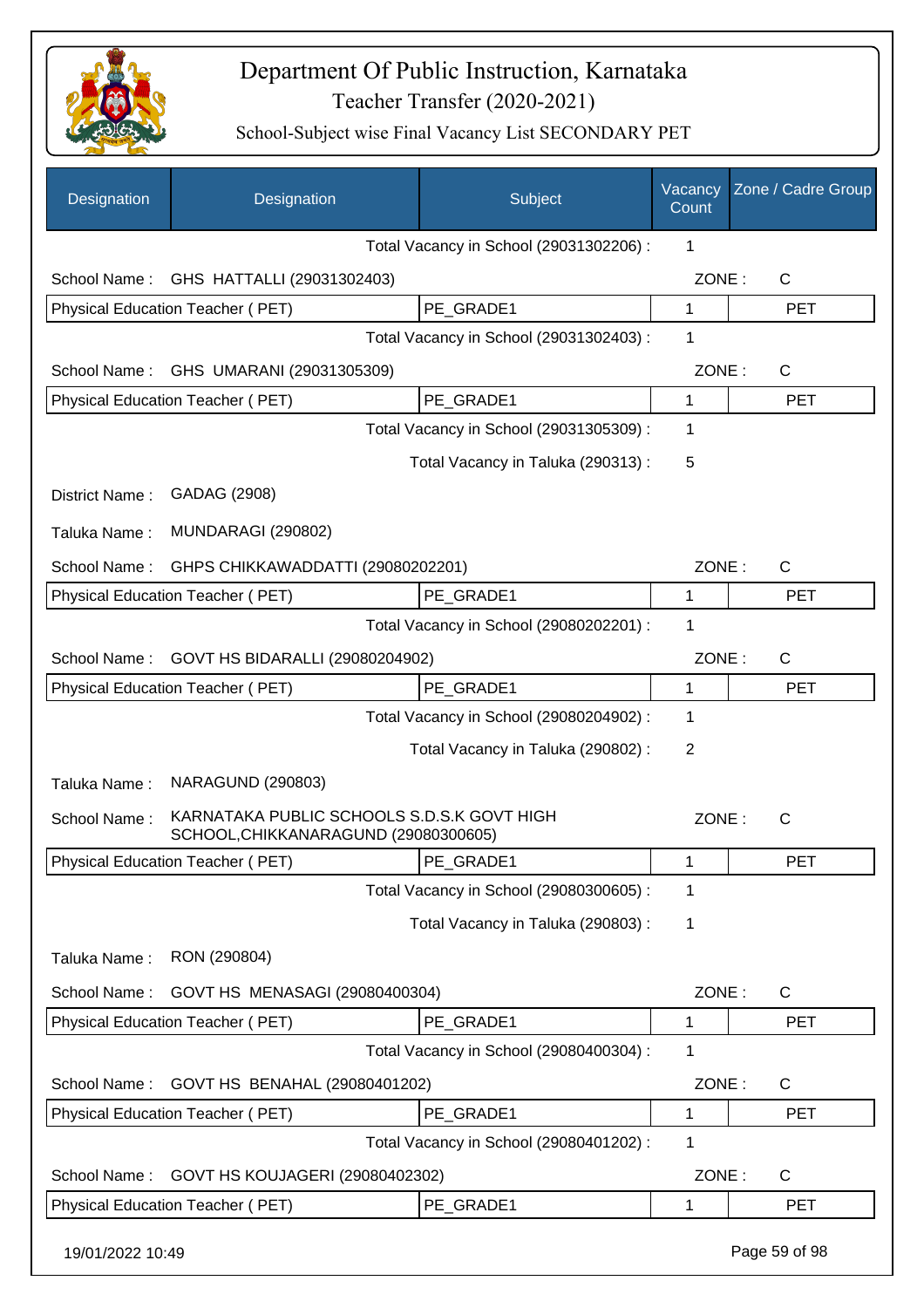

| Designation      | Designation                                                         | Subject                                 | Vacancy<br>Count | Zone / Cadre Group |
|------------------|---------------------------------------------------------------------|-----------------------------------------|------------------|--------------------|
|                  |                                                                     | Total Vacancy in School (29080402302) : | 1                |                    |
| School Name:     | GOVT HS MALLAPUR (29080402503)                                      |                                         | ZONE:            | $\mathsf{C}$       |
|                  | Physical Education Teacher (PET)                                    | PE GRADE1                               | $\mathbf{1}$     | <b>PET</b>         |
|                  |                                                                     | Total Vacancy in School (29080402503) : | 1                |                    |
| School Name:     | GHPS MARANABASARI (29080407202)                                     |                                         | ZONE:            | C                  |
|                  | Physical Education Teacher (PET)                                    | PE_GRADE1                               | $\mathbf{1}$     | <b>PET</b>         |
|                  |                                                                     | Total Vacancy in School (29080407202) : | 1                |                    |
| School Name:     | GHPS HALAKERI (29080407502)                                         |                                         | ZONE:            | $\mathsf{C}$       |
|                  | Physical Education Teacher (PET)                                    | PE_GRADE1                               | 1                | <b>PET</b>         |
|                  |                                                                     | Total Vacancy in School (29080407502) : | 1                |                    |
|                  | School Name: ADARSHA VIDYALAYA RMSA ITAGI (29080413202)             |                                         | ZONE:            | $\mathsf{C}$       |
|                  | Physical Education Teacher (PET)                                    | PE_GRADE1                               | 1                | <b>PET</b>         |
|                  |                                                                     | Total Vacancy in School (29080413202) : | 1                |                    |
| School Name:     | GOVT GIRLS HIGH SCHOOL GAJENDRAGAD (29080413205)                    |                                         | ZONE:            | A                  |
|                  | Physical Education Teacher (PET)                                    | PE_GRADE1                               | 1                | <b>PET</b>         |
|                  |                                                                     | Total Vacancy in School (29080413205) : | 1                |                    |
| School Name:     | GOVT HS RON (29080417101)                                           |                                         | ZONE:            | A                  |
|                  | <b>Physical Education Teacher (PET)</b>                             | PE_GRADE1                               | 1                | <b>PET</b>         |
|                  |                                                                     | Total Vacancy in School (29080417101) : | 1                |                    |
|                  |                                                                     | Total Vacancy in Taluka (290804) :      | 9                |                    |
| Taluka Name :    | <b>SHIRHATTI (290805)</b>                                           |                                         |                  |                    |
| School Name:     | GOVT HS BATTUR (29080501002)                                        |                                         | ZONE:            | C                  |
|                  | Physical Education Teacher (PET)                                    | PE_GRADE1                               | 1                | <b>PET</b>         |
|                  |                                                                     | Total Vacancy in School (29080501002) : | 1                |                    |
| School Name:     | SRI S.C.H GOVT HS F.BADNI (29080501302)                             |                                         | ZONE:            | $\mathsf{C}$       |
|                  | Physical Education Teacher (PET)                                    | PE GRADE1                               | 1                | <b>PET</b>         |
|                  |                                                                     | Total Vacancy in School (29080501302) : | 1                |                    |
| School Name:     | KARNATAKA PUBLIC SCHOOLS GOVT COMP JUN COL KADAKOL<br>(29080504004) |                                         | ZONE:            | C                  |
|                  | Physical Education Teacher (PET)                                    | PE_GRADE1                               | 1                | <b>PET</b>         |
|                  |                                                                     | Total Vacancy in School (29080504004) : | 1                |                    |
| School Name:     | GHS RMSA MAJJUR (29080504201)                                       |                                         | ZONE:            | C                  |
|                  | Physical Education Teacher (PET)                                    | PE GRADE1                               | 1                | <b>PET</b>         |
| 19/01/2022 10:49 |                                                                     |                                         |                  | Page 60 of 98      |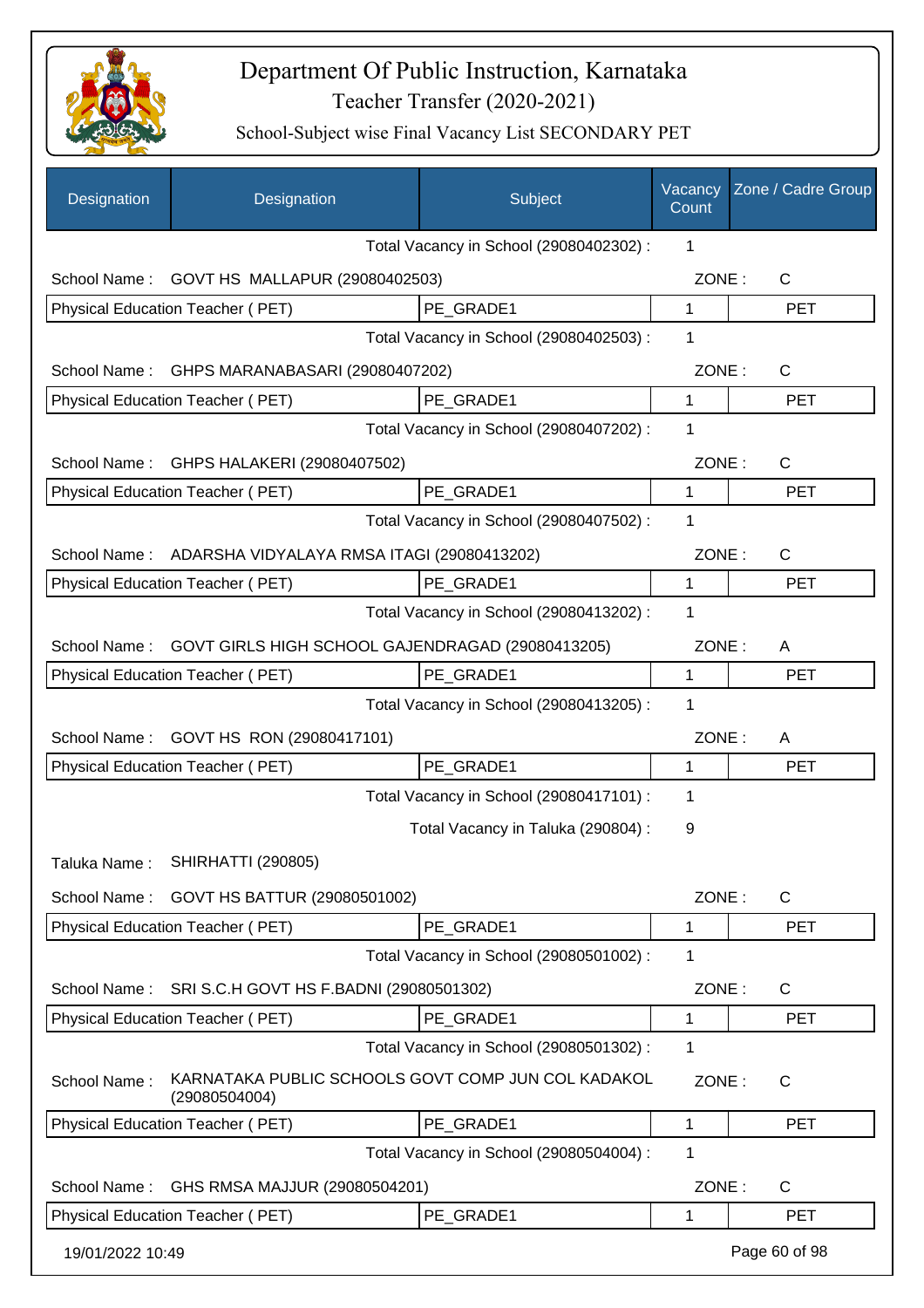

| Designation    | Designation                                    | Subject                                 | Vacancy<br>Count | Zone / Cadre Group |
|----------------|------------------------------------------------|-----------------------------------------|------------------|--------------------|
|                |                                                | Total Vacancy in School (29080504201) : | 1                |                    |
| School Name:   | SHRI CCN GOVT HS SHIRAHATTI (29080512303)      |                                         | ZONE:            | A                  |
|                | Physical Education Teacher (PET)               | PE GRADE1                               | 1                | <b>PET</b>         |
|                |                                                | Total Vacancy in School (29080512303) : | 1                |                    |
|                |                                                | Total Vacancy in Taluka (290805):       | 5                |                    |
| Taluka Name:   | <b>GADAG RURAL (290806)</b>                    |                                         |                  |                    |
| School Name:   | GMPBS MULAGUND (29080606003)                   |                                         | ZONE:            | A                  |
|                | <b>Physical Education Teacher (PET)</b>        | PE_GRADE1                               | 1                | <b>PET</b>         |
|                |                                                | Total Vacancy in School (29080606003) : | 1                |                    |
|                |                                                | Total Vacancy in Taluka (290806) :      | 1                |                    |
| District Name: | DHARWAD (2909)                                 |                                         |                  |                    |
| Taluka Name:   | DHARWAD (290901)                               |                                         |                  |                    |
| School Name:   | GHPS PUDAKALAKATTI-RMSA UPGRADED (29090109301) |                                         | ZONE:            | $\mathsf{C}$       |
|                | Physical Education Teacher (PET)               | PE GRADE1                               | 1                | <b>PET</b>         |
|                |                                                | Total Vacancy in School (29090109301) : | 1                |                    |
|                |                                                | Total Vacancy in Taluka (290901) :      | 1                |                    |
| Taluka Name:   | KALGHATAGI (290903)                            |                                         |                  |                    |
| School Name:   | GHS COMPOSITE DEVIKOPPA (29090302105)          |                                         | ZONE:            | $\mathsf{C}$       |
|                | Physical Education Teacher (PET)               | PE_GRADE1                               | 1                | <b>PET</b>         |
|                |                                                | Total Vacancy in School (29090302105) : | 1                |                    |
| School Name:   | GHS RMSA KURUVINAKOPPA (29090305301)           |                                         | ZONE:            | B                  |
|                | Physical Education Teacher (PET)               | PE_GRADE1                               | 1                | <b>PET</b>         |
|                |                                                | Total Vacancy in School (29090305301) : | 1                |                    |
| School Name:   | GHS MUTTAGI (29090306002)                      |                                         | ZONE:            | C                  |
|                | Physical Education Teacher (PET)               | PE_GRADE1                               | 1                | <b>PET</b>         |
|                |                                                | Total Vacancy in School (29090306002) : | 1                |                    |
| School Name:   | GHS SURASHETTIKOPPA (29090308002)              |                                         | ZONE:            | C                  |
|                | Physical Education Teacher (PET)               | PE_GRADE1                               | 1                | <b>PET</b>         |
|                |                                                | Total Vacancy in School (29090308002) : | 1                |                    |
|                |                                                | Total Vacancy in Taluka (290903):       | 4                |                    |
| Taluka Name:   | <b>KUNDAGOL (290904)</b>                       |                                         |                  |                    |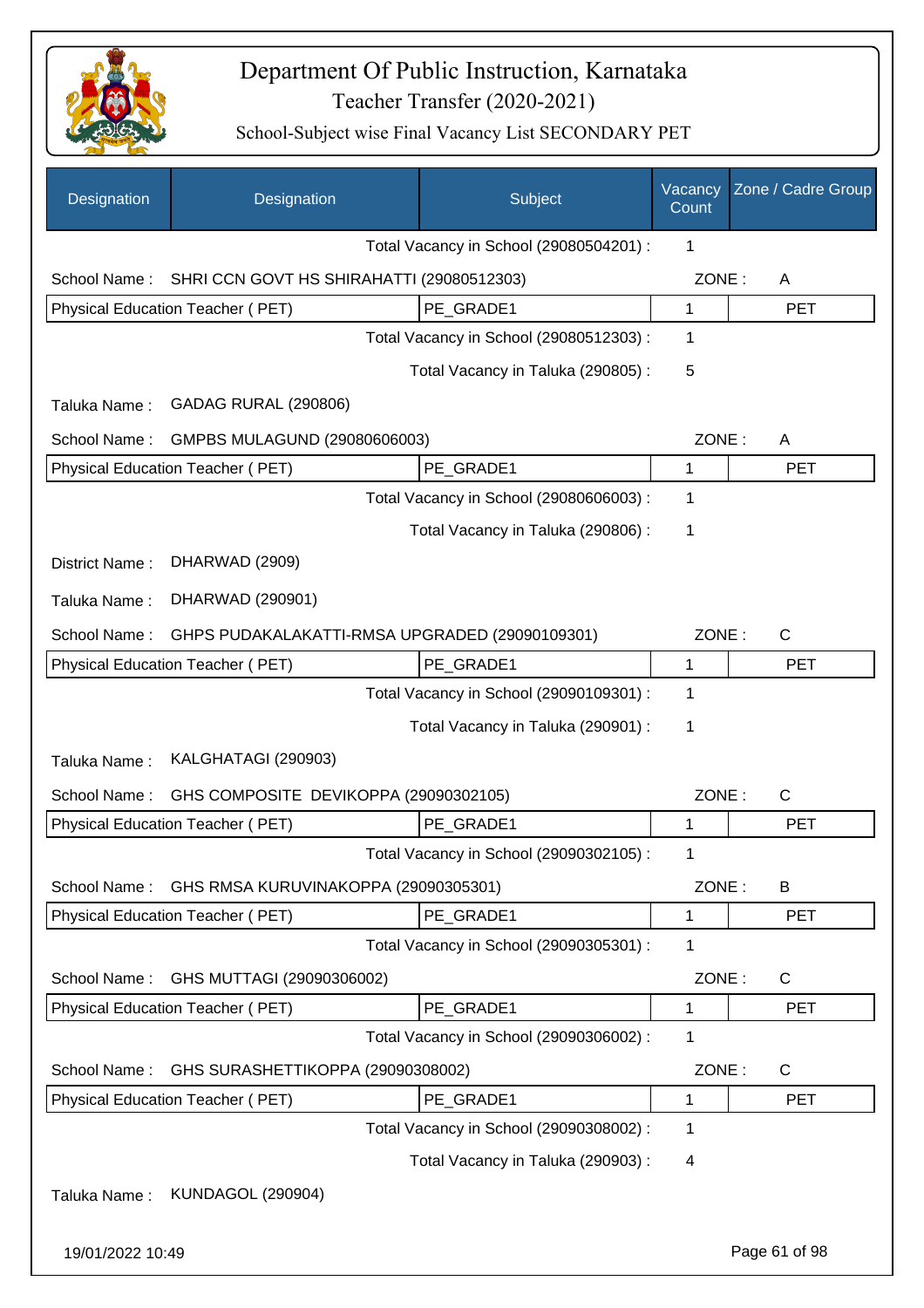

| Designation      | Designation                                                                     | Subject                                 | Vacancy<br>Count | Zone / Cadre Group |
|------------------|---------------------------------------------------------------------------------|-----------------------------------------|------------------|--------------------|
| School Name:     | GHS BARADWAD TQ.KUNDGOL (29090400203)                                           |                                         | ZONE:            | $\mathsf{C}$       |
|                  | Physical Education Teacher (PET)                                                | PE GRADE1                               | 1                | <b>PET</b>         |
|                  |                                                                                 | Total Vacancy in School (29090400203) : | 1                |                    |
| School Name:     | KARNATAKA PUBLIC SCHOOLS F.C.M KARNATAK PUBLIC<br>SCHOOL, GUDGERI (29090401708) |                                         | ZONE:            | C                  |
|                  | Physical Education Teacher (PET)                                                | PE GRADE1                               | $\mathbf 1$      | <b>PET</b>         |
|                  |                                                                                 | Total Vacancy in School (29090401708) : | 1                |                    |
| School Name:     | GHS HARALAPUR (29090402104)                                                     |                                         | ZONE:            | $\mathsf{C}$       |
|                  | <b>Physical Education Teacher (PET)</b>                                         | PE_GRADE1                               | $\mathbf{1}$     | <b>PET</b>         |
|                  |                                                                                 | Total Vacancy in School (29090402104) : | 1                |                    |
| School Name:     | GHS HIRENARTI (29090402502)                                                     |                                         | ZONE:            | $\mathsf{C}$       |
|                  | Physical Education Teacher (PET)                                                | PE_GRADE1                               | $\mathbf{1}$     | <b>PET</b>         |
|                  |                                                                                 | Total Vacancy in School (29090402502) : | 1                |                    |
| School Name:     | GHS YAREBUDIHAL (29090405604)                                                   |                                         | ZONE:            | $\mathsf{C}$       |
|                  | Physical Education Teacher (PET)                                                | PE GRADE1                               | 1                | <b>PET</b>         |
|                  |                                                                                 | Total Vacancy in School (29090405604) : | 1                |                    |
| School Name:     | GHS TARLAGHATTA (29090406103)                                                   |                                         | ZONE:            | $\mathsf{C}$       |
|                  | Physical Education Teacher (PET)                                                | PE GRADE1                               | 1                | <b>PET</b>         |
|                  |                                                                                 | Total Vacancy in School (29090406103) : | 1                |                    |
|                  |                                                                                 | Total Vacancy in Taluka (290904) :      | 6                |                    |
| Taluka Name:     | NAVALGUND (290905)                                                              |                                         |                  |                    |
| School Name:     | GHS CHILAKAWAD (29090501602)                                                    |                                         | ZONE:            | $\mathsf{C}$       |
|                  | <b>Physical Education Teacher (PET)</b>                                         | PE_GRADE1                               | 1                | <b>PET</b>         |
|                  |                                                                                 | Total Vacancy in School (29090501602) : | 1                |                    |
| School Name:     | GHS DATANAL (29090501703)                                                       |                                         | ZONE:            | $\mathsf{C}$       |
|                  | Physical Education Teacher (PET)                                                | PE GRADE1                               | 1                | <b>PET</b>         |
|                  |                                                                                 | Total Vacancy in School (29090501703) : | 1                |                    |
| School Name:     | GHS URDU BOYS RMSA ANNIGERI (29090505910)                                       |                                         | ZONE:            | A                  |
|                  | Physical Education Teacher (PET)                                                | PE_GRADE1                               | 1                | <b>PET</b>         |
|                  |                                                                                 | Total Vacancy in School (29090505910) : | 1                |                    |
|                  |                                                                                 | Total Vacancy in Taluka (290905):       | 3                |                    |
| District Name:   | UTTARA KANNADA (2910)                                                           |                                         |                  |                    |
|                  |                                                                                 |                                         |                  |                    |
| 19/01/2022 10:49 |                                                                                 |                                         |                  | Page 62 of 98      |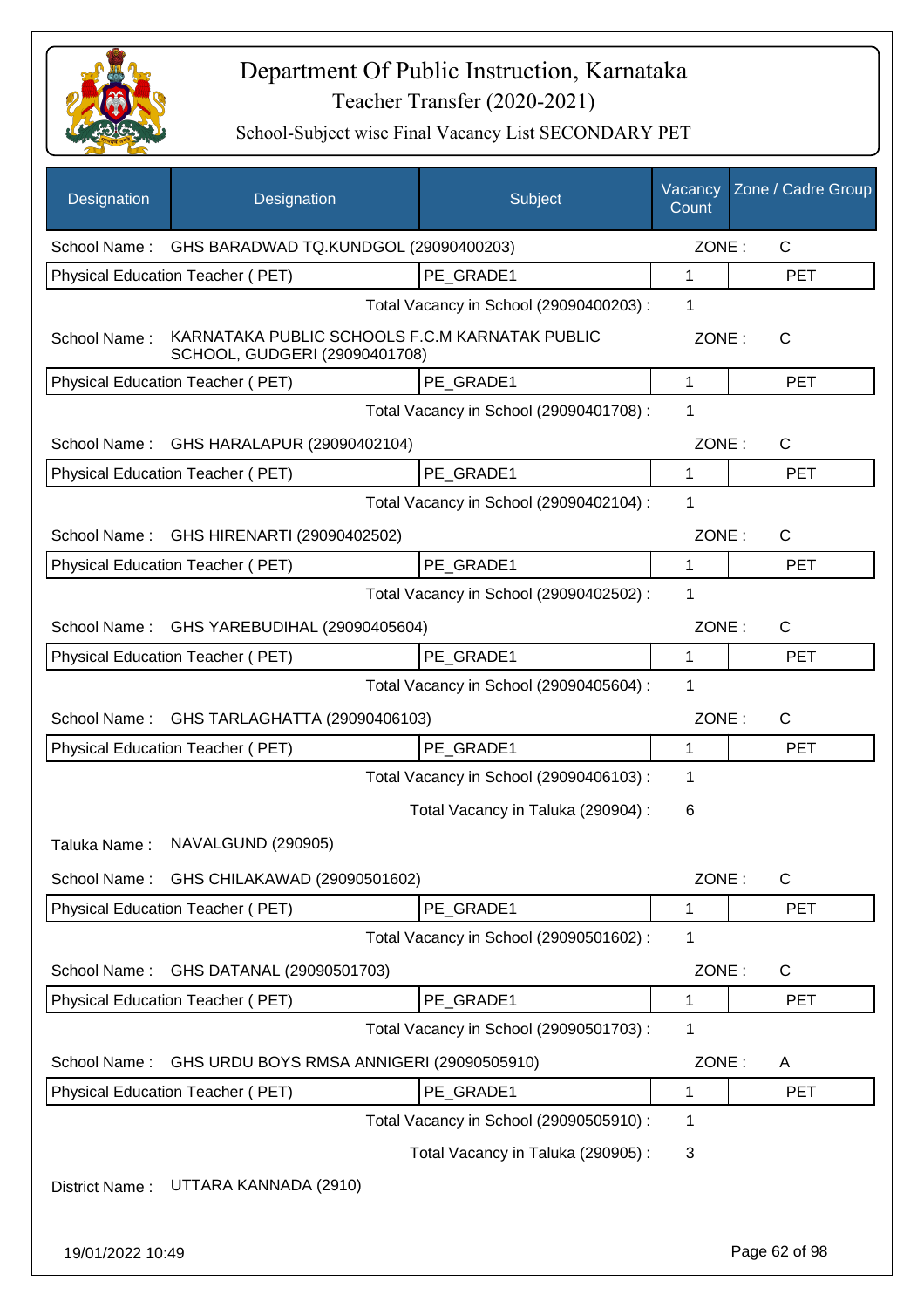

| Designation      | Designation                                                          | Subject                                 | Vacancy<br>Count | Zone / Cadre Group |
|------------------|----------------------------------------------------------------------|-----------------------------------------|------------------|--------------------|
| Taluka Name:     | KUMTA (291005)                                                       |                                         |                  |                    |
| School Name:     | KARNATAKA PUBLIC SCHOOLS GOVT HIGH SCHOOL NELLIKERI<br>(29100512105) |                                         | ZONE:            | A                  |
|                  | Physical Education Teacher (PET)                                     | PE GRADE1                               | 1                | <b>PET</b>         |
|                  |                                                                      | Total Vacancy in School (29100512105) : | 1                |                    |
|                  |                                                                      | Total Vacancy in Taluka (291005):       | 1                |                    |
| Taluka Name:     | <b>HONNAVAR (291008)</b>                                             |                                         |                  |                    |
| School Name:     | KARNATAKA PUBLIC SCHOOLS GHS MANKI (29100803329)                     |                                         | ZONE:            | $\mathsf{C}$       |
|                  | Physical Education Teacher (PET)                                     | PE_GRADE1                               | 1                | <b>PET</b>         |
|                  |                                                                      | Total Vacancy in School (29100803329) : | 1                |                    |
| School Name:     | GHS JALVAL KARKI (29100807402)                                       |                                         | ZONE:            | $\mathsf{C}$       |
|                  | Physical Education Teacher (PET)                                     | PE GRADE1                               | 1                | <b>PET</b>         |
|                  |                                                                      | Total Vacancy in School (29100807402) : | 1                |                    |
|                  |                                                                      | Total Vacancy in Taluka (291008):       | 2                |                    |
| Taluka Name:     | <b>BHATKAL (291009)</b>                                              |                                         |                  |                    |
| School Name:     | GHS MUNDALLI (29100901407)                                           |                                         | ZONE:            | $\mathsf{C}$       |
|                  | Physical Education Teacher (PET)                                     | PE_GRADE1                               | 1                | <b>PET</b>         |
|                  |                                                                      | Total Vacancy in School (29100901407) : | 1                |                    |
|                  |                                                                      | Total Vacancy in Taluka (291009):       | 1                |                    |
| District Name:   | <b>HAVERI (2911)</b>                                                 |                                         |                  |                    |
| Taluka Name:     | <b>HANAGAL (291105)</b>                                              |                                         |                  |                    |
| School Name:     | GHS BELAGALAPET (29110501906)                                        |                                         | ZONE:            | C                  |
|                  | Physical Education Teacher (PET)                                     | PE_GRADE1                               | 1                | <b>PET</b>         |
|                  |                                                                      | Total Vacancy in School (29110501906) : | 1                |                    |
| School Name:     | GHS BAMMANAHALLI (29110502313)                                       |                                         | ZONE:            | C                  |
|                  | Physical Education Teacher (PET)                                     | PE GRADE1                               | 1                | PET                |
|                  |                                                                      | Total Vacancy in School (29110502313) : | 1                |                    |
| School Name:     | GHS KADASHETTIHALLI (29110507703)                                    |                                         | ZONE:            | C                  |
|                  | Physical Education Teacher (PET)                                     | PE_GRADE1                               | 1                | <b>PET</b>         |
|                  |                                                                      | Total Vacancy in School (29110507703) : | $\mathbf 1$      |                    |
| School Name:     | GHS KANCHINEGLUR (29110508403)                                       |                                         | ZONE:            | C                  |
|                  | Physical Education Teacher (PET)                                     | PE_GRADE1                               | 1                | <b>PET</b>         |
| 19/01/2022 10:49 |                                                                      |                                         |                  | Page 63 of 98      |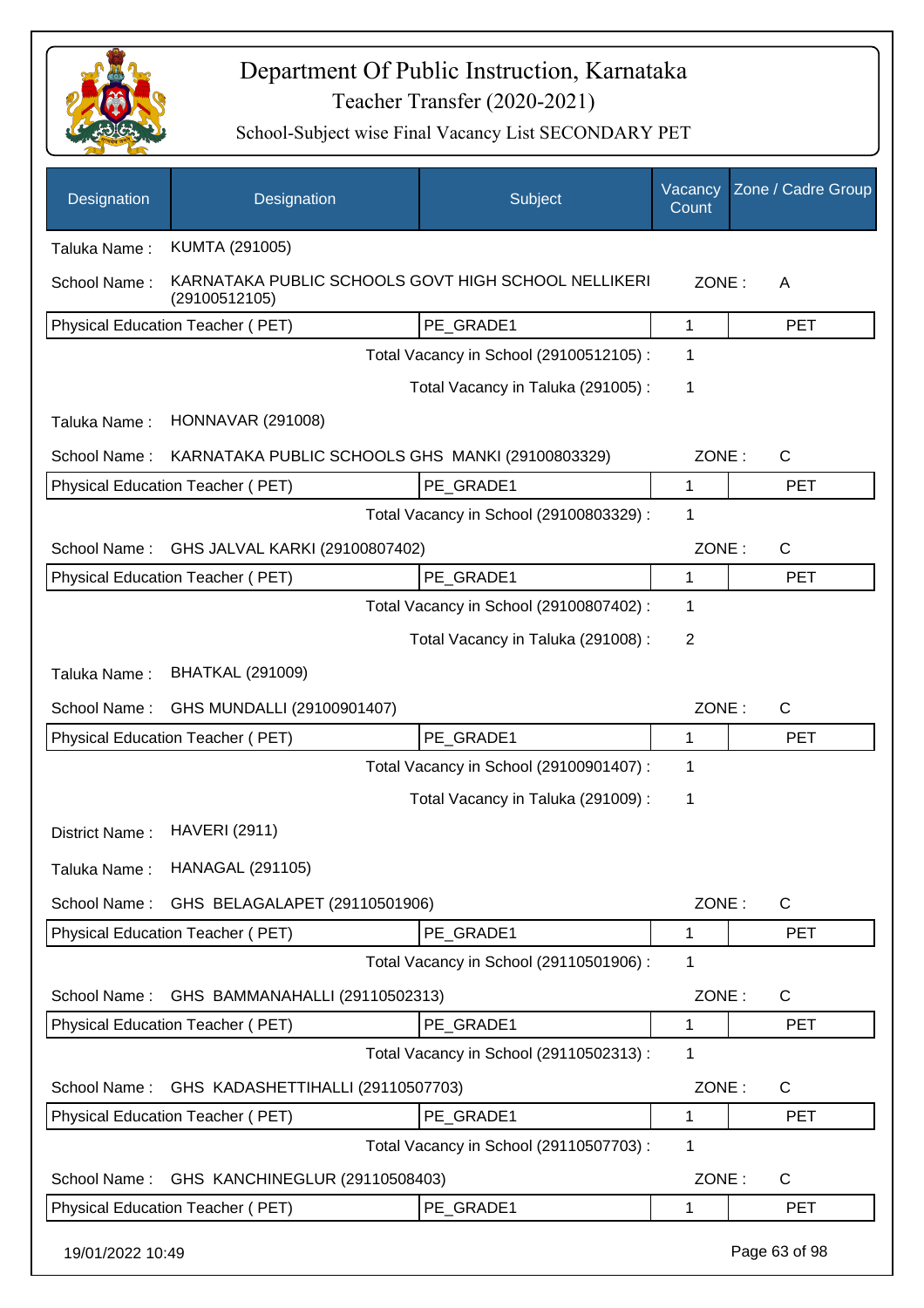

| Designation      | Designation                                          | Subject                                 | Vacancy<br>Count | Zone / Cadre Group |
|------------------|------------------------------------------------------|-----------------------------------------|------------------|--------------------|
|                  |                                                      | Total Vacancy in School (29110508403) : | 1                |                    |
| School Name:     | GHS KUDAL (29110509502)                              |                                         | ZONE:            | C                  |
|                  | Physical Education Teacher (PET)                     | PE_GRADE1                               | 1                | <b>PET</b>         |
|                  |                                                      | Total Vacancy in School (29110509502) : | 1                |                    |
| School Name:     | GHS SHESHAGIRI (29110512002)                         |                                         | ZONE:            | C                  |
|                  | Physical Education Teacher (PET)                     | PE GRADE1                               | 1                | <b>PET</b>         |
|                  |                                                      | Total Vacancy in School (29110512002) : | 1                |                    |
| School Name:     | GHS YALAVATTI (29110513705)                          |                                         | ZONE:            | $\mathsf{C}$       |
|                  | Physical Education Teacher (PET)                     | PE_GRADE1                               | 1                | <b>PET</b>         |
|                  |                                                      | Total Vacancy in School (29110513705) : | 1                |                    |
| School Name:     | GOVT URDU HIGH SCHOOL NAVANAGAR HANGAL (29110518301) |                                         | ZONE:            | B                  |
|                  | Physical Education Teacher (PET)                     | PE_GRADE1                               | 1                | <b>PET</b>         |
|                  |                                                      | Total Vacancy in School (29110518301) : | 1                |                    |
|                  |                                                      | Total Vacancy in Taluka (291105):       | 8                |                    |
| Taluka Name:     | HAVERI (291106)                                      |                                         |                  |                    |
| School Name:     | GHS KANVALLI (29110602105)                           |                                         | ZONE:            | $\mathsf{C}$       |
|                  | Physical Education Teacher (PET)                     | PE GRADE1                               | 1                | <b>PET</b>         |
|                  |                                                      | Total Vacancy in School (29110602105) : | 1                |                    |
| School Name:     | GOVT URDU HIGH SCHOOL KANVALLI (29110602106)         |                                         | ZONE:            | C                  |
|                  | Physical Education Teacher (PET)                     | PE GRADE1                               | 1                | <b>PET</b>         |
|                  |                                                      | Total Vacancy in School (29110602106) : | 1                |                    |
| School Name:     | GHS HAVANUR (29110603706)                            |                                         | ZONE:            | C                  |
|                  | Physical Education Teacher (PET)                     | PE_GRADE1                               | 1                | <b>PET</b>         |
|                  |                                                      | Total Vacancy in School (29110603706) : | 1                |                    |
| School Name:     | SMT GANGAMMA KADAPPA MAROL GHS AKKUR (29110607302)   |                                         | ZONE:            | C                  |
|                  | <b>Physical Education Teacher (PET)</b>              | PE GRADE1                               | 1                | <b>PET</b>         |
|                  |                                                      | Total Vacancy in School (29110607302) : | 1                |                    |
|                  |                                                      | Total Vacancy in Taluka (291106):       | 4                |                    |
| Taluka Name:     | <b>HIREKERUR (291107)</b>                            |                                         |                  |                    |
| School Name:     | GOVT KAN HIGH SCHOOL HIREKABBAR (29110704803)        |                                         | ZONE:            | C                  |
|                  | Physical Education Teacher (PET)                     | PE_GRADE1                               | 1                | <b>PET</b>         |
| 19/01/2022 10:49 |                                                      |                                         |                  | Page 64 of 98      |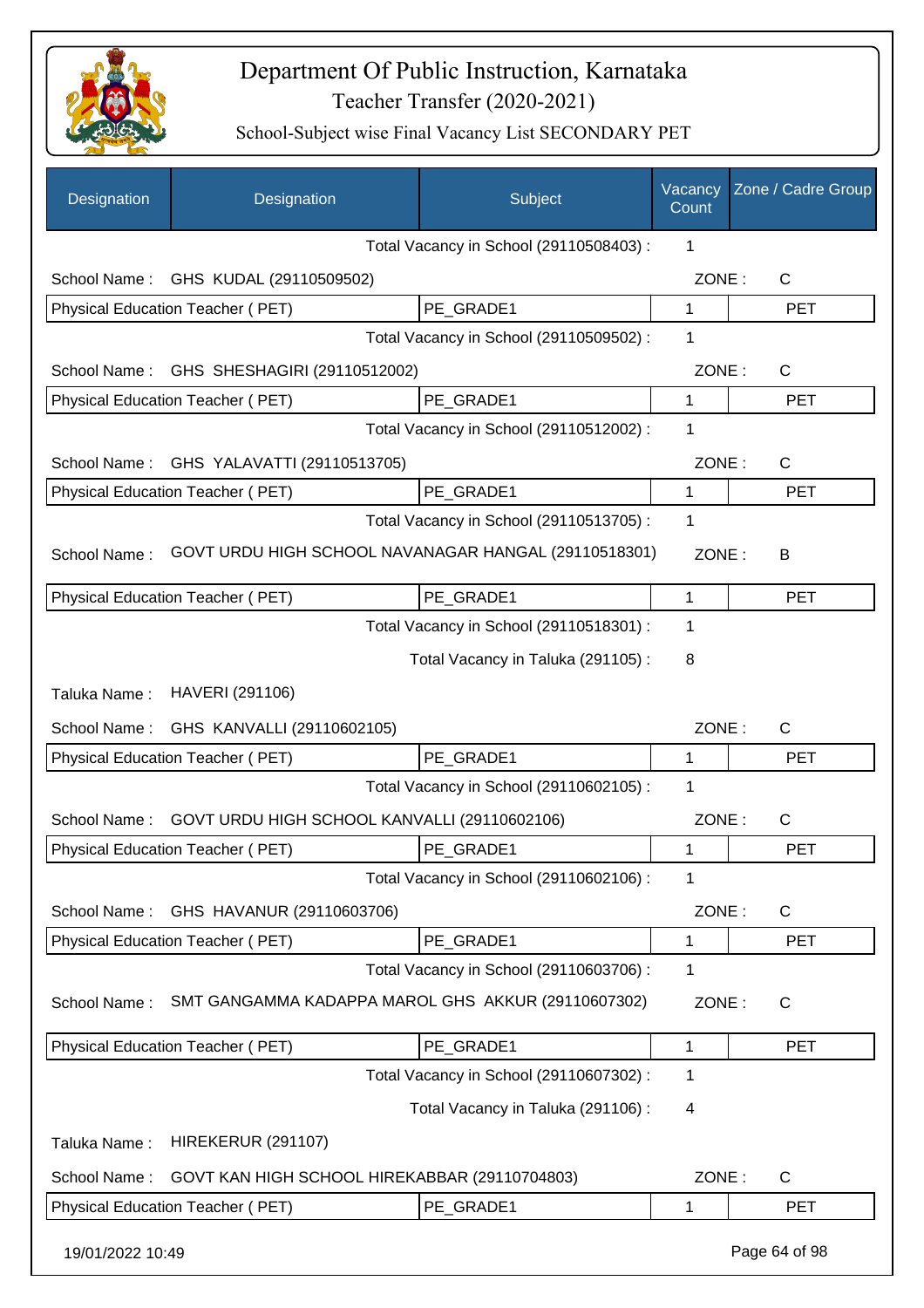

| Designation      | Designation                                         | Subject                                 | Vacancy<br>Count | Zone / Cadre Group |
|------------------|-----------------------------------------------------|-----------------------------------------|------------------|--------------------|
|                  |                                                     | Total Vacancy in School (29110704803) : | 1                |                    |
| School Name:     | GOVT KAN HIGH SCHOOL HULLATTI (29110705803)         |                                         | ZONE:            | $\mathsf{C}$       |
|                  | Physical Education Teacher (PET)                    | PE_GRADE1                               | 1                | <b>PET</b>         |
|                  |                                                     | Total Vacancy in School (29110705803) : | 1                |                    |
| School Name:     | GOVT KAN HIGH SCHOOL YADAGOD (29110711802)          |                                         | ZONE:            | C                  |
|                  | Physical Education Teacher (PET)                    | PE GRADE1                               | $\mathbf 1$      | <b>PET</b>         |
|                  |                                                     | Total Vacancy in School (29110711802) : | 1                |                    |
|                  |                                                     | Total Vacancy in Taluka (291107) :      | 3                |                    |
| Taluka Name:     | SAVANUR (291116)                                    |                                         |                  |                    |
| School Name:     | SHREE S F DODDAGOUDAR GHS HATTIMATTUR (29111601709) |                                         | ZONE:            | $\mathsf{C}$       |
|                  | Physical Education Teacher (PET)                    | PE GRADE1                               | 1                | <b>PET</b>         |
|                  |                                                     | Total Vacancy in School (29111601709) : | 1                |                    |
| School Name:     | GOVT URDU HIGH SCH KARADAGI (29111604004)           |                                         | ZONE:            | C                  |
|                  | Physical Education Teacher (PET)                    | PE GRADE1                               | 1                | <b>PET</b>         |
|                  |                                                     | Total Vacancy in School (29111604004) : | 1                |                    |
| School Name:     | RMSA UPGRADED URDU HS SAVANUR (29111607402)         |                                         | ZONE:            | A                  |
|                  | Physical Education Teacher (PET)                    | PE_GRADE1                               | $\mathbf{1}$     | <b>PET</b>         |
|                  |                                                     | Total Vacancy in School (29111607402) : | 1                |                    |
|                  |                                                     | Total Vacancy in Taluka (291116):       | 3                |                    |
|                  | Taluka Name: SHIGGOAN (291117)                      |                                         |                  |                    |
| School Name:     | GHS ATTIGERI (29111700403)                          |                                         | ZONE:            | C                  |
|                  | Physical Education Teacher (PET)                    | PE GRADE1                               | 1                | <b>PET</b>         |
|                  |                                                     | Total Vacancy in School (29111700403) : | 1                |                    |
| School Name:     | GHS HIREBENDIGERI (29111702304)                     |                                         | ZONE:            | C                  |
|                  | Physical Education Teacher (PET)                    | PE GRADE1                               | $\mathbf{1}$     | <b>PET</b>         |
|                  |                                                     | Total Vacancy in School (29111702304) : | 1                |                    |
| School Name:     | Smt VLP GHS TIMMAPUR (29111707702)                  |                                         | ZONE:            | $\mathsf{C}$       |
|                  | Physical Education Teacher (PET)                    | PE_GRADE1                               | 1                | <b>PET</b>         |
|                  |                                                     | Total Vacancy in School (29111707702) : | 1                |                    |
|                  |                                                     | Total Vacancy in Taluka (291117) :      | 3                |                    |
| District Name:   | BELAGAVI CHIKKODI (2930)                            |                                         |                  |                    |
| 19/01/2022 10:49 |                                                     |                                         |                  | Page 65 of 98      |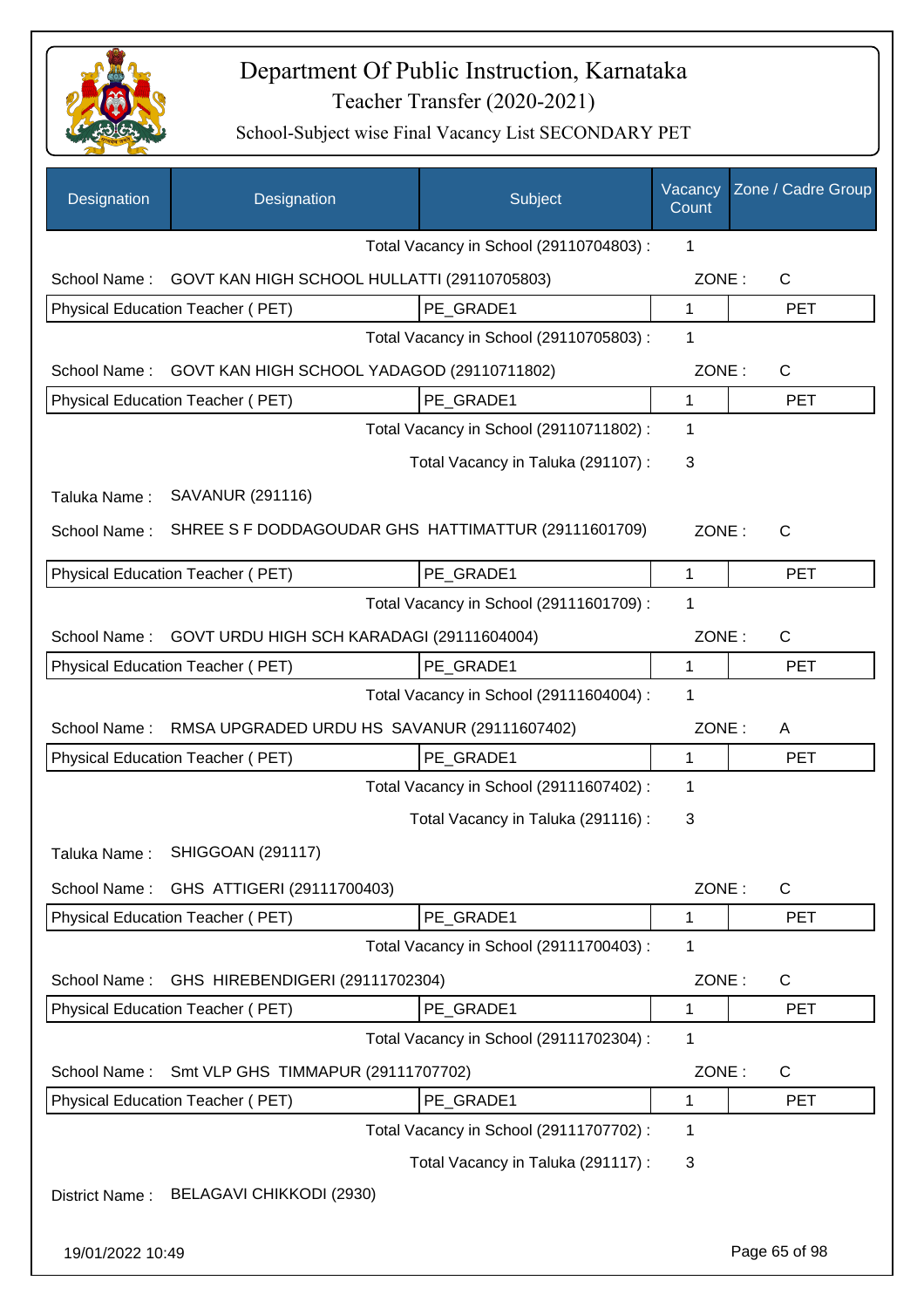

| Designation                                  | Designation                                                                                | Subject                                 | Vacancy<br>Count | Zone / Cadre Group |
|----------------------------------------------|--------------------------------------------------------------------------------------------|-----------------------------------------|------------------|--------------------|
| Taluka Name:                                 | ATHANI (293001)                                                                            |                                         |                  |                    |
| School Name:                                 | G H S AWARKHOD (29300100204)                                                               |                                         | ZONE:            | $\mathsf{C}$       |
|                                              | Physical Education Teacher (PET)                                                           | PE GRADE1                               | $\mathbf{1}$     | <b>PET</b>         |
|                                              |                                                                                            | Total Vacancy in School (29300100204) : | 1                |                    |
| School Name:                                 | GOVT H.S. AND PU COLLEGE ADAHALLI (29300100710)                                            |                                         | ZONE:            | $\mathsf{C}$       |
|                                              | Physical Education Teacher (PET)                                                           | PE GRADE1                               | 1                | <b>PET</b>         |
|                                              |                                                                                            | Total Vacancy in School (29300100710) : | 1                |                    |
| School Name:                                 | GHS ARATAL-BADAGI (29300101603)                                                            |                                         | ZONE:            | C                  |
|                                              | Physical Education Teacher (PET)                                                           | PE_GRADE1                               | 1                | <b>PET</b>         |
|                                              |                                                                                            | Total Vacancy in School (29300101603) : | 1                |                    |
| School Name:                                 | Govt Kannada Higher Primary and Upgraded RMSA Secondary School<br>BANNUR (29300101901)     |                                         | ZONE:            | $\mathsf{C}$       |
|                                              | <b>Physical Education Teacher (PET)</b>                                                    | PE GRADE1                               | 1                | <b>PET</b>         |
|                                              |                                                                                            | Total Vacancy in School (29300101901) : | 1                |                    |
| School Name:                                 | Govt K.H.P.S. and Upgraded RMSA High School KIRANAGI<br>(29300103801)                      |                                         | ZONE:            | $\mathsf{C}$       |
|                                              | Physical Education Teacher (PET)                                                           | PE_GRADE1                               | 1                | <b>PET</b>         |
| Total Vacancy in School (29300103801) :<br>1 |                                                                                            |                                         |                  |                    |
| School Name:                                 | GHS KOHALLI (29300104208)                                                                  |                                         | ZONE:            | C                  |
|                                              | Physical Education Teacher (PET)                                                           | PE GRADE1                               | 1                | <b>PET</b>         |
|                                              |                                                                                            | Total Vacancy in School (29300104208) : | 1                |                    |
|                                              | School Name: GOVT PU COLLEGE, KOKATANOOR (29300104535)                                     |                                         | ZONE:            | C                  |
|                                              | Physical Education Teacher (PET)                                                           | PE GRADE1                               | $\overline{2}$   | <b>PET</b>         |
|                                              |                                                                                            | Total Vacancy in School (29300104535) : | 2                |                    |
| School Name:                                 | GOVT. HIGH SCHOOL SAVADI (29300106911)                                                     |                                         | ZONE:            | C                  |
|                                              | Physical Education Teacher (PET)                                                           | PE GRADE1                               | 1                | <b>PET</b>         |
|                                              |                                                                                            | Total Vacancy in School (29300106911) : | 1                |                    |
|                                              |                                                                                            | Total Vacancy in Taluka (293001) :      | 9                |                    |
| Taluka Name:                                 | CHIKODI (293005)                                                                           |                                         |                  |                    |
| School Name:                                 | Govt Kannada Higher Primary and Upgraded RMSA Secondary School<br>JODAKURALI (29300505001) |                                         | ZONE:            | $\mathsf{C}$       |
|                                              | Physical Education Teacher (PET)                                                           | PE_GRADE1                               | 1                | <b>PET</b>         |
|                                              |                                                                                            | Total Vacancy in School (29300505001) : | 1                |                    |
|                                              |                                                                                            |                                         |                  |                    |
| 19/01/2022 10:49                             |                                                                                            |                                         |                  | Page 66 of 98      |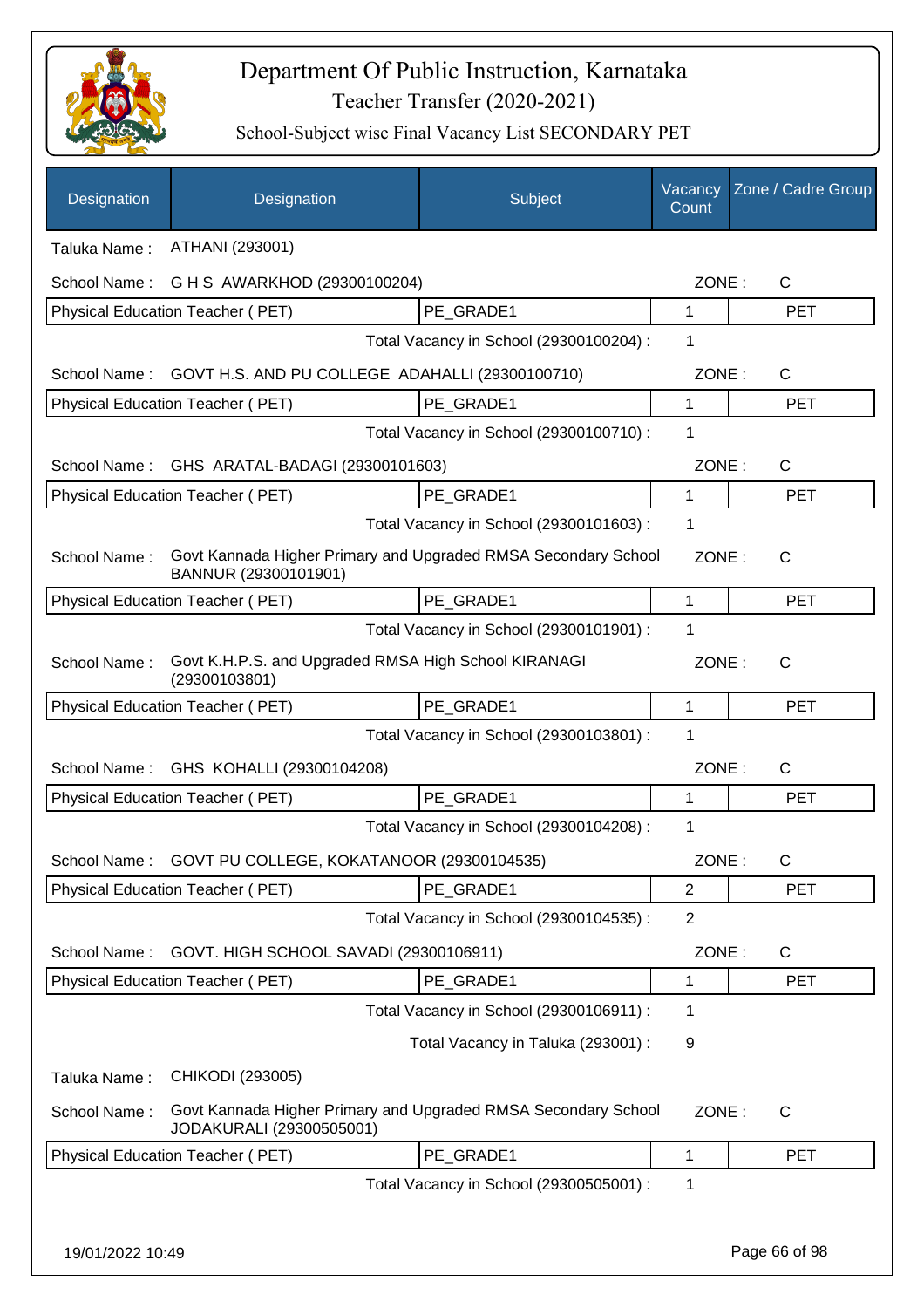

| Designation      | Designation                                                                                   | Subject                                 | Vacancy<br>Count | Zone / Cadre Group |
|------------------|-----------------------------------------------------------------------------------------------|-----------------------------------------|------------------|--------------------|
| School Name:     | Government High School Kabbur (29300507409)                                                   |                                         | ZONE:            | A                  |
|                  | Physical Education Teacher (PET)                                                              | PE GRADE1                               | 1                | <b>PET</b>         |
|                  |                                                                                               | Total Vacancy in School (29300507409) : | 1                |                    |
| School Name:     | GOVT COMPOSITE PRE UNIVERSITY COLLEGE MAJALATTI<br>(29300509202)                              |                                         | ZONE:            | $\mathsf{C}$       |
|                  | Physical Education Teacher (PET)                                                              | PE_GRADE1                               | 1                | <b>PET</b>         |
|                  |                                                                                               | Total Vacancy in School (29300509202) : | 1                |                    |
| School Name:     | Govt Kannada Higher Primary and Upgraded RMSA Secondary School<br>MEERAPURHATTI (29300509701) |                                         | ZONE:            | A                  |
|                  | <b>Physical Education Teacher (PET)</b>                                                       | PE GRADE1                               | 1                | <b>PET</b>         |
|                  |                                                                                               | Total Vacancy in School (29300509701) : | 1                |                    |
|                  |                                                                                               | Total Vacancy in Taluka (293005):       | 4                |                    |
| Taluka Name:     | GOKAK (293006)                                                                                |                                         |                  |                    |
| School Name:     | KARNATAKA PUBLIC SCHOOLS GHS KHANAGAON (29300605790)                                          |                                         | ZONE:            | C                  |
|                  |                                                                                               |                                         |                  |                    |
|                  | <b>Physical Education Teacher (PET)</b>                                                       | PE_GRADE1                               | 1                | <b>PET</b>         |
|                  |                                                                                               | Total Vacancy in School (29300605790) : | 1                |                    |
|                  |                                                                                               | Total Vacancy in Taluka (293006) :      | 1                |                    |
| Taluka Name:     | <b>HUKKERI (293007)</b>                                                                       |                                         |                  |                    |
| School Name:     | GHS ARJUNAWAD (29300700302)                                                                   |                                         | ZONE:            | $\mathsf{C}$       |
|                  | Physical Education Teacher (PET)                                                              | PE GRADE1                               | 1                | <b>PET</b>         |
|                  |                                                                                               | Total Vacancy in School (29300700302) : | 1                |                    |
|                  | School Name: GOVT HIGH SCHOOL BENIWAD (29300701203)                                           |                                         | ZONE:            | C                  |
|                  | Physical Education Teacher (PET)                                                              | PE_GRADE1                               | 1                | <b>PET</b>         |
|                  |                                                                                               | Total Vacancy in School (29300701203) : | 1                |                    |
| School Name:     | GHS BASAPUR (29300701805)                                                                     |                                         | ZONE:            | C                  |
|                  | Physical Education Teacher (PET)                                                              | PE_GRADE1                               | 1                | <b>PET</b>         |
|                  |                                                                                               | Total Vacancy in School (29300701805) : | 1                |                    |
| School Name:     | GHS AND PU COLLEGE BAAD (29300702403)                                                         |                                         | ZONE:            | C                  |
|                  | Physical Education Teacher (PET)                                                              | PE GRADE1                               | 1                | <b>PET</b>         |
|                  |                                                                                               | Total Vacancy in School (29300702403) : | 1                |                    |
| School Name:     | GHS GUDAS (29300702904)                                                                       |                                         | ZONE:            | $\mathsf{C}$       |
|                  | Physical Education Teacher (PET)                                                              | PE_GRADE1                               | 1                | <b>PET</b>         |
| 19/01/2022 10:49 |                                                                                               |                                         |                  | Page 67 of 98      |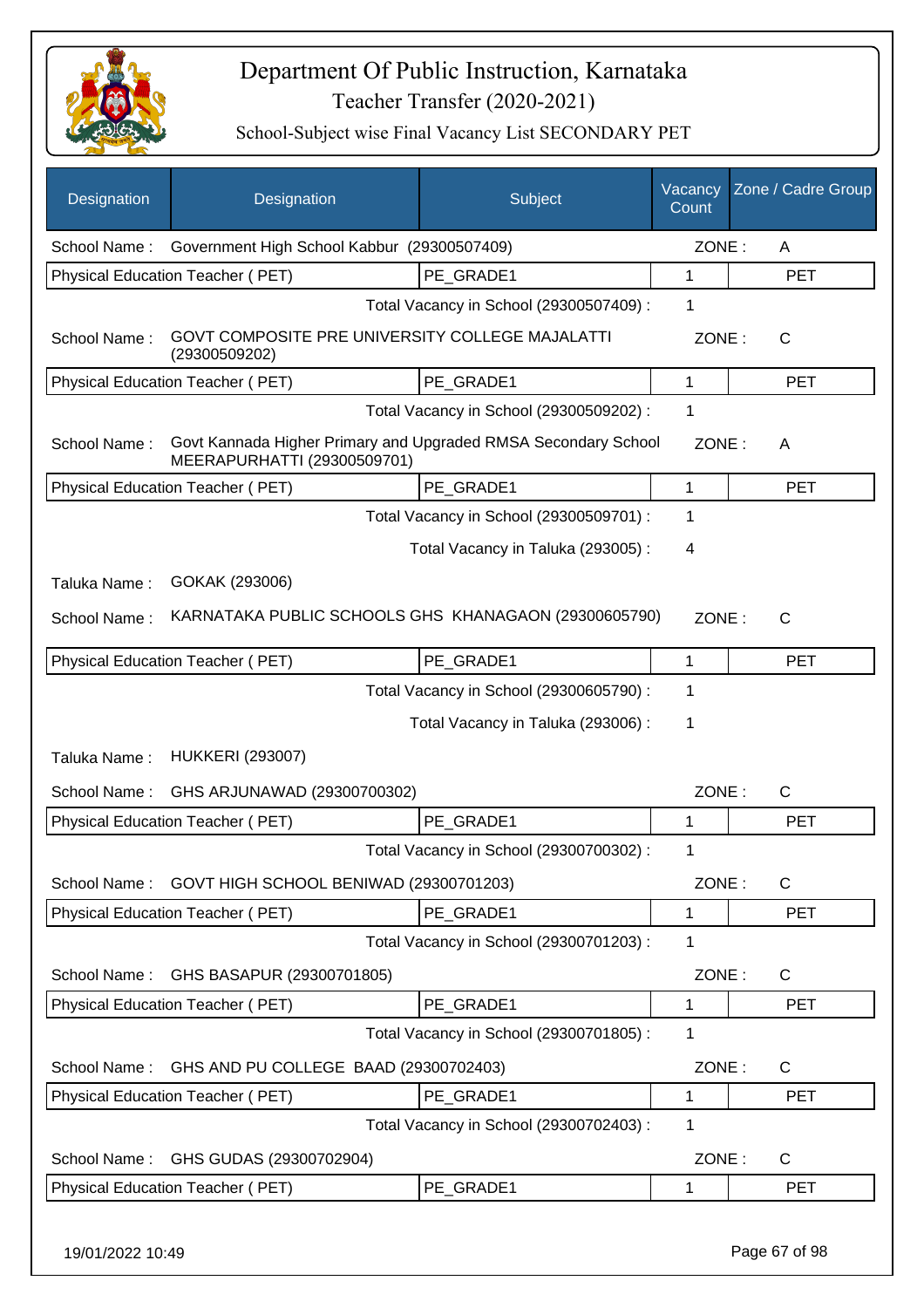

| Designation      | Designation                                                        | Subject                                 | Vacancy<br>Count | Zone / Cadre Group |
|------------------|--------------------------------------------------------------------|-----------------------------------------|------------------|--------------------|
|                  |                                                                    | Total Vacancy in School (29300702904) : | 1                |                    |
| School Name:     | GHS NERLI (29300707706)                                            |                                         | ZONE:            | $\mathsf{C}$       |
|                  | Physical Education Teacher (PET)                                   | PE GRADE1                               | 1                | <b>PET</b>         |
|                  |                                                                    | Total Vacancy in School (29300707706) : | 1                |                    |
| School Name:     | KARNATAKA PUBLIC SCHOOLS DBH PU and HS U-KHANAPUR<br>(29300709806) |                                         | ZONE:            | $\mathsf{C}$       |
|                  | Physical Education Teacher (PET)                                   | PE_GRADE1                               | 1                | <b>PET</b>         |
|                  |                                                                    | Total Vacancy in School (29300709806) : | 1                |                    |
|                  |                                                                    | Total Vacancy in Taluka (293007) :      | $\overline{7}$   |                    |
| Taluka Name:     | NIPPANI (293009)                                                   |                                         |                  |                    |
| School Name:     | M.L.N GHS NEJ (29300902912)                                        |                                         | ZONE:            | $\mathsf{C}$       |
|                  | Physical Education Teacher (PET)                                   | PE GRADE1                               | 1                | <b>PET</b>         |
|                  |                                                                    | Total Vacancy in School (29300902912) : | 1                |                    |
| School Name:     | GHS SHIRAGAON (29300903530)                                        |                                         | ZONE:            | $\mathsf{C}$       |
|                  | Physical Education Teacher (PET)                                   | PE GRADE1                               | 1                | <b>PET</b>         |
|                  |                                                                    | Total Vacancy in School (29300903530) : | 1                |                    |
| School Name:     | GHS DHONEWADI (29300904701)                                        |                                         | ZONE:            | $\mathsf{C}$       |
|                  | Physical Education Teacher (PET)                                   | PE GRADE1                               | $\mathbf{1}$     | <b>PET</b>         |
|                  |                                                                    | Total Vacancy in School (29300904701) : | 1                |                    |
|                  |                                                                    | Total Vacancy in Taluka (293009) :      | 3                |                    |
|                  | Taluka Name: RAIBAG (293010)                                       |                                         |                  |                    |
| School Name:     | Govt Kannada Higher Primary School KADAKABHAVI (29301002802)       |                                         | ZONE:            | $\mathsf{C}$       |
|                  | Physical Education Teacher (PET)                                   | PE_GRADE1                               | $\mathbf 1$      | <b>PET</b>         |
|                  |                                                                    | Total Vacancy in School (29301002802) : | 1                |                    |
| School Name:     | GHS KANKANWADI (29301002923)                                       |                                         | ZONE:            | A                  |
|                  | Physical Education Teacher (PET)                                   | PE_GRADE1                               | $\mathbf 1$      | <b>PET</b>         |
|                  |                                                                    | Total Vacancy in School (29301002923) : | 1                |                    |
| School Name:     | GUHS PB DARGA KUDACHI RURAL (29301005902)                          |                                         | ZONE:            | B                  |
|                  | Physical Education Teacher (PET)                                   | PE_GRADE1                               | 1                | <b>PET</b>         |
|                  |                                                                    | Total Vacancy in School (29301005902) : | 1                |                    |
| School Name:     | GHS KUDACHI (29301008405)                                          |                                         | ZONE:            | A                  |
|                  | Physical Education Teacher (PET)                                   | PE_GRADE1                               | 1                | <b>PET</b>         |
| 19/01/2022 10:49 |                                                                    |                                         |                  | Page 68 of 98      |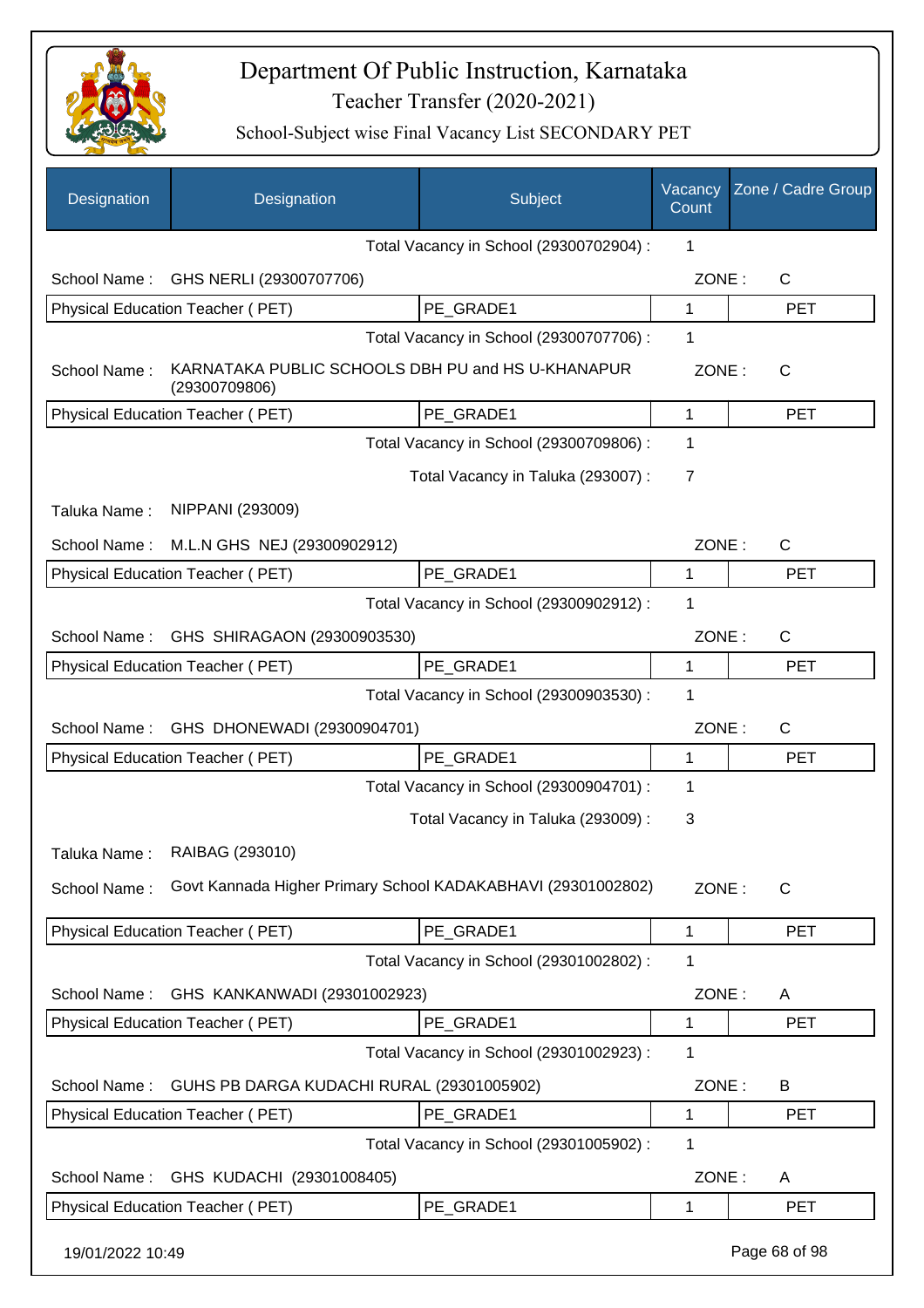

| Designation      | Designation                                                                        | Subject                                 | Vacancy<br>Count | Zone / Cadre Group |
|------------------|------------------------------------------------------------------------------------|-----------------------------------------|------------------|--------------------|
|                  |                                                                                    | Total Vacancy in School (29301008405) : | 1                |                    |
|                  |                                                                                    | Total Vacancy in Taluka (293010) :      | 4                |                    |
| Taluka Name:     | KAGWAD (293013)                                                                    |                                         |                  |                    |
| School Name:     | GHS SHIRAGUPPI (29301301511)                                                       |                                         | ZONE:            | $\mathsf{C}$       |
|                  | Physical Education Teacher (PET)                                                   | PE GRADE1                               | 1                | <b>PET</b>         |
|                  |                                                                                    | Total Vacancy in School (29301301511) : | 1                |                    |
|                  |                                                                                    | Total Vacancy in Taluka (293013):       | 1                |                    |
| Taluka Name:     | <b>MUDALGI (293014)</b>                                                            |                                         |                  |                    |
| School Name:     | GOVERNMENT HIGHER PRIMARY AND UPGRADED HIGHSCHOOL<br>RMSA ARALIMATTI (29301400301) |                                         | ZONE:            | C                  |
|                  | Physical Education Teacher (PET)                                                   | PE_GRADE1                               | $\mathbf{1}$     | <b>PET</b>         |
|                  |                                                                                    | Total Vacancy in School (29301400301) : | 1                |                    |
| School Name:     | GOVT. HIGH SCHOOL AWARADI (29301400404)                                            |                                         | ZONE:            | $\mathsf{C}$       |
|                  | Physical Education Teacher (PET)                                                   | PE GRADE1                               | 1                | <b>PET</b>         |
|                  |                                                                                    | Total Vacancy in School (29301400404) : | 1                |                    |
|                  | School Name: K.H.P.S. DANDAPUR (29301401501)                                       |                                         | ZONE:            | $\mathsf{C}$       |
|                  | Physical Education Teacher (PET)                                                   | PE_GRADE1                               | 1                | <b>PET</b>         |
|                  |                                                                                    | Total Vacancy in School (29301401501) : | 1                |                    |
| School Name:     | K.H.P.S.HADAGINAL (29301402401)                                                    |                                         | ZONE:            | $\mathsf{C}$       |
|                  | Physical Education Teacher (PET)                                                   | PE GRADE1                               | 1                | <b>PET</b>         |
|                  |                                                                                    | Total Vacancy in School (29301402401) : | 1.               |                    |
| School Name:     | K.H.P.S. and Upgraded RMSA High School MANNIKERI<br>(29301404301)                  |                                         | ZONE:            | C                  |
|                  | Physical Education Teacher (PET)                                                   | PE GRADE1                               | 1                | <b>PET</b>         |
|                  |                                                                                    | Total Vacancy in School (29301404301) : | 1                |                    |
| School Name:     | K.H.P.S.MUNNYAL (29301404601)                                                      |                                         | ZONE:            | $\mathsf{C}$       |
|                  | Physical Education Teacher (PET)                                                   | PE GRADE1                               | 1                | <b>PET</b>         |
|                  |                                                                                    | Total Vacancy in School (29301404601) : | 1                |                    |
| School Name:     | GOVT. HIGH SCHOOL UDAGATTI (29301406403)                                           |                                         | ZONE:            | $\mathsf{C}$       |
|                  | Physical Education Teacher (PET)                                                   | PE_GRADE1                               | 1                | <b>PET</b>         |
|                  |                                                                                    | Total Vacancy in School (29301406403) : | 1                |                    |
| School Name:     | G.H.S. KHANNATI (29301406803)                                                      |                                         | ZONE:            | $\mathsf{C}$       |
|                  | Physical Education Teacher (PET)                                                   | PE_GRADE1                               | 1                | <b>PET</b>         |
| 19/01/2022 10:49 |                                                                                    |                                         |                  | Page 69 of 98      |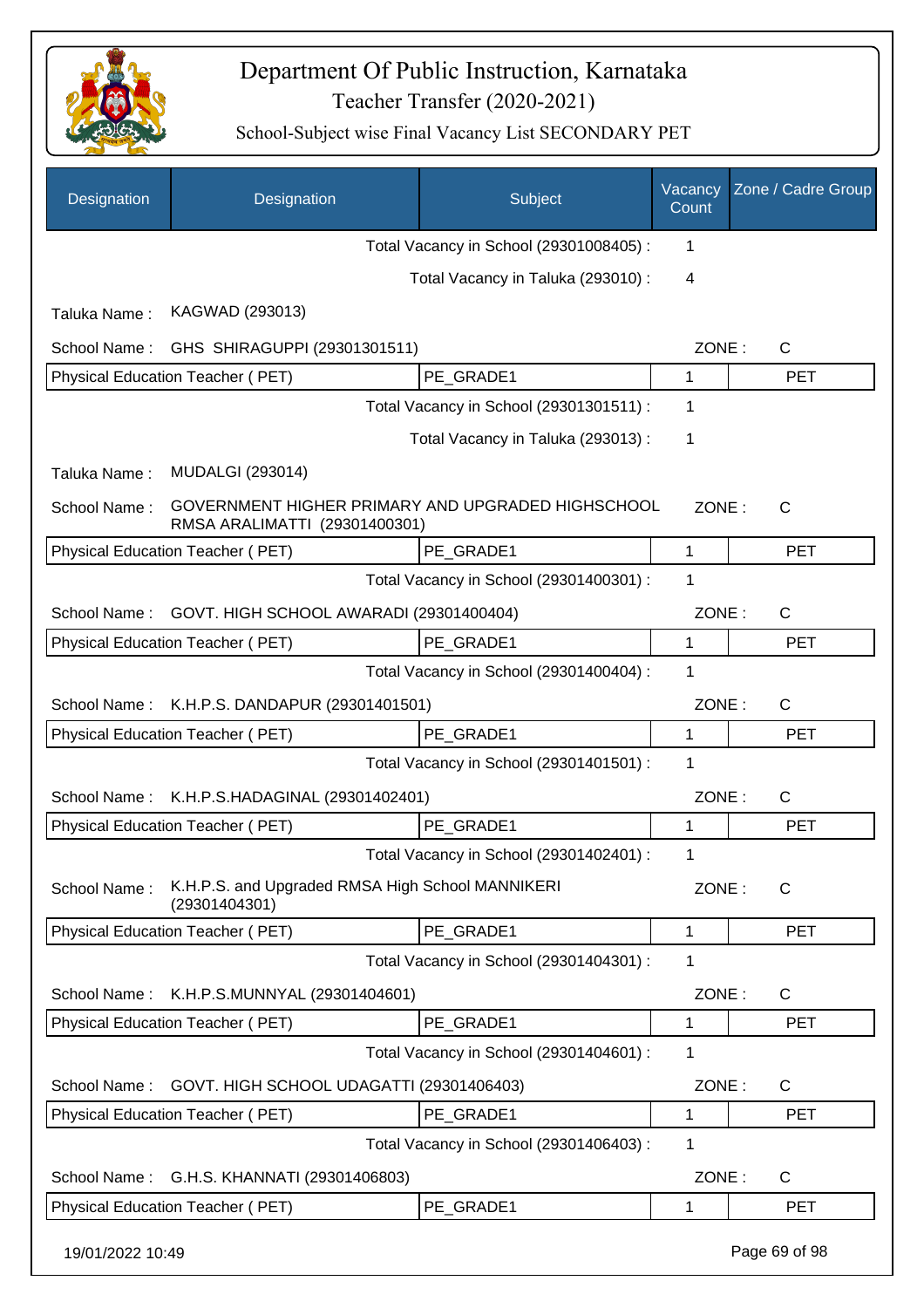

| Designation      | Designation                                                      | Subject                                 | Vacancy<br>Count | Zone / Cadre Group |
|------------------|------------------------------------------------------------------|-----------------------------------------|------------------|--------------------|
|                  |                                                                  | Total Vacancy in School (29301406803) : | 1                |                    |
| School Name:     | G.H.S. MUDALGI (29301409107)                                     |                                         | ZONE:            | A                  |
|                  | Physical Education Teacher (PET)                                 | PE_GRADE1                               | 1                | <b>PET</b>         |
|                  |                                                                  | Total Vacancy in School (29301409107) : | 1                |                    |
|                  |                                                                  | Total Vacancy in Taluka (293014) :      | 9                |                    |
| District Name:   | UTTARA KANNADA SIRSI (2934)                                      |                                         |                  |                    |
| Taluka Name:     | <b>HALIYAL (293404)</b>                                          |                                         |                  |                    |
| School Name:     | GOVT.HIGH SCHOOL GUNDOLLI (29340421102)                          |                                         | ZONE:            | $\mathsf{C}$       |
|                  | Physical Education Teacher (PET)                                 | PE_GRADE1                               | 1                | <b>PET</b>         |
|                  |                                                                  | Total Vacancy in School (29340421102) : | 1                |                    |
| School Name:     | GOVT.HIGH SCHOOL.RMSA TATTIGERI (29340421301)                    |                                         | ZONE:            | C                  |
|                  | Physical Education Teacher (PET)                                 | PE GRADE1                               | 1                | <b>PET</b>         |
|                  |                                                                  | Total Vacancy in School (29340421301) : | 1                |                    |
|                  |                                                                  | Total Vacancy in Taluka (293404) :      | $\overline{2}$   |                    |
| Taluka Name:     | SIDDAPUR (293406)                                                |                                         |                  |                    |
| School Name:     | KARNATAKA PUBLIC SCHOOLS G P U COLLEGE HALAGERI<br>(29340613602) |                                         | ZONE:            | $\mathsf{C}$       |
|                  | Physical Education Teacher (PET)                                 | PE_GRADE1                               | 1                | <b>PET</b>         |
|                  |                                                                  | Total Vacancy in School (29340613602) : | 1                |                    |
| School Name:     | GOVT. HIGH SCHOOL HALADAKATTA (29340621206)                      |                                         | ZONE:            | A                  |
|                  | Physical Education Teacher (PET)                                 | PE_GRADE1                               | 1                | <b>PET</b>         |
|                  |                                                                  | Total Vacancy in School (29340621206) : | 1                |                    |
| School Name:     | GOVT. HIGH SCHOOL LAMBAPURA (29340624101)                        |                                         | ZONE:            | C                  |
|                  | Physical Education Teacher (PET)                                 | PE GRADE1                               | 1                | <b>PET</b>         |
|                  |                                                                  | Total Vacancy in School (29340624101) : | 1                |                    |
| School Name:     | GOVT. HIGH SCHOOL JIDDI (29340624602)                            |                                         | ZONE:            | C                  |
|                  | Physical Education Teacher (PET)                                 | PE_GRADE1                               | 1                | <b>PET</b>         |
|                  |                                                                  | Total Vacancy in School (29340624602) : | 1                |                    |
|                  |                                                                  | Total Vacancy in Taluka (293406) :      | 4                |                    |
| Taluka Name:     | <b>YELLAPUR (293407)</b>                                         |                                         |                  |                    |
| School Name:     | GHS MALAVALLI (29340702609)                                      |                                         | ZONE:            | C                  |
|                  | Physical Education Teacher (PET)                                 | PE_GRADE1                               | 1                | <b>PET</b>         |
| 19/01/2022 10:49 |                                                                  |                                         |                  | Page 70 of 98      |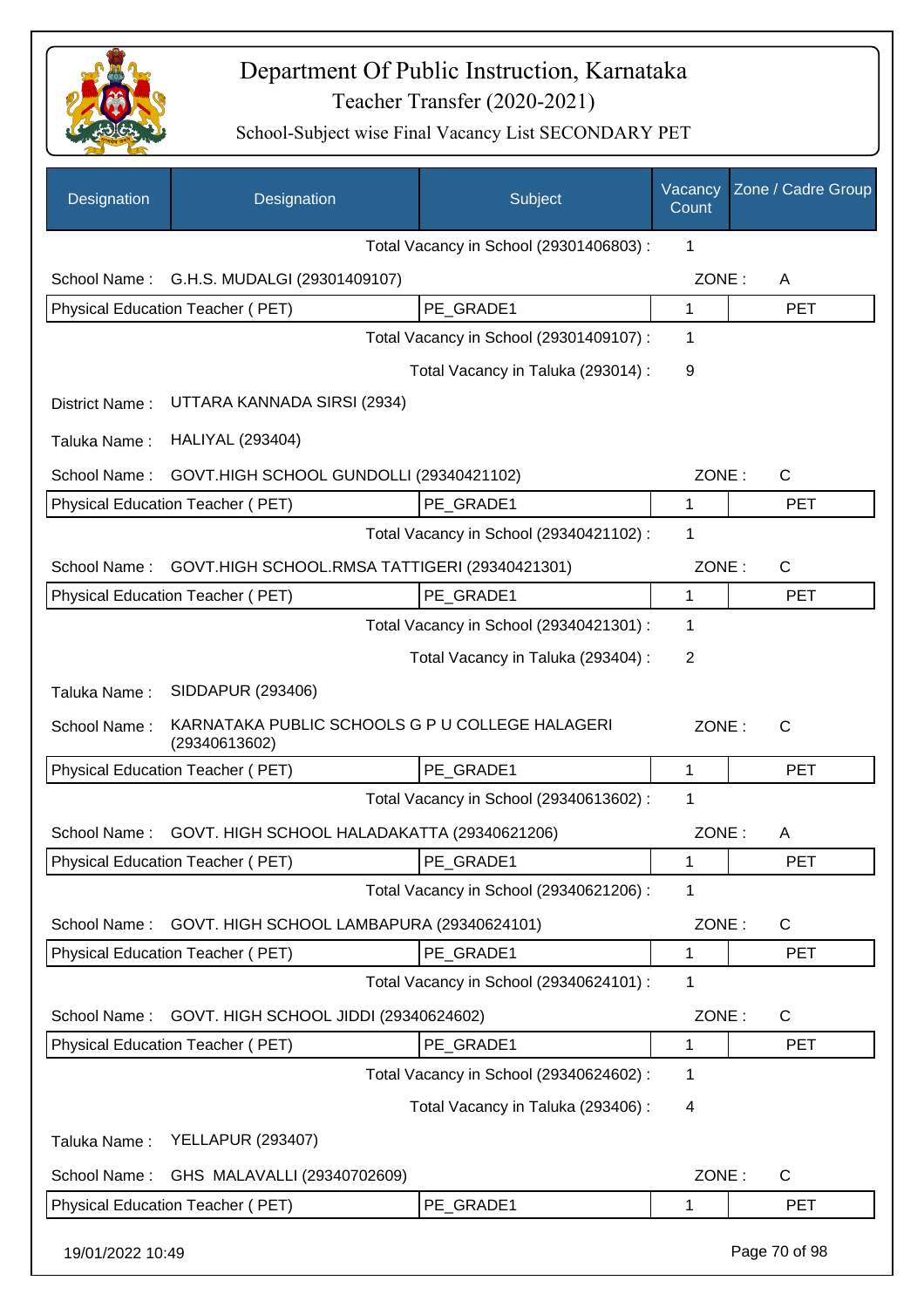

| Designation          | Designation                                                                                          | Subject                                 | Vacancy<br>Count | Zone / Cadre Group |
|----------------------|------------------------------------------------------------------------------------------------------|-----------------------------------------|------------------|--------------------|
|                      |                                                                                                      | Total Vacancy in School (29340702609) : | 1                |                    |
| School Name:         | KARNATAKA PUBLIC SCHOOLS GOVT HIGH SCHOOL KIRAWATTI<br>TQ-YELLAPUR DIST-UTTARA KANNADA (29340707009) |                                         | ZONE:            | $\mathsf{C}$       |
|                      | Physical Education Teacher (PET)                                                                     | PE_GRADE1                               | 1                | <b>PET</b>         |
|                      |                                                                                                      | Total Vacancy in School (29340707009) : | 1                |                    |
|                      |                                                                                                      | Total Vacancy in Taluka (293407) :      | 2                |                    |
| Taluka Name:         | JOIDA (293411)                                                                                       |                                         |                  |                    |
| School Name:         | GOVT. HIGH SCHOOL RAMNAGAR (29341102008)                                                             |                                         | ZONE:            | $\mathsf{C}$       |
|                      | Physical Education Teacher (PET)                                                                     | PE_GRADE1                               | 1                | <b>PET</b>         |
|                      |                                                                                                      | Total Vacancy in School (29341102008) : | 1                |                    |
| School Name:         | GOVT. HIGHSCHOOL TINNAIGHAT (29341109101)                                                            |                                         | ZONE:            | C                  |
|                      | Physical Education Teacher (PET)                                                                     | PE_GRADE1                               | 1                | <b>PET</b>         |
|                      |                                                                                                      | Total Vacancy in School (29341109101) : | 1                |                    |
| School Name:         | GOVT. SHRIRAM HIGHSCHOOL JOIDA (29341109210)                                                         |                                         | ZONE:            | C                  |
|                      | Physical Education Teacher (PET)                                                                     | PE GRADE1                               | 1                | <b>PET</b>         |
|                      |                                                                                                      | Total Vacancy in School (29341109210) : | 1                |                    |
|                      |                                                                                                      | Total Vacancy in Taluka (293411) :      | 3                |                    |
| <b>Division Name</b> | Kalburgi (4)                                                                                         |                                         |                  |                    |
| District Name:       | KALBURGI (2904)                                                                                      |                                         |                  |                    |
| Taluka Name:         | ALAND (290401)                                                                                       |                                         |                  |                    |
| School Name:         | GHS ALANGA (29040100203)                                                                             |                                         | ZONE:            | C                  |
|                      | Physical Education Teacher (PET)                                                                     | PE_GRADE1                               | 1                | <b>PET</b>         |
|                      |                                                                                                      | Total Vacancy in School (29040100203) : | 1                |                    |
| School Name:         | GHS BELAMAGI (29040101406)                                                                           |                                         | ZONE:            | C                  |
|                      | Physical Education Teacher (PET)                                                                     | PE GRADE1                               | 1                | <b>PET</b>         |
|                      |                                                                                                      | Total Vacancy in School (29040101406) : | 1                |                    |
| School Name:         | GHS BODHAN (29040102103)                                                                             |                                         | ZONE:            | C                  |
|                      | Physical Education Teacher (PET)                                                                     | PE GRADE1                               | 1                | <b>PET</b>         |
|                      |                                                                                                      | Total Vacancy in School (29040102103) : | 1                |                    |
| School Name:         | GOVT HPS CHITALI (29040102701)                                                                       |                                         | ZONE:            | C                  |
|                      | Physical Education Teacher (PET)                                                                     | PE_GRADE1                               | 1                | <b>PET</b>         |
|                      |                                                                                                      | Total Vacancy in School (29040102701) : | 1                |                    |
| 19/01/2022 10:49     |                                                                                                      |                                         |                  | Page 71 of 98      |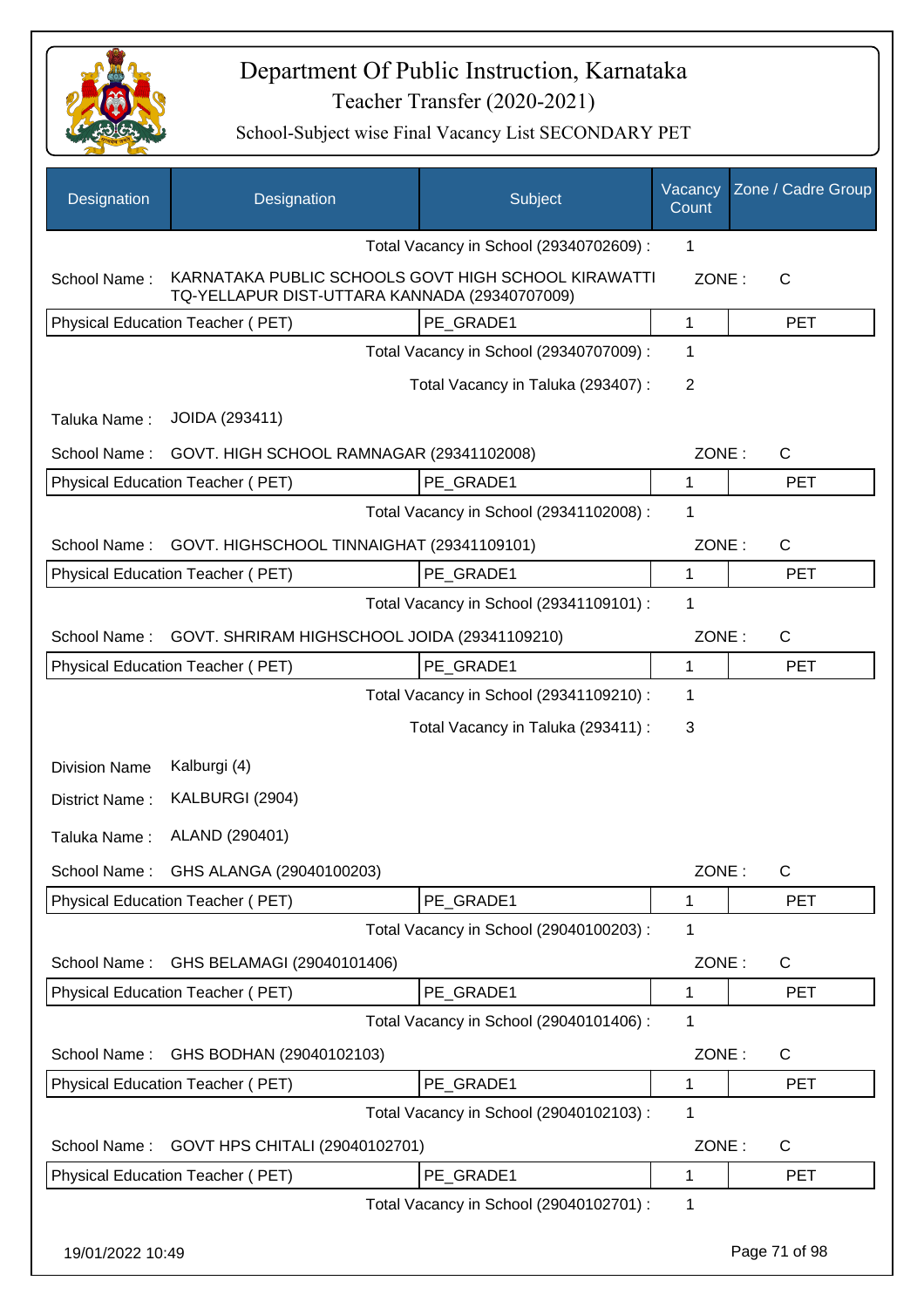

| Designation      | Designation                                                     | Subject                                 | Vacancy<br>Count | Zone / Cadre Group |
|------------------|-----------------------------------------------------------------|-----------------------------------------|------------------|--------------------|
| School Name:     | GHS DHANGAPUR (29040103203)                                     |                                         | ZONE:            | C                  |
|                  | Physical Education Teacher (PET)                                | PE GRADE1                               | 1                | <b>PET</b>         |
|                  |                                                                 | Total Vacancy in School (29040103203) : | 1                |                    |
|                  | School Name: GHS HADALGI (29040103803)                          |                                         | ZONE:            | C                  |
|                  | Physical Education Teacher (PET)                                | PE GRADE1                               | $\mathbf{1}$     | <b>PET</b>         |
|                  |                                                                 | Total Vacancy in School (29040103803) : | 1                |                    |
|                  | School Name: GHS HALLI SALAGAR (29040104204)                    |                                         | ZONE:            | C                  |
|                  | Physical Education Teacher (PET)                                | PE GRADE1                               | 1                | <b>PET</b>         |
|                  |                                                                 | Total Vacancy in School (29040104204) : | 1                |                    |
| School Name:     | GHS JAWALI D (29040105304)                                      |                                         | ZONE:            | $\mathsf{C}$       |
|                  | Physical Education Teacher (PET)                                | PE GRADE1                               | 1                | <b>PET</b>         |
|                  |                                                                 | Total Vacancy in School (29040105304) : | 1                |                    |
|                  | School Name: GHS KAWALAGA (29040106302)                         |                                         | ZONE:            | $\mathsf{C}$       |
|                  | Physical Education Teacher (PET)                                | PE_GRADE1                               | 1                | <b>PET</b>         |
|                  |                                                                 | Total Vacancy in School (29040106302) : | 1                |                    |
| School Name:     | GHS KHAJURI (29040106605)                                       |                                         | ZONE:            | $\mathsf{C}$       |
|                  | Physical Education Teacher (PET)                                | PE_GRADE1                               | 1                | <b>PET</b>         |
|                  |                                                                 | Total Vacancy in School (29040106605) : | 1                |                    |
| School Name:     | GHS KINNI SULTAN (29040107105)                                  |                                         | ZONE:            | $\mathsf{C}$       |
|                  | Physical Education Teacher (PET)                                | PE_GRADE1                               | 1                | <b>PET</b>         |
|                  |                                                                 | Total Vacancy in School (29040107105) : | 1                |                    |
| School Name:     | GOVT HIGH SCHOOL KOTANHIPPARGA (29040107402)                    |                                         | ZONE:            | C                  |
|                  | Physical Education Teacher (PET)                                | PE GRADE1                               | 1                | <b>PET</b>         |
|                  |                                                                 | Total Vacancy in School (29040107402) : | 1                |                    |
| School Name:     | GHS DARGA SHIROOR (29040108110)                                 |                                         | ZONE:            | C                  |
|                  | Physical Education Teacher (PET)                                | PE GRADE1                               | 1                | <b>PET</b>         |
|                  |                                                                 | Total Vacancy in School (29040108110) : | 1                |                    |
| School Name:     | KARNATAKA PUBLIC SCHOOLS GOVT HS MADANHIPPARGA<br>(29040108114) |                                         | ZONE:            | $\mathsf{C}$       |
|                  | Physical Education Teacher (PET)                                | PE_GRADE1                               | 1                | <b>PET</b>         |
|                  |                                                                 | Total Vacancy in School (29040108114) : | 1                |                    |
| School Name:     | GHS MUNNALLI (29040108804)                                      |                                         | ZONE:            | C                  |
|                  | Physical Education Teacher (PET)                                | PE GRADE1                               | 1                | <b>PET</b>         |
| 19/01/2022 10:49 |                                                                 |                                         |                  | Page 72 of 98      |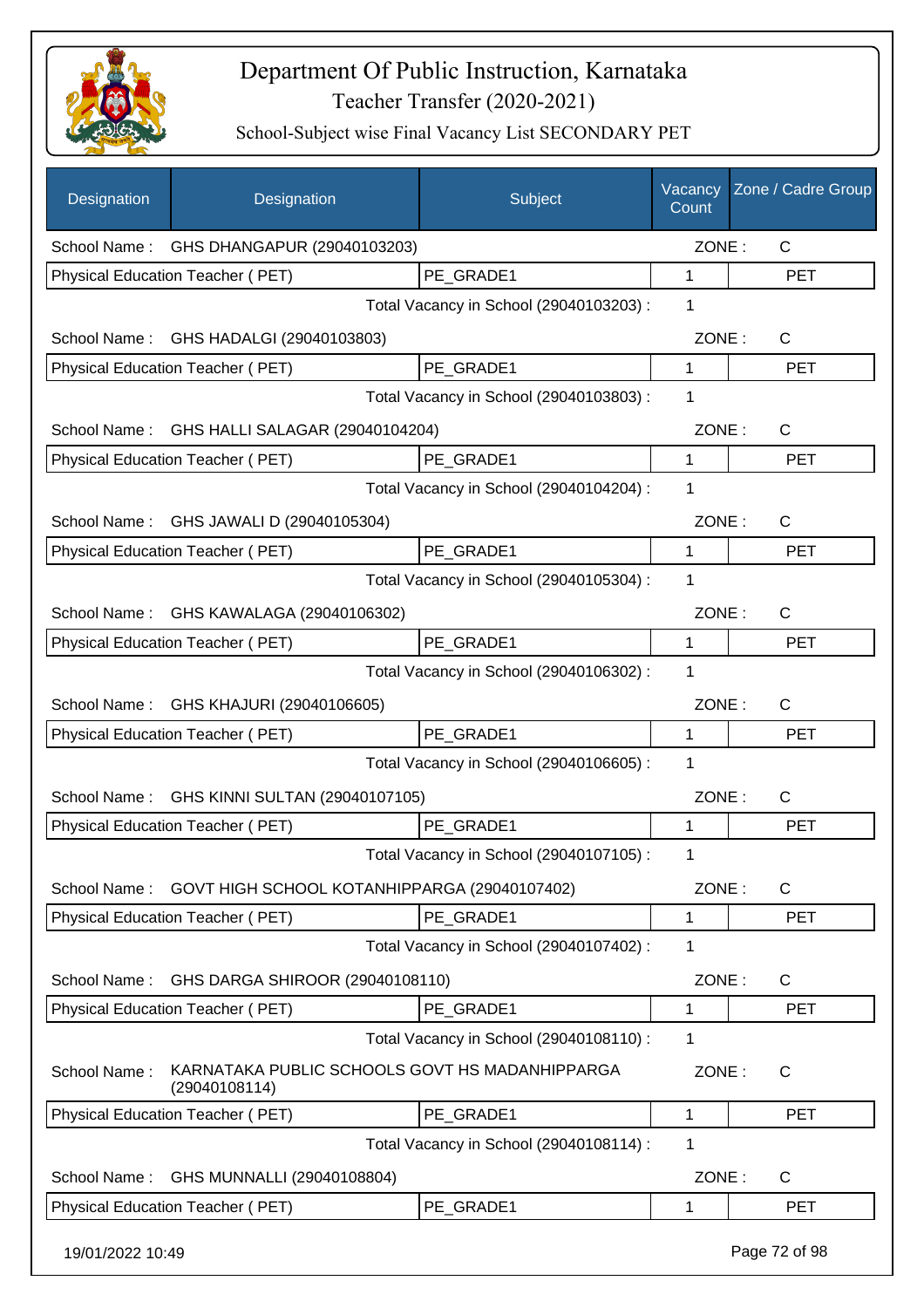

| Designation      | Designation                                     | Subject                                 | Vacancy<br>Count | Zone / Cadre Group |
|------------------|-------------------------------------------------|-----------------------------------------|------------------|--------------------|
|                  |                                                 | Total Vacancy in School (29040108804) : | 1                |                    |
| School Name:     | GHS NARONA (29040109210)                        |                                         | ZONE:            | $\mathsf{C}$       |
|                  | Physical Education Teacher (PET)                | PE_GRADE1                               | 1                | <b>PET</b>         |
|                  |                                                 | Total Vacancy in School (29040109210) : | 1                |                    |
| School Name:     | GHS NIMBAL (29040109403)                        |                                         | ZONE:            | C                  |
|                  | Physical Education Teacher (PET)                | PE_GRADE1                               | 1                | <b>PET</b>         |
|                  |                                                 | Total Vacancy in School (29040109403) : | 1                |                    |
| School Name:     | GHS NIBMBARGA (29040109509)                     |                                         | ZONE:            | $\mathsf{C}$       |
|                  | Physical Education Teacher (PET)                | PE GRADE1                               | 1                | <b>PET</b>         |
|                  |                                                 | Total Vacancy in School (29040109509) : | 1                |                    |
| School Name:     | GOVT HPS NINGADALLI (29040109601)               |                                         | ZONE:            | $\mathsf{C}$       |
|                  | Physical Education Teacher (PET)                | PE_GRADE1                               | 1                | <b>PET</b>         |
|                  |                                                 | Total Vacancy in School (29040109601) : | 1                |                    |
| School Name:     | GOVT HPS NIRAGUDI (29040109701)                 |                                         | ZONE:            | C                  |
|                  | Physical Education Teacher (PET)                | PE_GRADE1                               | 1                | <b>PET</b>         |
|                  |                                                 | Total Vacancy in School (29040109701) : | 1                |                    |
| School Name:     | GHS PADSAVALI (29040109804)                     |                                         | ZONE:            | $\mathsf{C}$       |
|                  | Physical Education Teacher (PET)                | PE_GRADE1                               | 1                | <b>PET</b>         |
|                  |                                                 | Total Vacancy in School (29040109804) : | 1                |                    |
|                  | School Name: GHS SARASAMBA (29040110907)        |                                         | ZONE:            | C                  |
|                  | <b>Physical Education Teacher (PET)</b>         | PE_GRADE1                               | 1                | PET                |
|                  |                                                 | Total Vacancy in School (29040110907) : | 1                |                    |
| School Name:     | GHS TADOAL (29040111803)                        |                                         | ZONE:            | C                  |
|                  | Physical Education Teacher (PET)                | PE_GRADE1                               | 1                | PET                |
|                  |                                                 | Total Vacancy in School (29040111803) : | 1                |                    |
|                  |                                                 | Total Vacancy in Taluka (290401) :      | 23               |                    |
| Taluka Name:     | AFZALPUR (290402)                               |                                         |                  |                    |
| School Name:     | GOVT HPS ANKALAGA (RMSA UPGRADED) (29040200601) |                                         | ZONE:            | C                  |
|                  | Physical Education Teacher (PET)                | PE_GRADE1                               | 1                | <b>PET</b>         |
|                  |                                                 | Total Vacancy in School (29040200601) : | 1                |                    |
| School Name:     | GOVT HS BHOSAGA (29040202502)                   |                                         | ZONE:            | C                  |
|                  | Physical Education Teacher (PET)                | PE_GRADE1                               | 1                | <b>PET</b>         |
| 19/01/2022 10:49 |                                                 |                                         |                  | Page 73 of 98      |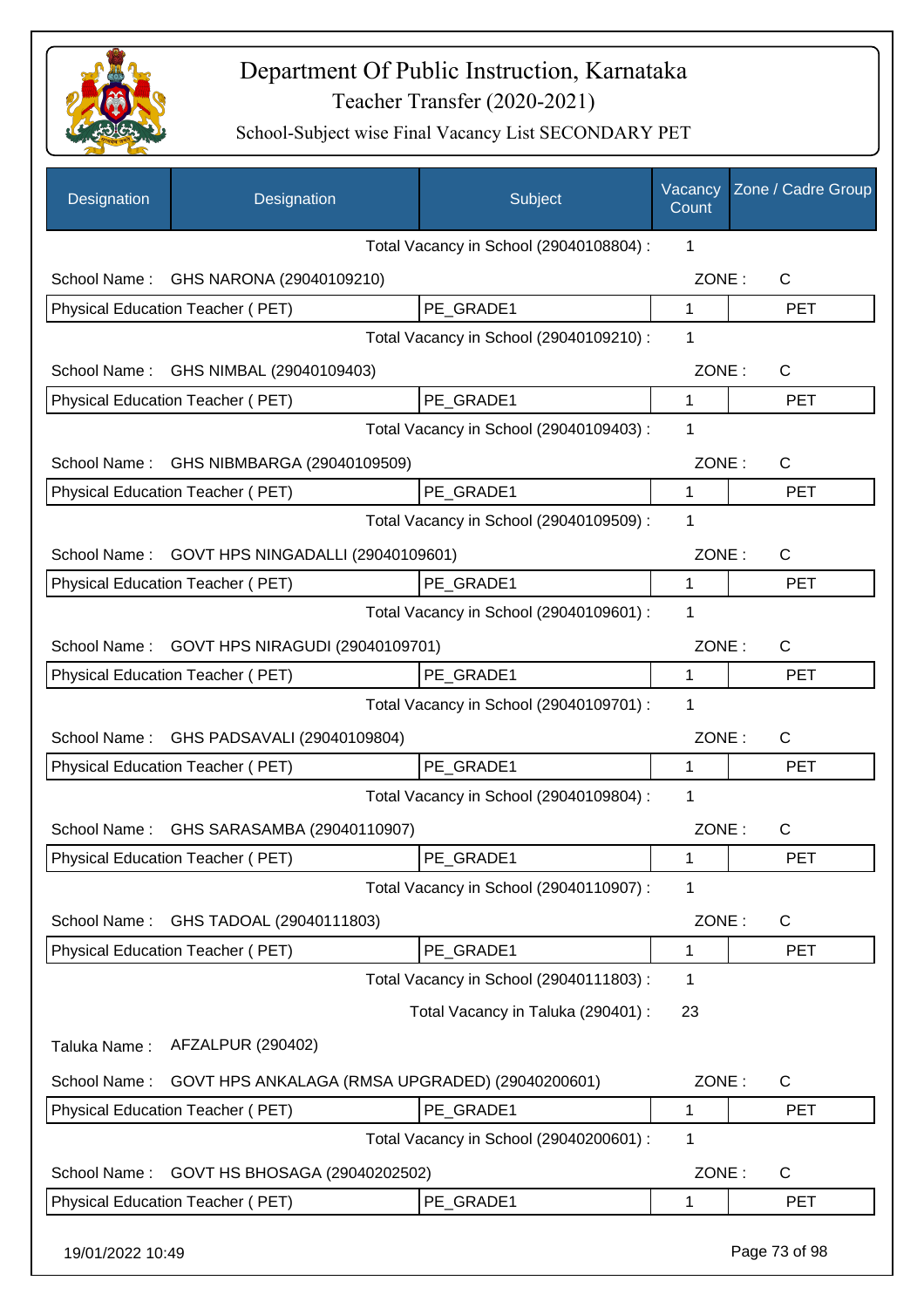

| Designation      | Designation                                                | Subject                                 | Vacancy<br>Count | Zone / Cadre Group |
|------------------|------------------------------------------------------------|-----------------------------------------|------------------|--------------------|
|                  |                                                            | Total Vacancy in School (29040202502) : | 1                |                    |
| School Name:     | GOVT HS CHINCHOLI (29040202602)                            |                                         | ZONE:            | $\mathsf{C}$       |
|                  | Physical Education Teacher (PET)                           | PE GRADE1                               | 1                | <b>PET</b>         |
|                  |                                                            | Total Vacancy in School (29040202602) : | 1                |                    |
| School Name:     | GOVT HS HASARAGUNDAGI (29040204503)                        |                                         | ZONE:            | C                  |
|                  | Physical Education Teacher (PET)                           | PE GRADE1                               | 1                | <b>PET</b>         |
|                  |                                                            | Total Vacancy in School (29040204503) : | 1                |                    |
| School Name:     | KARNATAKA PUBLIC SCHOOLS GOVT HS KARAJAGI<br>(29040205807) |                                         | ZONE:            | $\mathsf{C}$       |
|                  | Physical Education Teacher (PET)                           | PE_GRADE1                               | 1                | <b>PET</b>         |
|                  |                                                            | Total Vacancy in School (29040205807) : | 1                |                    |
| School Name:     | GOVT HPS KOGANOOR (RMSA UPGRADE) (29040206201)             |                                         | ZONE:            | $\mathsf{C}$       |
|                  | Physical Education Teacher (PET)                           | PE GRADE1                               | 1                | <b>PET</b>         |
|                  |                                                            | Total Vacancy in School (29040206201) : | 1                |                    |
| School Name:     | GOVT HS MANNUR (29040207015)                               |                                         | ZONE:            | $\mathsf{C}$       |
|                  | Physical Education Teacher (PET)                           | PE GRADE1                               | 1                | <b>PET</b>         |
|                  |                                                            | Total Vacancy in School (29040207015) : | 1                |                    |
| School Name:     | GOVT HS HOSUR (29040209203)                                |                                         | ZONE:            | C                  |
|                  | Physical Education Teacher (PET)                           | PE_GRADE1                               | 1                | <b>PET</b>         |
|                  |                                                            | Total Vacancy in School (29040209203) : | 1                |                    |
|                  |                                                            | Total Vacancy in Taluka (290402) :      | 8                |                    |
| Taluka Name:     | <b>CHINCHOLI (290403)</b>                                  |                                         |                  |                    |
| School Name:     | GHS AINAPUR (29040300109)                                  |                                         | ZONE:            | $\mathsf{C}$       |
|                  | Physical Education Teacher (PET)                           | PE_GRADE1                               | 1                | <b>PET</b>         |
|                  |                                                            | Total Vacancy in School (29040300109) : | 1                |                    |
| School Name:     | GHS CHENGATA (29040301708)                                 |                                         | ZONE:            | C                  |
|                  | Physical Education Teacher (PET)                           | PE GRADE1                               | 1                | <b>PET</b>         |
|                  |                                                            | Total Vacancy in School (29040301708) : | 1                |                    |
| School Name:     | GHS CHIMMANNCHOD (29040302114)                             |                                         | ZONE:            | $\mathsf{C}$       |
|                  | Physical Education Teacher (PET)                           | PE GRADE1                               | 1                | <b>PET</b>         |
|                  |                                                            | Total Vacancy in School (29040302114) : | 1                |                    |
| School Name:     | GHS KEROLLI (29040305802)                                  |                                         | ZONE:            | $\mathsf{C}$       |
|                  | Physical Education Teacher (PET)                           | PE GRADE1                               | 1                | <b>PET</b>         |
| 19/01/2022 10:49 |                                                            |                                         |                  | Page 74 of 98      |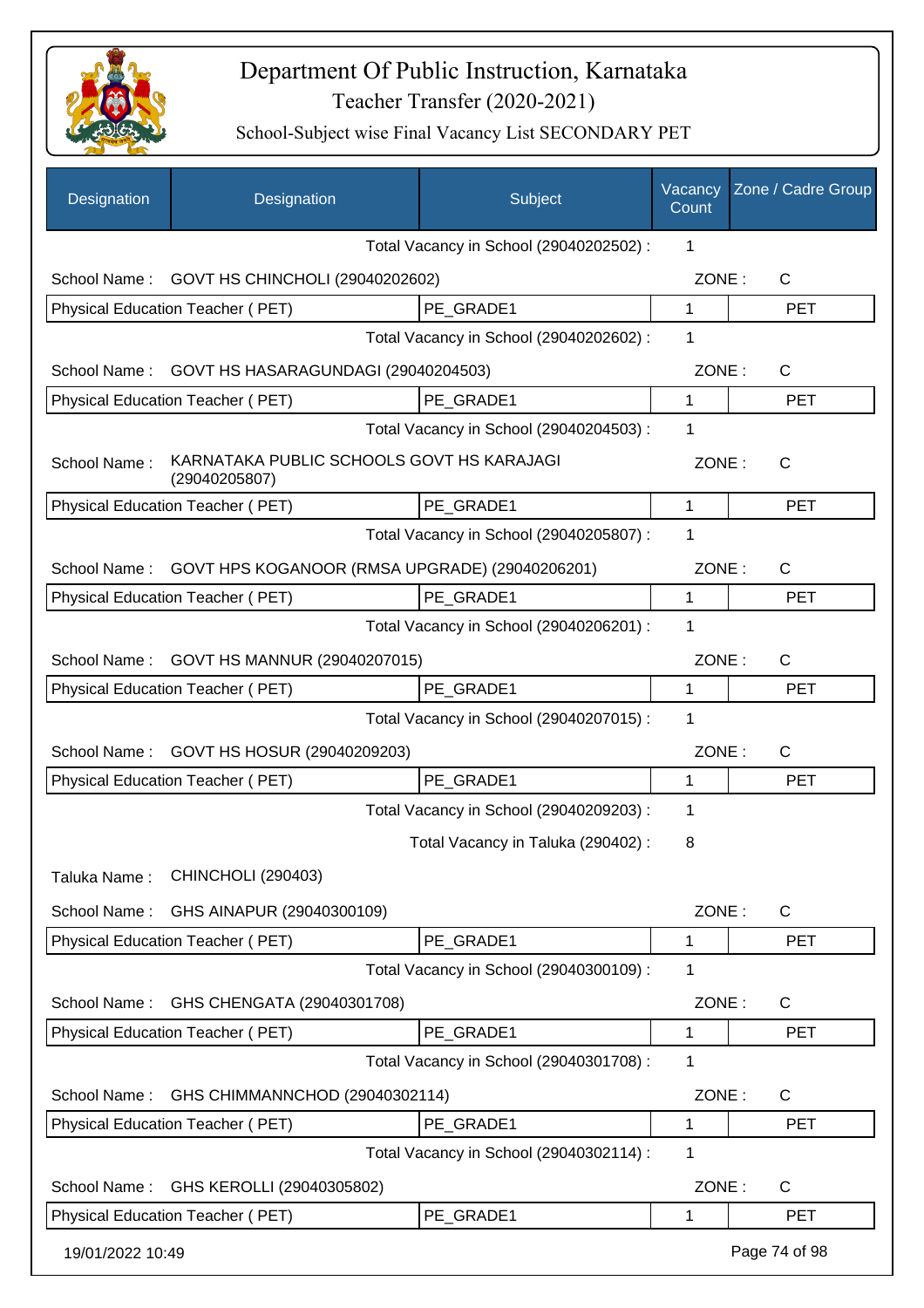

| Designation      | Designation                             | Subject                                 | Vacancy<br>Count | Zone / Cadre Group |
|------------------|-----------------------------------------|-----------------------------------------|------------------|--------------------|
|                  |                                         | Total Vacancy in School (29040305802) : | 1                |                    |
| School Name:     | GHS RAIKOD (29040309502)                |                                         | ZONE:            | $\mathsf{C}$       |
|                  | Physical Education Teacher (PET)        | PE_GRADE1                               | 1                | <b>PET</b>         |
|                  |                                         | Total Vacancy in School (29040309502) : | 1                |                    |
| School Name:     | GHS RUDANOOR (29040309902)              |                                         | ZONE:            | C                  |
|                  | Physical Education Teacher (PET)        | PE GRADE1                               | 1                | <b>PET</b>         |
|                  |                                         | Total Vacancy in School (29040309902) : | 1                |                    |
| School Name:     | GHS RUMMANGUD (29040310003)             |                                         | ZONE:            | C                  |
|                  | Physical Education Teacher (PET)        | PE GRADE1                               | 1                | <b>PET</b>         |
|                  |                                         | Total Vacancy in School (29040310003) : | 1                |                    |
|                  |                                         | Total Vacancy in Taluka (290403) :      | 7                |                    |
| Taluka Name:     | CHITTAPUR (290404)                      |                                         |                  |                    |
|                  | School Name: GHS ALAHALLI (29040400209) |                                         | ZONE:            | C                  |
|                  | Physical Education Teacher (PET)        | PE GRADE1                               | 1                | <b>PET</b>         |
|                  |                                         | Total Vacancy in School (29040400209) : | 1                |                    |
| School Name:     | GOVT HPS BEDSUR (29040401301)           |                                         | ZONE:            | $\mathsf{C}$       |
|                  | Physical Education Teacher (PET)        | PE GRADE1                               | 1                | <b>PET</b>         |
|                  |                                         | Total Vacancy in School (29040401301) : | 1                |                    |
| School Name:     | GHS BHIMANAHALLI (29040402004)          |                                         | ZONE:            | C                  |
|                  | Physical Education Teacher (PET)        | PE GRADE1                               | 1                | <b>PET</b>         |
|                  |                                         | Total Vacancy in School (29040402004) : | 1                |                    |
| School Name:     | GHS KARADAL (29040405806)               |                                         | ZONE:            | $\mathsf{C}$       |
|                  | Physical Education Teacher (PET)        | PE GRADE1                               | 1                | <b>PET</b>         |
|                  |                                         | Total Vacancy in School (29040405806) : | 1                |                    |
| School Name:     | GHS KOLLUR (29040406607)                |                                         | ZONE:            | $\mathsf{C}$       |
|                  | Physical Education Teacher (PET)        | PE GRADE1                               | 1                | <b>PET</b>         |
|                  |                                         | Total Vacancy in School (29040406607) : | 1                |                    |
| School Name:     | GOVT HS REVAGGI (29040409805)           |                                         | ZONE:            | $\mathsf{C}$       |
|                  | Physical Education Teacher (PET)        | PE_GRADE1                               | 1                | <b>PET</b>         |
|                  |                                         | Total Vacancy in School (29040409805) : | 1                |                    |
| School Name:     | GOVT HPS YAGAPUR (29040412001)          |                                         | ZONE:            | C                  |
|                  | Physical Education Teacher (PET)        | PE_GRADE1                               | 1                | <b>PET</b>         |
| 19/01/2022 10:49 |                                         |                                         |                  | Page 75 of 98      |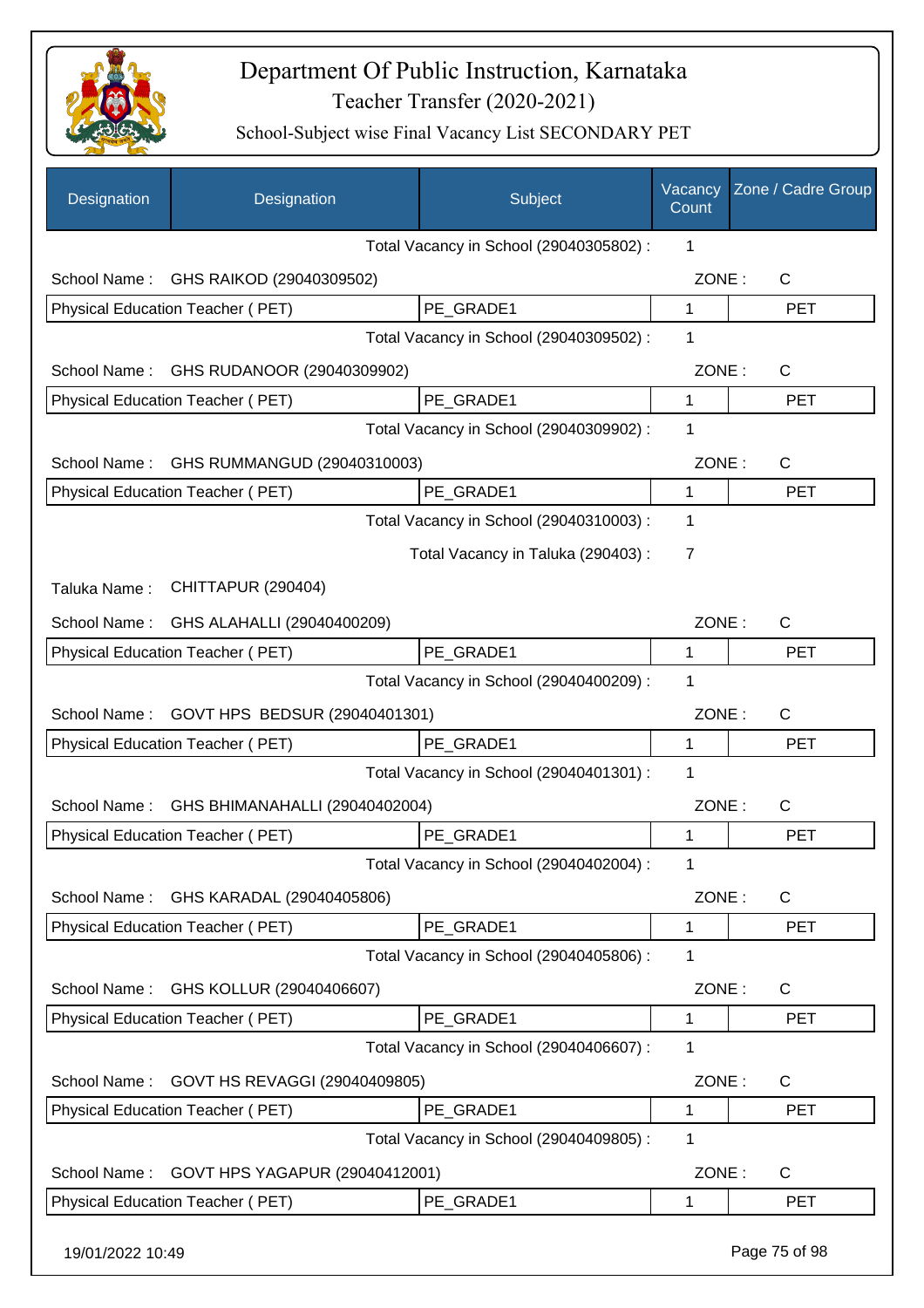

| Designation  | Designation                                                                      | Subject                                 | Vacancy<br>Count | Zone / Cadre Group |
|--------------|----------------------------------------------------------------------------------|-----------------------------------------|------------------|--------------------|
|              |                                                                                  | Total Vacancy in School (29040412001) : | 1                |                    |
|              |                                                                                  | Total Vacancy in Taluka (290404) :      | 7                |                    |
| Taluka Name: | <b>JEWARGI (290406)</b>                                                          |                                         |                  |                    |
| School Name: | GOVT HS ANKALAGA (29040600804)                                                   |                                         | ZONE:            | $\mathsf{C}$       |
|              | Physical Education Teacher (PET)                                                 | PE_GRADE1                               | 1                | <b>PET</b>         |
|              |                                                                                  | Total Vacancy in School (29040600804) : | 1                |                    |
| School Name: | GOVT HS BALABATTI (29040601203)                                                  |                                         | ZONE:            | C                  |
|              | Physical Education Teacher (PET)                                                 | PE GRADE1                               | 1                | <b>PET</b>         |
|              |                                                                                  | Total Vacancy in School (29040601203) : | 1                |                    |
| School Name: | GOVT HPS KURALAGERA (RMSA UPGRADED) (29040608501)                                |                                         | ZONE:            | $\mathsf{C}$       |
|              | Physical Education Teacher (PET)                                                 | PE GRADE1                               | 1                | <b>PET</b>         |
|              |                                                                                  | Total Vacancy in School (29040608501) : | 1                |                    |
| School Name: | GOVT HS NELOGI (29040611521)                                                     |                                         | ZONE:            | $\mathsf{C}$       |
|              | Physical Education Teacher (PET)                                                 | PE GRADE1                               | 1                | <b>PET</b>         |
|              |                                                                                  | Total Vacancy in School (29040611521) : | 1                |                    |
| School Name: | Government high school RMSA upgraded Vastari, Jewargi, Kalburgi<br>(29040613502) |                                         | ZONE:            | $\mathsf{C}$       |
|              | Physical Education Teacher (PET)                                                 | PE GRADE1                               | 1                | <b>PET</b>         |
|              |                                                                                  | Total Vacancy in School (29040613502) : | 1                |                    |
| School Name: | ADARSHA VIDYALAYA RMSA CHANNUR (29040619304)                                     |                                         | ZONE:            | A                  |
|              | Physical Education Teacher (PET)                                                 | PE_GRADE1                               | 1                | <b>PET</b>         |
|              |                                                                                  | Total Vacancy in School (29040619304) : | 1                |                    |
|              |                                                                                  | Total Vacancy in Taluka (290406) :      | 6                |                    |
| Taluka Name: | SEDAM (290409)                                                                   |                                         |                  |                    |
| School Name: | GOVT. H.S KANAGADDA (29040905103)                                                |                                         | ZONE:            | C                  |
|              | Physical Education Teacher (PET)                                                 | PE GRADE1                               | 1                | <b>PET</b>         |
|              |                                                                                  | Total Vacancy in School (29040905103) : | 1                |                    |
| School Name: | GOVT. H.S KOLKUNDA (29040905510)                                                 |                                         | ZONE:            | $\mathsf{C}$       |
|              | Physical Education Teacher (PET)                                                 | PE GRADE1                               | 1                | <b>PET</b>         |
|              |                                                                                  | Total Vacancy in School (29040905510) : | 1                |                    |
| School Name: | GOVT. H.S LINGAMPALLI (29040906103)                                              |                                         | ZONE:            | C                  |
|              | Physical Education Teacher (PET)                                                 | PE_GRADE1                               | 1                | <b>PET</b>         |
|              |                                                                                  |                                         |                  |                    |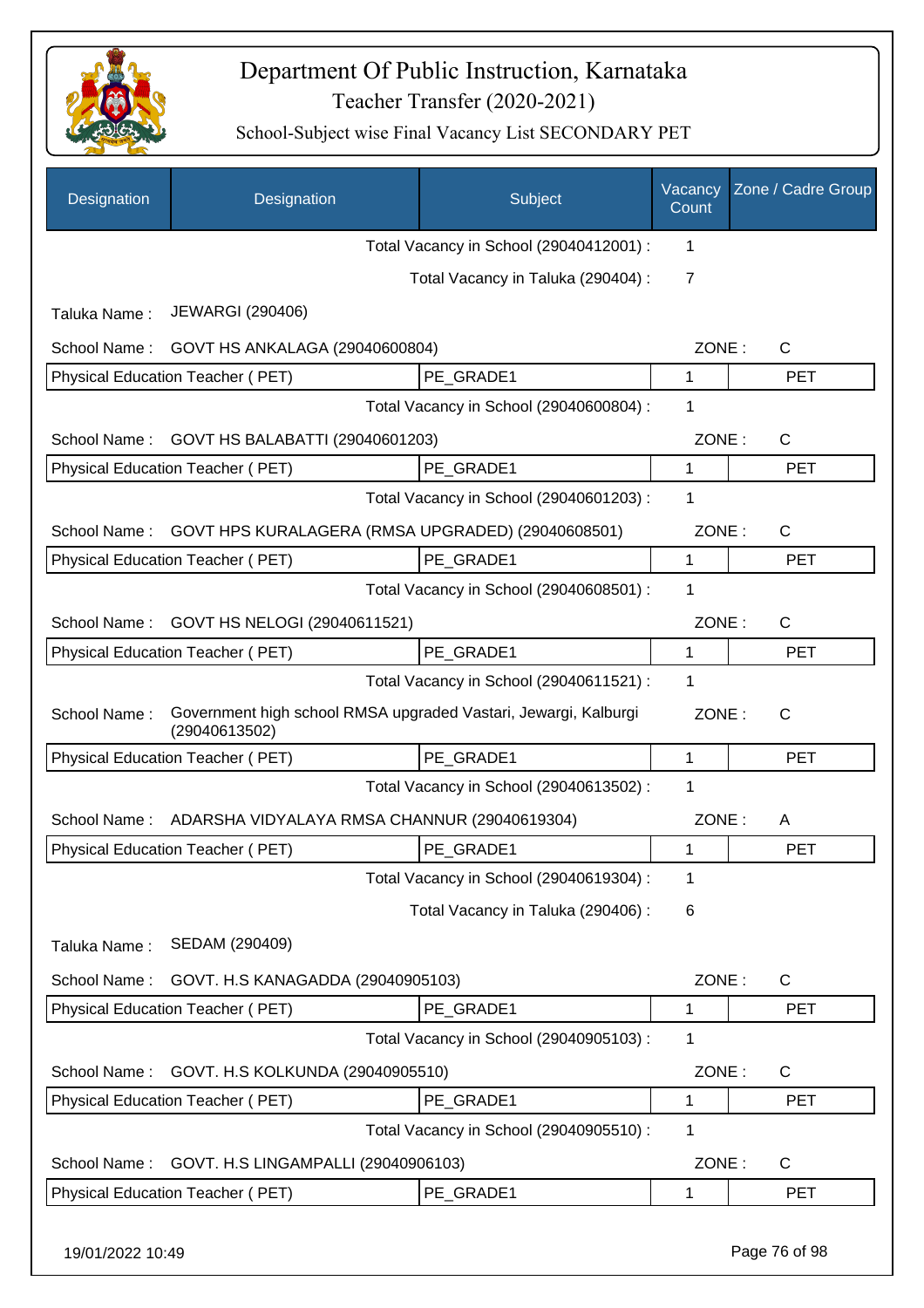

| Designation      | Designation                                    | Subject                                 | Vacancy<br>Count | Zone / Cadre Group |
|------------------|------------------------------------------------|-----------------------------------------|------------------|--------------------|
|                  |                                                | Total Vacancy in School (29040906103) : | 1                |                    |
| School Name:     | GOVT. H.S UDGI (29040913404)                   |                                         | ZONE:            | C                  |
|                  | Physical Education Teacher (PET)               | PE GRADE1                               | 1                | <b>PET</b>         |
|                  |                                                | Total Vacancy in School (29040913404) : | 1                |                    |
|                  |                                                | Total Vacancy in Taluka (290409) :      | 4                |                    |
| District Name:   | <b>BIDAR (2905)</b>                            |                                         |                  |                    |
| Taluka Name:     | AURAD (290501)                                 |                                         |                  |                    |
| School Name:     | GOVT H.S AURAD (B) (29050100132)               |                                         | ZONE:            | A                  |
|                  | Physical Education Teacher (PET)               | PE_GRADE1                               | 1                | <b>PET</b>         |
|                  |                                                | Total Vacancy in School (29050100132) : | 1                |                    |
| School Name:     | RMSA ADARSHA VIDHYALYA AURAD (B) (29050100158) |                                         | ZONE:            | A                  |
|                  | Physical Education Teacher (PET)               | PE_GRADE1                               | 1                | <b>PET</b>         |
|                  |                                                | Total Vacancy in School (29050100158) : | 1                |                    |
| School Name:     | GOVT H.S BHANDARKUMTA (29050100904)            |                                         | ZONE:            | C                  |
|                  | Physical Education Teacher (PET)               | PE_GRADE1                               | 1                | <b>PET</b>         |
|                  |                                                | Total Vacancy in School (29050100904) : | 1                |                    |
| School Name:     | GOVT H.S. HOLSAMUDRA (29050106103)             |                                         | ZONE:            | C                  |
|                  | Physical Education Teacher (PET)               | PE_GRADE1                               | 1                | <b>PET</b>         |
|                  |                                                | Total Vacancy in School (29050106103) : | 1                |                    |
| School Name:     | GOVT H.S. KOLLUR (29050107202)                 |                                         | ZONE:            | C                  |
|                  | Physical Education Teacher (PET)               | PE GRADE1                               | 1                | <b>PET</b>         |
|                  |                                                | Total Vacancy in School (29050107202) : | 1                |                    |
| School Name:     | GOVT H.S KUSHNOOR(T) (29050107908)             |                                         | ZONE:            | C                  |
|                  | Physical Education Teacher (PET)               | PE_GRADE1                               | 1                | <b>PET</b>         |
|                  |                                                | Total Vacancy in School (29050107908) : | 1                |                    |
| School Name:     | GOVT H.S. MURKI (29050110507)                  |                                         | ZONE:            | C                  |
|                  | Physical Education Teacher (PET)               | PE_GRADE1                               | 1                | <b>PET</b>         |
|                  |                                                | Total Vacancy in School (29050110507) : | 1                |                    |
| School Name:     | GOVT H.S. MUDHOL(B) (29050110809)              |                                         | ZONE:            | $\mathsf{C}$       |
|                  | Physical Education Teacher (PET)               | PE_GRADE1                               | 1                | <b>PET</b>         |
|                  |                                                | Total Vacancy in School (29050110809) : | 1                |                    |
|                  | School Name: GOVT H.S. MADNOOR (29050111204)   |                                         | ZONE:            | $\mathsf{C}$       |
| 19/01/2022 10:49 |                                                |                                         |                  | Page 77 of 98      |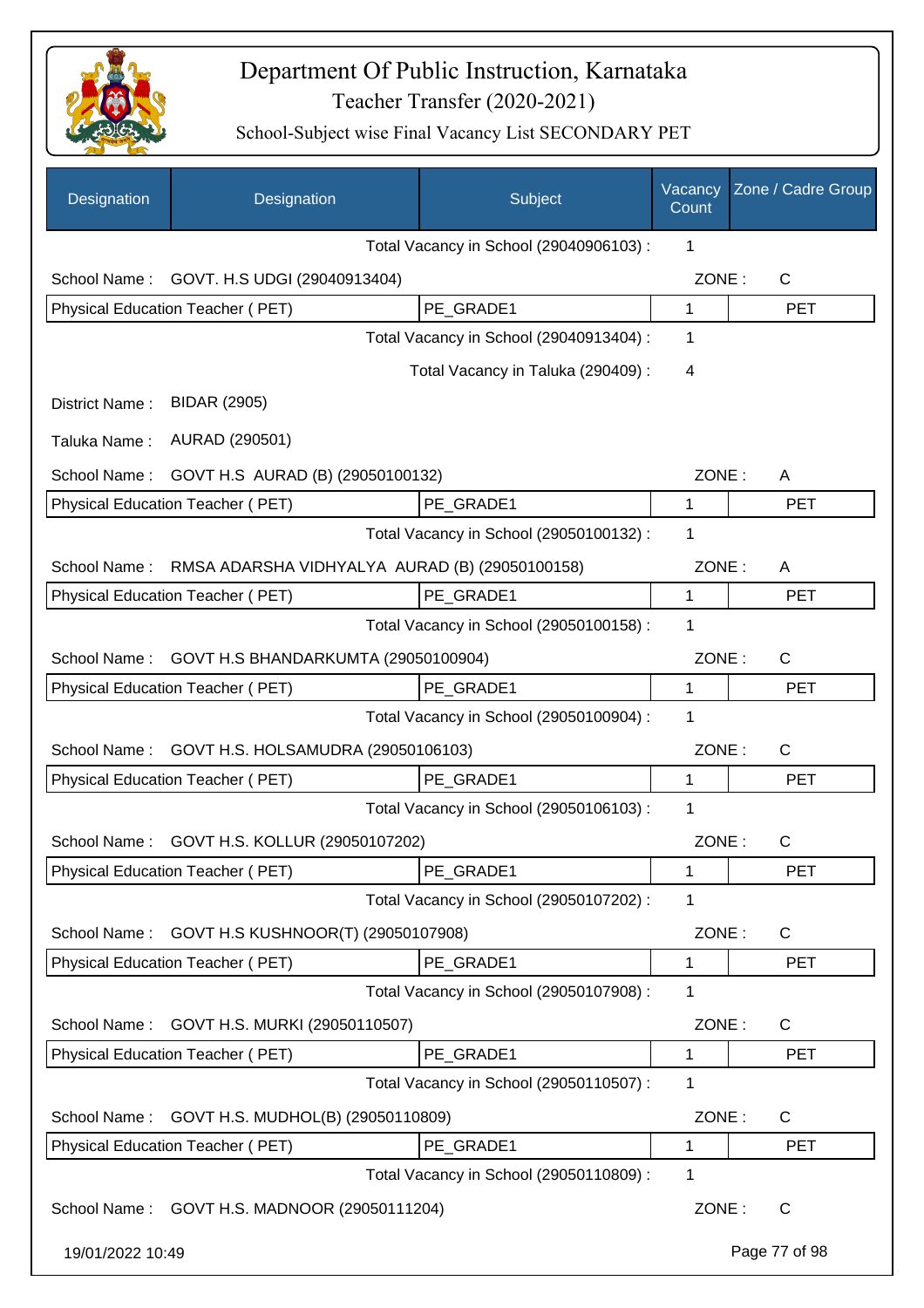

| Designation      | Designation                                                        | Subject                                 | Vacancy<br>Count | Zone / Cadre Group |
|------------------|--------------------------------------------------------------------|-----------------------------------------|------------------|--------------------|
|                  | Physical Education Teacher (PET)                                   | PE_GRADE1                               | 1                | <b>PET</b>         |
|                  |                                                                    | Total Vacancy in School (29050111204) : | 1                |                    |
| School Name:     | GOVT H.S CHAVAR DAPKA (29050115611)                                |                                         | ZONE:            | C                  |
|                  | Physical Education Teacher (PET)                                   | PE_GRADE1                               | 1                | <b>PET</b>         |
|                  |                                                                    | Total Vacancy in School (29050115611) : | 1                |                    |
|                  |                                                                    | Total Vacancy in Taluka (290501) :      | 10               |                    |
| Taluka Name:     | BASAVAKALYAN (290502)                                              |                                         |                  |                    |
| School Name:     | GOVT HIGH SCHOOL BELUR (29050200910)                               |                                         | ZONE:            | C                  |
|                  | Physical Education Teacher (PET)                                   | PE GRADE1                               | 1                | <b>PET</b>         |
|                  |                                                                    | Total Vacancy in School (29050200910) : | 1                |                    |
| School Name:     | GOVT H.S. EKAMBA (29050203802)                                     |                                         | ZONE:            | C                  |
|                  | Physical Education Teacher (PET)                                   | PE_GRADE1                               | 1                | <b>PET</b>         |
|                  |                                                                    | Total Vacancy in School (29050203802) : | 1                |                    |
| School Name:     | GOVT.H.S.GADLEGAON (B) (29050205503)                               |                                         | ZONE:            | C                  |
|                  | Physical Education Teacher (PET)                                   | PE_GRADE1                               | 1                | <b>PET</b>         |
|                  |                                                                    | Total Vacancy in School (29050205503) : | 1                |                    |
| School Name:     | GOVT HIGH SCHOOL HULSOOR (29050205910)                             |                                         | ZONE:            | C                  |
|                  | Physical Education Teacher (PET)                                   | PE GRADE1                               | 1                | <b>PET</b>         |
|                  |                                                                    | Total Vacancy in School (29050205910) : | 1                |                    |
| School Name:     | GOVT H.S. HARKOOD (29050206409)                                    |                                         | ZONE:            | $\mathsf{C}$       |
|                  | Physical Education Teacher (PET)                                   | PE_GRADE1                               | 1                | <b>PET</b>         |
|                  |                                                                    | Total Vacancy in School (29050206409) : | 1                |                    |
| School Name:     | GOVT H.S. KOHINOOR (29050209005)                                   |                                         | ZONE:            | C                  |
|                  | Physical Education Teacher (PET)                                   | PE_GRADE1                               | 1                | <b>PET</b>         |
|                  |                                                                    | Total Vacancy in School (29050209005) : | 1                |                    |
| School Name:     | GOVT HIGH SCHOOL KOUDIYAL R (29050210102)                          |                                         | ZONE:            | C                  |
|                  | Physical Education Teacher (PET)                                   | PE_GRADE1                               | 1                | <b>PET</b>         |
|                  |                                                                    | Total Vacancy in School (29050210102) : | 1                |                    |
| School Name:     | KARNATAKA PUBLIC SCHOOLS GOVT HIGH SCHOOL MANTHAL<br>(29050211309) |                                         | ZONE:            | C                  |
|                  | Physical Education Teacher (PET)                                   | PE_GRADE1                               | $\overline{2}$   | <b>PET</b>         |
|                  |                                                                    | Total Vacancy in School (29050211309) : | $\overline{2}$   |                    |
|                  | School Name: GOVT H.S. (URDU) MANTHAL (29050211310)                |                                         | ZONE:            | $\mathsf{C}$       |
| 19/01/2022 10:49 |                                                                    |                                         |                  | Page 78 of 98      |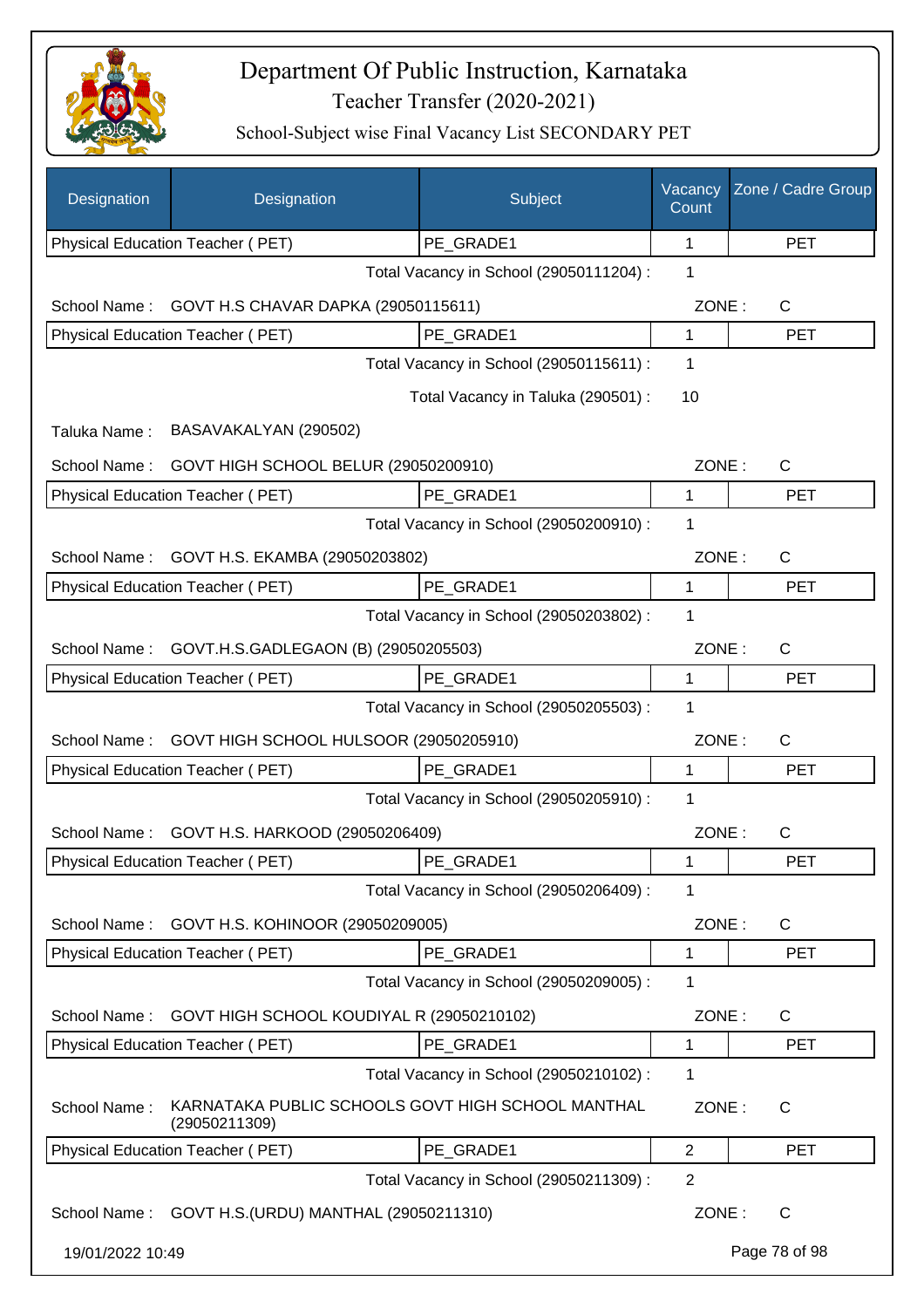

| Designation                                   | Designation                                    | Subject                                 | Vacancy<br>Count | Zone / Cadre Group |
|-----------------------------------------------|------------------------------------------------|-----------------------------------------|------------------|--------------------|
|                                               | Physical Education Teacher (PET)               | PE_GRADE1                               | 1                | <b>PET</b>         |
|                                               |                                                | Total Vacancy in School (29050211310) : | 1                |                    |
| School Name:                                  | GOVT H.S. MUDBI (29050211611)                  |                                         | ZONE:            | $\mathsf{C}$       |
|                                               | Physical Education Teacher (PET)               | PE GRADE1                               | 1                | <b>PET</b>         |
|                                               |                                                | Total Vacancy in School (29050211611) : | 1                |                    |
| School Name:                                  | GOVT GIRLS HIGH SCHOOL RAJESHWAR (29050213317) |                                         | ZONE:            | $\mathsf{C}$       |
|                                               | Physical Education Teacher (PET)               | PE_GRADE1                               | 1                | <b>PET</b>         |
|                                               |                                                | Total Vacancy in School (29050213317) : | 1                |                    |
| School Name:                                  | ADARSH VIDYALAYA RAJOLA (29050213410)          |                                         | ZONE:            | C                  |
|                                               | Physical Education Teacher (PET)               | PE GRADE1                               | 1                | <b>PET</b>         |
|                                               |                                                | Total Vacancy in School (29050213410) : | 1                |                    |
| School Name:                                  | GOVT H.S. SASTAPUR (29050214105)               |                                         | ZONE:            | B                  |
|                                               | Physical Education Teacher (PET)               | PE GRADE1                               | 1                | <b>PET</b>         |
|                                               |                                                | Total Vacancy in School (29050214105) : | 1                |                    |
| School Name:                                  | GOVT H.S. UJALAMB (29050215204)                |                                         | ZONE:            | $\mathsf{C}$       |
| Physical Education Teacher (PET)<br>PE_GRADE1 |                                                | $\mathbf{1}$                            | <b>PET</b>       |                    |
|                                               |                                                | Total Vacancy in School (29050215204) : | 1                |                    |
|                                               |                                                | Total Vacancy in Taluka (290502) :      | 15               |                    |
| Taluka Name:                                  | <b>BHALKI (290503)</b>                         |                                         |                  |                    |
| School Name:                                  | GOVT HPS & HS RMSA BHATSANGAVI (29050301701)   |                                         | ZONE:            | $\mathsf{C}$       |
|                                               | Physical Education Teacher (PET)               | PE_GRADE1                               | 1                | PET                |
|                                               |                                                | Total Vacancy in School (29050301701) : | 1                |                    |
| School Name:                                  | GOVT H.S. DONGAPUR (29050303003)               |                                         | ZONE:            | C                  |
|                                               | Physical Education Teacher (PET)               | PE GRADE1                               | 1                | <b>PET</b>         |
|                                               |                                                | Total Vacancy in School (29050303003) : | 1                |                    |
| School Name:                                  | GOVT H.S. KAKNAL (29050306302)                 |                                         | ZONE:            | C                  |
|                                               | Physical Education Teacher (PET)               | PE_GRADE1                               | 1                | PET                |
|                                               |                                                | Total Vacancy in School (29050306302) : | 1                |                    |
| School Name:                                  | GOVT H.S. LAKHANGAON (29050308704)             |                                         | ZONE:            | C                  |
|                                               | Physical Education Teacher (PET)               | PE_GRADE1                               | 1                | <b>PET</b>         |
|                                               |                                                | Total Vacancy in School (29050308704) : | 1                |                    |
| School Name:                                  | GOVT H.S. LADHA (29050308803)                  |                                         | ZONE:            | C                  |
| 19/01/2022 10:49                              |                                                |                                         |                  | Page 79 of 98      |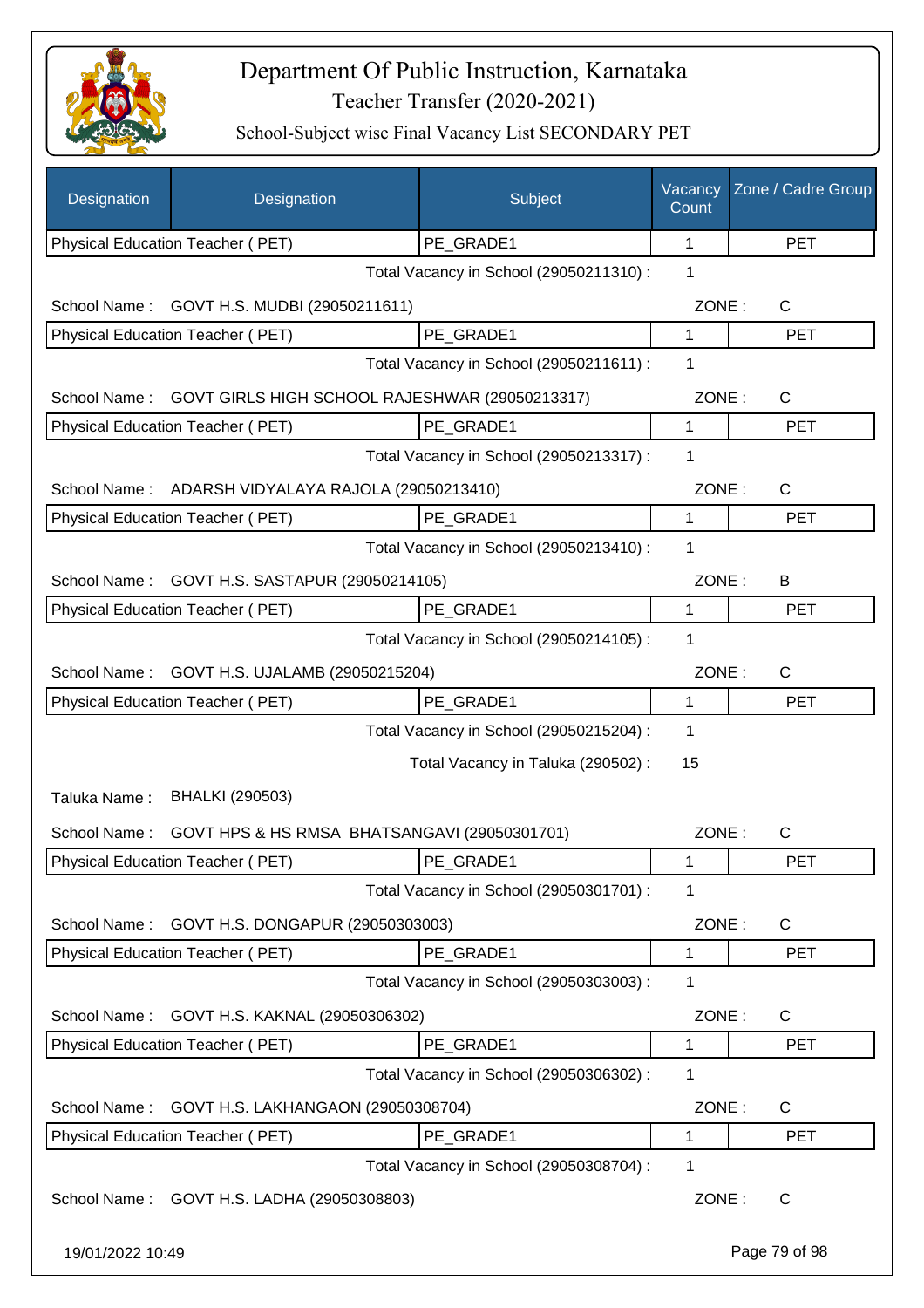

| Designation      | Designation                                                  | Subject                                 | Vacancy<br>Count | Zone / Cadre Group |
|------------------|--------------------------------------------------------------|-----------------------------------------|------------------|--------------------|
|                  | Physical Education Teacher (PET)                             | PE_GRADE1                               | 1                | <b>PET</b>         |
|                  |                                                              | Total Vacancy in School (29050308803) : | 1                |                    |
| School Name:     | GOVT.H.S. MEHKAR (29050309709)                               |                                         | ZONE:            | $\mathsf{C}$       |
|                  | <b>Physical Education Teacher (PET)</b>                      | PE_GRADE1                               | 1                | <b>PET</b>         |
|                  |                                                              | Total Vacancy in School (29050309709) : | 1                |                    |
| School Name:     | GOVT H.S. TALWAD (M) (29050312703)                           |                                         | ZONE:            | $\mathsf{C}$       |
|                  | Physical Education Teacher (PET)                             | PE GRADE1                               | 1                | <b>PET</b>         |
|                  |                                                              | Total Vacancy in School (29050312703) : | 1                |                    |
| School Name:     | GOVT HS WARWATTI (B) (29050313607)                           |                                         | ZONE:            | $\mathsf{C}$       |
|                  | Physical Education Teacher (PET)                             | PE GRADE1                               | 1                | <b>PET</b>         |
|                  |                                                              | Total Vacancy in School (29050313607) : | 1                |                    |
|                  |                                                              | Total Vacancy in Taluka (290503) :      | 8                |                    |
| Taluka Name:     | <b>HUMNABAD (290505)</b>                                     |                                         |                  |                    |
| School Name:     | KARNATAKA PUBLIC SCHOOLS GOVT H.S BEMALKHED<br>(29050500905) |                                         | ZONE:            | $\mathsf{C}$       |
|                  | Physical Education Teacher (PET)                             | PE_GRADE1                               | 1                | <b>PET</b>         |
|                  |                                                              | Total Vacancy in School (29050500905) : | 1                |                    |
| School Name:     | GOVT URDU HIGH SCHOOL NIRNA (29050506912)                    |                                         | ZONE:            | $\mathsf{C}$       |
|                  | Physical Education Teacher (PET)                             | PE_GRADE1                               | 1                | <b>PET</b>         |
|                  |                                                              | Total Vacancy in School (29050506912) : | 1                |                    |
| School Name:     | GOVT H.S. UDBAL (29050508304)                                |                                         | ZONE:            | C                  |
|                  | Physical Education Teacher (PET)                             | PE GRADE1                               | 1                | <b>PET</b>         |
|                  |                                                              | Total Vacancy in School (29050508304) : | 1                |                    |
|                  |                                                              | Total Vacancy in Taluka (290505) :      | 3                |                    |
| District Name:   | <b>RAICHUR (2906)</b>                                        |                                         |                  |                    |
| Taluka Name:     | DEVADURGA (290601)                                           |                                         |                  |                    |
| School Name:     | GOVT PU COLLEGE BOYS ARKERA (29060101203)                    |                                         | ZONE:            | C                  |
|                  | Physical Education Teacher (PET)                             | PE_GRADE1                               | 1                | <b>PET</b>         |
|                  |                                                              | Total Vacancy in School (29060101203):  | 1                |                    |
| School Name:     | ADARSHA VIDYALAYA ARAKERA (29060101215)                      |                                         | ZONE:            | C                  |
|                  | Physical Education Teacher (PET)                             | PE GRADE1                               | 1                | <b>PET</b>         |
|                  |                                                              | Total Vacancy in School (29060101215) : | 1                |                    |
| 19/01/2022 10:49 |                                                              |                                         |                  | Page 80 of 98      |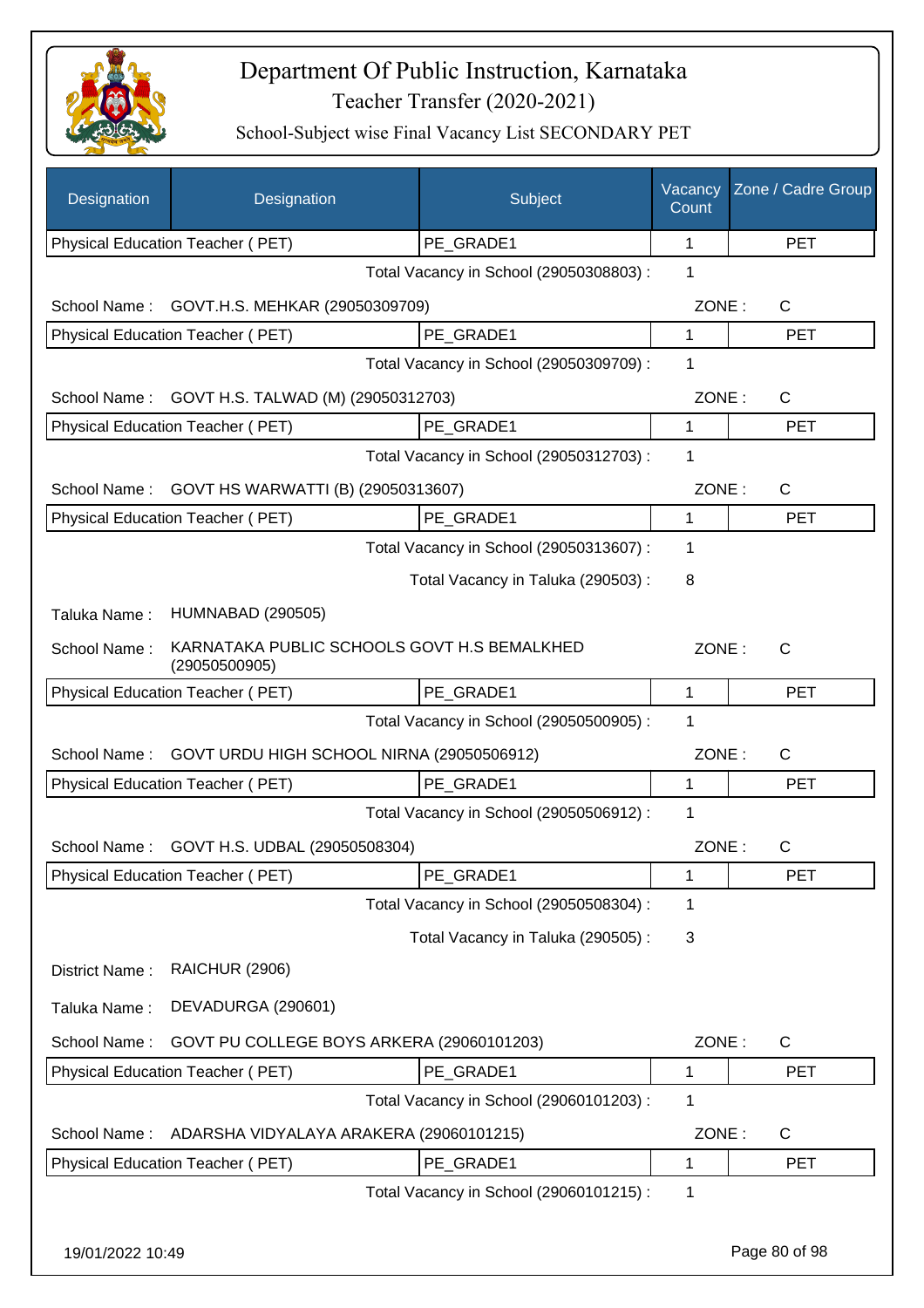

| Designation  | Designation                                                 | Subject                                 | Vacancy<br>Count | Zone / Cadre Group |
|--------------|-------------------------------------------------------------|-----------------------------------------|------------------|--------------------|
|              | School Name: GHS GIRLS JALAHALLI (29060107810)              |                                         | ZONE:            | $\mathsf{C}$       |
|              | Physical Education Teacher (PET)                            | PE GRADE1                               | 1                | <b>PET</b>         |
|              |                                                             | Total Vacancy in School (29060107810) : | 1                |                    |
|              | School Name: GHS MUSTUR (29060112802)                       |                                         | ZONE:            | $\mathsf{C}$       |
|              | Physical Education Teacher (PET)                            | PE GRADE1                               | 1                | <b>PET</b>         |
|              |                                                             | Total Vacancy in School (29060112802) : | 1                |                    |
| School Name: | GHPS PALAKANAMARADI (29060114101)                           |                                         | ZONE:            | $\mathsf{C}$       |
|              | Physical Education Teacher (PET)                            | PE_GRADE1                               | 1                | <b>PET</b>         |
|              |                                                             | Total Vacancy in School (29060114101) : | 1                |                    |
| School Name: | GOVT MODEL HIGHER PRIMARY SCHOOL RAMADURGA<br>(29060114801) |                                         | ZONE:            | $\mathsf{C}$       |
|              | Physical Education Teacher (PET)                            | PE_GRADE1                               | 1                | <b>PET</b>         |
|              |                                                             | Total Vacancy in School (29060114801) : | 1                |                    |
| School Name: | GOVT. HS BOYS DEVADURGA (29060120605)                       |                                         | ZONE:            | A                  |
|              | Physical Education Teacher (PET)                            | PE GRADE1                               | $\overline{2}$   | <b>PET</b>         |
|              |                                                             | Total Vacancy in School (29060120605) : | $\overline{2}$   |                    |
| School Name: | GOVT GIRLS HIGH SCHOOL DEVDURGA (29060121602)               |                                         | ZONE:            | A                  |
|              | Physical Education Teacher (PET)                            | PE_GRADE1                               | 1                | <b>PET</b>         |
|              |                                                             | Total Vacancy in School (29060121602) : | 1                |                    |
|              |                                                             | Total Vacancy in Taluka (290601) :      | 9                |                    |
| Taluka Name: | LINGASUGUR (290605)                                         |                                         |                  |                    |
|              | School Name: GHS BAIYAPUR (29060501904)                     |                                         | ZONE:            | C                  |
|              | <b>Physical Education Teacher (PET)</b>                     | PE GRADE1                               | 1                | <b>PET</b>         |
|              |                                                             | Total Vacancy in School (29060501904) : | 1                |                    |
| School Name: | GOVT P U HIGH SCHOOL SECTION GURUGUNTA (29060506411)        |                                         | ZONE:            | C                  |
|              | Physical Education Teacher (PET)                            | PE GRADE1                               | 1                | <b>PET</b>         |
|              |                                                             | Total Vacancy in School (29060506411) : | 1                |                    |
| School Name: | GHS KANNAL (29060510003)                                    |                                         | ZONE:            | C                  |
|              | Physical Education Teacher (PET)                            | PE_GRADE1                               | 1                | <b>PET</b>         |
|              |                                                             | Total Vacancy in School (29060510003) : | 1                |                    |
| School Name: | KARNATAKA PUBLIC SCHOOLS GPUC KHAIRAVADAGI<br>(29060510703) |                                         | ZONE:            | C                  |
|              | Physical Education Teacher (PET)                            | PE GRADE1                               | 1                | <b>PET</b>         |
|              |                                                             |                                         |                  |                    |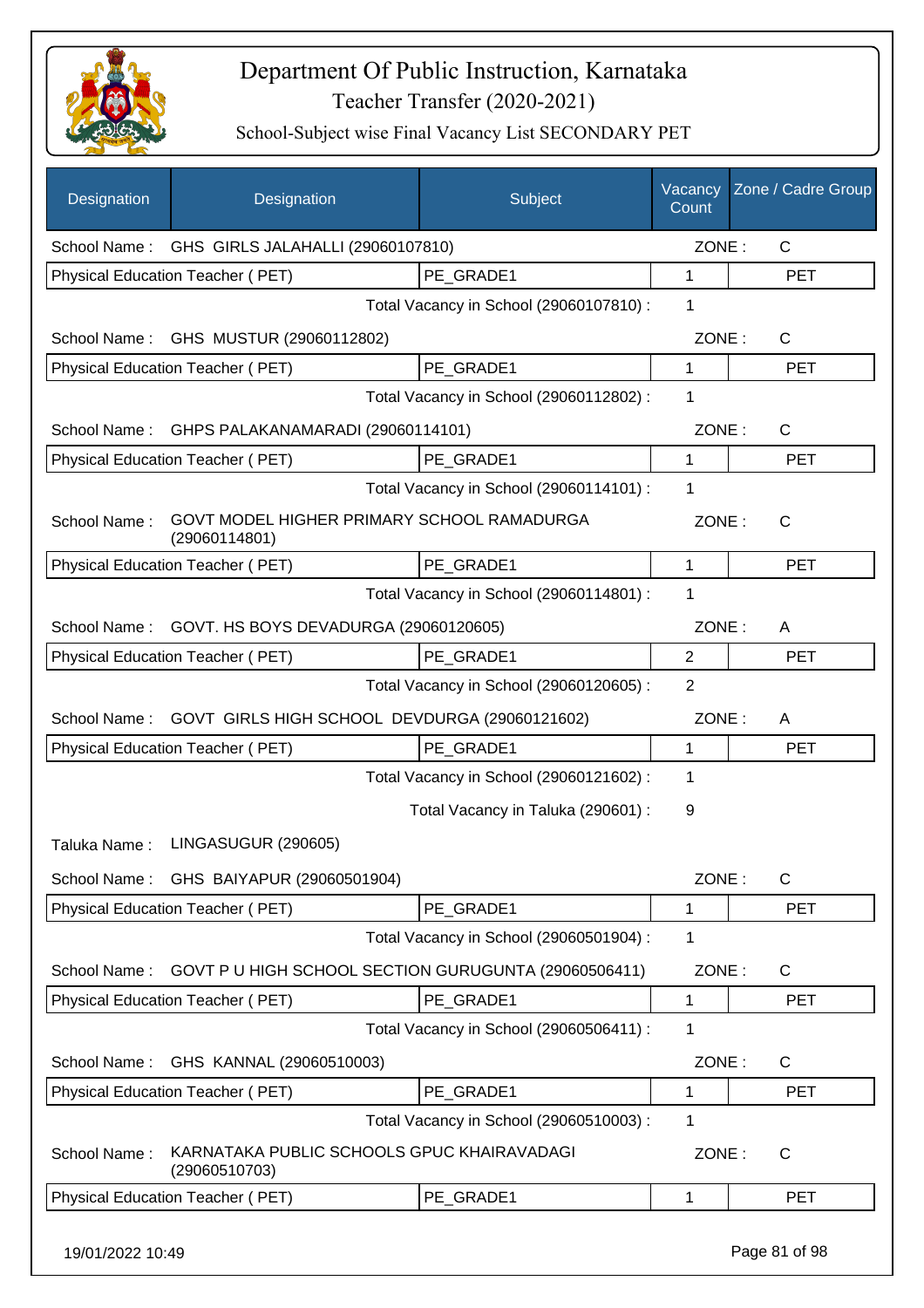

| Designation      | Designation                                                         | Subject                                 | Vacancy<br>Count | Zone / Cadre Group |
|------------------|---------------------------------------------------------------------|-----------------------------------------|------------------|--------------------|
|                  |                                                                     | Total Vacancy in School (29060510703) : | 1                |                    |
| School Name:     | GIRLS GOVT P U COLLEGE MASKI (29060512323)                          |                                         | ZONE:            | A                  |
|                  | Physical Education Teacher (PET)                                    | PE_GRADE1                               | $\overline{2}$   | <b>PET</b>         |
|                  |                                                                     | Total Vacancy in School (29060512323) : | 2                |                    |
| School Name:     | GHS MEDIKINHAL (29060512705)                                        |                                         | ZONE:            | C                  |
|                  | Physical Education Teacher (PET)                                    | PE_GRADE1                               | 1                | <b>PET</b>         |
|                  |                                                                     | Total Vacancy in School (29060512705) : | 1                |                    |
| School Name:     | GHS NAGALAPUR (29060513503)                                         |                                         | ZONE:            | C                  |
|                  | Physical Education Teacher (PET)                                    | PE GRADE1                               | 1                | <b>PET</b>         |
|                  |                                                                     | Total Vacancy in School (29060513503) : | 1                |                    |
| School Name:     | GOVT P U COLLEGE HIGH SSCHOOL SECTION SAJJALAGUDDA<br>(29060515404) |                                         | ZONE:            | $\mathsf{C}$       |
|                  | Physical Education Teacher (PET)                                    | PE_GRADE1                               | 1                | <b>PET</b>         |
|                  |                                                                     | Total Vacancy in School (29060515404) : | 1                |                    |
| School Name:     | GHS THALEKHAN (29060516304)                                         |                                         | ZONE:            | $\mathsf{C}$       |
|                  | Physical Education Teacher (PET)                                    | PE_GRADE1                               | 1                | <b>PET</b>         |
|                  |                                                                     | Total Vacancy in School (29060516304) : | 1                |                    |
| School Name:     | GHS YALAGATTA (29060518902)                                         |                                         | ZONE:            | C                  |
|                  | Physical Education Teacher (PET)                                    | PE GRADE1                               | 1                | <b>PET</b>         |
|                  |                                                                     | Total Vacancy in School (29060518902) : | 1                |                    |
| School Name:     | ADARSHA VIDYALAYA (RMSA) LINGASUGUR (29060523106)                   |                                         | ZONE:            | A                  |
|                  | Physical Education Teacher (PET)                                    | PE_GRADE1                               | 1                | <b>PET</b>         |
|                  |                                                                     | Total Vacancy in School (29060523106) : | 1                |                    |
|                  |                                                                     | Total Vacancy in Taluka (290605):       | 12               |                    |
| Taluka Name:     | MANVI (290606)                                                      |                                         |                  |                    |
| School Name:     | GHS AMINGAD (29060600401)                                           |                                         | ZONE:            | C                  |
|                  | Physical Education Teacher (PET)                                    | PE GRADE1                               | 1                | <b>PET</b>         |
|                  |                                                                     | Total Vacancy in School (29060600401) : | 1                |                    |
| School Name:     | GOVT.HIGHER PRIMARY SCHOOL PU COLLEGE BAGALAWADA<br>(29060601001)   |                                         | ZONE:            | C                  |
|                  | Physical Education Teacher (PET)                                    | PE GRADE1                               | 1                | <b>PET</b>         |
|                  |                                                                     | Total Vacancy in School (29060601001) : | 1                |                    |
| School Name:     | KARNATAKA PUBLIC SCHOOLS GHS BAYGAWAT (29060602504)                 |                                         | ZONE:            | $\mathsf C$        |
| 19/01/2022 10:49 |                                                                     |                                         |                  | Page 82 of 98      |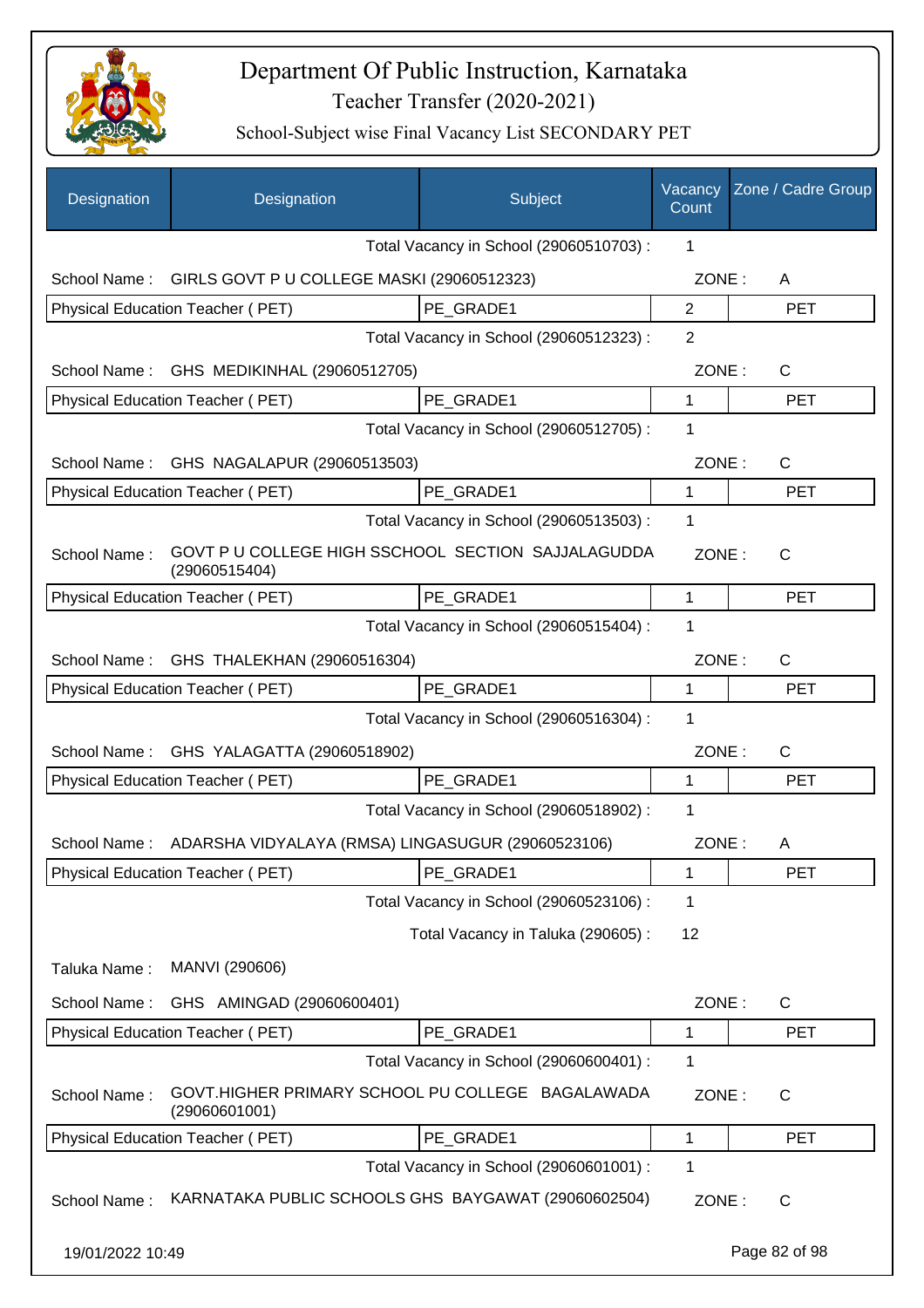

| Designation      | Designation                                          | Subject                                 | Vacancy<br>Count | Zone / Cadre Group |
|------------------|------------------------------------------------------|-----------------------------------------|------------------|--------------------|
|                  | Physical Education Teacher (PET)                     | PE GRADE1                               | 1                | <b>PET</b>         |
|                  |                                                      | Total Vacancy in School (29060602504) : | 1                |                    |
| School Name:     | GOVT HIGH SCHOOL HEERA (29060605702)                 |                                         | ZONE:            | C                  |
|                  | Physical Education Teacher (PET)                     | PE_GRADE1                               | 1                | <b>PET</b>         |
|                  |                                                      | Total Vacancy in School (29060605702) : | 1                |                    |
| School Name:     | GOVT PU COLLEGE KAWTHAL (29060609420)                |                                         | ZONE:            | A                  |
|                  | Physical Education Teacher (PET)                     | PE GRADE1                               | 1                | <b>PET</b>         |
|                  |                                                      | Total Vacancy in School (29060609420) : | 1                |                    |
| School Name:     | GOVT COMPOSITE PU COLLEGE KURKUNDA (29060609702)     |                                         | ZONE:            | $\mathsf{C}$       |
|                  | Physical Education Teacher (PET)                     | PE GRADE1                               | 1                | <b>PET</b>         |
|                  |                                                      | Total Vacancy in School (29060609702) : | 1                |                    |
| School Name:     | GHS NAVALKAL (29060611704)                           |                                         | ZONE:            | C                  |
|                  | Physical Education Teacher (PET)                     | PE_GRADE1                               | 1                | <b>PET</b>         |
|                  |                                                      | Total Vacancy in School (29060611704) : | 1                |                    |
| School Name:     | GOVT.HIGHER PRIMARY SCHOOL (29060612901)             |                                         | ZONE:            | C                  |
|                  | Physical Education Teacher (PET)                     | PE_GRADE1                               | 1                | <b>PET</b>         |
|                  |                                                      | Total Vacancy in School (29060612901) : | 1                |                    |
| School Name:     | GHS (KANYA G) SIRWAR (29060613821)                   |                                         | ZONE:            | A                  |
|                  | <b>Physical Education Teacher (PET)</b>              | PE_GRADE1                               | 1                | <b>PET</b>         |
|                  |                                                      | Total Vacancy in School (29060613821) : | 1                |                    |
|                  |                                                      | Total Vacancy in Taluka (290606) :      | 9                |                    |
| Taluka Name:     | RAICHUR (290607)                                     |                                         |                  |                    |
| School Name:     | GOVT.HIGHER PRIMARY SCHOOL DINNI (29060702701)       |                                         | ZONE:            | C                  |
|                  | Physical Education Teacher (PET)                     | PE GRADE1                               | 1                | <b>PET</b>         |
|                  |                                                      | Total Vacancy in School (29060702701) : | 1                |                    |
| School Name:     | GOVT HIGHER PRIMARY SCHOOL GADHAR RMSA (29060703201) |                                         | ZONE:            | C                  |
|                  | Physical Education Teacher (PET)                     | PE GRADE1                               | 1                | <b>PET</b>         |
|                  |                                                      | Total Vacancy in School (29060703201) : | 1                |                    |
| School Name:     | GOVT.HIGHER PRIMARY SCHOOL GARALADINNI (29060703801) |                                         | ZONE:            | C                  |
|                  | Physical Education Teacher (PET)                     | PE_GRADE1                               | 1                | <b>PET</b>         |
|                  |                                                      | Total Vacancy in School (29060703801) : | 1                |                    |
|                  | School Name: GHS GUNJALLI (29060704603)              |                                         | ZONE:            | $\mathsf{C}$       |
| 19/01/2022 10:49 |                                                      |                                         |                  | Page 83 of 98      |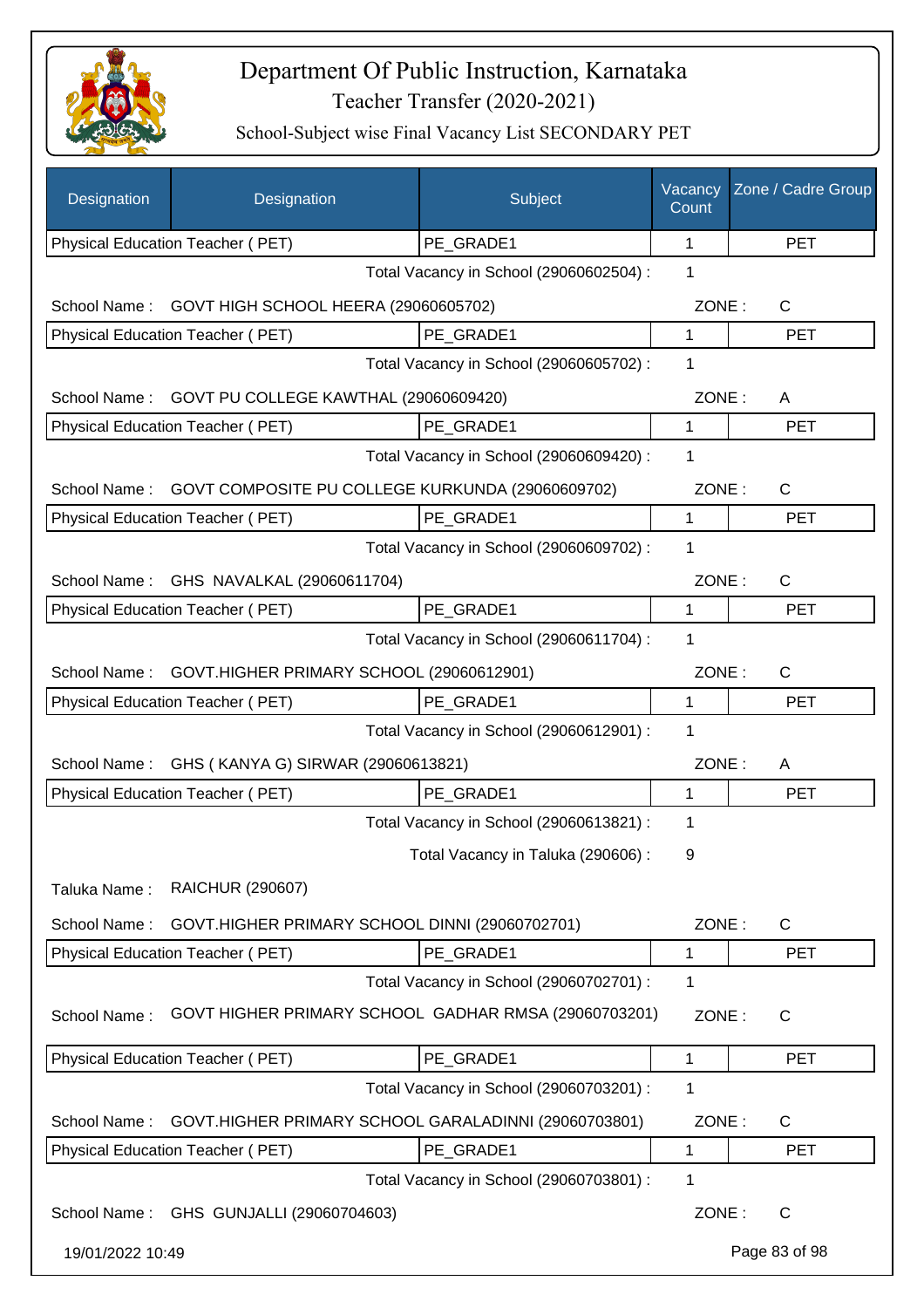

| Designation      | Designation                                                                | Subject                                 | Vacancy<br>Count | Zone / Cadre Group |
|------------------|----------------------------------------------------------------------------|-----------------------------------------|------------------|--------------------|
|                  | Physical Education Teacher (PET)                                           | PE_GRADE1                               | $\overline{2}$   | <b>PET</b>         |
|                  |                                                                            | Total Vacancy in School (29060704603) : | $\overline{2}$   |                    |
| School Name:     | GHS MARCHETHAL (29060709702)                                               |                                         | ZONE:            | $\mathsf{C}$       |
|                  | Physical Education Teacher (PET)                                           | PE GRADE1                               | 1                | <b>PET</b>         |
|                  |                                                                            | Total Vacancy in School (29060709702) : | 1                |                    |
| School Name:     | GOVT.HIGHER PRIMARY SCHOOL MARCHED (29060709801)                           |                                         | ZONE:            | C                  |
|                  | Physical Education Teacher (PET)                                           | PE_GRADE1                               | 1                | <b>PET</b>         |
|                  |                                                                            | Total Vacancy in School (29060709801) : | 1                |                    |
| School Name:     | GHS TALAMARI (29060712304)                                                 |                                         | ZONE:            | $\mathsf{C}$       |
|                  | Physical Education Teacher (PET)                                           | PE GRADE1                               | 1                | <b>PET</b>         |
|                  |                                                                            | Total Vacancy in School (29060712304) : | 1                |                    |
| School Name:     | KARNATAKA PUBLIC SCHOOLS GOVT PU COLLEGE YAPALADINNI<br>(29060713603)      |                                         | ZONE:            | $\mathsf{C}$       |
|                  | Physical Education Teacher (PET)                                           | PE GRADE1                               | $\overline{2}$   | <b>PET</b>         |
|                  |                                                                            | Total Vacancy in School (29060713603) : | $\overline{2}$   |                    |
| School Name:     | GMHIGHER PRIMARY SCHOOL YARAGERA_Upgraded_RMSA<br>(29060713901)            |                                         | ZONE:            | $\mathsf{C}$       |
|                  | <b>Physical Education Teacher (PET)</b>                                    | PE_GRADE1                               | 1                | <b>PET</b>         |
|                  |                                                                            | Total Vacancy in School (29060713901) : | 1                |                    |
| School Name:     | GHS ASKIHAL (29060716401)                                                  |                                         | ZONE:            | A                  |
|                  | Physical Education Teacher (PET)                                           | PE_GRADE1                               | 1                | <b>PET</b>         |
|                  |                                                                            | Total Vacancy in School (29060716401) : | 1                |                    |
| School Name:     | GHS KEB (29060716903)                                                      |                                         | ZONE:            | A                  |
|                  | Physical Education Teacher (PET)                                           | PE_GRADE1                               | 1                | <b>PET</b>         |
|                  |                                                                            | Total Vacancy in School (29060716903) : | 1                |                    |
| School Name:     | GOVT BOYS HIGHSCHOOL RAICHUR (29060717302)                                 |                                         | ZONE:            | A                  |
|                  | <b>Physical Education Teacher (PET)</b>                                    | PE GRADE1                               | 1                | <b>PET</b>         |
|                  |                                                                            | Total Vacancy in School (29060717302) : | 1                |                    |
| School Name:     | GOVT.HIGHER PRIMARY SCHOOL LBS NAGAR<br>BRANCH_Upgraded_RMSA (29060719304) |                                         | ZONE:            | A                  |
|                  | Physical Education Teacher (PET)                                           | PE_GRADE1                               | 1                | <b>PET</b>         |
|                  |                                                                            | Total Vacancy in School (29060719304) : | 1                |                    |
| School Name:     | GHS YERMARUS CAMP (29060719806)                                            |                                         | ZONE:            | A                  |
|                  | Physical Education Teacher (PET)                                           | PE_GRADE1                               | 1                | <b>PET</b>         |
| 19/01/2022 10:49 |                                                                            |                                         |                  | Page 84 of 98      |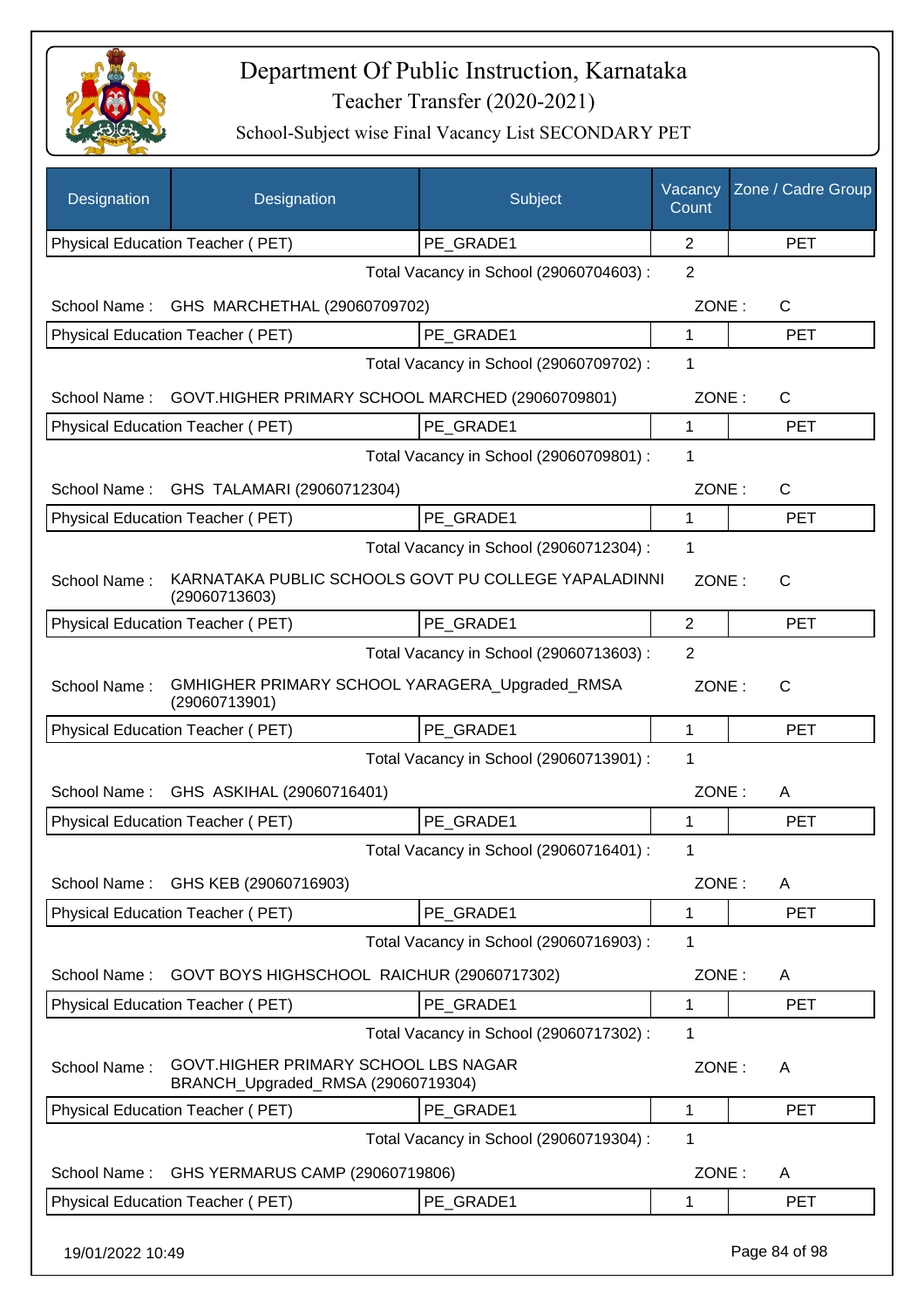

| Designation      | Designation                                          | Subject                                 | Vacancy<br>Count | Zone / Cadre Group |
|------------------|------------------------------------------------------|-----------------------------------------|------------------|--------------------|
|                  |                                                      | Total Vacancy in School (29060719806) : | 1                |                    |
|                  |                                                      | Total Vacancy in Taluka (290607) :      | 16               |                    |
| Taluka Name:     | <b>SINDHANUR (290608)</b>                            |                                         |                  |                    |
| School Name:     | GHS BALAGANUR (29060800818)                          |                                         | ZONE:            | A                  |
|                  | Physical Education Teacher (PET)                     | PE GRADE1                               | 1                | <b>PET</b>         |
|                  |                                                      | Total Vacancy in School (29060800818) : | 1                |                    |
| School Name:     | GHS HAMPANAL (29060805202)                           |                                         | ZONE:            | $\mathsf{C}$       |
|                  | Physical Education Teacher (PET)                     | PE_GRADE1                               | 1                | <b>PET</b>         |
|                  |                                                      | Total Vacancy in School (29060805202) : | 1                |                    |
| School Name:     | GOVT.HIGHER PRIMARY SCHOOL HEDAGINAL (29060805801)   |                                         | ZONE:            | C                  |
|                  | Physical Education Teacher (PET)                     | PE_GRADE1                               | $\mathbf{1}$     | <b>PET</b>         |
|                  |                                                      | Total Vacancy in School (29060805801) : | 1                |                    |
| School Name:     | GHS KOLABALAL (29060808006)                          |                                         | ZONE:            | C                  |
|                  | Physical Education Teacher (PET)                     | PE GRADE1                               | 1                | <b>PET</b>         |
|                  |                                                      | Total Vacancy in School (29060808006) : | 1                |                    |
| School Name:     | GHS PAGADADINNI (29060809806)                        |                                         | ZONE:            | C                  |
|                  | Physical Education Teacher (PET)                     | PE GRADE1                               | 1                | <b>PET</b>         |
|                  |                                                      | Total Vacancy in School (29060809806) : | 1                |                    |
| School Name:     | GHS RAGALAPARVI (29060810204)                        |                                         | ZONE:            | C                  |
|                  | Physical Education Teacher (PET)                     | PE GRADE1                               | 1                | <b>PET</b>         |
|                  |                                                      | Total Vacancy in School (29060810204) : | 1                |                    |
| School Name:     | GHS R.H.NO.2 (29060811285)                           |                                         | ZONE:            | C                  |
|                  | Physical Education Teacher (PET)                     | PE GRADE1                               | 1                | <b>PET</b>         |
|                  |                                                      | Total Vacancy in School (29060811285) : | 1                |                    |
| School Name:     | GHS TURVIHAL (29060812028)                           |                                         | ZONE:            | A                  |
|                  | Physical Education Teacher (PET)                     | PE GRADE1                               | 1                | <b>PET</b>         |
|                  |                                                      | Total Vacancy in School (29060812028) : | 1                |                    |
| School Name:     | GOVT.HIGHER PRIMARY SCHOOL VEERAPUR (29060812701)    |                                         | ZONE:            | $\mathsf{C}$       |
|                  | Physical Education Teacher (PET)                     | PE_GRADE1                               | 1                | <b>PET</b>         |
|                  |                                                      | Total Vacancy in School (29060812701) : | 1                |                    |
| School Name:     | GOVT.HIGHER PRIMARY SCHOOL WALKAMDINNI (29060812901) |                                         | ZONE:            | C                  |
|                  | Physical Education Teacher (PET)                     | PE_GRADE1                               | 1                | <b>PET</b>         |
| 19/01/2022 10:49 |                                                      |                                         |                  | Page 85 of 98      |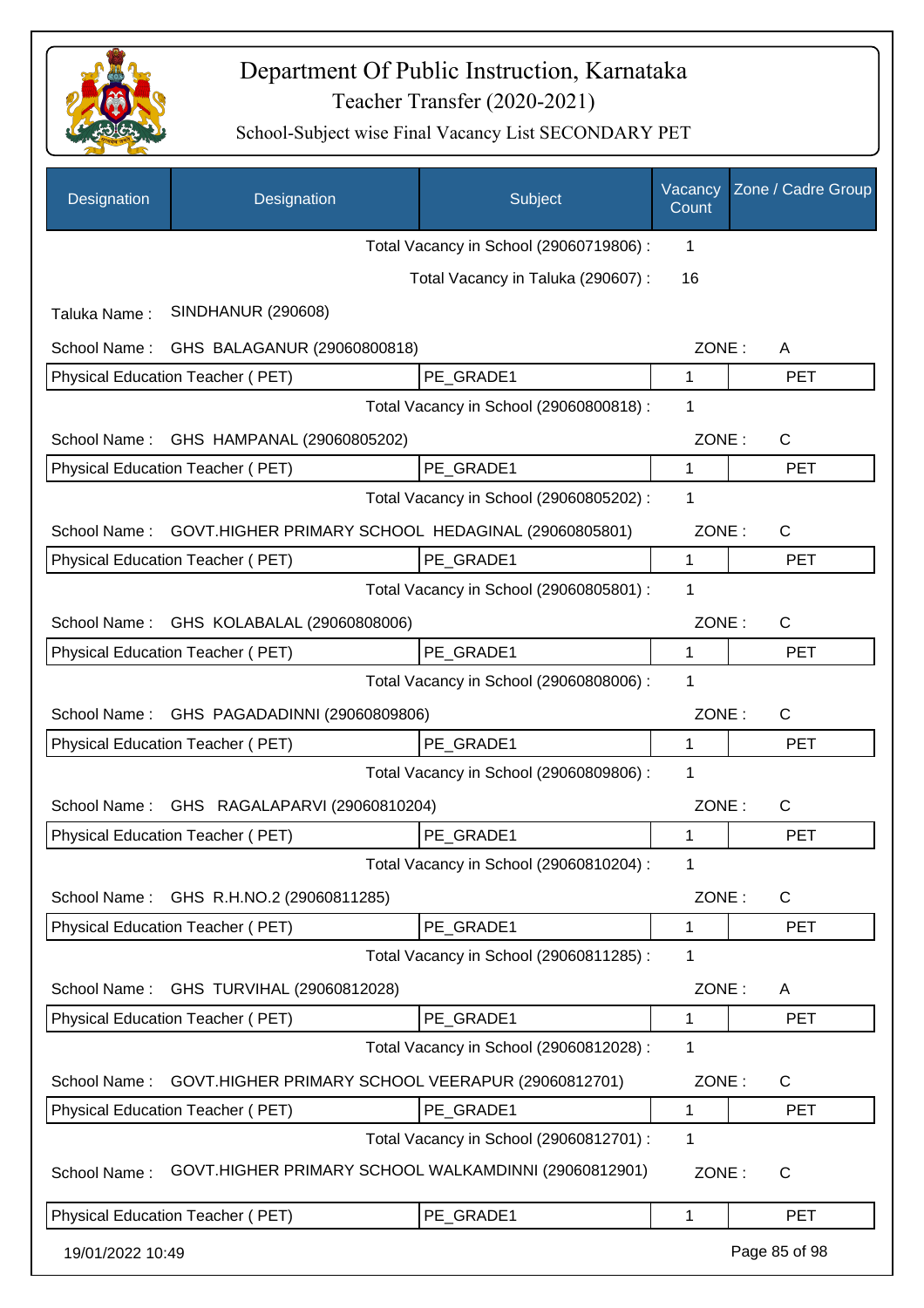

| Designation      | Designation                                                | Subject                                 | Vacancy<br>Count | Zone / Cadre Group |
|------------------|------------------------------------------------------------|-----------------------------------------|------------------|--------------------|
|                  |                                                            | Total Vacancy in School (29060812901) : | 1                |                    |
| School Name:     | ADARSHA VIDYALAYA(RMSA) MOD SCHOOL (29060818108)           |                                         | ZONE:            | A                  |
|                  | Physical Education Teacher (PET)                           | PE GRADE1                               | 1                | <b>PET</b>         |
|                  |                                                            | Total Vacancy in School (29060818108) : | 1                |                    |
|                  |                                                            | Total Vacancy in Taluka (290608) :      | 11               |                    |
| District Name:   | <b>KOPPAL (2907)</b>                                       |                                         |                  |                    |
| Taluka Name:     | GANGAVATHI (290702)                                        |                                         |                  |                    |
| School Name:     | GHS AGOLI (29070200402)                                    |                                         | ZONE:            | $\mathsf{C}$       |
|                  | Physical Education Teacher (PET)                           | PE GRADE1                               | 1                | <b>PET</b>         |
|                  |                                                            | Total Vacancy in School (29070200402) : | 1                |                    |
| School Name:     | GHS GIRLS BASAPATTANA (29070201610)                        |                                         | ZONE:            | B                  |
|                  | Physical Education Teacher (PET)                           | PE GRADE1                               | 1                | <b>PET</b>         |
|                  |                                                            | Total Vacancy in School (29070201610) : | 1                |                    |
| School Name:     | GHS CHALLUR (29070202906)                                  |                                         | ZONE:            | $\mathsf{C}$       |
|                  | Physical Education Teacher (PET)                           | PE GRADE1                               | 1                | <b>PET</b>         |
|                  |                                                            | Total Vacancy in School (29070202906) : | 1                |                    |
| School Name:     | UPGRADED RMSA GHS, GHPS SCHOOL, GOURIPUR<br>(29070204501)  |                                         | ZONE:            | $\mathsf{C}$       |
|                  | Physical Education Teacher (PET)                           | PE GRADE1                               | 1                | <b>PET</b>         |
|                  |                                                            | Total Vacancy in School (29070204501) : | 1                |                    |
|                  | School Name: GOVT. HIGH SCHOOL RMSA HULKIHAL (29070207201) |                                         | ZONE:            |                    |
|                  | Physical Education Teacher (PET)                           | PE GRADE1                               | 1                | <b>PET</b>         |
|                  |                                                            | Total Vacancy in School (29070207201) : | 1                |                    |
| School Name:     | GHS RMSA KALAKERI (29070208301)                            |                                         | ZONE:            | C                  |
|                  | Physical Education Teacher (PET)                           | PE GRADE1                               | 1                | <b>PET</b>         |
|                  |                                                            | Total Vacancy in School (29070208301) : | 1                |                    |
| School Name:     | KARNATAKA PUBLIC SCHOOLS GHS KARATAGI (29070208735)        |                                         | ZONE:            | A                  |
|                  | Physical Education Teacher (PET)                           | PE_GRADE1                               | 1                | <b>PET</b>         |
|                  |                                                            | Total Vacancy in School (29070208735) : | 1                |                    |
| School Name:     | GHS MAILAPUR (29070210503)                                 |                                         | ZONE:            | C                  |
|                  | Physical Education Teacher (PET)                           | PE GRADE1                               | 1                | <b>PET</b>         |
|                  |                                                            | Total Vacancy in School (29070210503) : | 1                |                    |
| 19/01/2022 10:49 |                                                            |                                         |                  | Page 86 of 98      |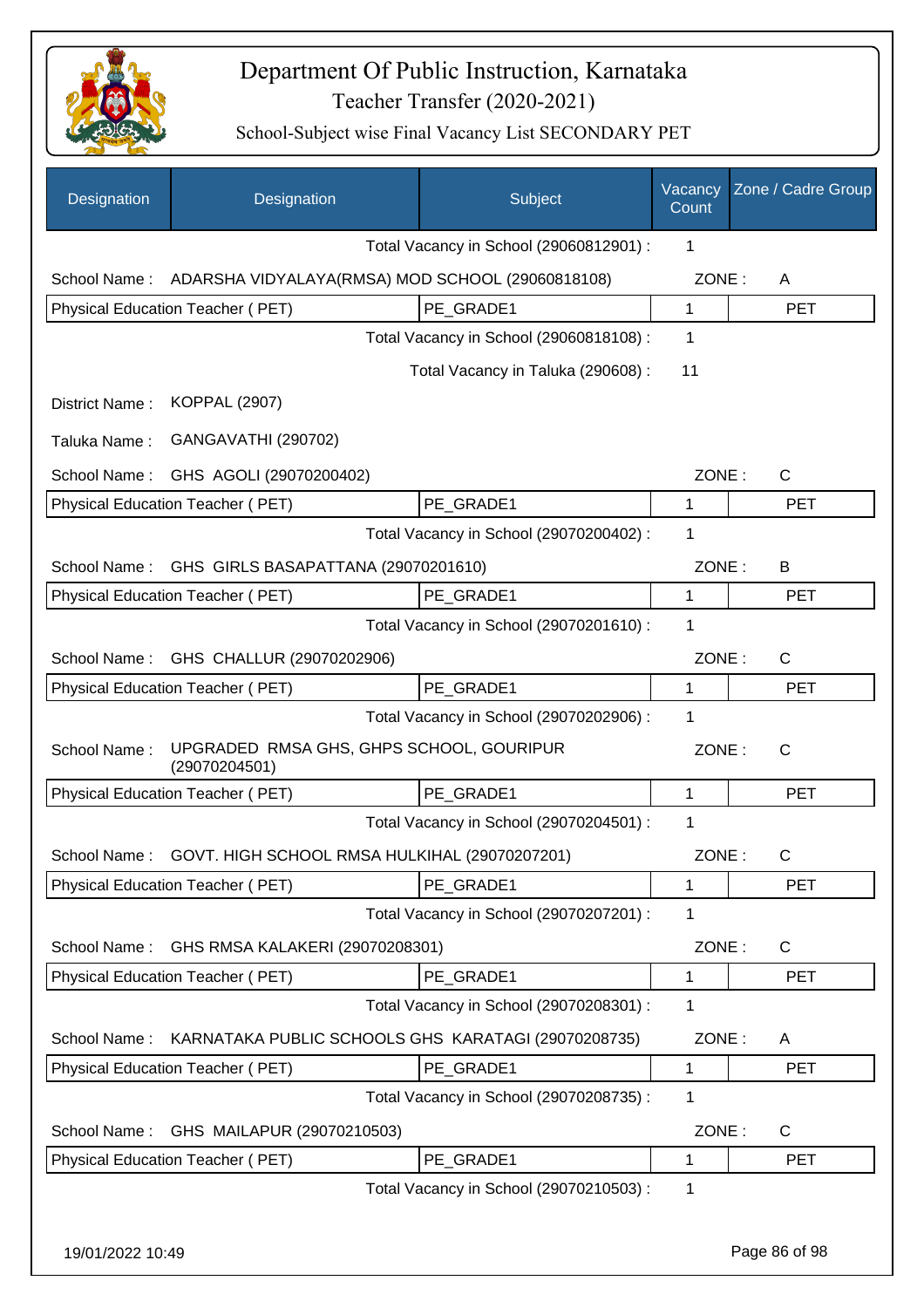

| Designation      | Designation                                          | Subject                                 | Vacancy<br>Count | Zone / Cadre Group |
|------------------|------------------------------------------------------|-----------------------------------------|------------------|--------------------|
| School Name:     | GHPS RMSA UPGRADED HS HPS, NANDIHALLI. (29070211601) |                                         | ZONE:            | $\mathsf{C}$       |
|                  | Physical Education Teacher (PET)                     | PE_GRADE1                               | 1                | <b>PET</b>         |
|                  |                                                      | Total Vacancy in School (29070211601) : | 1                |                    |
|                  | School Name: GHS NAVALI (29070211806)                |                                         | ZONE:            | C                  |
|                  | Physical Education Teacher (PET)                     | PE GRADE1                               | 1                | <b>PET</b>         |
|                  |                                                      | Total Vacancy in School (29070211806) : | 1                |                    |
|                  | School Name: GHPS SOMASAGAR (29070213501)            |                                         | ZONE:            | $\mathsf{C}$       |
|                  | Physical Education Teacher (PET)                     | PE GRADE1                               | 1                | <b>PET</b>         |
|                  |                                                      | Total Vacancy in School (29070213501) : | 1                |                    |
|                  | School Name: GHS UDAMAKAL (29070214202)              |                                         | ZONE:            | C                  |
|                  | Physical Education Teacher (PET)                     | PE_GRADE1                               | 1                | <b>PET</b>         |
|                  |                                                      | Total Vacancy in School (29070214202) : | 1                |                    |
| School Name:     | GHS DANAPUR (29070215505)                            |                                         | ZONE:            | $\mathsf{C}$       |
|                  | Physical Education Teacher (PET)                     | PE_GRADE1                               | 1                | <b>PET</b>         |
|                  |                                                      | Total Vacancy in School (29070215505) : | 1                |                    |
| School Name:     | GOVT URDU HIGH SCHOOL GANGAVATHI (29070217905)       |                                         | ZONE:            | A                  |
|                  | Physical Education Teacher (PET)                     | PE GRADE1                               | 1                | <b>PET</b>         |
|                  |                                                      | Total Vacancy in School (29070217905) : | 1                |                    |
| School Name:     | GHS MNM GIRLS GANGAVATHI (29070217907)               |                                         | ZONE:            | A                  |
|                  | Physical Education Teacher (PET)                     | PE_GRADE1                               | 1                | <b>PET</b>         |
|                  |                                                      | Total Vacancy in School (29070217907) : | 1                |                    |
|                  |                                                      | Total Vacancy in Taluka (290702) :      | 15               |                    |
| Taluka Name:     | <b>KUSTAGI (290704)</b>                              |                                         |                  |                    |
| School Name:     | GHS CHALGERA (29070402205)                           |                                         | ZONE:            | C                  |
|                  | <b>Physical Education Teacher (PET)</b>              | PE_GRADE1                               | 1                | <b>PET</b>         |
|                  |                                                      | Total Vacancy in School (29070402205) : | 1                |                    |
| School Name:     | <b>GHS</b><br>JUMLAPUR (29070407202)                 |                                         | ZONE:            | C                  |
|                  | Physical Education Teacher (PET)                     | PE_GRADE1                               | 1                | <b>PET</b>         |
|                  |                                                      | Total Vacancy in School (29070407202) : | 1                |                    |
| School Name:     | GHS LINGADAHALLI (29070409802)                       |                                         | ZONE:            | C                  |
|                  | Physical Education Teacher (PET)                     | PE_GRADE1                               | 1                | <b>PET</b>         |
|                  |                                                      | Total Vacancy in School (29070409802) : | 1                |                    |
| 19/01/2022 10:49 |                                                      |                                         |                  | Page 87 of 98      |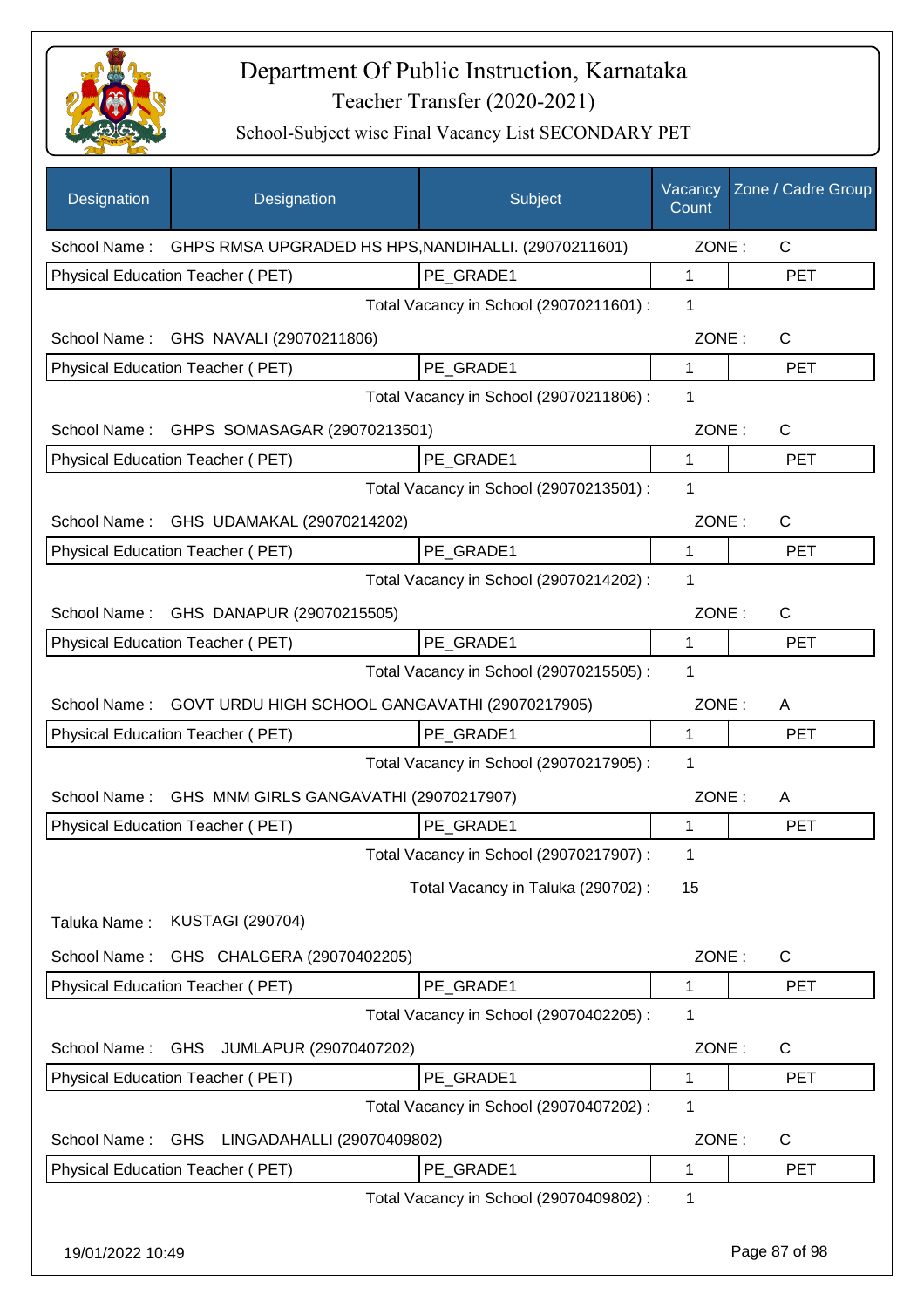

| Designation      | Designation                                                   | Subject                                 | Vacancy<br>Count | Zone / Cadre Group |
|------------------|---------------------------------------------------------------|-----------------------------------------|------------------|--------------------|
| School Name:     | <b>GHS</b><br>MALAGITTI (29070410302)                         |                                         | ZONE:            | $\mathsf{C}$       |
|                  | Physical Education Teacher (PET)                              | PE GRADE1                               | 1                | PET                |
|                  |                                                               | Total Vacancy in School (29070410302) : | 1                |                    |
| School Name:     | GHSMUDENOOR (29070415003)                                     |                                         | ZONE:            | C                  |
|                  | Physical Education Teacher (PET)                              | PE GRADE1                               | 1                | <b>PET</b>         |
|                  |                                                               | Total Vacancy in School (29070415003) : | 1                |                    |
| School Name:     | KARNATAKA PUBLIC SCHOOLS GHS BOYS TAVARAGERA<br>(29070415216) |                                         | ZONE:            | A                  |
|                  | Physical Education Teacher (PET)                              | PE_GRADE1                               | 1                | <b>PET</b>         |
|                  |                                                               | Total Vacancy in School (29070415216) : | 1                |                    |
|                  |                                                               | Total Vacancy in Taluka (290704) :      | 6                |                    |
| Taluka Name:     | <b>YELBURGA (290709)</b>                                      |                                         |                  |                    |
| School Name:     | GHS BANDIHAL (29070900903)                                    |                                         | ZONE:            | C                  |
|                  | Physical Education Teacher (PET)                              | PE GRADE1                               | 1                | <b>PET</b>         |
|                  |                                                               | Total Vacancy in School (29070900903) : | 1                |                    |
| School Name:     | GHS BEVOOR (29070901407)                                      |                                         | ZONE:            | C                  |
|                  | <b>Physical Education Teacher (PET)</b>                       | PE GRADE1                               | 1                | <b>PET</b>         |
|                  |                                                               | Total Vacancy in School (29070901407) : | 1                |                    |
| School Name:     | GHS GANADAL (29070904002)                                     |                                         | ZONE:            | C                  |
|                  | Physical Education Teacher (PET)                              | PE GRADE1                               | 1                | <b>PET</b>         |
|                  |                                                               | Total Vacancy in School (29070904002) : | 1                |                    |
|                  | School Name: GHS GUNNAL (29070904503)                         |                                         | ZONE:            | C                  |
|                  | Physical Education Teacher (PET)                              | PE GRADE1                               | 1                | <b>PET</b>         |
|                  |                                                               | Total Vacancy in School (29070904503) : | 1                |                    |
| School Name:     | GOVERNMENT JUNIOR COLLEGE HIREWANKALAKUNTA<br>(29070905354)   |                                         | ZONE:            | $\mathsf{C}$       |
|                  | Physical Education Teacher (PET)                              | PE_GRADE1                               | 1                | <b>PET</b>         |
|                  |                                                               | Total Vacancy in School (29070905354) : | 1                |                    |
| School Name:     | GOVERNMENT HIGHER PRIMARY SCHOOL HUNASIHAL<br>(29070906001)   |                                         | ZONE:            | C                  |
|                  | Physical Education Teacher (PET)                              | PE_GRADE1                               | 1                | <b>PET</b>         |
|                  |                                                               | Total Vacancy in School (29070906001) : | 1                |                    |
| School Name:     | GHPS RMSA KALLUR (29070906901)                                |                                         | ZONE:            | C                  |
|                  | Physical Education Teacher (PET)                              | PE_GRADE1                               | 1                | <b>PET</b>         |
| 19/01/2022 10:49 |                                                               |                                         |                  | Page 88 of 98      |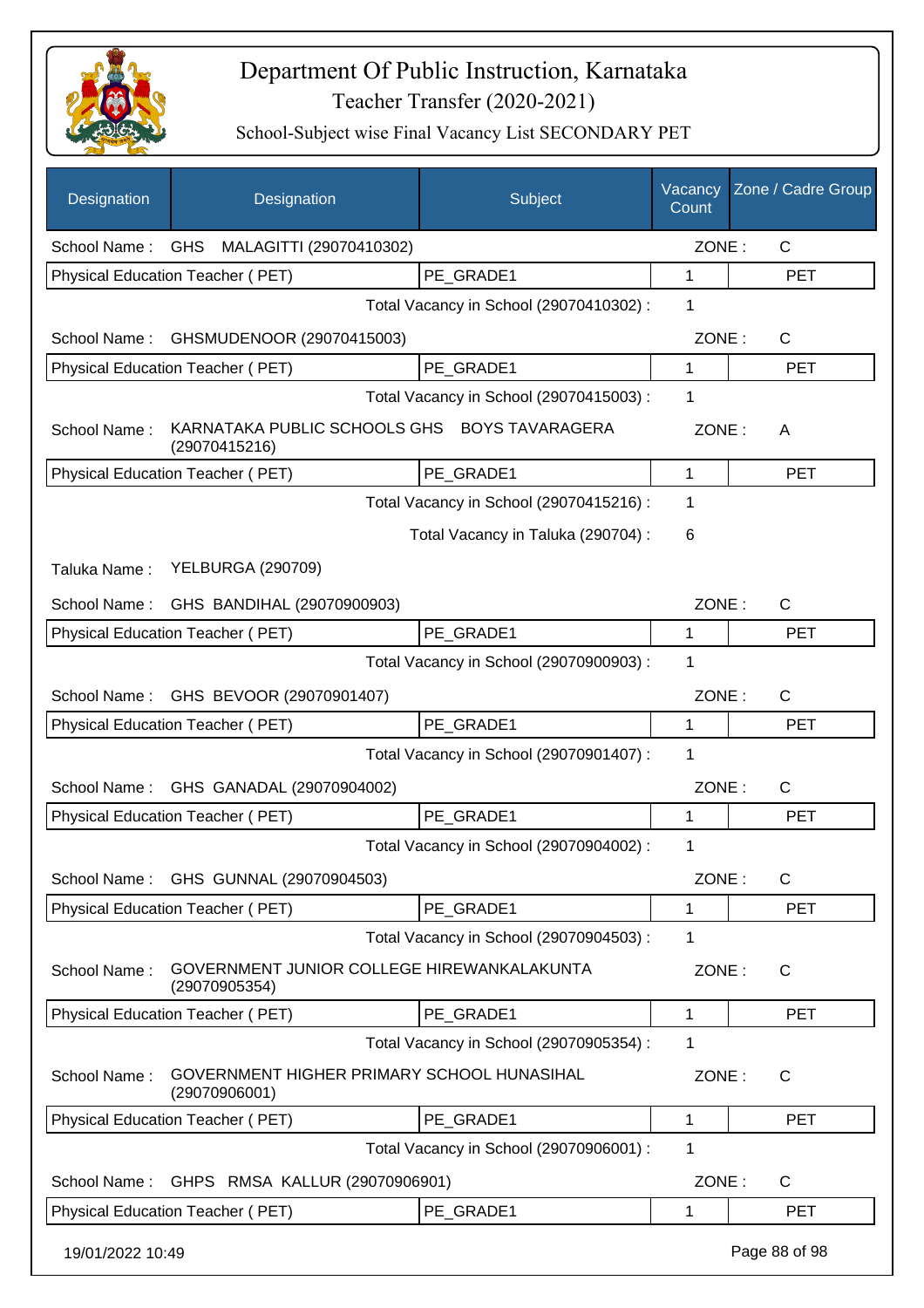

| Designation      | Designation                                                 | Subject                                            | Vacancy<br>Count | Zone / Cadre Group |
|------------------|-------------------------------------------------------------|----------------------------------------------------|------------------|--------------------|
|                  |                                                             | Total Vacancy in School (29070906901) :            | 1                |                    |
| School Name:     | GOVT HIGHER PRIMARY SCHOOL KONASAGAR HKRDB<br>(29070907701) |                                                    | ZONE:            | С                  |
|                  | Physical Education Teacher (PET)                            | PE_GRADE1                                          | 1                | <b>PET</b>         |
|                  |                                                             | Total Vacancy in School (29070907701) :            | 1                |                    |
| School Name:     | GHS MANDALAGIRI (29070908902)                               |                                                    | ZONE:            | C                  |
|                  | Physical Education Teacher (PET)                            | PE_GRADE1                                          | 1                | <b>PET</b>         |
|                  |                                                             | Total Vacancy in School (29070908902) :            | 1                |                    |
| School Name:     | HIGH SCHOOL SECTION (29070909110)                           | KARNATAKA PUBLIC SCHOOLS GOVT PU COLLEGE MONGALORE | ZONE:            | C                  |
|                  | <b>Physical Education Teacher (PET)</b>                     | PE GRADE1                                          | $\mathbf{1}$     | <b>PET</b>         |
|                  |                                                             | Total Vacancy in School (29070909110) :            | 1                |                    |
| School Name:     | GHPS RYAVANAKI (29070911001)                                |                                                    | ZONE:            | $\mathsf C$        |
|                  | Physical Education Teacher (PET)                            | PE GRADE1                                          | 1                | <b>PET</b>         |
|                  |                                                             | Total Vacancy in School (29070911001) :            | 1                |                    |
| School Name:     | GHS TALAKERI (29070912105)                                  |                                                    | ZONE:            | C                  |
|                  | Physical Education Teacher (PET)                            | PE GRADE1                                          | 1                | <b>PET</b>         |
|                  |                                                             | Total Vacancy in School (29070912105) :            | 1                |                    |
| School Name:     | GHS TARALAKATTI (29070912302)                               |                                                    | ZONE:            | C                  |
|                  | Physical Education Teacher (PET)                            | PE GRADE1                                          | 1                | <b>PET</b>         |
|                  |                                                             | Total Vacancy in School (29070912302) :            | 1                |                    |
|                  | School Name: GHS VAJRABANDI (29070913004)                   |                                                    | ZONE:            | С                  |
|                  | Physical Education Teacher (PET)                            | PE_GRADE1                                          | 1                | <b>PET</b>         |
|                  |                                                             | Total Vacancy in School (29070913004) :            | 1                |                    |
| School Name:     | GOVT JUNIOR COLLEGE YELBURGA (29070915902)                  |                                                    | ZONE:            | Α                  |
|                  | Physical Education Teacher (PET)                            | PE GRADE1                                          | 1                | <b>PET</b>         |
|                  |                                                             | Total Vacancy in School (29070915902) :            | 1                |                    |
| School Name:     | GHS GIRLS YELBURGA (29070916304)                            |                                                    | ZONE:            | A                  |
|                  | Physical Education Teacher (PET)                            | PE_GRADE1                                          | 1                | <b>PET</b>         |
|                  |                                                             | Total Vacancy in School (29070916304) :            | 1                |                    |
|                  |                                                             | Total Vacancy in Taluka (290709) :                 | 16               |                    |
| District Name:   | BALLARI (2912)                                              |                                                    |                  |                    |
| Taluka Name:     | BELLARY WEST (291201)                                       |                                                    |                  |                    |
| 19/01/2022 10:49 |                                                             |                                                    |                  | Page 89 of 98      |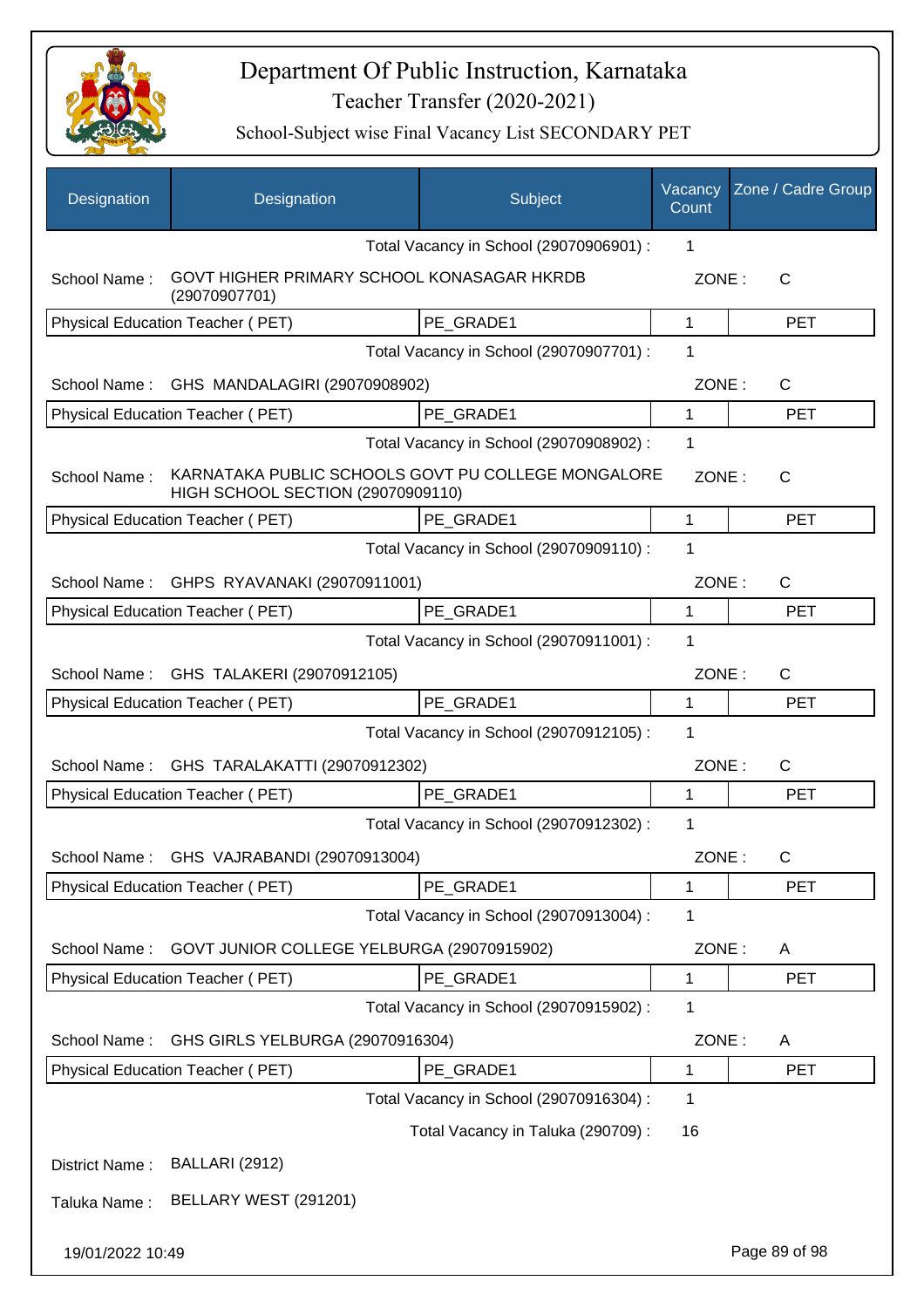

| Designation      | Designation                                       | Subject                                 | Vacancy<br>Count | Zone / Cadre Group |
|------------------|---------------------------------------------------|-----------------------------------------|------------------|--------------------|
|                  | School Name: GHPS & GHS BADANAHATTI (29120100501) |                                         | ZONE:            | $\mathsf{C}$       |
|                  | Physical Education Teacher (PET)                  | PE_GRADE1                               | 1                | <b>PET</b>         |
|                  |                                                   | Total Vacancy in School (29120100501) : | 1                |                    |
|                  | School Name: GHS KALLUKAMBHA (29120104505)        |                                         | ZONE:            | $\mathsf{C}$       |
|                  | Physical Education Teacher (PET)                  | PE GRADE1                               | 1                | <b>PET</b>         |
|                  |                                                   | Total Vacancy in School (29120104505) : | 1                |                    |
| School Name:     | GHPS & GHS KOLUR (29120105701)                    |                                         | ZONE:            | $\mathsf{C}$       |
|                  | Physical Education Teacher (PET)                  | PE GRADE1                               | 1                | <b>PET</b>         |
|                  |                                                   | Total Vacancy in School (29120105701) : | 1                |                    |
|                  | School Name: GHPS & GHS VADDATTI (29120109001)    |                                         | ZONE:            | $\mathsf{C}$       |
|                  | Physical Education Teacher (PET)                  | PE_GRADE1                               | 1                | <b>PET</b>         |
|                  |                                                   | Total Vacancy in School (29120109001) : | 1                |                    |
|                  | School Name: GHPS & GHS YELUBENCHI (29120109601)  |                                         | ZONE:            | C                  |
|                  | Physical Education Teacher (PET)                  | PE_GRADE1                               | 1                | <b>PET</b>         |
|                  |                                                   | Total Vacancy in School (29120109601) : | 1                |                    |
|                  |                                                   | Total Vacancy in Taluka (291201) :      | 5                |                    |
| Taluka Name:     | <b>HADAGALI (291202)</b>                          |                                         |                  |                    |
| School Name:     | GHS BYALAHUNISI (29120200502)                     |                                         | ZONE:            | C                  |
|                  | Physical Education Teacher (PET)                  | PE_GRADE1                               | 1                | <b>PET</b>         |
|                  |                                                   | Total Vacancy in School (29120200502) : | 1                |                    |
|                  | School Name: GHS HIRE BANNIMATTI (29120201505)    |                                         | ZONE:            | $\mathsf{C}$       |
|                  | <b>Physical Education Teacher (PET)</b>           | PE_GRADE1                               | 1                | <b>PET</b>         |
|                  |                                                   | Total Vacancy in School (29120201505) : | 1                |                    |
| School Name:     | GHS VKK HIRE HADAGALI (29120201610)               |                                         | ZONE:            | C                  |
|                  | <b>Physical Education Teacher (PET)</b>           | PE_GRADE1                               | 1                | <b>PET</b>         |
|                  |                                                   | Total Vacancy in School (29120201610) : | 1                |                    |
| School Name:     | GHS HYARADA (29120202203)                         |                                         | ZONE:            | C                  |
|                  | Physical Education Teacher (PET)                  | PE_GRADE1                               | 1                | <b>PET</b>         |
|                  |                                                   | Total Vacancy in School (29120202203) : | 1                |                    |
| School Name:     | GHS WEST KALVI (29120202507)                      |                                         | ZONE:            | C                  |
|                  | Physical Education Teacher (PET)                  | PE_GRADE1                               | 1                | <b>PET</b>         |
|                  |                                                   | Total Vacancy in School (29120202507) : | 1                |                    |
| 19/01/2022 10:49 |                                                   |                                         |                  | Page 90 of 98      |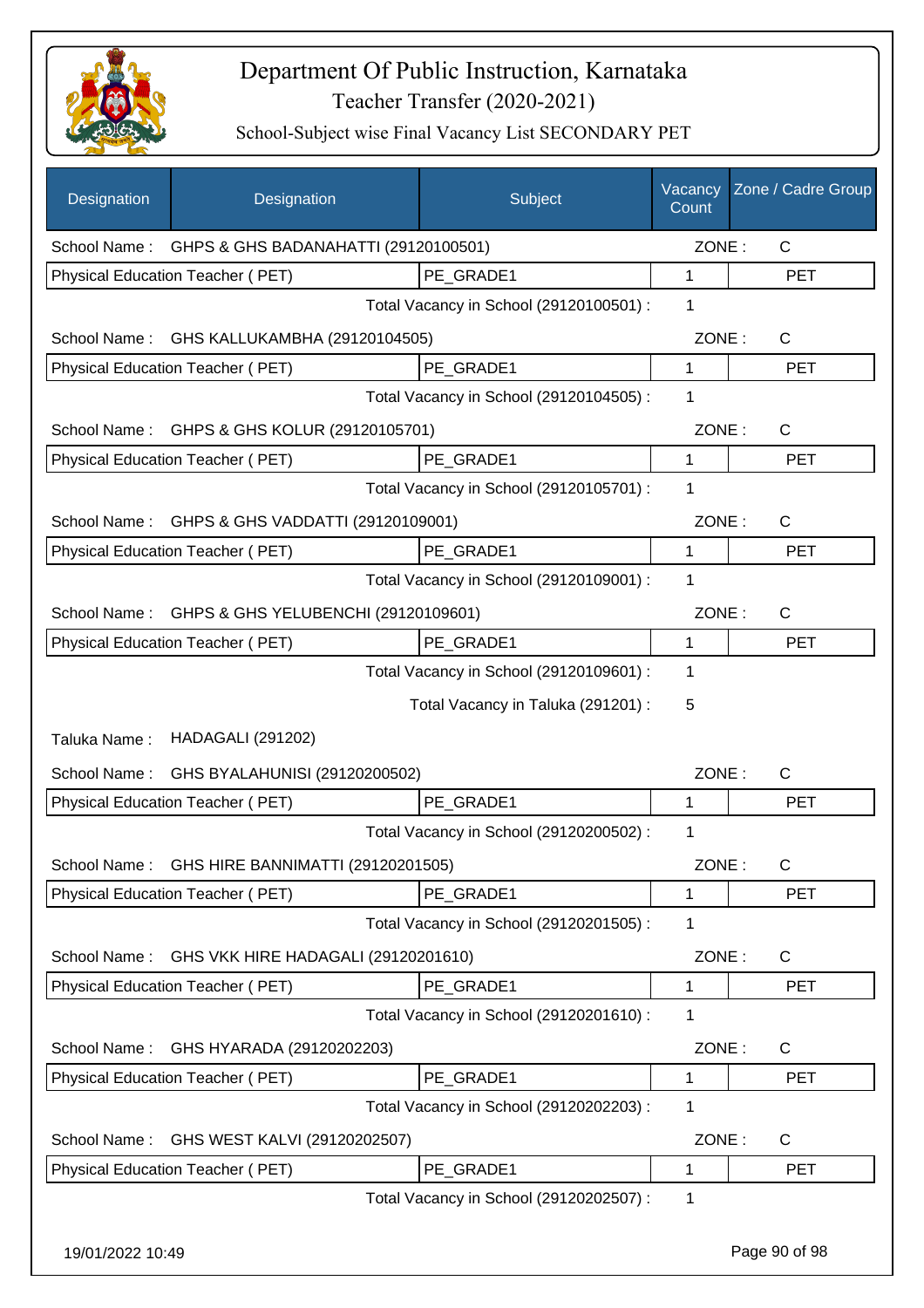

| Designation      | Designation                                           | Subject                                 | Vacancy<br>Count | Zone / Cadre Group |
|------------------|-------------------------------------------------------|-----------------------------------------|------------------|--------------------|
| School Name:     | GHS MYLARA (29120203903)                              |                                         | ZONE:            | C                  |
|                  | Physical Education Teacher (PET)                      | PE GRADE1                               | 1                | <b>PET</b>         |
|                  |                                                       | Total Vacancy in School (29120203903) : | 1                |                    |
|                  |                                                       | Total Vacancy in Taluka (291202):       | 6                |                    |
| Taluka Name:     | HAGARIBOMMANAHALLI (291203)                           |                                         |                  |                    |
| School Name:     | GOVT PU (HIGH SCHOOL), MORIGERI (29120303804)         |                                         | ZONE:            | C                  |
|                  | Physical Education Teacher (PET)                      | PE_GRADE1                               | 1                | <b>PET</b>         |
|                  |                                                       | Total Vacancy in School (29120303804) : | 1                |                    |
| School Name:     | GOVT B N M HIGH SCHOOL TELUGOLI (29120304503)         |                                         | ZONE:            | C                  |
|                  | Physical Education Teacher (PET)                      | PE_GRADE1                               | 1                | <b>PET</b>         |
|                  |                                                       | Total Vacancy in School (29120304503) : | 1                |                    |
| School Name:     | GHS SONNA (29120304702)                               |                                         | ZONE:            | C                  |
|                  | Physical Education Teacher (PET)                      | PE_GRADE1                               | 1                | <b>PET</b>         |
|                  |                                                       | Total Vacancy in School (29120304702) : | 1                |                    |
|                  |                                                       | Total Vacancy in Taluka (291203):       | 3                |                    |
| Taluka Name:     | HOSPET (291205)                                       |                                         |                  |                    |
| School Name:     | GHS BUKKA SAGARA (29120500303)                        |                                         | ZONE:            | C                  |
|                  | Physical Education Teacher (PET)                      | PE GRADE1                               | 1                | <b>PET</b>         |
|                  |                                                       | Total Vacancy in School (29120500303) : | 1                |                    |
| School Name:     | GHS CHIKKAJAIGNUR (29120500902)                       |                                         | ZONE:            | С                  |
|                  | Physical Education Teacher (PET)                      | PE_GRADE1                               | 1                | <b>PET</b>         |
|                  |                                                       | Total Vacancy in School (29120500902) : | 1                |                    |
| School Name:     | GHPS & GHS DEVALAPURA (29120501402)                   |                                         | ZONE:            | C                  |
|                  | Physical Education Teacher (PET)                      | PE GRADE1                               | 1                | <b>PET</b>         |
|                  |                                                       | Total Vacancy in School (29120501402) : | 1                |                    |
| School Name:     | GHS DEVA SAMUDRA (29120501508)                        |                                         | ZONE:            | $\mathsf{C}$       |
|                  | Physical Education Teacher (PET)                      | PE_GRADE1                               | 1                | <b>PET</b>         |
|                  |                                                       | Total Vacancy in School (29120501508) : | 1                |                    |
| School Name:     | KARNATAKA PUBLIC SCHOOLS GHS GADHIGANUR (29120501702) |                                         | ZONE:            | $\mathsf{C}$       |
|                  | Physical Education Teacher (PET)                      | PE_GRADE1                               | 1                | <b>PET</b>         |
|                  |                                                       | Total Vacancy in School (29120501702) : | 1                |                    |
|                  |                                                       |                                         |                  |                    |
| 19/01/2022 10:49 |                                                       |                                         |                  | Page 91 of 98      |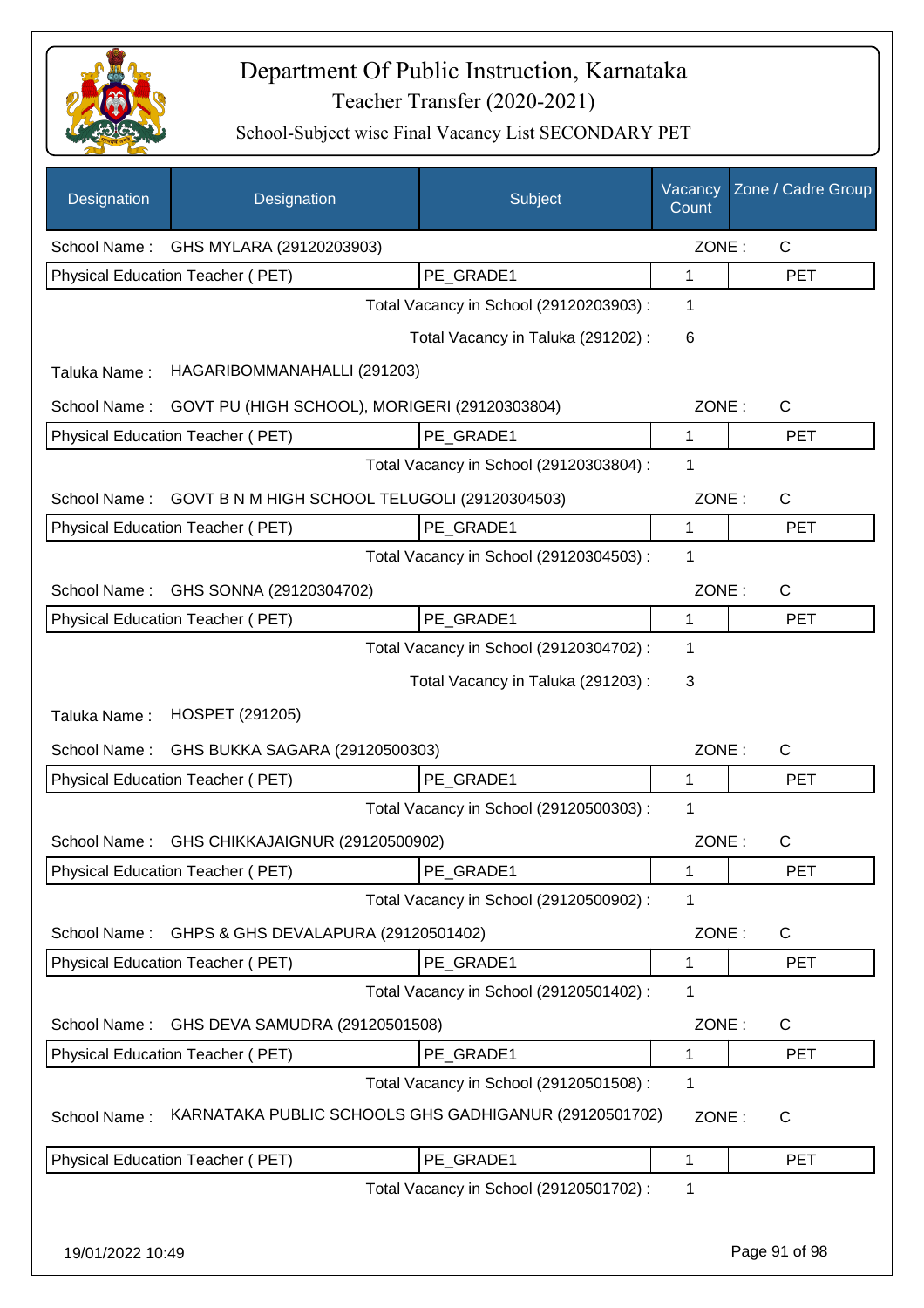

| Designation      | Designation                                                              | Subject                                 | Vacancy<br>Count | Zone / Cadre Group |
|------------------|--------------------------------------------------------------------------|-----------------------------------------|------------------|--------------------|
| School Name:     | GHS SRIRAMA RANGAPURA (29120505105)                                      |                                         | ZONE:            | $\mathsf{C}$       |
|                  | Physical Education Teacher (PET)                                         | PE GRADE1                               | 1                | <b>PET</b>         |
|                  |                                                                          | Total Vacancy in School (29120505105) : | 1                |                    |
| School Name:     | GOVT PU (HIGH SCHOOL) COLLEGE CHITTAVADGI (29120509205)                  |                                         | ZONE:            | A                  |
|                  | Physical Education Teacher (PET)                                         | PE_GRADE1                               | $\overline{2}$   | <b>PET</b>         |
|                  |                                                                          | Total Vacancy in School (29120509205) : | $\overline{2}$   |                    |
| School Name:     | GOVT PU (HIGH SCHOOL BOYS) KAMPLI (29120512701)                          |                                         | ZONE:            | A                  |
|                  | Physical Education Teacher (PET)                                         | PE_GRADE1                               | 1                | <b>PET</b>         |
|                  |                                                                          | Total Vacancy in School (29120512701) : | 1                |                    |
| School Name:     | GOVT PU COLLEGE HS KAMALAPURA (29120514002)                              |                                         | ZONE:            | A                  |
|                  | Physical Education Teacher (PET)                                         | PE_GRADE1                               | 1                | <b>PET</b>         |
|                  |                                                                          | Total Vacancy in School (29120514002) : | 1                |                    |
|                  |                                                                          | Total Vacancy in Taluka (291205):       | 10               |                    |
| Taluka Name:     | <b>KUDLIGI (291206)</b>                                                  |                                         |                  |                    |
| School Name:     | GHS RAMA SAGARA HATTI (29120602005)                                      |                                         | ZONE:            | $\mathsf{C}$       |
|                  | Physical Education Teacher (PET)                                         | PE_GRADE1                               | 1                | <b>PET</b>         |
|                  |                                                                          | Total Vacancy in School (29120602005) : | 1                |                    |
| School Name:     | KARNATAKA PUBLIC SCHOOLS GOVT PU COLLEGE (HS),<br>GUDEKOTE (29120602215) |                                         | ZONE:            | $\mathsf{C}$       |
|                  | Physical Education Teacher (PET)                                         | PE_GRADE1                               | 1                | <b>PET</b>         |
|                  |                                                                          | Total Vacancy in School (29120602215) : | 1                |                    |
| School Name:     | GOVT PU COLLEGE (HS), KUDLIGI (29120608801)                              |                                         | ZONE:            | A                  |
|                  | Physical Education Teacher (PET)                                         | PE_GRADE1                               | $\overline{2}$   | <b>PET</b>         |
|                  |                                                                          | Total Vacancy in School (29120608801) : | $\overline{2}$   |                    |
|                  |                                                                          | Total Vacancy in Taluka (291206) :      | 4                |                    |
| Taluka Name:     | SANDUR (291207)                                                          |                                         |                  |                    |
| School Name:     | GHS THORANAGALLU (29120702810)                                           |                                         | ZONE:            | C                  |
|                  | Physical Education Teacher (PET)                                         | PE_GRADE1                               | 1                | <b>PET</b>         |
|                  |                                                                          | Total Vacancy in School (29120702810) : | 1                |                    |
| School Name:     | GHPS & GHS BANNIHATTI (29120704001)                                      |                                         | ZONE:            | C                  |
|                  | Physical Education Teacher (PET)                                         | PE_GRADE1                               | 1                | <b>PET</b>         |
|                  |                                                                          | Total Vacancy in School (29120704001) : | 1                |                    |
| 19/01/2022 10:49 |                                                                          |                                         |                  | Page 92 of 98      |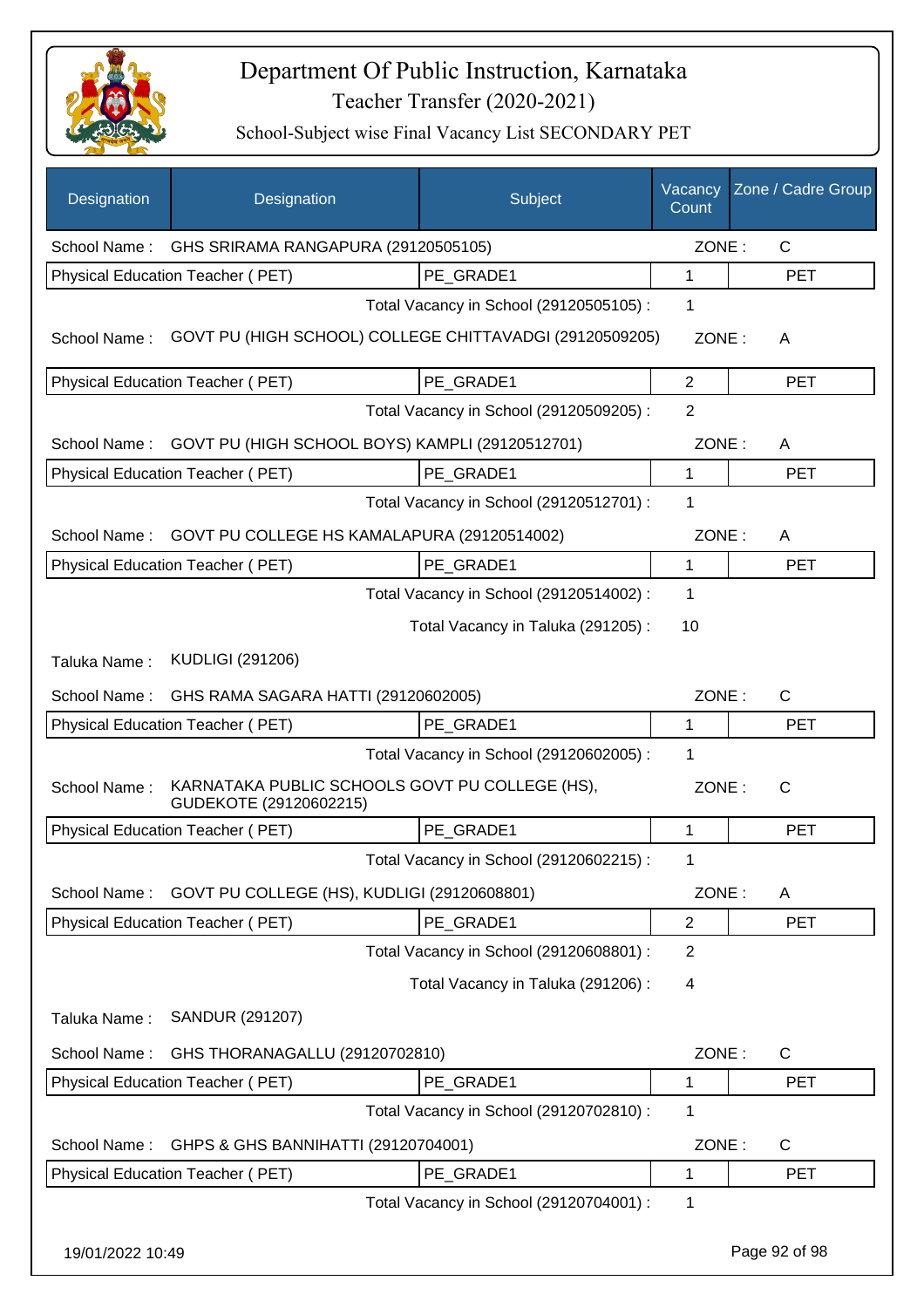

| Designation  | Designation                                   | Subject                                 | Vacancy<br>Count | Zone / Cadre Group |
|--------------|-----------------------------------------------|-----------------------------------------|------------------|--------------------|
|              |                                               | Total Vacancy in Taluka (291207) :      | 2                |                    |
| Taluka Name: | SIRUGUPPA (291208)                            |                                         |                  |                    |
| School Name: | GHPS & GHS ARALIGANUR (29120800401)           |                                         | ZONE:            | $\mathsf{C}$       |
|              | Physical Education Teacher (PET)              | PE GRADE1                               | 1                | <b>PET</b>         |
|              |                                               | Total Vacancy in School (29120800401) : | 1                |                    |
| School Name: | GHPS & GHS HAGALUR HOSALLI (29120802701)      |                                         | ZONE:            | $\mathsf{C}$       |
|              | Physical Education Teacher (PET)              | PE GRADE1                               | 1                | <b>PET</b>         |
|              |                                               | Total Vacancy in School (29120802701) : | 1                |                    |
| School Name: | GHPS & GHS HERKAL (29120803201)               |                                         | ZONE:            | $\mathsf{C}$       |
|              | Physical Education Teacher (PET)              | PE_GRADE1                               | $\mathbf{1}$     | <b>PET</b>         |
|              |                                               | Total Vacancy in School (29120803201) : | 1                |                    |
| School Name: | GHPS & GHS S.W.S. KOTEHAL SUGUR (29120804402) |                                         | ZONE:            | $\mathsf{C}$       |
|              | Physical Education Teacher (PET)              | PE GRADE1                               | 1                | <b>PET</b>         |
|              |                                               | Total Vacancy in School (29120804402) : | 1                |                    |
| School Name: | GHPS & GHS KUDADHARAHAL (29120804601)         |                                         | ZONE:            | $\mathsf{C}$       |
|              | Physical Education Teacher (PET)              | PE_GRADE1                               | 1                | <b>PET</b>         |
|              |                                               | Total Vacancy in School (29120804601) : | 1                |                    |
| School Name: | GHPS & GHS MOTA SUGUR (29120805401)           |                                         | ZONE:            | $\mathsf{C}$       |
|              | Physical Education Teacher (PET)              | PE_GRADE1                               | 1                | <b>PET</b>         |
|              |                                               | Total Vacancy in School (29120805401) : | 1                |                    |
| School Name: | GHS RAVIHAL (29120806403)                     |                                         | ZONE:            | C                  |
|              | Physical Education Teacher (PET)              | PE_GRADE1                               | 1                | <b>PET</b>         |
|              |                                               | Total Vacancy in School (29120806403) : | 1                |                    |
| School Name: | GHS SIRIGERI (29120806814)                    |                                         | ZONE:            | C                  |
|              | Physical Education Teacher (PET)              | PE GRADE1                               | 1                | <b>PET</b>         |
|              |                                               | Total Vacancy in School (29120806814) : | 1                |                    |
| School Name: | GUHS SIRUGUPPA (29120809302)                  |                                         | ZONE:            | A                  |
|              | Physical Education Teacher (PET)              | PE_GRADE1                               | 1                | <b>PET</b>         |
|              |                                               | Total Vacancy in School (29120809302) : | 1                |                    |
| School Name: | GOVT PU COLLEGE (HS), SIRUGUPPA (29120810304) |                                         | ZONE:            | A                  |
|              | Physical Education Teacher (PET)              | PE_GRADE1                               | 1                | <b>PET</b>         |
|              |                                               | Total Vacancy in School (29120810304) : | 1                |                    |
|              |                                               |                                         |                  |                    |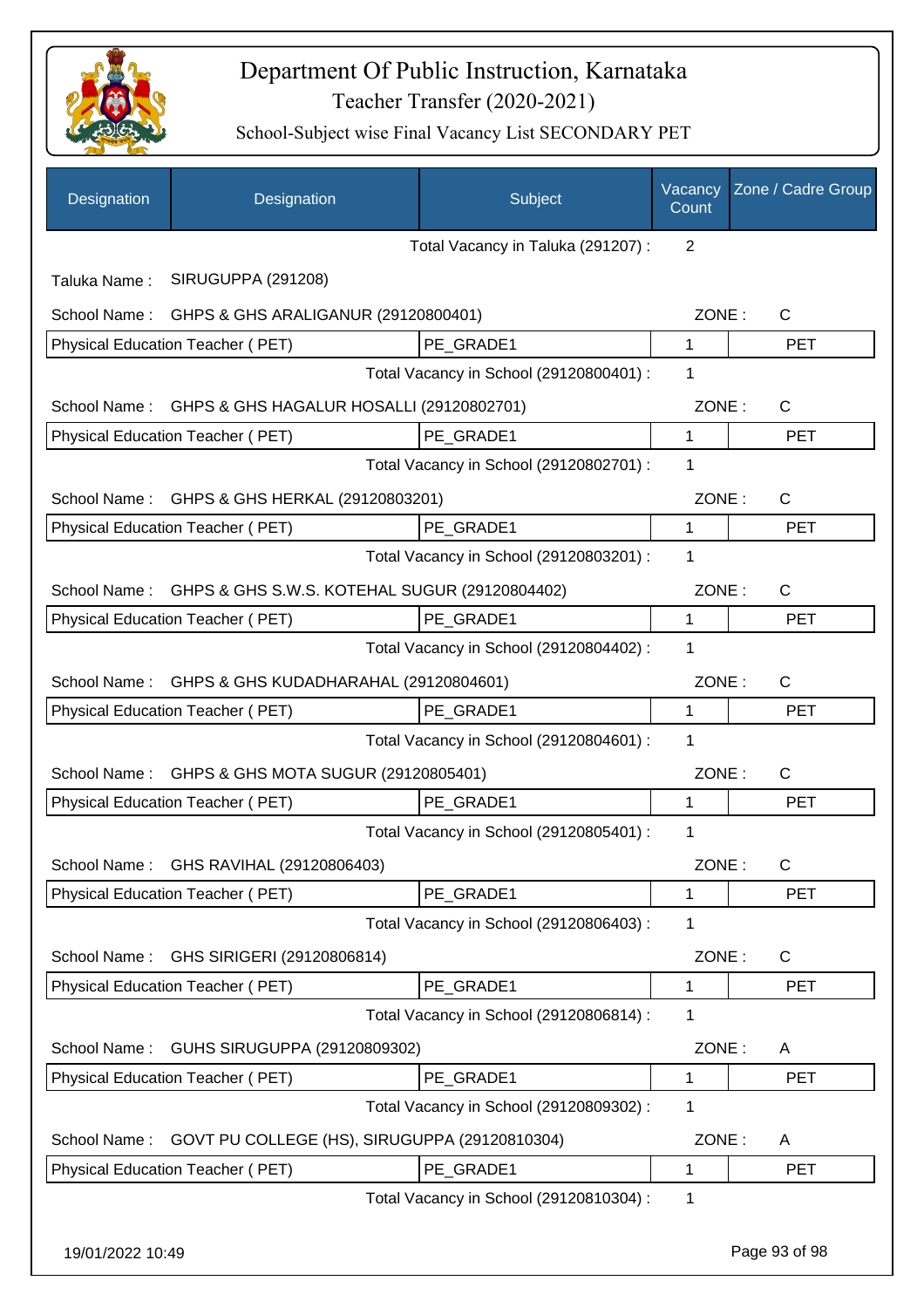

| Designation   | Designation                                     | Subject                                 | Vacancy<br>Count | Zone / Cadre Group |
|---------------|-------------------------------------------------|-----------------------------------------|------------------|--------------------|
| School Name : | GOVT PU (HIGH SCHOOL) TEKKALAKOTE (29120811502) |                                         | ZONE:            | A                  |
|               | Physical Education Teacher (PET)                | PE GRADE1                               | 1                | <b>PET</b>         |
|               |                                                 | Total Vacancy in School (29120811502) : | 1                |                    |
| School Name:  | GHS GIRLS TEKKALAKOTE (29120811602)             |                                         | ZONE:            | A                  |
|               | Physical Education Teacher (PET)                | PE GRADE1                               | 1                | <b>PET</b>         |
|               |                                                 | Total Vacancy in School (29120811602) : | 1                |                    |
|               |                                                 | Total Vacancy in Taluka (291208) :      | 12               |                    |
| Taluka Name:  | BELLARY EAST (291209)                           |                                         |                  |                    |
| School Name:  | GHS KAMBLI BAZAR (29120900612)                  |                                         | ZONE:            | A                  |
|               | Physical Education Teacher (PET)                | PE_GRADE1                               | 1                | <b>PET</b>         |
|               |                                                 | Total Vacancy in School (29120900612) : | 1                |                    |
| School Name:  | GHS ANDHRAL (29120900810)                       |                                         | ZONE:            | A                  |
|               | Physical Education Teacher (PET)                | PE GRADE1                               | 1                | <b>PET</b>         |
|               |                                                 | Total Vacancy in School (29120900810) : | 1                |                    |
| School Name:  | GHS S R COLONY BALLARI (29120901512)            |                                         | ZONE:            | A                  |
|               | Physical Education Teacher (PET)                | PE GRADE1                               | 1                | <b>PET</b>         |
|               |                                                 | Total Vacancy in School (29120901512) : | 1                |                    |
| School Name:  | GHS BANAPURA (29120902403)                      |                                         | ZONE:            | C                  |
|               | Physical Education Teacher (PET)                | PE_GRADE1                               | 1                | <b>PET</b>         |
|               |                                                 | Total Vacancy in School (29120902403) : | 1                |                    |
|               | School Name: GHS BASARAKODU (29120902501)       |                                         | ZONE:            | C                  |
|               | Physical Education Teacher (PET)                | PE_GRADE1                               | 1                | <b>PET</b>         |
|               |                                                 | Total Vacancy in School (29120902501) : | 1                |                    |
| School Name:  | GHPS & GHS BENAKALLU (29120902701)              |                                         | ZONE:            | C                  |
|               | Physical Education Teacher (PET)                | PE GRADE1                               | 1                | <b>PET</b>         |
|               |                                                 | Total Vacancy in School (29120902701) : | 1                |                    |
| School Name:  | GHS YERRISWAMY CHELLAGURKI (29120903603)        |                                         | ZONE:            | C                  |
|               | Physical Education Teacher (PET)                | PE_GRADE1                               | 1                | <b>PET</b>         |
|               |                                                 | Total Vacancy in School (29120903603) : | 1                |                    |
| School Name:  | GHPS and GHS K.VEERAPURA (29120905501)          |                                         | ZONE:            | C                  |
|               | Physical Education Teacher (PET)                | PE GRADE1                               | 1                | <b>PET</b>         |
|               |                                                 | Total Vacancy in School (29120905501) : | 1                |                    |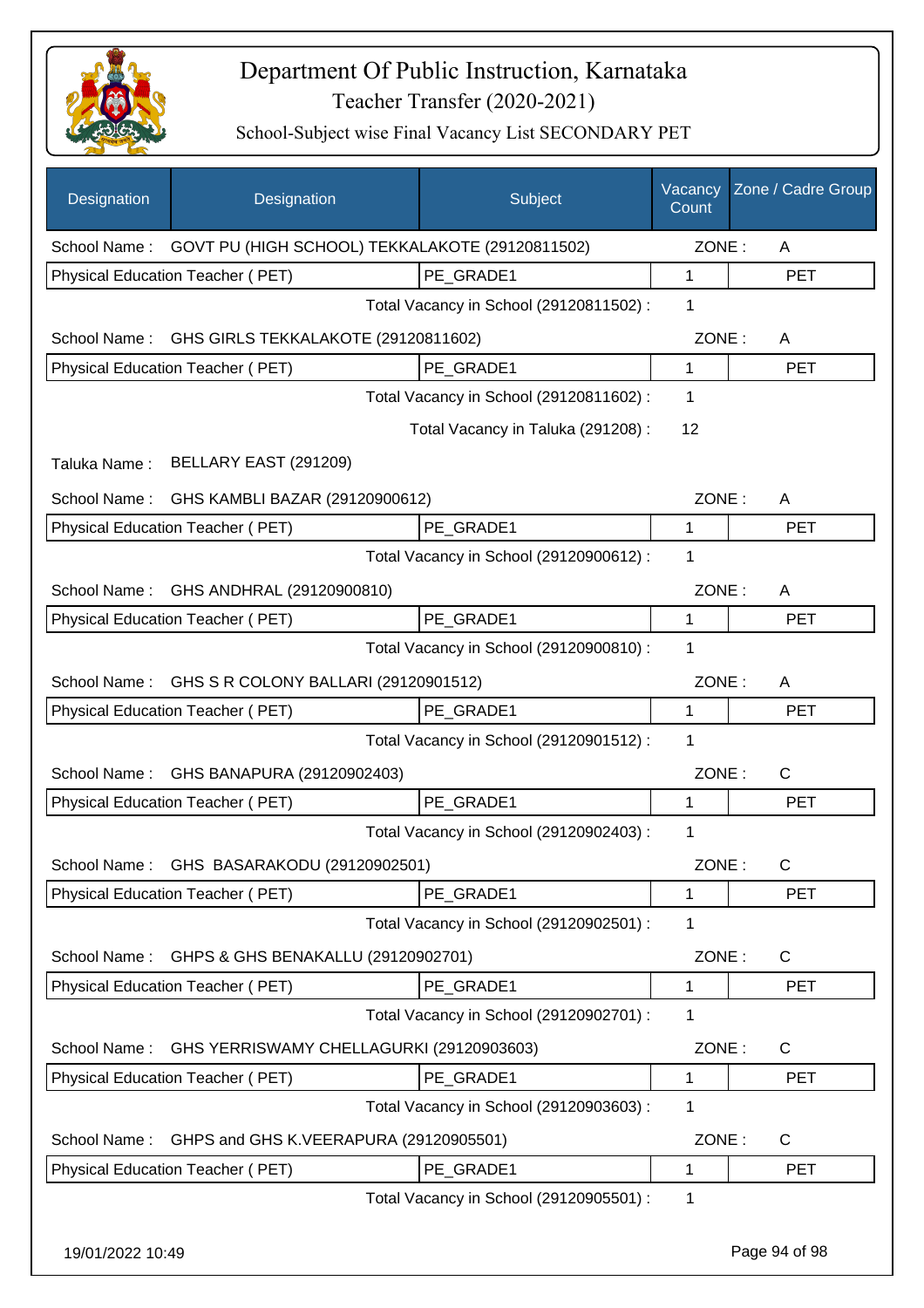

| Designation      | Designation                                                 | Subject                                 | Vacancy<br>Count | Zone / Cadre Group |
|------------------|-------------------------------------------------------------|-----------------------------------------|------------------|--------------------|
|                  | School Name: KPS MOKA (29120906313)                         |                                         | ZONE:            | $\mathsf{C}$       |
|                  | Physical Education Teacher (PET)                            | PE GRADE1                               | $\mathbf{1}$     | <b>PET</b>         |
|                  |                                                             | Total Vacancy in School (29120906313) : | 1                |                    |
| School Name:     | GHPS & GHS SINDHUVALA (29120907501)                         |                                         | ZONE:            | $\mathsf{C}$       |
|                  | Physical Education Teacher (PET)                            | PE GRADE1                               | 1                | <b>PET</b>         |
|                  |                                                             | Total Vacancy in School (29120907501) : | 1                |                    |
|                  | School Name: GHPS & GHS SINDHIGERI (29120907601)            |                                         | ZONE:            | $\mathsf{C}$       |
|                  | Physical Education Teacher (PET)                            | PE GRADE1                               | 1                | <b>PET</b>         |
|                  |                                                             | Total Vacancy in School (29120907601) : | 1                |                    |
| School Name:     | GHS YETTINA BUDIHAL (29120908505)                           |                                         | ZONE:            | $\mathsf{C}$       |
|                  | Physical Education Teacher (PET)                            | PE_GRADE1                               | 1                | <b>PET</b>         |
|                  |                                                             | Total Vacancy in School (29120908505) : | 1                |                    |
| School Name:     | KARNATAKA PUBLIC SCHOOLS GHS GIRLS BALLARI<br>(29120910117) |                                         | ZONE:            | A                  |
|                  | Physical Education Teacher (PET)                            | PE_GRADE1                               | 1                | <b>PET</b>         |
|                  |                                                             | Total Vacancy in School (29120910117) : | 1                |                    |
| Taluka Name:     | HARAPANAHALLI (291407)                                      | Total Vacancy in Taluka (291209) :      | 13               |                    |
| School Name:     | DR PATEL NAGANAGOUDA BASAMMA GHS-ANAJIGERE<br>(29140700607) |                                         | ZONE:            | $\mathsf{C}$       |
|                  | Physical Education Teacher (PET)                            | PE GRADE1                               | 1                | <b>PET</b>         |
|                  |                                                             | Total Vacancy in School (29140700607) : | 1                |                    |
| School Name:     | KARNATAKA PUBLIC SCHOOLS GJC-HALUVAGALU (29140702610)       |                                         | ZONE:            | C                  |
|                  | <b>Physical Education Teacher (PET)</b>                     | PE_GRADE1                               | 1                | <b>PET</b>         |
|                  |                                                             | Total Vacancy in School (29140702610) : | 1                |                    |
| School Name:     | GHS-KUNCHUR (29140704706)                                   |                                         | ZONE:            | C                  |
|                  | Physical Education Teacher (PET)                            | PE GRADE1                               | 1                | <b>PET</b>         |
|                  |                                                             | Total Vacancy in School (29140704706) : | 1                |                    |
| School Name:     | GHS-RAMAGHATTA (29140707405)                                |                                         | ZONE:            | C                  |
|                  | Physical Education Teacher (PET)                            | PE_GRADE1                               | 1                | PET                |
|                  |                                                             | Total Vacancy in School (29140707405) : | 1                |                    |
|                  |                                                             | Total Vacancy in Taluka (291407) :      | 4                |                    |
| 19/01/2022 10:49 |                                                             |                                         |                  | Page 95 of 98      |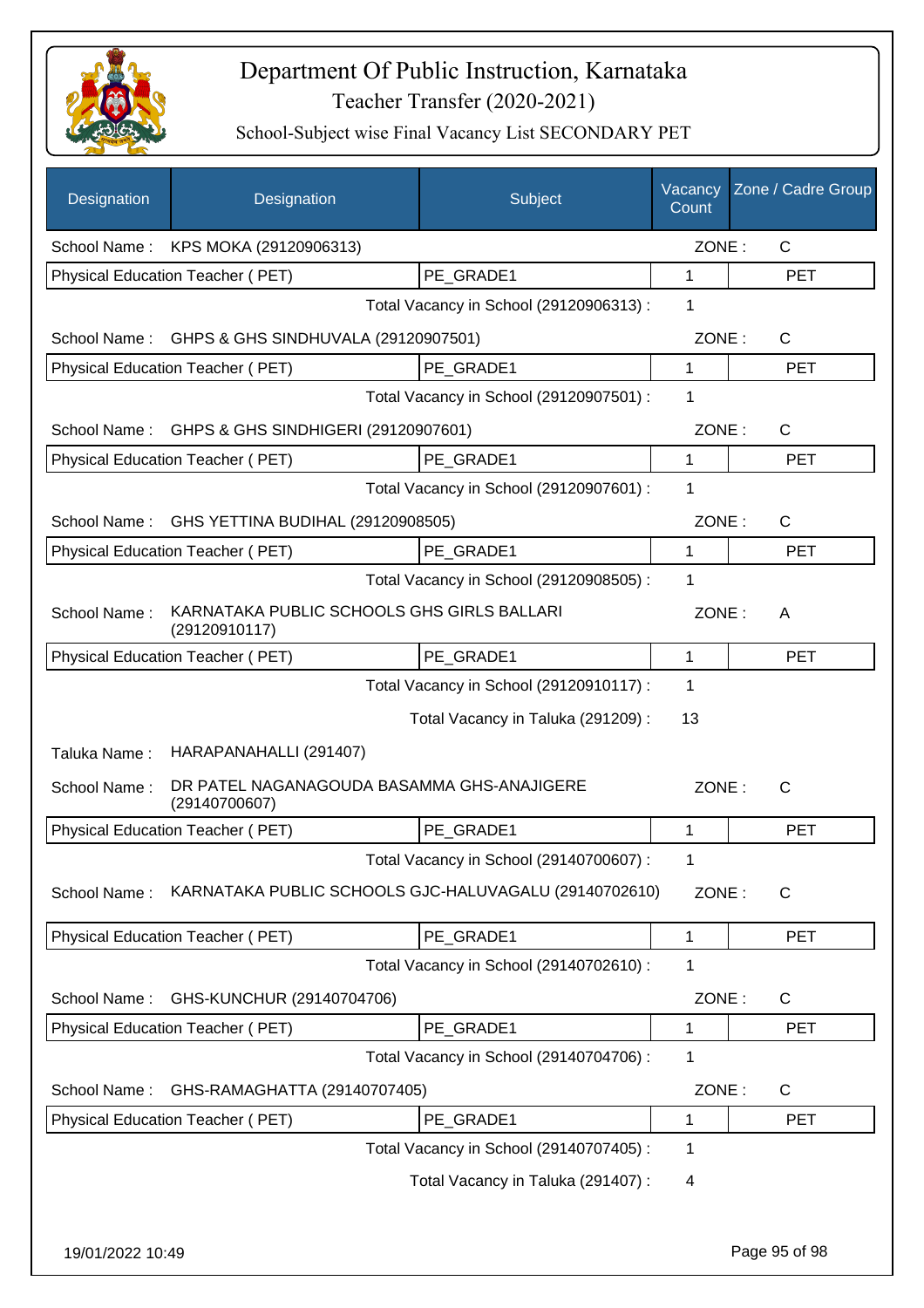

| Designation      | Designation                                     | Subject                                 | Vacancy<br>Count | Zone / Cadre Group |
|------------------|-------------------------------------------------|-----------------------------------------|------------------|--------------------|
| District Name:   | YADAGIRI (2933)                                 |                                         |                  |                    |
| Taluka Name:     | <b>SHAHAPUR (293307)</b>                        |                                         |                  |                    |
| School Name:     | GHS BILHAR (29330702303)                        |                                         | ZONE:            | $\mathsf{C}$       |
|                  | Physical Education Teacher (PET)                | PE_GRADE1                               | 1                | <b>PET</b>         |
|                  |                                                 | Total Vacancy in School (29330702303) : | 1                |                    |
| School Name:     | GOVT. HS CHATNALLI (29330703004)                |                                         | ZONE:            | C                  |
|                  | Physical Education Teacher (PET)                | PE GRADE1                               | $\mathbf{1}$     | <b>PET</b>         |
|                  |                                                 | Total Vacancy in School (29330703004) : | 1                |                    |
| School Name:     | GOVT. HS DARSHANAPUR (29330703203)              |                                         | ZONE:            | C                  |
|                  | Physical Education Teacher (PET)                | PE GRADE1                               | 1                | <b>PET</b>         |
|                  |                                                 | Total Vacancy in School (29330703203) : | 1                |                    |
| School Name:     | GOVT. HIGH SCHOOL DORANAHALLI (29330703611)     |                                         | ZONE:            | $\mathsf{C}$       |
|                  | Physical Education Teacher (PET)                | PE_GRADE1                               | 1                | <b>PET</b>         |
|                  |                                                 | Total Vacancy in School (29330703611) : | 1                |                    |
| School Name:     | GOVT. HS KOLLUR (M) (29330708201)               |                                         | ZONE:            | $\mathsf{C}$       |
|                  | Physical Education Teacher (PET)                | PE_GRADE1                               | 1                | <b>PET</b>         |
|                  |                                                 | Total Vacancy in School (29330708201) : | 1                |                    |
| School Name:     | GOVT. HS KONKAL (29330708602)                   |                                         | ZONE:            | $\mathsf{C}$       |
|                  | Physical Education Teacher (PET)                | PE_GRADE1                               | 1                | <b>PET</b>         |
|                  |                                                 | Total Vacancy in School (29330708602) : | 1                |                    |
| School Name:     | GOVT. HS KURKUNDA (29330709104)                 |                                         | ZONE:            | $\mathsf{C}$       |
|                  | Physical Education Teacher (PET)                | PE_GRADE1                               | 1                | PET                |
|                  |                                                 | Total Vacancy in School (29330709104) : | 1                |                    |
| School Name:     | GOVT. HS MUDABOOL (29330710405)                 |                                         | ZONE:            | C                  |
|                  | Physical Education Teacher (PET)                | PE GRADE1                               | 1                | <b>PET</b>         |
|                  |                                                 | Total Vacancy in School (29330710405) : | 1                |                    |
| School Name:     | GOVERNMENT URDU HIGH SCHOOL SAGAR (29330711811) |                                         | ZONE:            | C                  |
|                  | Physical Education Teacher (PET)                | PE_GRADE1                               | 1                | <b>PET</b>         |
|                  |                                                 | Total Vacancy in School (29330711811) : | 1                |                    |
| School Name:     | GOVT. HS WADAGERA (29330714211)                 |                                         | ZONE:            | C                  |
|                  | Physical Education Teacher (PET)                | PE_GRADE1                               | 1                | <b>PET</b>         |
|                  |                                                 | Total Vacancy in School (29330714211) : | 1                |                    |
| 19/01/2022 10:49 |                                                 |                                         |                  | Page 96 of 98      |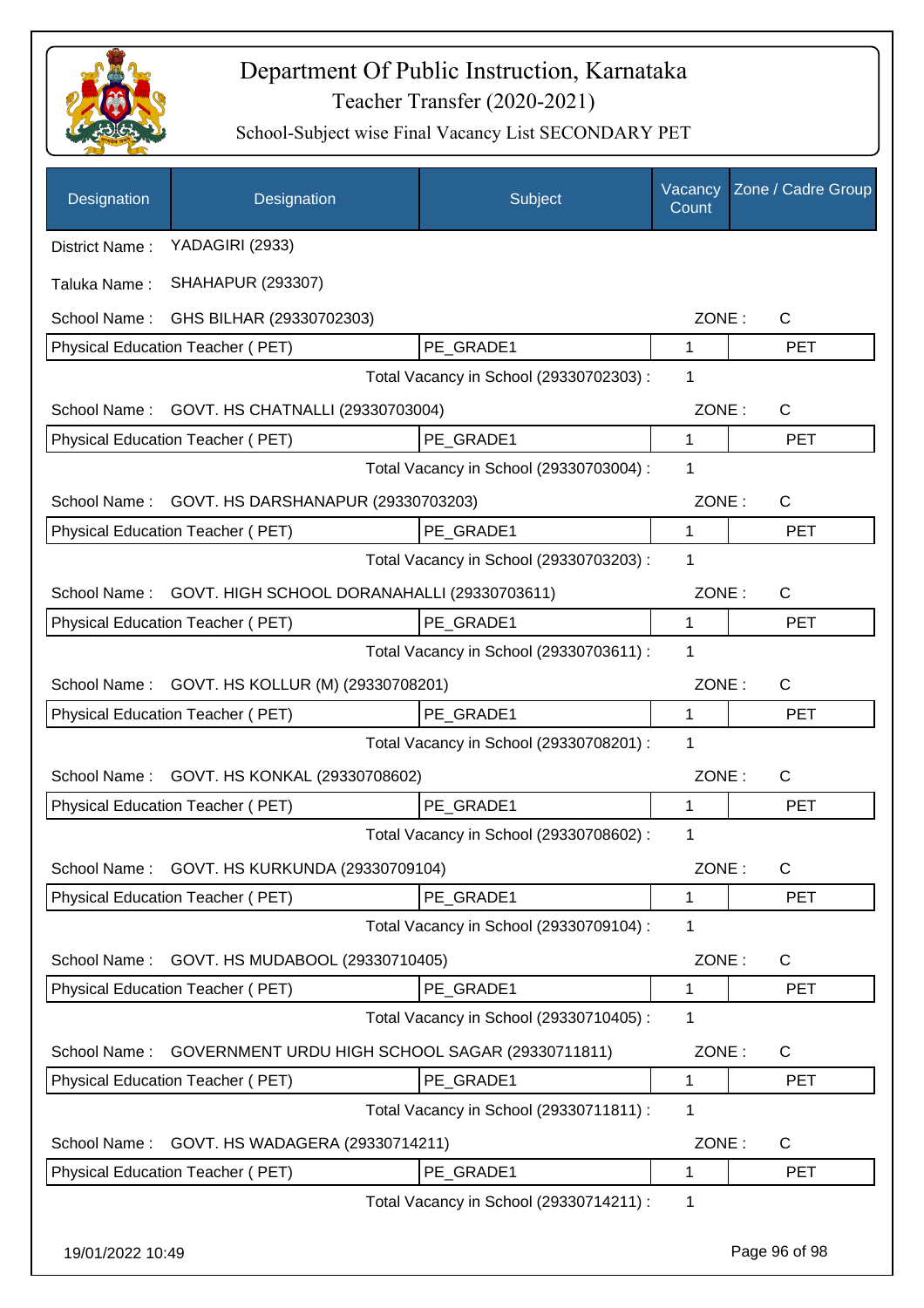

| Designation                                                    | Designation                                    | Subject                                 | Vacancy<br>Count | Zone / Cadre Group    |
|----------------------------------------------------------------|------------------------------------------------|-----------------------------------------|------------------|-----------------------|
|                                                                |                                                | Total Vacancy in Taluka (293307) :      | 10               |                       |
| Taluka Name:                                                   | <b>SHORAPUR (293308)</b>                       |                                         |                  |                       |
| School Name:<br>GOVERMENT HIGH SCHOOL BACHIMATTI (29330801502) |                                                |                                         | ZONE:            | $\mathsf{C}$          |
|                                                                | Physical Education Teacher (PET)               | PE_GRADE1                               | 1                | <b>PET</b>            |
|                                                                |                                                | Total Vacancy in School (29330801502) : | 1                |                       |
| School Name:                                                   | GHS CHINCHOLI (29330804602)                    |                                         | ZONE:            | C                     |
|                                                                | Physical Education Teacher (PET)               | PE GRADE1                               | 1                | <b>PET</b>            |
|                                                                |                                                | Total Vacancy in School (29330804602) : | 1                |                       |
| GOVERNMENT HIGH SCHOOL NAGANUR (29330816506)<br>School Name:   |                                                |                                         | ZONE:            | C                     |
|                                                                | Physical Education Teacher (PET)               | PE_GRADE1                               | 1                | <b>PET</b>            |
|                                                                |                                                | Total Vacancy in School (29330816506) : | 1                |                       |
|                                                                |                                                | Total Vacancy in Taluka (293308) :      | 3                |                       |
| Taluka Name:                                                   | YADGIR (293310)                                |                                         |                  |                       |
| School Name:                                                   | GOVT HS ALLIPUR (29331000209)                  |                                         | ZONE:            | C                     |
|                                                                | Physical Education Teacher (PET)               | PE GRADE1                               | 1                | <b>PET</b>            |
|                                                                |                                                | Total Vacancy in School (29331000209) : | 1                |                       |
| GOVT HS AJALAPUR (29331000903)<br>School Name:                 |                                                |                                         | ZONE:            | C                     |
|                                                                | Physical Education Teacher (PET)               | PE GRADE1                               | 1                | <b>PET</b>            |
|                                                                |                                                | Total Vacancy in School (29331000903) : | 1                |                       |
| School Name :                                                  | GOVT HIGH SCHOOL RMSA BADDEPALLI (29331001101) |                                         | ZONE:            | C                     |
|                                                                | Physical Education Teacher (PET)               | PE GRADE1                               | 1                | <b>PET</b>            |
|                                                                | Total Vacancy in School (29331001101) :        | 1                                       |                  |                       |
| GHS MOTANAHALLI (29331003607)<br>School Name:                  |                                                |                                         | ZONE:            | C                     |
|                                                                | Physical Education Teacher (PET)               | PE_GRADE1                               | 1                | <b>PET</b>            |
|                                                                |                                                | Total Vacancy in School (29331003607) : | 1                |                       |
| GOVT HS HATTIKUNI (29331004607)<br>School Name:                |                                                |                                         | ZONE:            | C                     |
|                                                                | Physical Education Teacher (PET)               | PE_GRADE1                               | 1                | <b>PET</b>            |
|                                                                |                                                | Total Vacancy in School (29331004607) : | 1                |                       |
| School Name:<br>GOVT HS KADECHUR (29331005404)                 |                                                |                                         | ZONE:            | C                     |
|                                                                | Physical Education Teacher (PET)               | PE_GRADE1                               | 1                | <b>PET</b>            |
|                                                                |                                                | Total Vacancy in School (29331005404) : | 1                |                       |
| School Name: GOVT P U COLLEGE HS KONKAL (29331006905)          |                                                |                                         |                  | ZONE:<br>$\mathsf{C}$ |
| 19/01/2022 10:49                                               |                                                |                                         |                  | Page 97 of 98         |